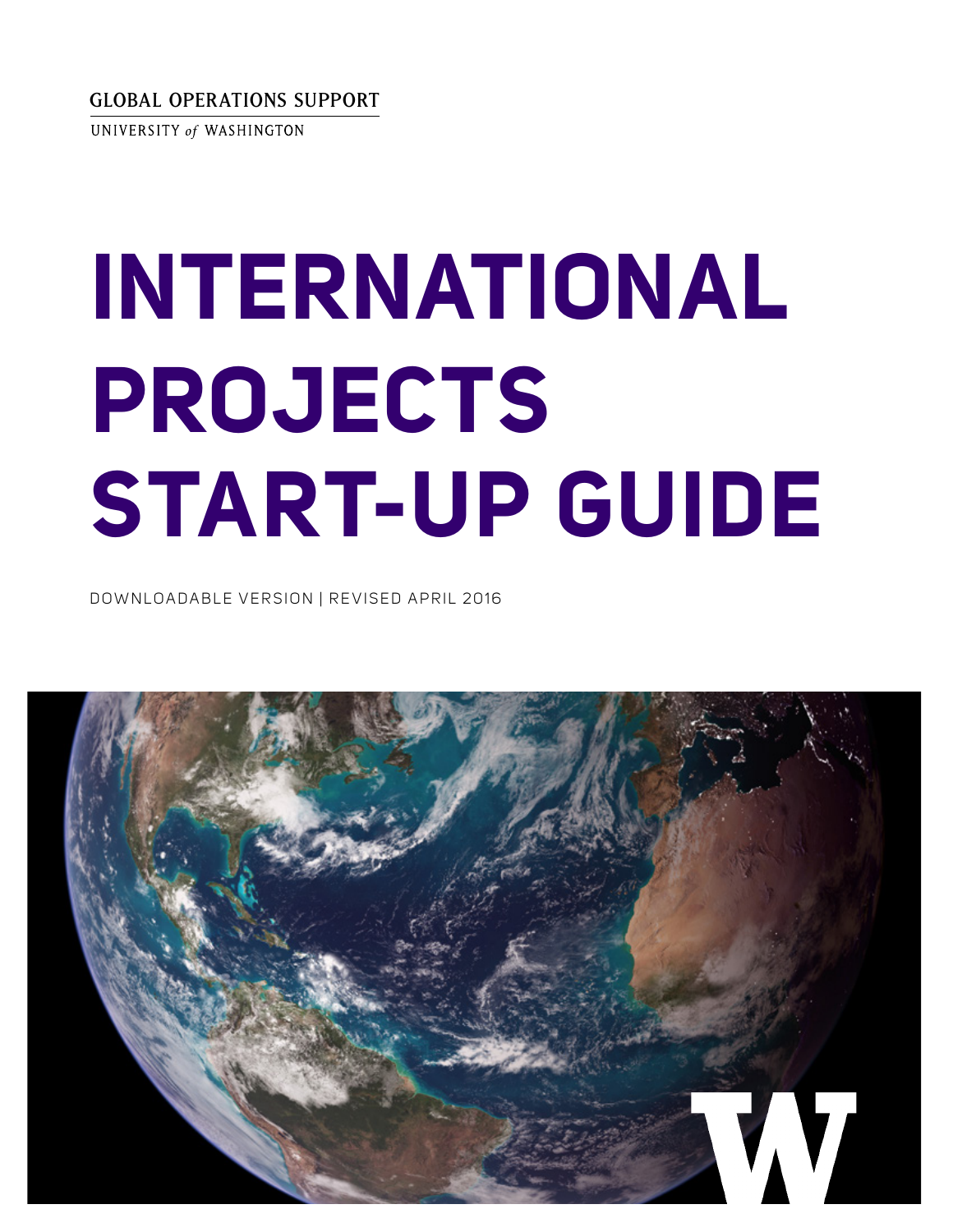# TABLE OF CONTENTS

# **INTRODUCTION**

UW GLOBAL SINGLE POINTS OF CONTACT LIST

# **GETTING STARTED**

- PLANNING AN INTERNATIONAL SPONSORED PROJECT CHECKLIST
- BUDGET DEVELOPMENT CHECKLIST
- STARTING A FOREIGN COUNTRY OPERATION CHECKLIST
- RESOURCES FOR PREPARING AN INTERNATIONAL PROPOSAL
- ADDITIONAL RESOURCES

# **COMPLIANCE & LEGAL**

- ANIMAL/HUMAN RESEARCH
- ESTABLISHING A LEGAL PRESENCE ABROAD
- EXPORT CONTROLS
- FOREIGN COUNTRY COMPLIANCE AND REPORTING REQUIREMENTS
- U.S. LAWS ABROAD
- UWORLD

# **HUMAN RESOURCES**

- FOREIGN NATIONALS WORKING IN THE U.S.
- PAYING TAXES
- HIRING ABROAD
- WORKING ABROAD

# **PURCHASING & PAYMENTS**

- HOW TO BUY GOODS AND PURCHASE SERVICES
- HOW TO PAY FOR INTERNATIONAL ACTIVITIES
- LEASING, PURCHASING OR INSURING FACILITIES
- TECHNOLOGY & COMMUNICATIONS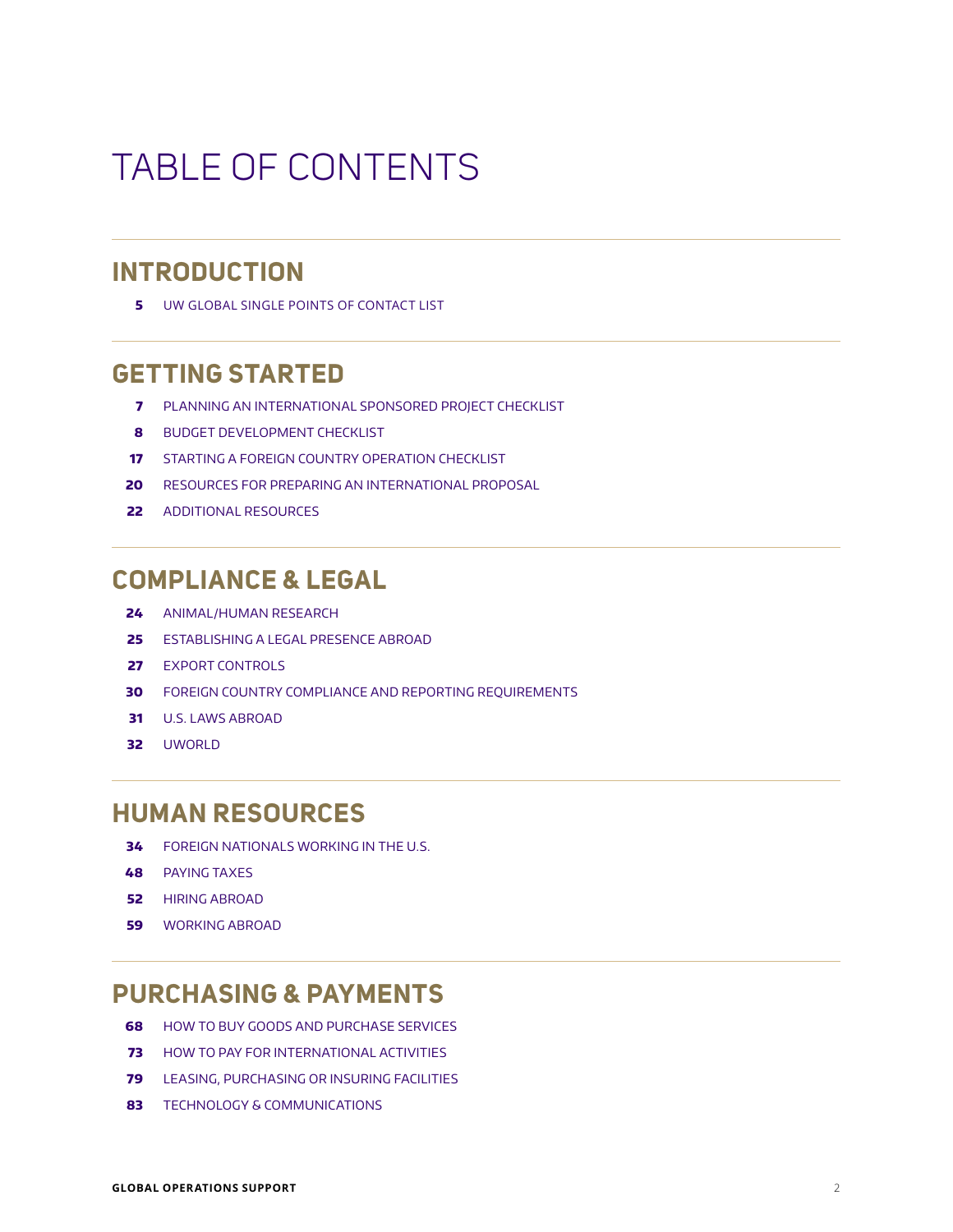**TABLE OF CONTENTS** CONTINUED

# **TRAVEL & SAFETY**

- TRAVEL GUIDANCE
- SAFETY PRECAUTIONS

# **APPENDICES**

- 1: DETERMINATION OF NONRESIDENT ALIEN FOR TAX PURPOSES BY VISA TYPE
- 2: COMPARISON OF NONRESIDENT ALIEN VS. RESIDENT ALIEN FOR TAX PURPOSES
- 3: TAX IDENTIFICATION NUMBERS FOR FOREIGN NATIONALS
- 4: UW INSURANCE WHILE TRAVELING ABROAD ON BUSINESS
- 5: INVITING & PAYING AN HONORARIUM TO A FOREIGN NATIONAL
- 6: LETTER OF INVITATION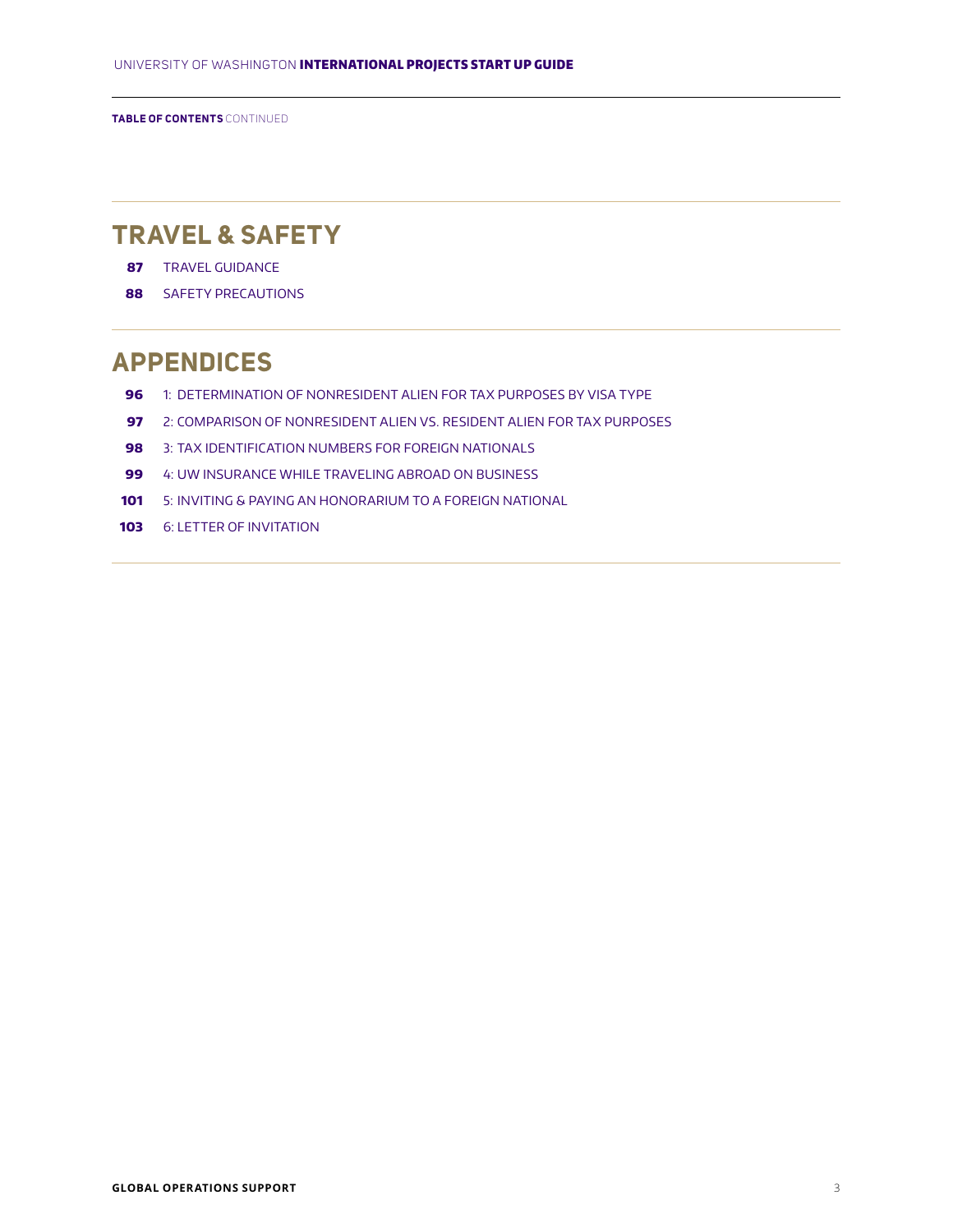UNIVERSITY of WASHINGTON

# INTERNATIONAL PROJECTS START-UP GUIDE

DOWNLOADABLE VERSION

THE INTERNATIONAL PROJECTS START-UP GUIDE PROVIDES RESOURCES FOR FACULTY, STAFF AND STUDENTS TO PLAN AND IMPLEMENT INTERNATIONAL SPONSORED PROJECTS, WITH A FOCUS ON ACTIVITIES THAT WILL OCCUR AT A FOREIGN LOCATION.

### **The guide highlights:**

- **→ Issues that may impact how an international project is budgeted**
- **→ University of Washington policies and guidelines related to international projects**
- **→ Checklists, charts and forms to use in planning, budgeting and implementing**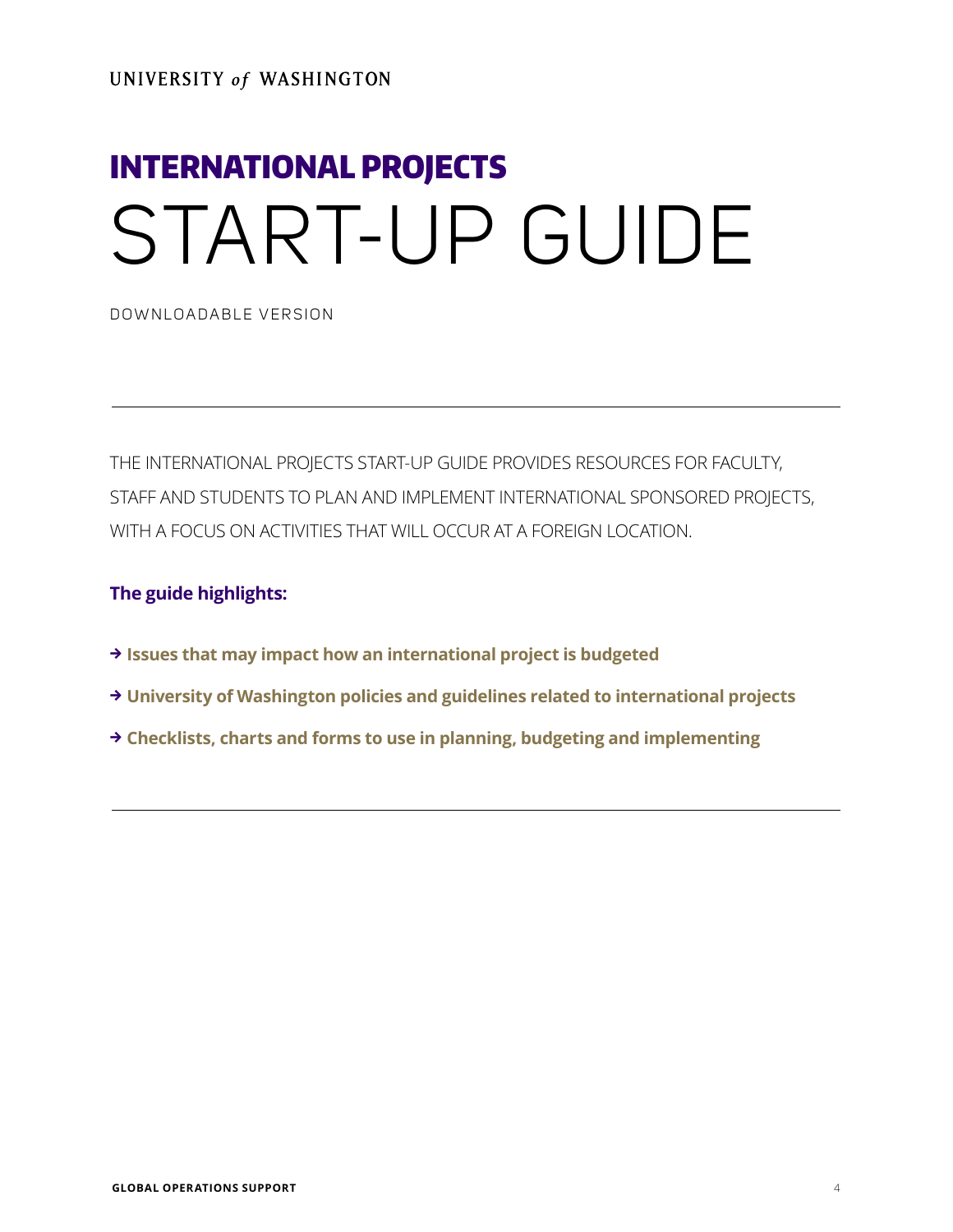The UW Global Single Points of Contact list provides contacts information for UW officers who can answer specific questions about international projects.

# **GLOBAL SINGLE POINTS OF CONTACT**

| <b>TOPIC</b>                                            | <b>NAME</b>                 | <b>DEPARTMENT</b>                | <b>CONTACT INFORMATION</b>                                                                   |
|---------------------------------------------------------|-----------------------------|----------------------------------|----------------------------------------------------------------------------------------------|
| Overall assistance                                      | Ann Anderson<br>Doug Divine | Financial Management             | andera@uw.edu<br>206-543-4993<br>206-685-3964<br>rddivine@uw.edu                             |
| Export control                                          | Carol Rhodes                | Office of Sponsored<br>Programs  | 206-543-2139<br>carhodes@uw.edu                                                              |
| Field advances                                          | Suvi Siriyanonh             | Financial Accounting             | fieldadv@uw.edu<br>206-543-6402                                                              |
| Foreign sponsors or<br>subcontractors                   | Amanda Snyder               | Office of Sponsored<br>Programs  | 206-543-4043<br>acs229@uw.edu<br>$\overline{\phantom{a}}$                                    |
| Hiring foreign faculty                                  | Rhonda Forman               | Academic Human<br>Resources      | rdlahey@uw.edu<br>206-685-7110<br>$\hspace{0.1mm}-\hspace{0.1mm}$                            |
| Hiring foreign staff and/or<br>UW staff who work abroad | Erin Rice                   | Human Resources                  | efrice@uw.edu<br>206-897-1670<br>$\sim$                                                      |
| Insurance                                               | Becky Bullock               | <b>Risk Services</b>             | bbullock@uw.edu<br>206-543-2033<br>$\overline{\phantom{a}}$                                  |
| IT Connectivity,<br>telecommunications                  | Help Desk                   | UW-IT                            | help@uw.edu<br>206-221-5000<br>$\overline{\phantom{a}}$                                      |
| <b>UW Global Travelers</b>                              | Nick Hill                   | Office of Global Affairs         | 206-616-7927<br>hilln6@uw.edu<br>$\overline{\phantom{a}}$                                    |
| Leasing space overseas                                  | Ronald Oestreich            | Real Estate Office               | 206-616-3416 - ronaldso@uw.edu                                                               |
| Legal issues                                            | Quentin Yerxa               | Attorney General's<br>Office     | quentiny@uw.edu<br>206-543-4150 -                                                            |
| Paying foreign vendors                                  | Pramilla Chand              | Accounts Payable                 | 206-616-9021<br>nratax@uw.edu                                                                |
| Paying non-resident aliens                              | Robert Lee                  | Accounts Payable                 | 206-543-8808<br>nratax@uw.edu<br>$\overline{\phantom{a}}$                                    |
| Paying UW employees<br>abroad                           | Kyle Richard                | Tax Office                       | 206-685-0571<br>krich1@uw.edu<br>$\overline{\phantom{a}}$                                    |
| Purchasing from foreign<br>vendors                      | Sophia Meyering             | <b>Purchasing Services</b>       | sophiam@uw.edu<br>206-543-5833<br>pcshelp@uw.edu<br>206-543-4500<br>$\overline{\phantom{0}}$ |
| Tax including VAT                                       | Kyle Richard                | Tax Office                       | krich1@uw.edu<br>$206 - 685 - 0571$ -                                                        |
| Travel                                                  | Teresa Athan                | Travel Office                    | $206 - 685 - 9328$ –<br>tathan@uw.edu                                                        |
| Visa/Immigration-Faculty/<br>Scholars/Staff             | Curt DeVere                 | International Scholars<br>Office | devere@uw.edu<br>$206 - 543 - 3392$ -                                                        |

Last Revised 2/19/16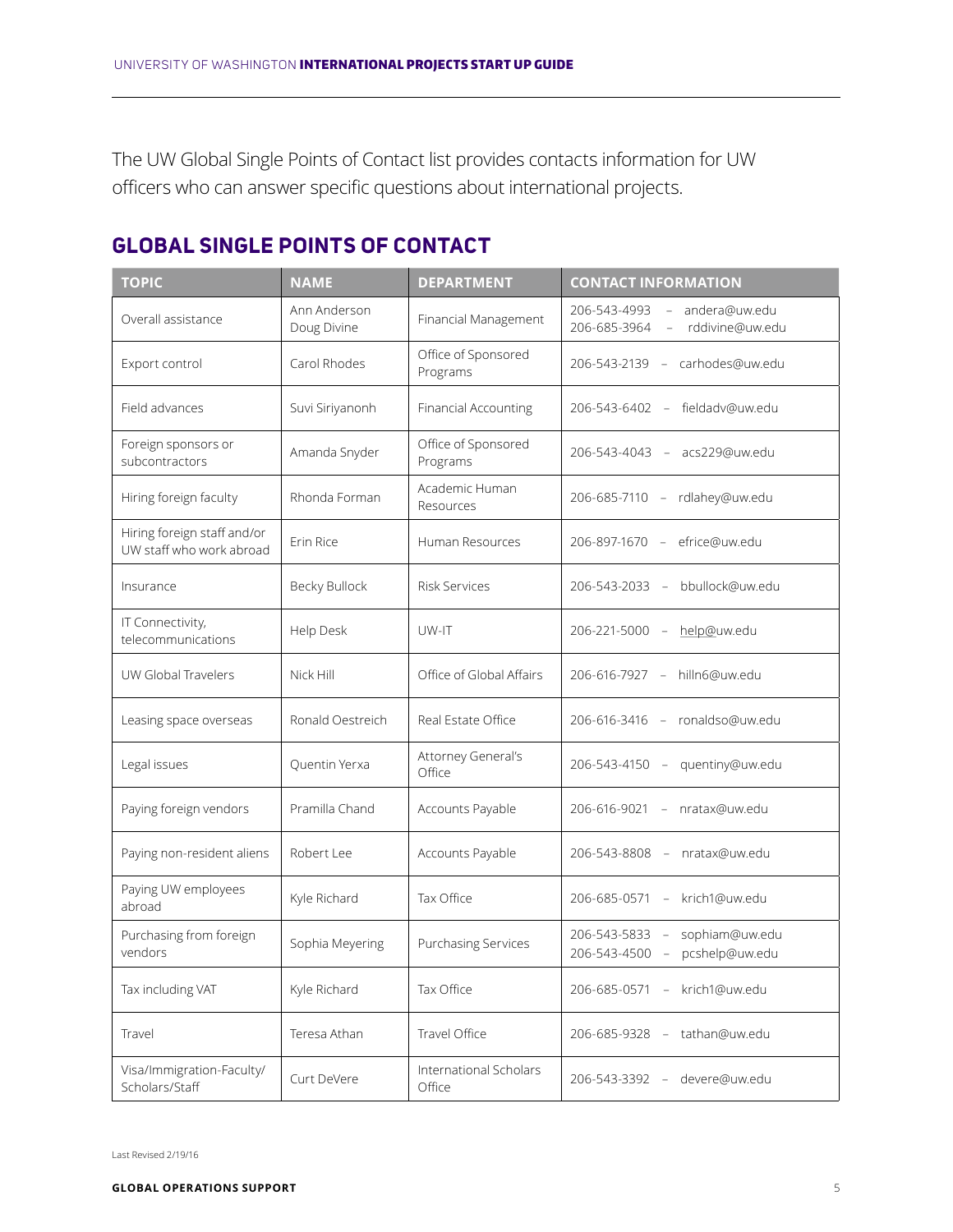# **GETTING STARTED**

- → PLANNING AN INTERNATIONAL SPONSORED PROJECT
- → BUDGET DEVELOPMENT
- → STARTING A FOREIGN COUNTRY OPERATION
- → RESOURCES FOR PREPARING AN INTERNATIONAL PROPOSAL

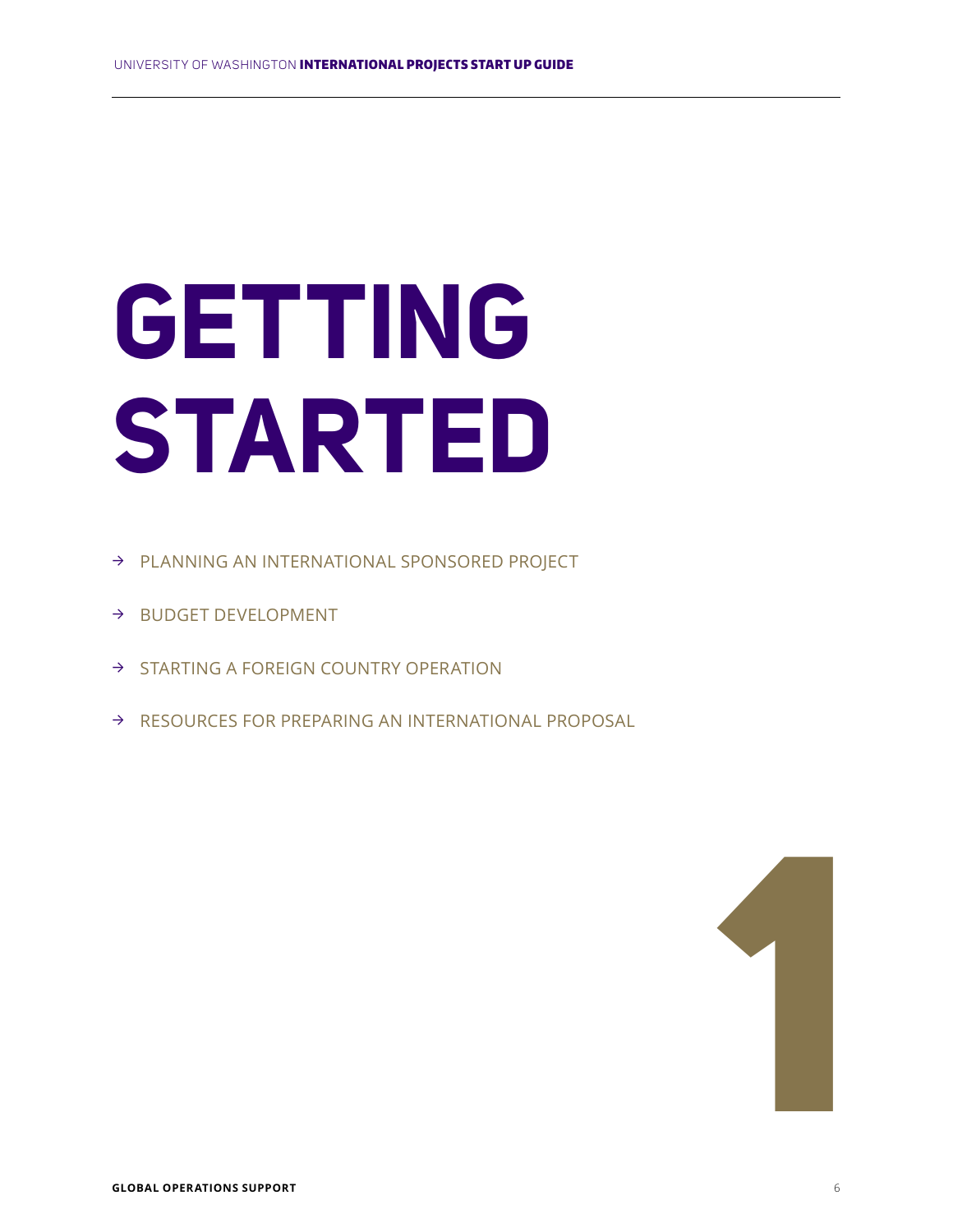#### **GETTING STARTED**

## **PLANNING AN INTERNATIONAL SPONSORED PROJECT CHECKLIST**

Below is a list of key topics to consider in planning an international project. If the answer to any of the questions is **yes**, you can find guidance in the **identified** section of this guide.

- $\Box$  1. Will an international subcontract be needed to accomplish program objectives? [COMPLIANCE/LEGAL]
- $\Box$  2. Will staff who are citizens of the foreign location be hired to work on the project?? [HUMAN RESOURCES]
- $\Box$  3a. Are there host country laws that need to be considered in conducting this project? [COMPLIANCE AND LEGAL]
- $\Box$  3b. Is it necessary for the UW to hire foreign-based counsel to advise the activity? [COMPLIANCE AND LEGAL]
- 4a. Will UW project staff travel to the foreign location to work on the project? [TRAVEL AND SAFETY]
- 4b. Do all UW project staff who will travel to the foreign location have current passports? [TRAVEL AND SAFETY]
- $\Box$  4c. Are there visa requirements to enter the foreign location? [TRAVEL AND SAFETY]
- $\square$  5. Will UW project staff both work and live at a foreign location for an extended period of time? [TRAVEL AND SAFETY]
- $\Box$  6a. Will UW students (undergrad and/or grad) engage in university-sponsored activity at the foreign location? [TRAVEL AND SAFETY]
- $\Box$  6b. Is the host country on the Department of State's Travel Warning list? [TRAVEL AND SAFETY]
- $\Box$  7. Will any foreign-born citizens be paid for services performed on a UW campus? [HUMAN RESOURCES]
- $\Box$  8a. Will funds be needed in-country to conduct project activities? [PURCHASES AND PAYMENTS]
- $\Box$  8b. Will the host country banking system impact how US funds are sent and managed in-country? [PURCHASES AND PAYMENTS]
- $\Box$  9. Will technology or communication equipment be shipped from the U.S. to a foreign location? [PURCHASES AND PAYMENTS]
- $\Box$  10. Do facilities (e.g., office, lab, clinical facility) at the foreign location need to secured? [PURCHASES AND PAYMENTS]
- $\Box$  11. Are there host country insurance requirements that will apply to any aspect of this activity? [PURCHASES AND PAYMENTS]
- 12a. Are human subjects reviews required by the UW, funder and/or foreign-based collaborator? [COMPLIANCE AND LEGAL]
- 13. Will a MOU be developed with any foreign-based entity to support this activity? [COMPLIANCE AND LEGAL]
- $\Box$  14. Are more resources needed about the foreign location to answer this checklist, plan the activity and/or develop the budget? [GETTING STARTED]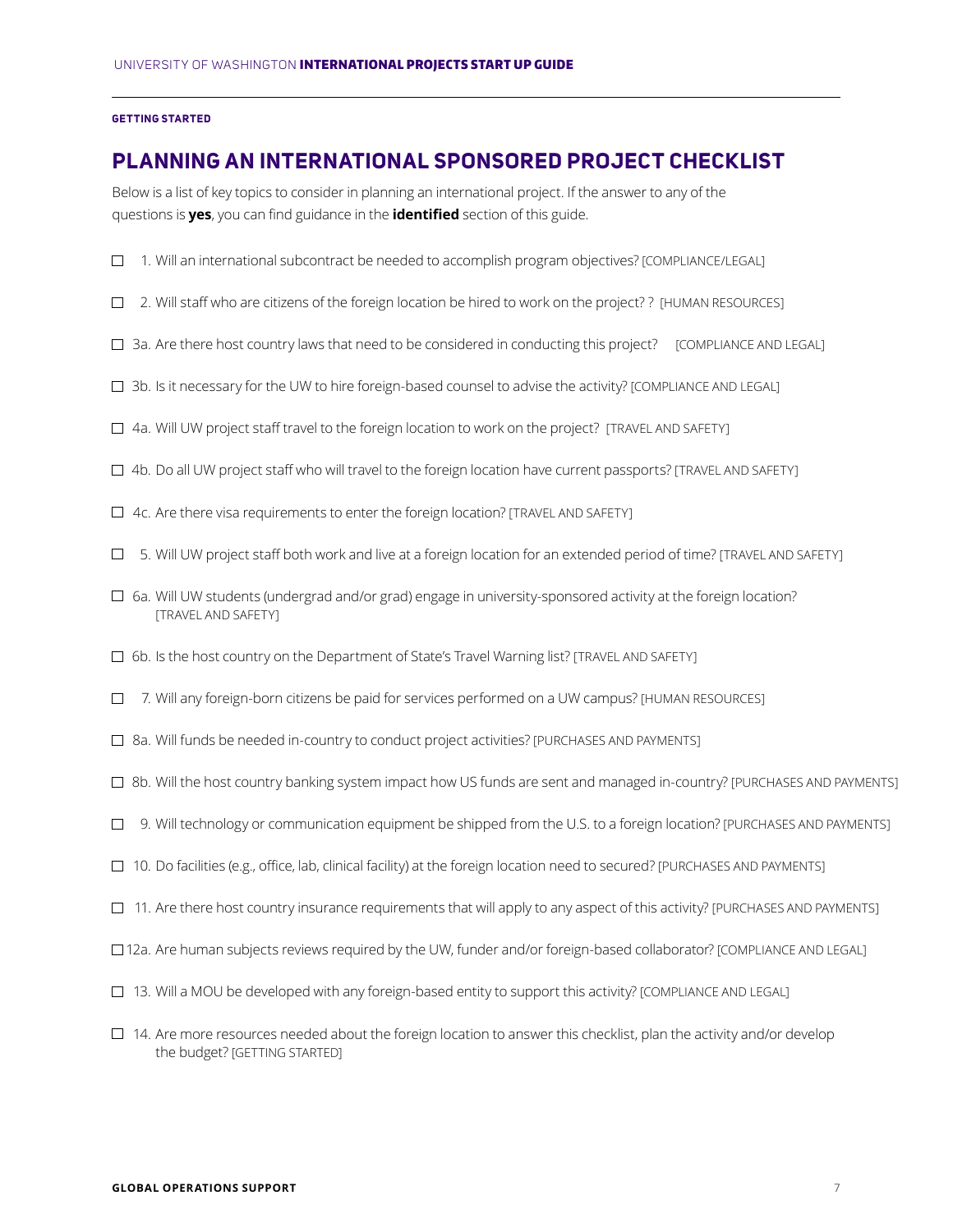# **BUDGET DEVELOPMENT CHECKLIST**

The **Budget Development Checklist** can assist in identifying additional costs that may need to be included for a start-up operation. Depending on the scale and duration of time the activity will be operating in a foreign location, there will be additional costs and fees to support the work. This checklist provides the appropriate object code and a UW determination of allowance as a direct charge on a federal budget. In most cases, a cost would be deemed allowable if included in the budget and not specifically disallowed by the sponsor when the award is made.

Developing a budget for an international proposal will likely take longer than the process for a domestic one. Starting early to prepare a budget allows time to:

- Develop multiple pricing options
- Work with domestic and/or in-country collaborators to develop a realistic plan
- Avoid budget surprises by fully exploring the cost impact of U.S. and host country legal requirements

| <b>BUDGET DEVELOPMENT CHECKLIST</b>                           | <b>ALLOWABLE</b><br><b>CHARGE TO A</b><br><b>FEDERAL GRANT?</b> | <b>OBJECT CODE</b> |
|---------------------------------------------------------------|-----------------------------------------------------------------|--------------------|
| 01 - Salaries and Wages, and Associated Fringe Benefits       |                                                                 |                    |
| $\Box$ Instruction and Research Faculty                       | <b>YES</b>                                                      | 01-11 to 01-14     |
| $\Box$ Auxiliary Teaching Staff                               | <b>YES</b>                                                      | 01-21 to 01-24     |
| □ Graduate School Student Appointments-Teaching Staff         | <b>YES</b>                                                      | 01-33 & 01-34      |
| □ Graduate School Student Appointments<br>-Non-Teaching Staff | <b>YES</b>                                                      | $01-43 & 01-44$    |
| $\Box$ Postdoctoral Research Trainee                          | <b>YES</b>                                                      | 01-51 to 01-54     |
| $\Box$ Classified Staff                                       | YES <sup>1</sup>                                                | 01-61 to 01-69     |
| $\Box$ Professional Staff                                     | YES <sup>1</sup>                                                | 01-71 to 01-78     |
| $\Box$ Graduate Stipends                                      | <b>YES</b>                                                      | 01-91 to 01-94     |

1 Sponsor approval may be required to add administrative and/or clerical staff.

2 For grant-funded activity done on campus, this would not be an allowable expense. However, because the activity will be done out of the U.S., special and unique circumstances apply which make this an allowable expense.

3 If the expense was not included in the original budget but becomes necessary after the grant was awarded, explicit sponsor approval is required prior to an expenditure.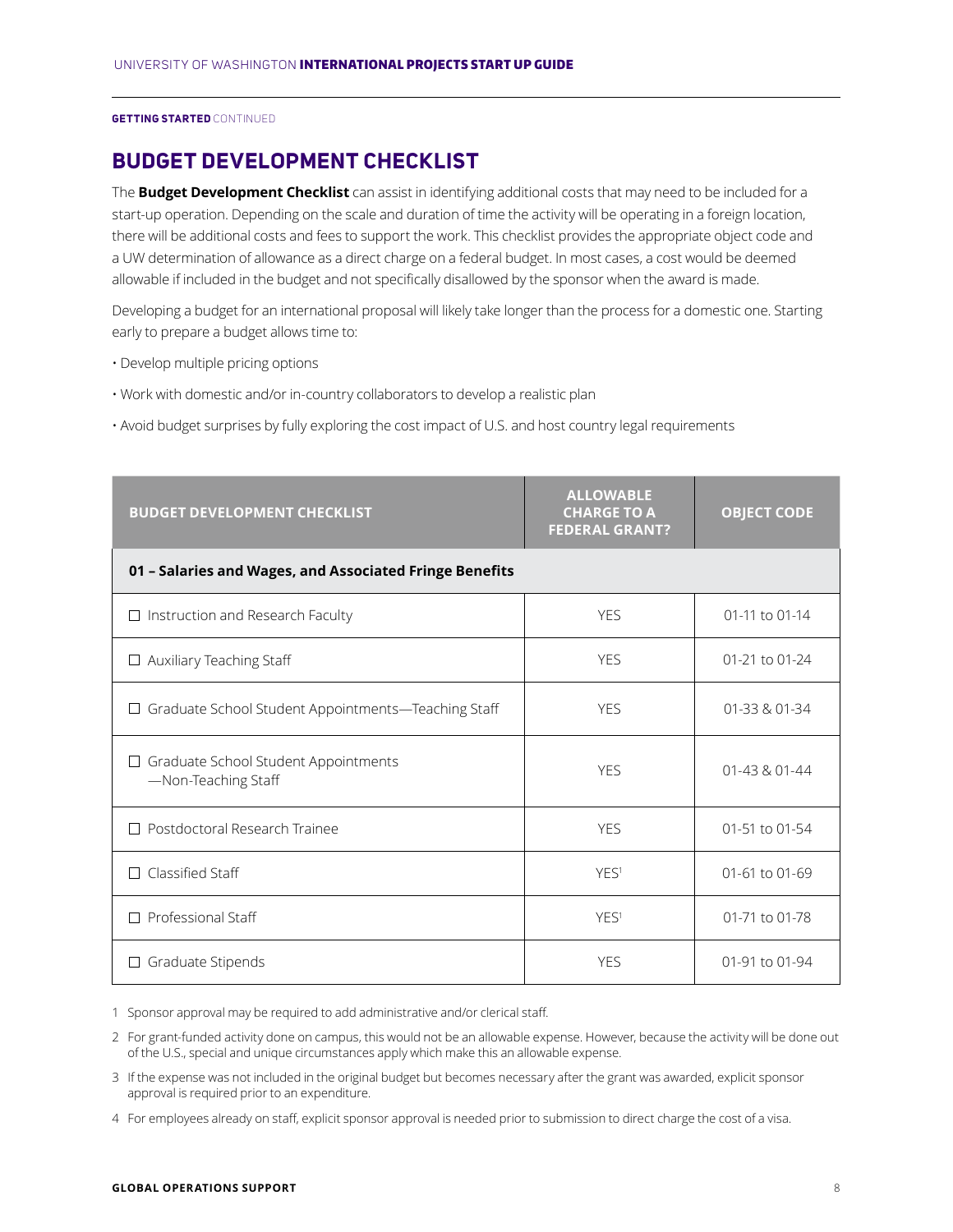| <b>BUDGET DEVELOPMENT CHECKLIST</b>                                                 | <b>ALLOWABLE</b><br><b>CHARGE TO A</b><br><b>FEDERAL GRANT?</b> | <b>OBJECT CODE</b> |  |
|-------------------------------------------------------------------------------------|-----------------------------------------------------------------|--------------------|--|
| 02 - Personal Service Contracts and Other Purchased Services                        |                                                                 |                    |  |
| $\Box$ Costs associated with human subjects review at foreign<br>location           | <b>YES</b>                                                      | $02 - 08$          |  |
| $\Box$ Research subject payment, transportation and hospitality<br>(e.g., beverage) | <b>YES</b>                                                      | $02 - 08$          |  |
| $\Box$ Analysis fee for a specimen; laboratory services                             | <b>YES</b>                                                      | $02 - 30$          |  |
| $\Box$ Independent contractor                                                       | <b>YES</b>                                                      | 02-95              |  |
| $\Box$ Translator                                                                   | <b>YES</b>                                                      | $02 - 95$          |  |
| 03 - Other Contractual Services                                                     |                                                                 |                    |  |
| <b>Communication &amp; Technology (for Business Purposes)</b>                       |                                                                 |                    |  |
| $\Box$ Long distance charges - conference calling service,<br>bridge lines, UWATTS  | <b>YES</b>                                                      | $0.3 - 0.2$        |  |
| $\Box$ International cell                                                           | YES <sup>2</sup>                                                | $03-03$            |  |
| $\Box$ Pre-paid phone cards, SIM card                                               | YES <sup>2</sup>                                                | $03 - 08$          |  |
| $\Box$ Internet charges, including access charge in hotels                          | YES <sup>2</sup>                                                | $03 - 08$          |  |
| $\Box$ Charges for voice or data roaming                                            | YES <sup>2</sup>                                                | $03-08$            |  |
| $\Box$ Technical support at the foreign location                                    | <b>YES</b>                                                      | $03 - 64$          |  |

1 Sponsor approval may be required to add administrative and/or clerical staff.

2 For grant-funded activity done on campus, this would not be an allowable expense. However, because the activity will be done out of the U.S., special and unique circumstances apply which make this an allowable expense.

3 If the expense was not included in the original budget but becomes necessary after the grant was awarded, explicit sponsor approval is required prior to an expenditure.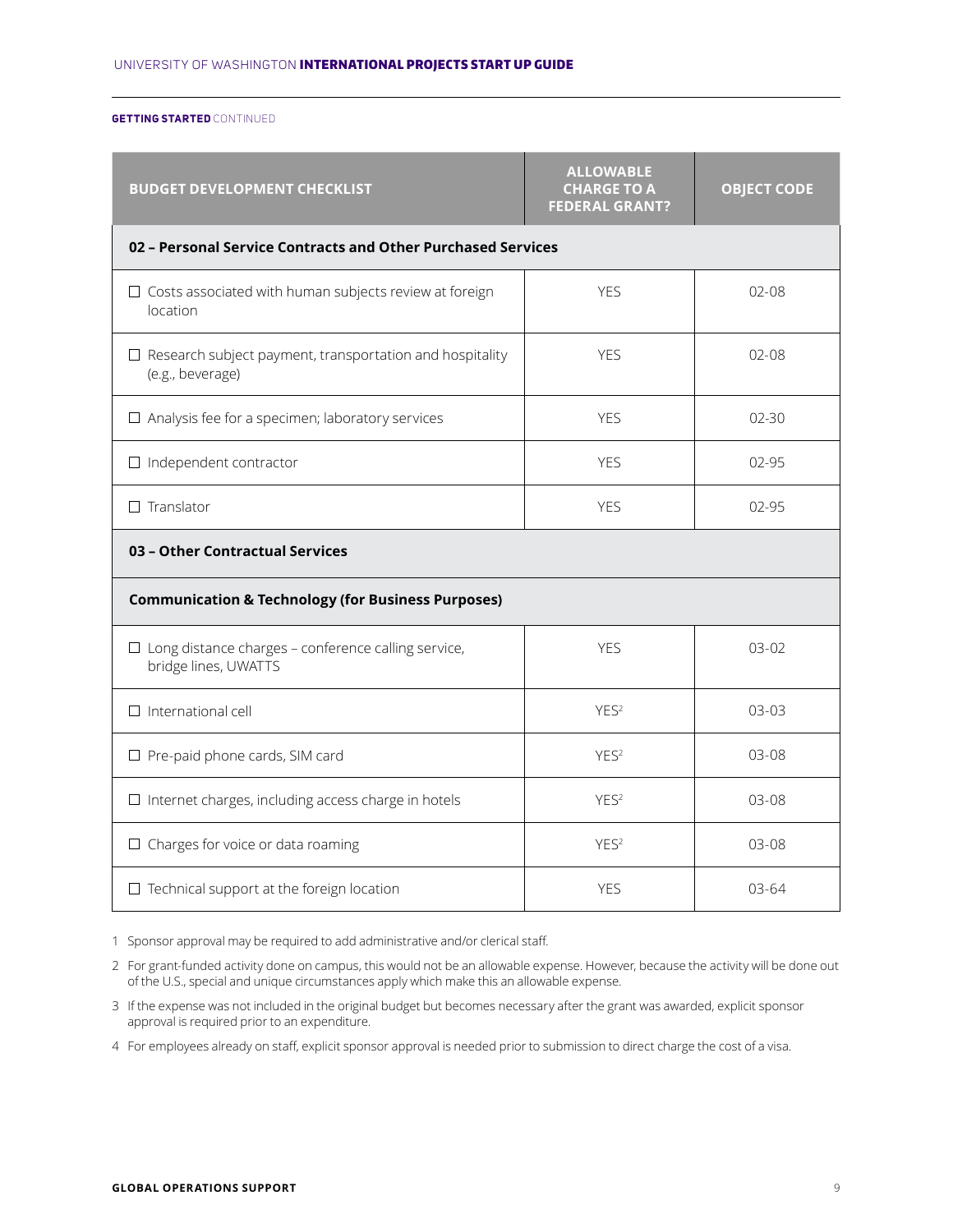| <b>BUDGET DEVELOPMENT CHECKLIST</b>                                                                               | <b>ALLOWABLE</b><br><b>CHARGE TO A</b><br><b>FEDERAL GRANT?</b> | <b>OBJECT CODE</b> |  |
|-------------------------------------------------------------------------------------------------------------------|-----------------------------------------------------------------|--------------------|--|
| <b>Vehicles (for Business Purposes at Foreign Location)</b>                                                       |                                                                 |                    |  |
| $\square$ Fuel and oil                                                                                            | <b>YES</b>                                                      | $03-12$            |  |
| $\Box$ Vehicle maintenance                                                                                        | <b>YES</b>                                                      | $03 - 33$          |  |
| $\Box$ Replacement tires                                                                                          | <b>YES</b>                                                      | $03 - 33$          |  |
| $\Box$ Customs or duty fees for vehicle, if purchased outside the<br>foreign location                             | YES,<br>if the purchase is<br>approved                          | $03 - 69$          |  |
| $\Box$ Vehicle storage fee                                                                                        | <b>YES</b>                                                      | 03-89              |  |
| <b>Procurement (for Business Purposes)</b>                                                                        |                                                                 |                    |  |
| $\Box$ Shipping cost for purchased item to foreign location                                                       | <b>YES</b>                                                      | $03 - 24$          |  |
| $\Box$ Duty or customs fees                                                                                       | <b>YES</b>                                                      | $03-69$            |  |
| □ VAT (Value Added Tax) on purchases made in foreign<br>locations                                                 | N <sub>O</sub>                                                  | $03-69$            |  |
| $\Box$ Expediter fees to facilitate entry of purchased item<br>(e.g., scientific equipment) into foreign location | <b>YES</b>                                                      | $03 - 69$          |  |
| $\square$ Storage fees at port of entry                                                                           | <b>YES</b>                                                      | $03 - 89$          |  |

1 Sponsor approval may be required to add administrative and/or clerical staff.

2 For grant-funded activity done on campus, this would not be an allowable expense. However, because the activity will be done out of the U.S., special and unique circumstances apply which make this an allowable expense.

3 If the expense was not included in the original budget but becomes necessary after the grant was awarded, explicit sponsor approval is required prior to an expenditure.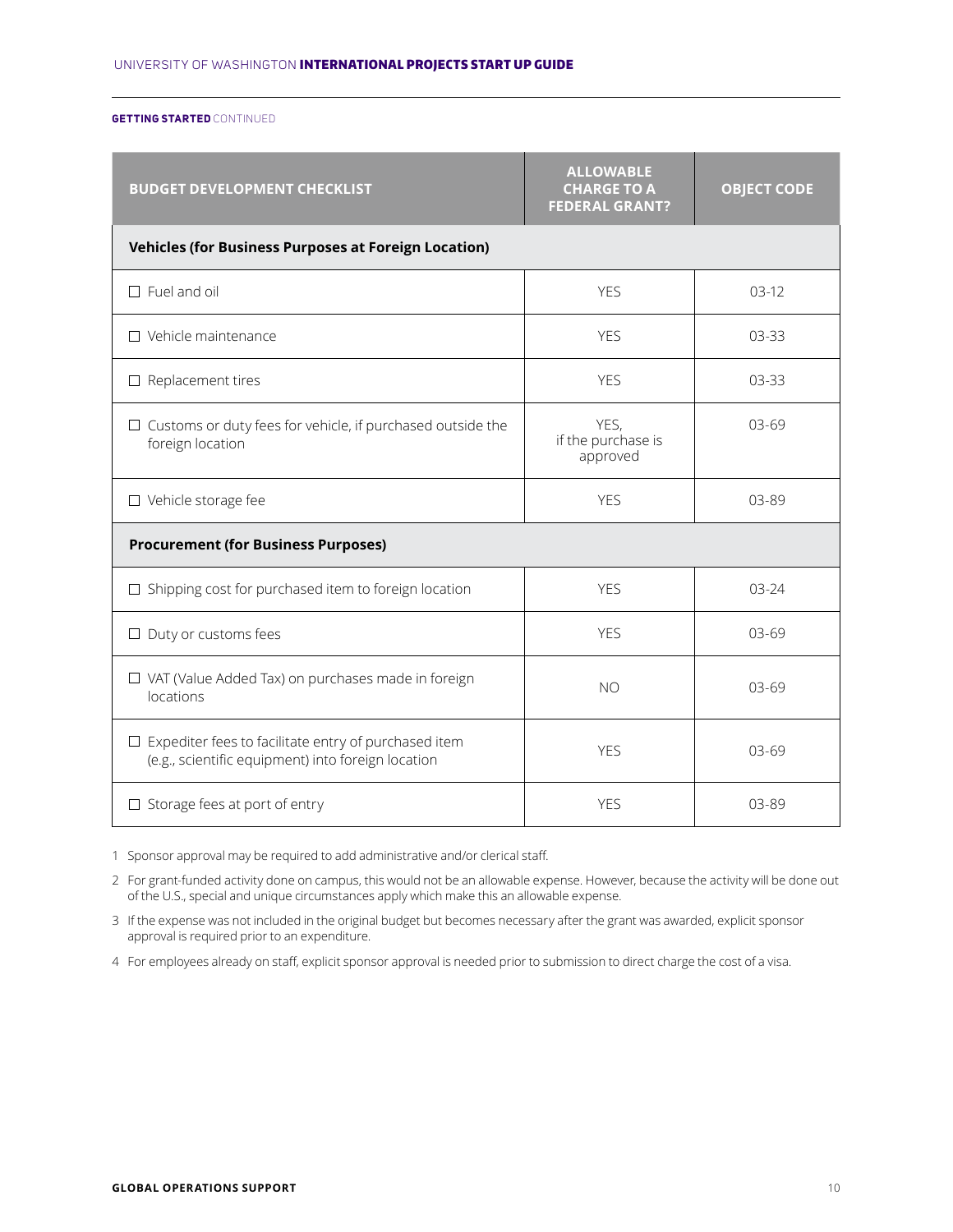| <b>BUDGET DEVELOPMENT CHECKLIST</b>                                                                                                                                                                    | <b>ALLOWABLE</b><br><b>CHARGE TO A</b><br><b>FEDERAL GRANT?</b> | <b>OBJECT CODE</b> |  |
|--------------------------------------------------------------------------------------------------------------------------------------------------------------------------------------------------------|-----------------------------------------------------------------|--------------------|--|
| <b>Insurance (for Business Purposes)</b>                                                                                                                                                               |                                                                 |                    |  |
| $\Box$ In-country health insurance to supplement UW<br>employee's state- side plan                                                                                                                     | <b>YES</b>                                                      | $03 - 25$          |  |
| $\Box$ Mandatory UW international health insurance for<br>undergrad or graduate student affiliated with an<br>international project                                                                    | <b>YES</b>                                                      | $03 - 25$          |  |
| $\Box$ Property insurance to cover lost, damaged or stolen UW<br>property used abroad                                                                                                                  | <b>YES</b>                                                      | $03 - 25$          |  |
| $\Box$ Potential in-country insurance requirements for<br>equipment, property, worker's compensation, auto,<br>general disability, health insurance and/or professional<br>malpractice                 | <b>YES</b>                                                      | $03 - 25$          |  |
| <b>Services (for Business Purposes)</b>                                                                                                                                                                |                                                                 |                    |  |
| $\Box$ Photocopying                                                                                                                                                                                    | YES <sup>2</sup>                                                | $03 - 51$          |  |
| $\Box$ Mailing costs (e.g., FedEx)                                                                                                                                                                     | YES <sup>2</sup>                                                | $03 - 53$          |  |
| $\Box$ Faxing                                                                                                                                                                                          | YES <sup>2</sup>                                                | $03 - 69$          |  |
| Wire, Credit Card Transaction & Foreign Bank Fees                                                                                                                                                      |                                                                 |                    |  |
| $\Box$ Wire fees (for field advance to a domestic or foreign<br>bank account; salary to UW employee working abroad;<br>payments to vendors, independent contractors and/or<br>other service providers) | YES                                                             | 03-69              |  |
| $\Box$ Credit card transaction fees in foreign settings                                                                                                                                                | <b>YES</b>                                                      | 03-69              |  |
| $\Box$ US and foreign bank fees for processing a wire initiated<br>by the UW                                                                                                                           | <b>YES</b>                                                      | 03-69              |  |

1 Sponsor approval may be required to add administrative and/or clerical staff.

2 For grant-funded activity done on campus, this would not be an allowable expense. However, because the activity will be done out of the U.S., special and unique circumstances apply which make this an allowable expense.

3 If the expense was not included in the original budget but becomes necessary after the grant was awarded, explicit sponsor approval is required prior to an expenditure.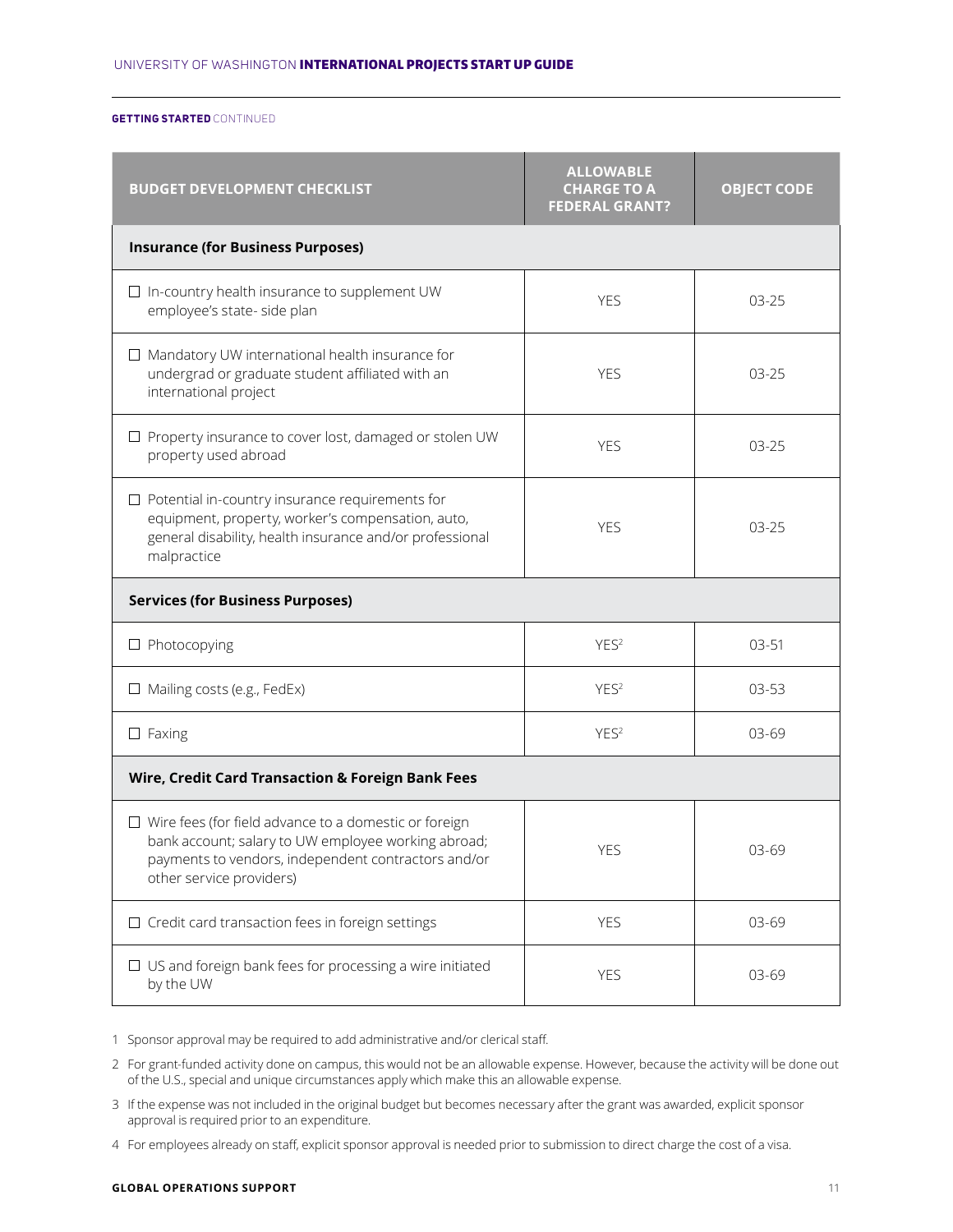| <b>BUDGET DEVELOPMENT CHECKLIST</b>                                                                                                          | <b>ALLOWABLE</b><br><b>CHARGE TO A</b><br><b>FEDERAL GRANT?</b>           | <b>OBJECT CODE</b> |
|----------------------------------------------------------------------------------------------------------------------------------------------|---------------------------------------------------------------------------|--------------------|
| Wire, Credit Card Transaction & Foreign Bank Fees continued                                                                                  |                                                                           |                    |
| $\Box$ Foreign ATM transaction and bank account fees                                                                                         | <b>YES</b>                                                                | $03 - 69$          |
| $\Box$ Currency conversion fees                                                                                                              | <b>YES</b>                                                                | $03 - 69$          |
| <b>Facilities (for Business Purposes)</b>                                                                                                    |                                                                           |                    |
| $\Box$ Rent (e.g., office, lab)                                                                                                              | <b>YES</b>                                                                | 03-80              |
| $\square$ Furniture                                                                                                                          | Requires explicit<br>sponsor approval<br>prior to submission <sup>3</sup> | $03 - 81$          |
| $\Box$ Safe to store cash                                                                                                                    | Requires explicit<br>sponsor approval<br>prior to submission <sup>3</sup> | $03 - 90$          |
| $\Box$ Utilities (e.g., lights, water, garbage)                                                                                              | <b>YES</b>                                                                | 03-99              |
| $\Box$ Cleaning fee                                                                                                                          | <b>YES</b>                                                                | 03-99              |
| $\Box$ Grounds maintenance                                                                                                                   | <b>YES</b>                                                                | 03-99              |
| $\Box$ Local sentry, guard, alarm system and/or night watch<br>security services                                                             | <b>YES</b>                                                                | 03-99              |
| $\Box$ Alterations and/or renovations to work space that cost<br>under \$25,000                                                              | <b>YES</b>                                                                | $03 - 60$          |
| $\Box$ Alterations and/or renovations to work space that cost<br>over\$25,000                                                                | Requires explicit<br>sponsor approval<br>prior to submission <sup>3</sup> | 03-60              |
| $\Box$ Potential building and equipment enhancements such<br>as bars on windows, smoke alarms, dead bolts, and<br>computers mounted to desks | <b>YES</b>                                                                | 03-99              |

1 Sponsor approval may be required to add administrative and/or clerical staff.

2 For grant-funded activity done on campus, this would not be an allowable expense. However, because the activity will be done out of the U.S., special and unique circumstances apply which make this an allowable expense.

3 If the expense was not included in the original budget but becomes necessary after the grant was awarded, explicit sponsor approval is required prior to an expenditure.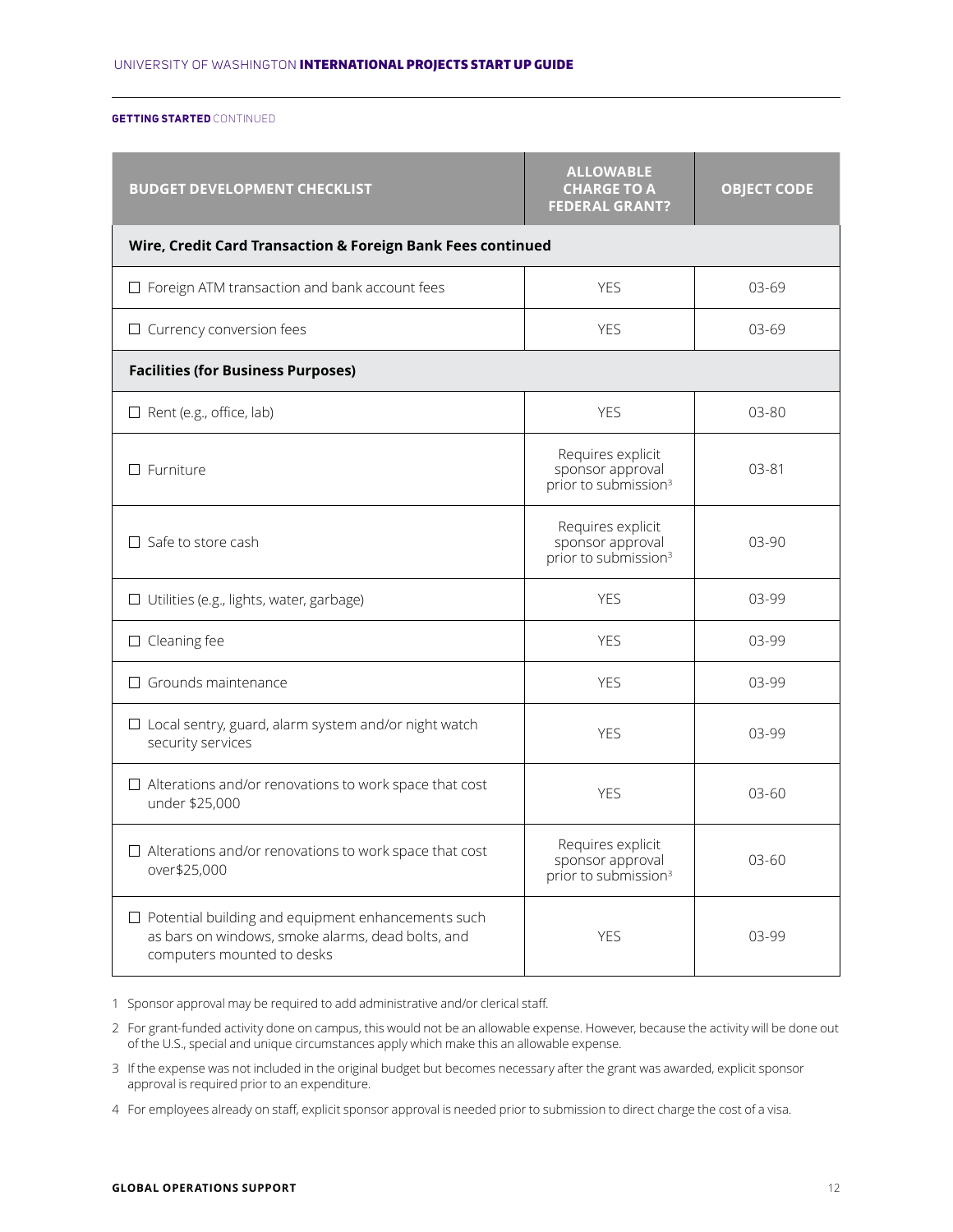| <b>BUDGET DEVELOPMENT CHECKLIST</b>                                                                                                                                | <b>ALLOWABLE</b><br><b>CHARGE TO A</b><br><b>FEDERAL GRANT?</b>           | <b>OBJECT CODE</b> |
|--------------------------------------------------------------------------------------------------------------------------------------------------------------------|---------------------------------------------------------------------------|--------------------|
| <b>Pre-departure Health Consultation (for Business Travel)</b>                                                                                                     |                                                                           |                    |
| $\Box$ Pre-travel health consultation                                                                                                                              | <b>YES</b>                                                                | 03-99              |
| $\Box$ Required immunizations for entry to the foreign location                                                                                                    | <b>YES</b>                                                                | $03-99$            |
| <b>In-country Audits</b>                                                                                                                                           |                                                                           |                    |
| $\Box$ Mandatory in-country audits                                                                                                                                 | YES <sup>2</sup>                                                          | 03-99              |
| <b>In-country Legal Consultation</b>                                                                                                                               |                                                                           |                    |
| $\Box$ In-country legal consultation regarding the need for legal<br>registration of a UW activity                                                                 | Requires explicit<br>sponsor approval<br>prior to submission <sup>3</sup> | 03-99              |
| $\Box$ Cost of legal registration, if the UW activity requires<br>registration                                                                                     | Requires explicit<br>sponsor approval<br>prior to submission <sup>3</sup> | $03-99$            |
| $\Box$ On-going consultation with in-country legal services<br>regarding operational issues of the UW activity<br>(e.g., HR issues, contract review, work permits) | YES <sup>2</sup>                                                          | 03-99              |
| <b>In-country Human Resources Staffing</b>                                                                                                                         |                                                                           |                    |
| $\Box$ Cost of staff provided by in-country HR vendor                                                                                                              | <b>YES</b>                                                                | 03-99              |
| $\Box$ In-country HR vendor's fee for services                                                                                                                     | <b>YES</b>                                                                | 03-99              |
| $\Box$ If hiring local citizens directly through UW registered<br>entity (e.g., UW Kenya), staff salary and in-country benefits                                    | <b>YES</b>                                                                | 03-99              |
| If hiring local citizens directly through UW registered<br>entity (e.g., UW Kenya), UW's responsibility for<br>employment and social taxes for local citizens      | <b>YES</b>                                                                | 03-99              |

1 Sponsor approval may be required to add administrative and/or clerical staff.

- 2 For grant-funded activity done on campus, this would not be an allowable expense. However, because the activity will be done out of the U.S., special and unique circumstances apply which make this an allowable expense.
- 3 If the expense was not included in the original budget but becomes necessary after the grant was awarded, explicit sponsor approval is required prior to an expenditure.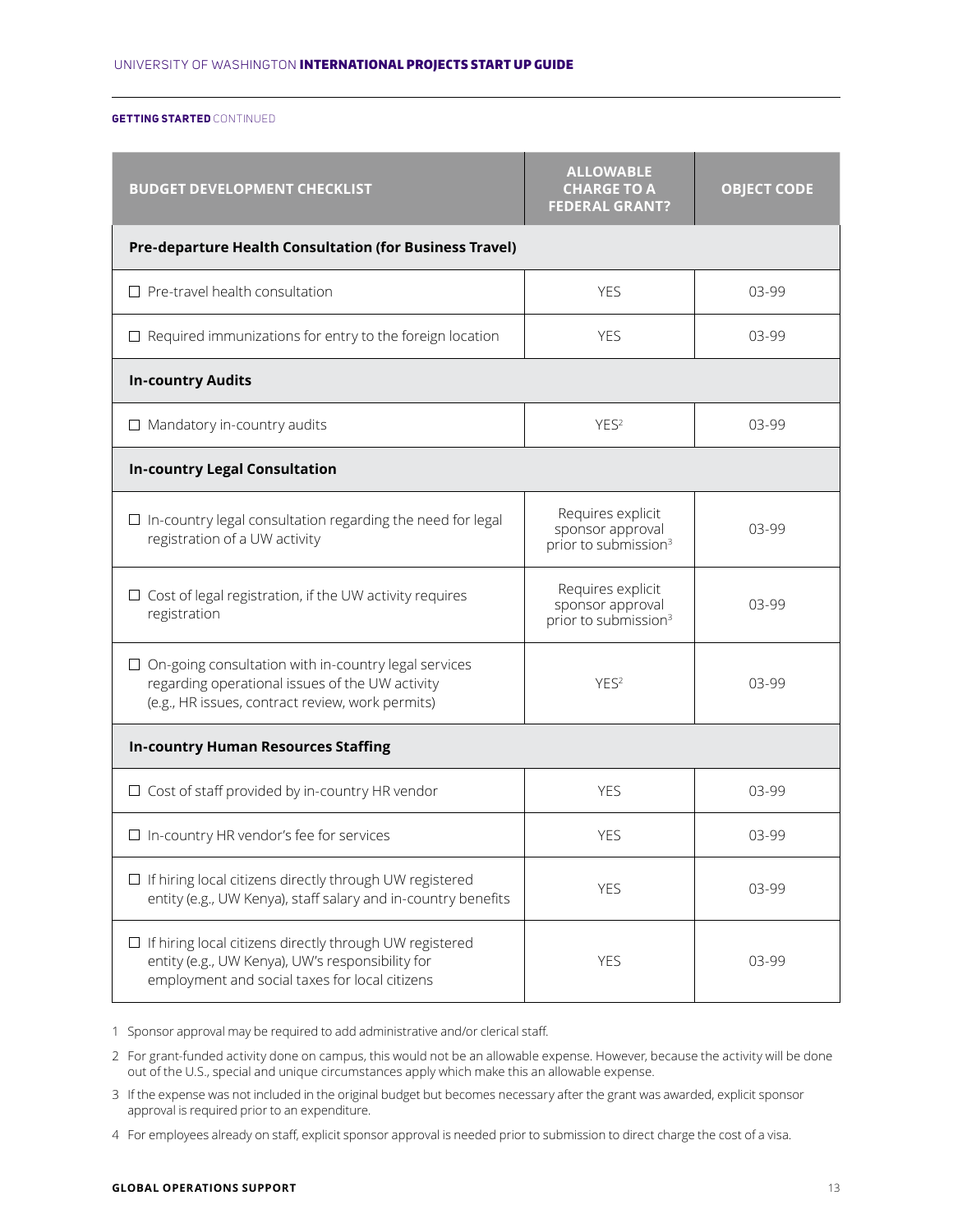| <b>BUDGET DEVELOPMENT CHECKLIST</b>                                                                                                                                                                            | <b>ALLOWABLE</b><br><b>CHARGE TO A</b><br><b>FEDERAL GRANT?</b> | <b>OBJECT CODE</b> |  |
|----------------------------------------------------------------------------------------------------------------------------------------------------------------------------------------------------------------|-----------------------------------------------------------------|--------------------|--|
| <b>Business License Fee for In-country UW Entity</b>                                                                                                                                                           |                                                                 |                    |  |
| $\Box$ Fee for business license for a UW registered entity (e.g.,<br>UW Kenya)                                                                                                                                 | YES <sup>2</sup>                                                | 03-99              |  |
| <b>Compliance with In-Country Employment and Social Taxes</b>                                                                                                                                                  |                                                                 |                    |  |
| Employer's responsibility for in-country employment<br>⊔<br>and social taxes for UW employees (the UW employee's<br>responsibility for in- country employment and social<br>taxes is not an allowable expense) | <b>YES</b>                                                      | 03-93              |  |
| 04 - Travel (for Business Purposes)                                                                                                                                                                            |                                                                 |                    |  |
| $\Box$ Ticketing fee for airline tickets                                                                                                                                                                       | <b>YES</b>                                                      | $04-16$            |  |
| $\Box$ Airline fuel surcharge fees                                                                                                                                                                             | <b>YES</b>                                                      | $04-16$            |  |
| $\Box$ Checked baggage fees                                                                                                                                                                                    | <b>YES</b>                                                      | $04-16$            |  |
| $\Box$ Excess baggage fees                                                                                                                                                                                     | <b>YES</b>                                                      | $04-16$            |  |
| $\Box$ Tickets for other ground transportation (e.g., train, bus,<br>ferry)                                                                                                                                    | <b>YES</b>                                                      | $04-16$            |  |
| $\Box$ Passport, initial (if needed for business purposes)                                                                                                                                                     | <b>NO</b>                                                       | $04-16$            |  |
| $\Box$ Passport, extra pages (if needed for business purposes<br>to accommodate business travel for this project)                                                                                              | <b>YES</b>                                                      | $04-16$            |  |
| $\Box$ Visa, if required by foreign country for entry                                                                                                                                                          | YES <sup>4</sup>                                                | $04-16$            |  |
| $\Box$ Visa expediting service                                                                                                                                                                                 | Generally not<br>allowable                                      | 04-16              |  |

1 Sponsor approval may be required to add administrative and/or clerical staff.

2 For grant-funded activity done on campus, this would not be an allowable expense. However, because the activity will be done out of the U.S., special and unique circumstances apply which make this an allowable expense.

3 If the expense was not included in the original budget but becomes necessary after the grant was awarded, explicit sponsor approval is required prior to an expenditure.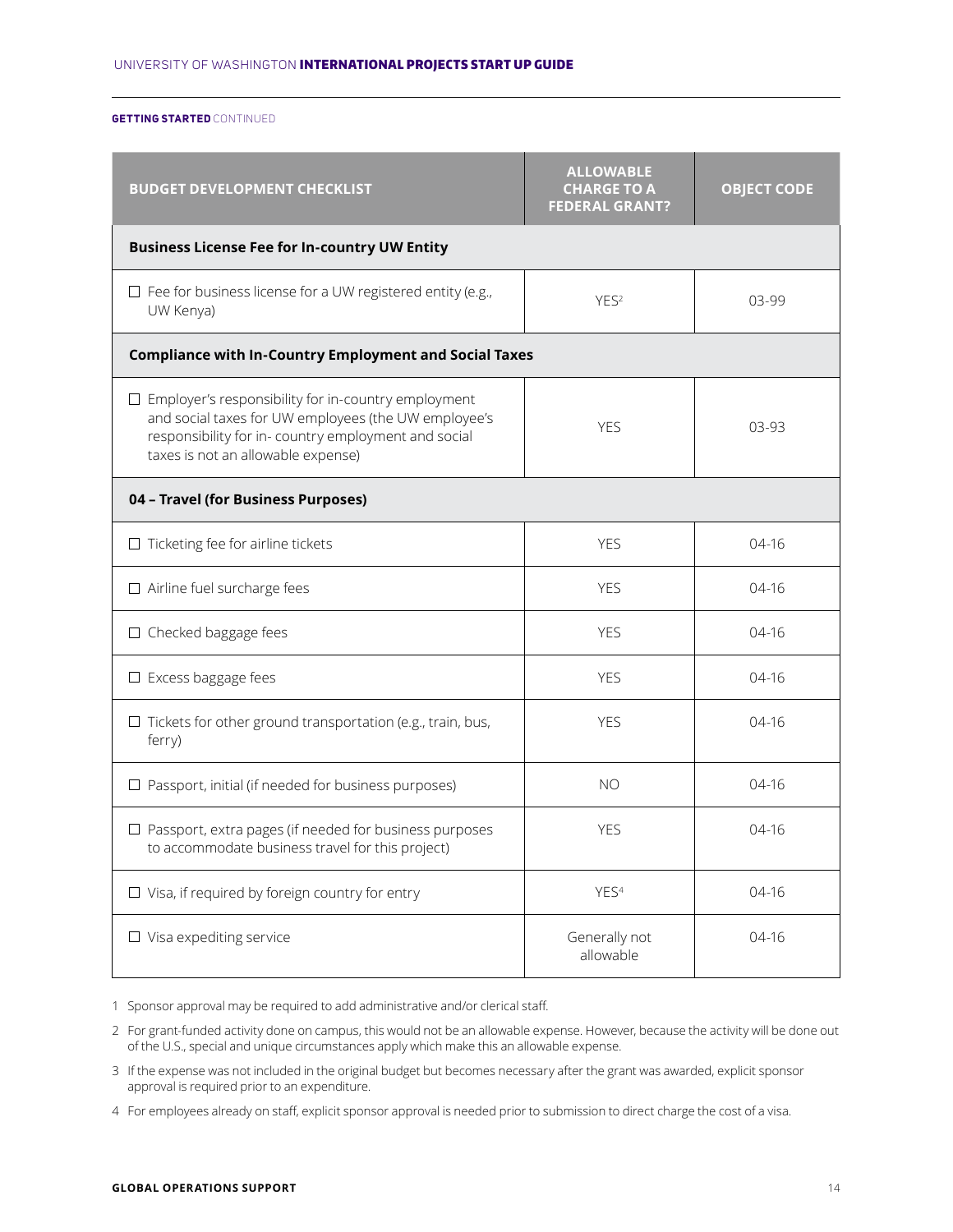| <b>BUDGET DEVELOPMENT CHECKLIST</b>                                                | <b>ALLOWABLE</b><br><b>CHARGE TO A</b><br><b>FEDERAL GRANT?</b>       | <b>OBJECT CODE</b> |
|------------------------------------------------------------------------------------|-----------------------------------------------------------------------|--------------------|
| $\Box$ Taxi                                                                        | <b>YES</b>                                                            | $04-16$            |
| □ Car & driver                                                                     | <b>YES</b>                                                            | $04-16$            |
| $\Box$ Car rental                                                                  | <b>YES</b>                                                            | $04-16$            |
| $\Box$ Parking                                                                     | <b>YES</b>                                                            | $04-16$            |
| $\Box$ Airline tickets                                                             | <b>YES</b><br>(Generally subject to U.S.<br>flag carrier restrictions | 04-31              |
| $\Box$ Hotels                                                                      | <b>YES</b>                                                            | 04-35              |
| 05 - Supplies and Materials (for Business Purposes)                                |                                                                       |                    |
| $\Box$ Computer, laptop, tablet, hand-held device or other<br>electronic equipment | YES <sup>2</sup>                                                      | Under \$2k, 05-40  |
| $\Box$ Office supplies (e.g., pens, paper)                                         | YES <sup>2</sup>                                                      | $05 - 64$          |
| $\Box$ Educational aids (e.g., DVDs, books, whiteboards)                           | <b>YES</b>                                                            | $05 - 65$          |
| $\square$ Materials                                                                | <b>YES</b>                                                            | $05 - 65$          |
| $\Box$ Pre-departure Health Consultation (for Business Travel)                     |                                                                       |                    |
| $\Box$ Required preventative medications                                           | <b>YES</b>                                                            | 05-99              |
| $\Box$ Malaria prevention supplies                                                 | <b>YES</b>                                                            | 05-99              |

1 Sponsor approval may be required to add administrative and/or clerical staff.

2 For grant-funded activity done on campus, this would not be an allowable expense. However, because the activity will be done out of the U.S., special and unique circumstances apply which make this an allowable expense.

3 If the expense was not included in the original budget but becomes necessary after the grant was awarded, explicit sponsor approval is required prior to an expenditure.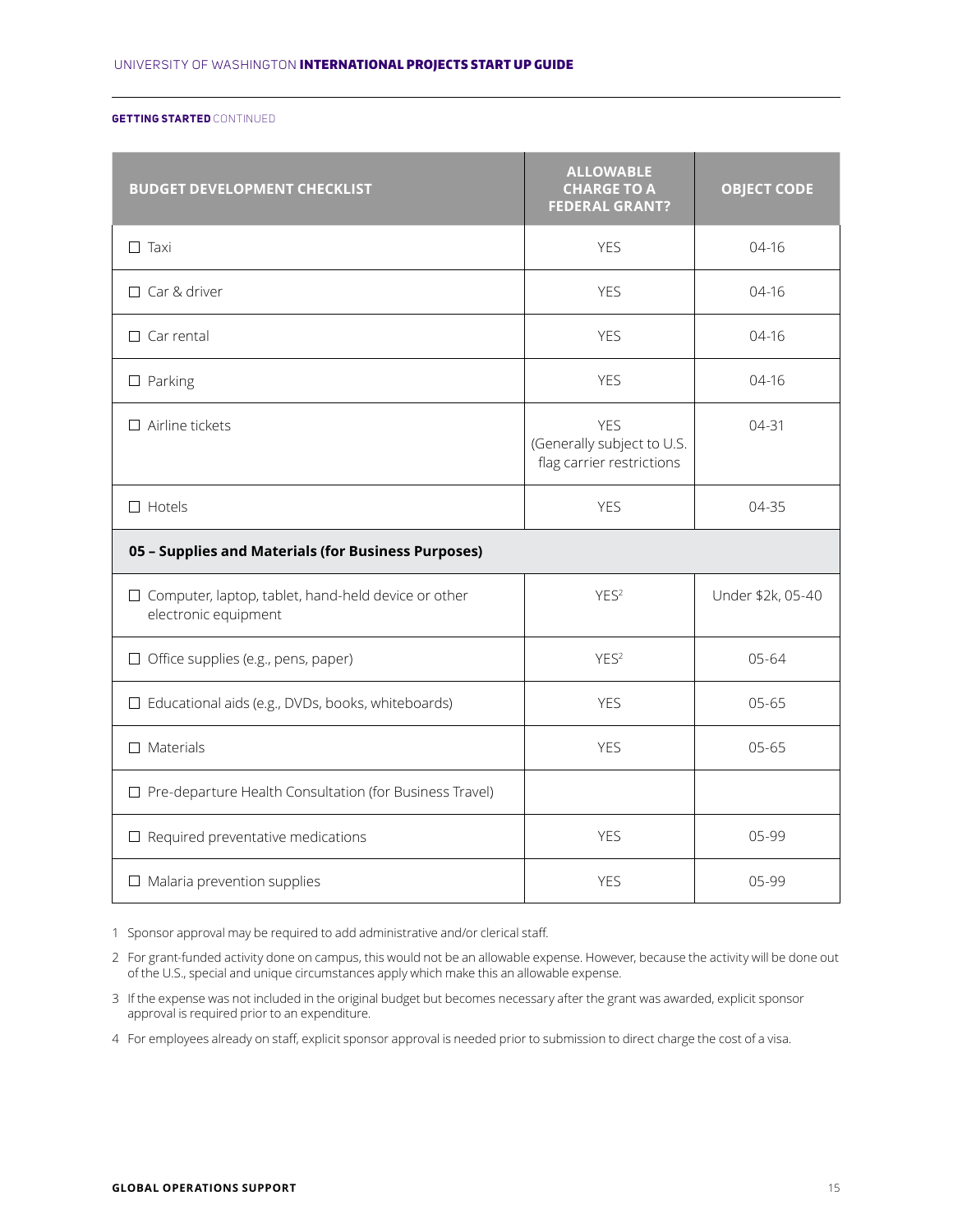| <b>BUDGET DEVELOPMENT CHECKLIST</b>                                                                                                                       | <b>ALLOWABLE</b><br><b>CHARGE TO A</b><br><b>FEDERAL GRANT?</b>           | <b>OBJECT CODE</b>                |
|-----------------------------------------------------------------------------------------------------------------------------------------------------------|---------------------------------------------------------------------------|-----------------------------------|
| 06 - Equipment and Library Materials (for Business Purposes)                                                                                              |                                                                           |                                   |
| <b>Equipment</b>                                                                                                                                          |                                                                           |                                   |
| $\Box$ Computer, laptop, tablet, hand-held device or other<br>electronic equipment                                                                        | YES <sup>2</sup>                                                          | Over \$2k, 06-10                  |
| $\Box$ Back-up generator                                                                                                                                  | Requires explicit<br>sponsor approval<br>prior to submission <sup>3</sup> | $06-90$                           |
| <b>Vehicles</b>                                                                                                                                           |                                                                           |                                   |
| $\Box$ Vehicle purchase                                                                                                                                   | Requires explicit<br>sponsor approval<br>prior to submission3             | \$2-5k, 06-90<br>over \$5k, 06-91 |
| $\Box$ Tax and registration fee                                                                                                                           | YES,<br>if the purchase is<br>approved                                    | Included in above                 |
| 08 - Student Aid and Other Grants and Subsidies                                                                                                           |                                                                           |                                   |
| $\Box$ Stipends paid to graduate and postdoctoral individuals<br>under fellowship and training grants where there is no<br>employer/employee relationship | <b>YES</b>                                                                | $08 - 02$                         |

1 Sponsor approval may be required to add administrative and/or clerical staff.

2 For grant-funded activity done on campus, this would not be an allowable expense. However, because the activity will be done out of the U.S., special and unique circumstances apply which make this an allowable expense.

3 If the expense was not included in the original budget but becomes necessary after the grant was awarded, explicit sponsor approval is required prior to an expenditure.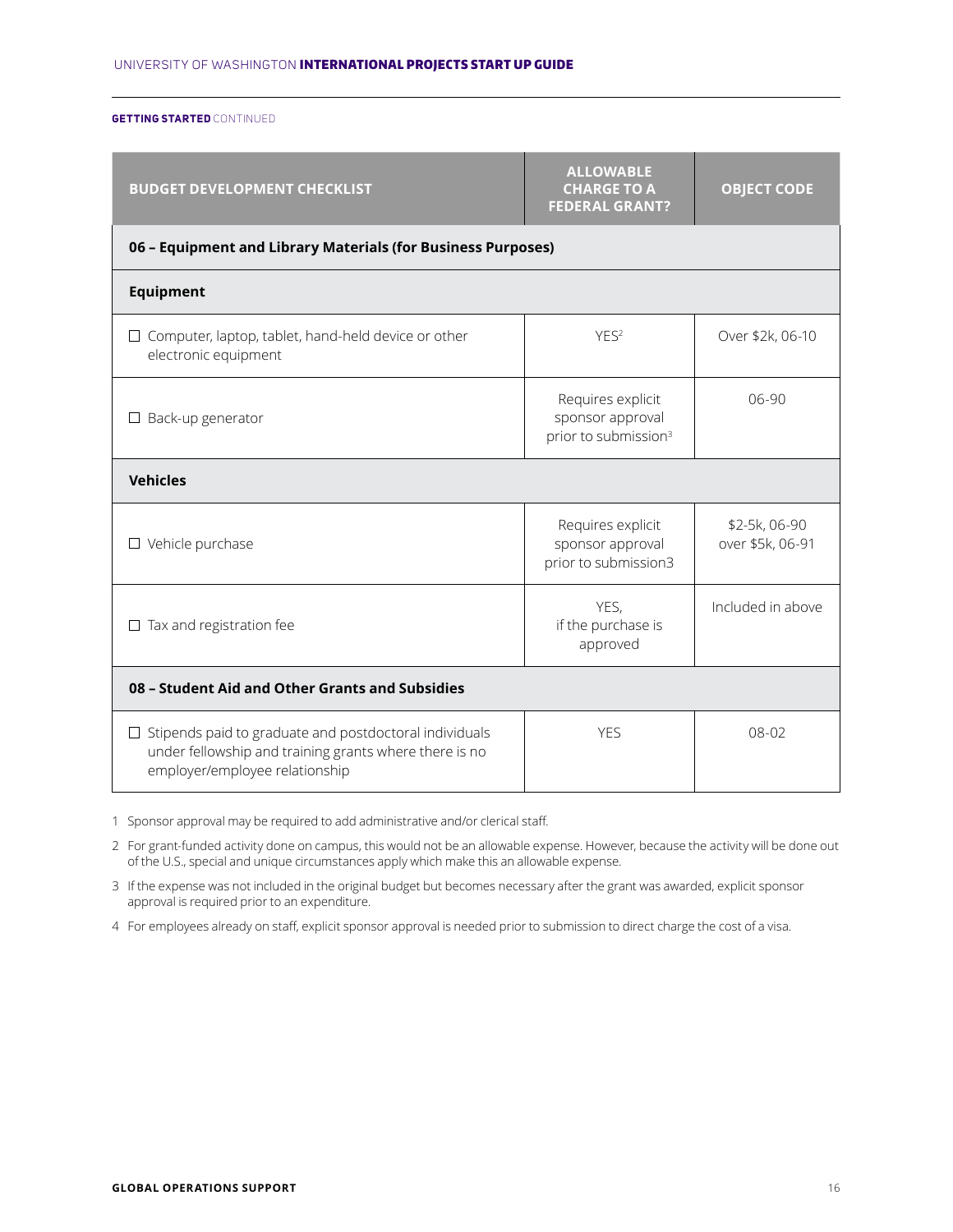# **STARTING A FOREIGN COUNTRY OPERATION CHECKLIST**

The purpose of this document is to provide guidance on the development of new country operations. This document provides two quick "checklists" to use in initial planning stages two phases:

1) Pre-work at UW campus 2) Initial site visits

#### **Phase 1: Pre-work at UW campus**

*Primary focus: Determining needs and tasks*

THINGS TO THINK ABOUT BEFORE STARTING OPERATIONS IN A NEW COUNTRY:.

| <b>QUESTION</b>                                                                                                                       | <b>NOTES</b> |
|---------------------------------------------------------------------------------------------------------------------------------------|--------------|
| Who are the partners?                                                                                                                 |              |
| What meetings have taken place?                                                                                                       |              |
| What is the initial type of work we are doing<br>in-country?                                                                          |              |
| Is another program from the UW working in-country?                                                                                    |              |
| What is the overall budget?<br>What is the in-country portion?                                                                        |              |
| What kind of staffing is needed? (numbers and types<br>- U.S. consultants, local consultants, eventual UW<br>employees, secondments?) |              |
| Will any staff be relocated?                                                                                                          |              |
| How will staff be paid?                                                                                                               |              |
| Will registration be pursued?                                                                                                         |              |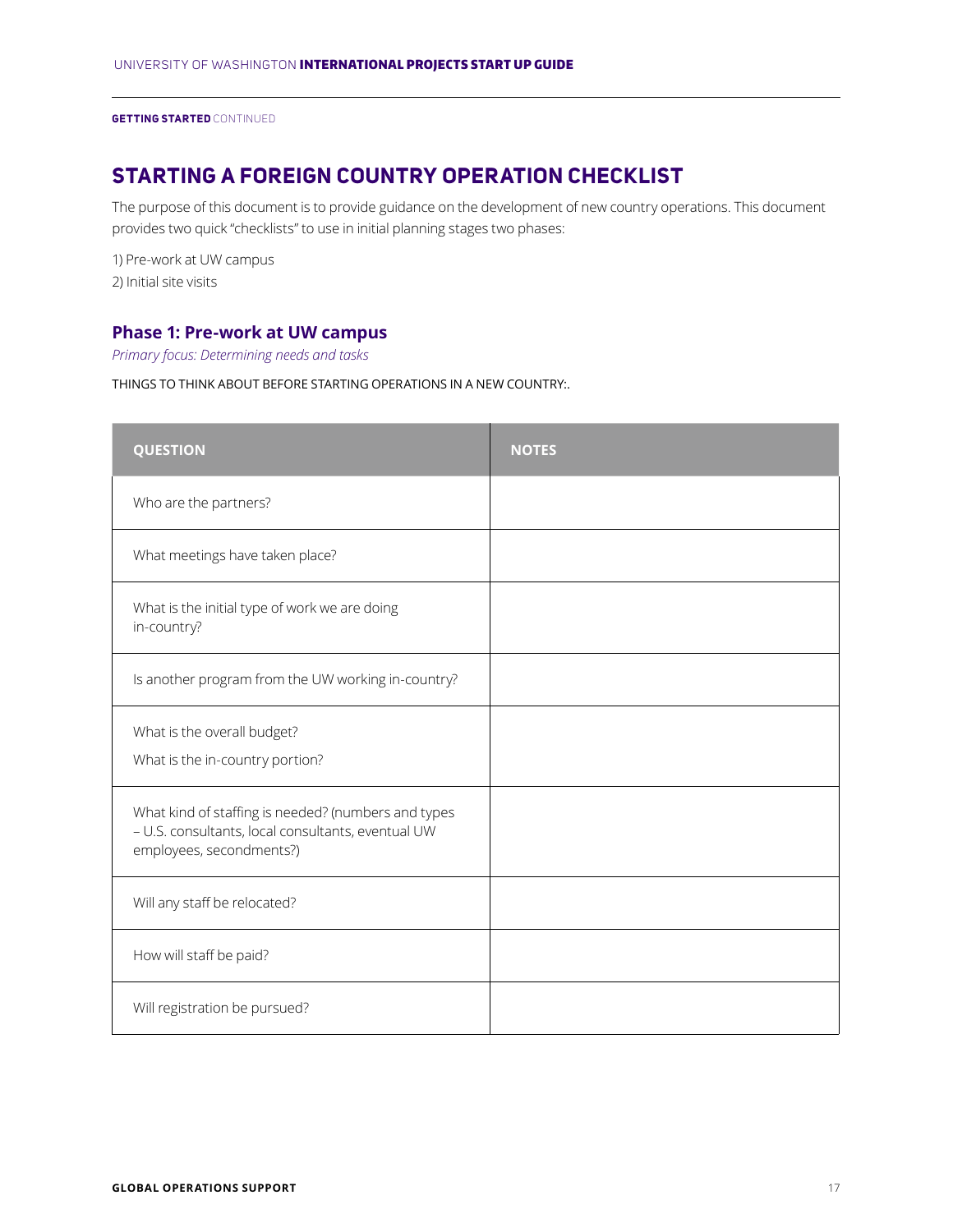| <b>QUESTION</b>                                                                                                                          | <b>NOTES</b> |
|------------------------------------------------------------------------------------------------------------------------------------------|--------------|
| Will an HR vendor be needed?                                                                                                             |              |
| How often and for how long will visitors be in-country?                                                                                  |              |
| What are the IT needs?                                                                                                                   |              |
| What size of office is needed? (keep growth in mind)                                                                                     |              |
| What is the best location for an office?                                                                                                 |              |
| What type of office furniture and office supplies are<br>needed?                                                                         |              |
| What kind of fiscal systems need to be put in place?<br>Bank account (see Banking section), TravelEx card,<br>invoicing procedures, etc. |              |
| What type of transportation is needed? (e.g. purchase<br>or lease a vehicle?)                                                            |              |
| What type of Memorandum of Understandings should<br>be developed?                                                                        |              |
| Are there initial safety and security concerns?                                                                                          |              |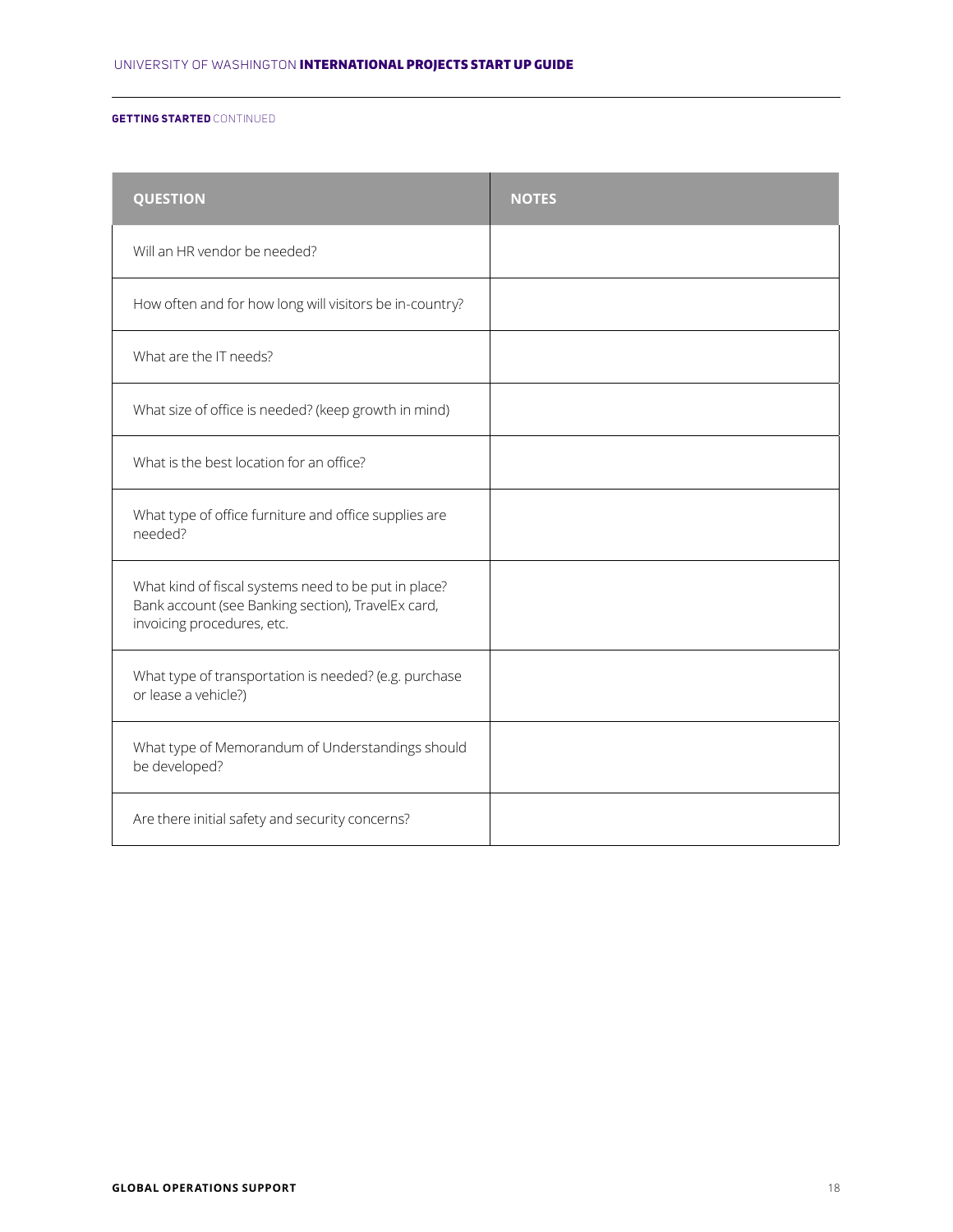#### **Phase 2: Initial Site Visits**

*Primary focus: Assessment, research and survey of local service providers*

Involves on the ground research and exploration of what the options are for meeting identified program needs.

#### THINGS TO THINK ABOUT AND DO DURING SITE VISITS:

- $\Box$  Meet with partners to assess local salary ranges, per diem rates, safety and security issues, local issues, reliable vendors, etc.
- $\Box$  Meet with local U.S. embassy
- $\Box$  Find a lawyer (or two) to recommend as a Special Assistant Attorney General to UW
- $\Box$  Find a bank
- $\Box$  Research and identify local real estate agencies
- $\Box$  Find appropriate, safe office space
- $\Box$  Research how to set up utilities for office
- $\Box$  Research and identify insurance vendors (property & vehicles)
- $\Box$  Find a good, safe, well located hotel
- $\Box$  Find 2-3 IT software and hardware vendors
- $\square$  Determine safe local transportation options (e.g. taxis; private car and driver)
- $\Box$  Find and meet with an HR vendor (if needed)
- $\Box$  Identify vendors for furniture, office supplies, and medical supplies if applicable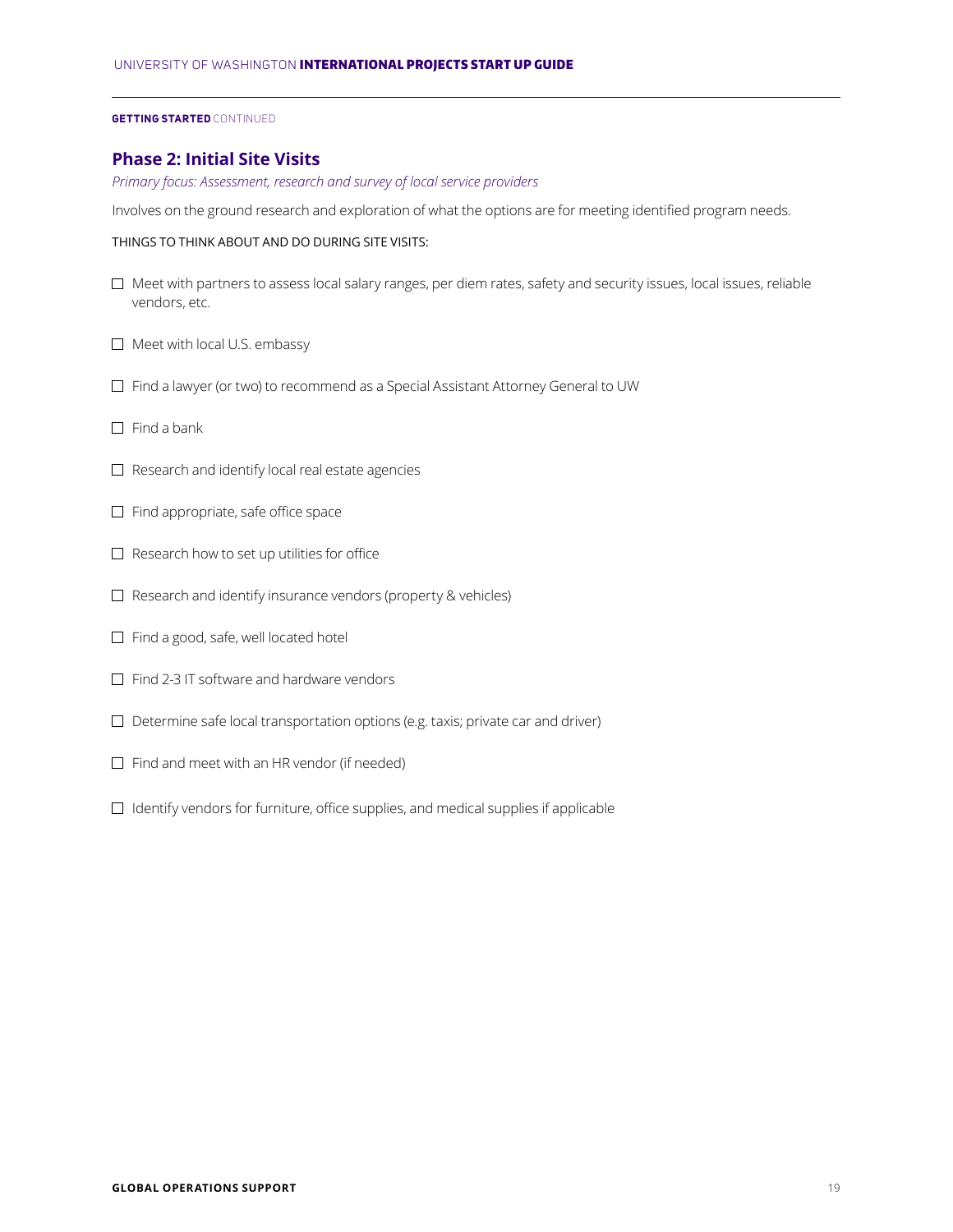### **RESOURCES FOR PREPARING AN INTERNATIONAL PROPOSAL**

Understanding the cultural, political, social and physical environment in a foreign location is essential to successfully planning and budgeting international activities. **Benchmarking a Foreign Location** offers a set of questions for obtaining specific information from UW, U.S. and/or international colleagues who have direct knowledge of a particular foreign location.

#### **Benchmarking a Foreign Location**

LOCATION (City & Country)

PERSON INTERVIEWED

- 1. What kinds of projects (e.g., research, training, student programs) were done at this location?
- 2. How long did project staff work there?
- 3. Where did project staff stay? Any issues with access to electricity? Would you recommend this place?
- 4. What vendors would you recommend for (depending on the nature of the projects):
	- a. Lab supplies
	- b. Office supplies
	- c. Pharmaceutical supplies
	- d. Computers
	- e. Internet access
- 5. Are credit cards widely accepted? Are there any issues with accessing money at an ATM?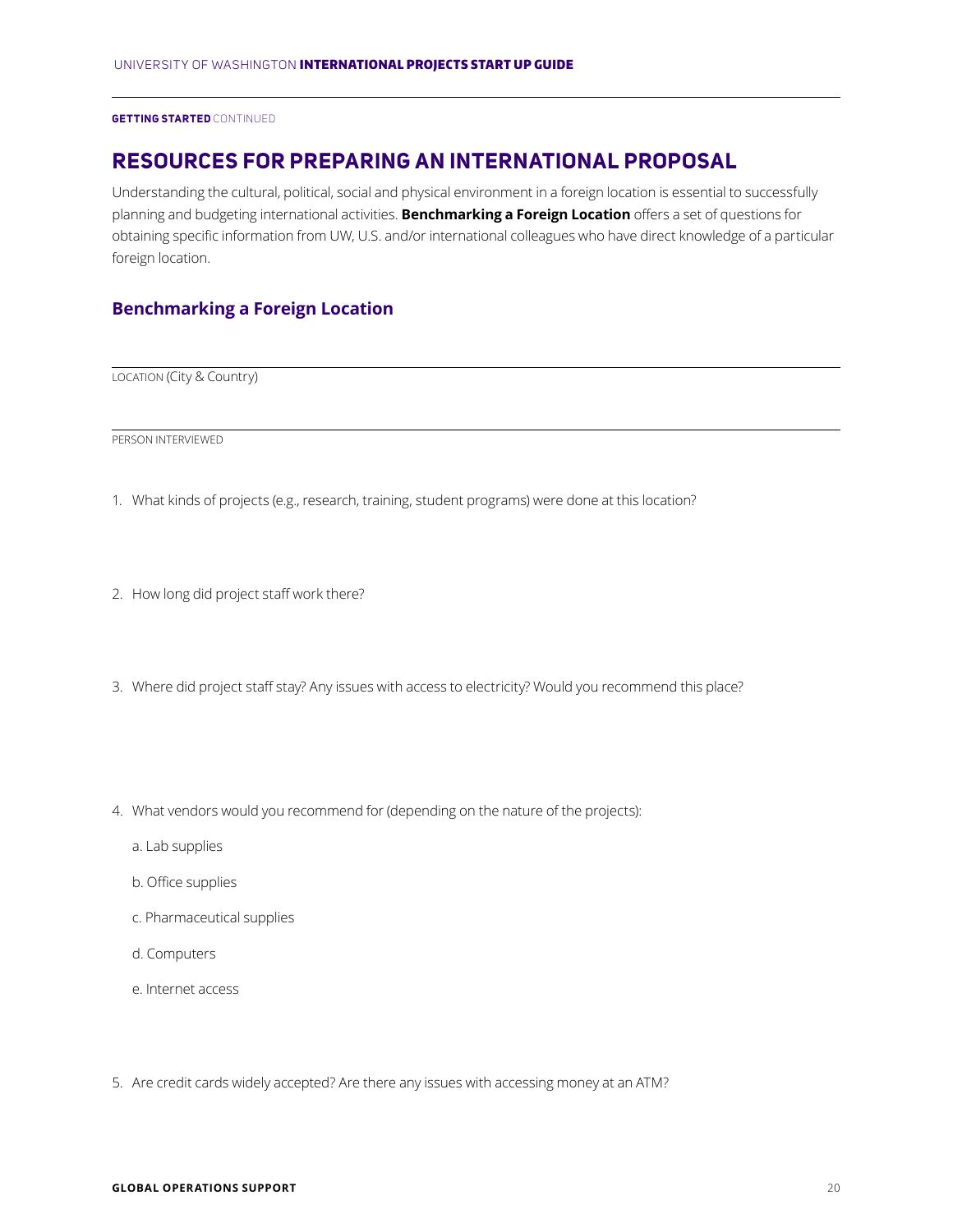6. Did you open a bank account at this location? Which bank? Do the laws in this country prohibit unspent funds from being sent back to the U.S.? Did you have to report the bank account to local authorities? Will the account be taxed in-country? Any surprises about the banking laws or practices?

7. How did the project staff travel around the city or in the country? Any concerns about using local transportation (e.g., taxis, buses) to travel? Was driving at night an issue?

8. Are there any particular recommendations about maintaining health and security?

9. Did your project hire in-country legal counsel? Would you recommend this person?

10. Were there any surprises from business practices or local culture that negatively impacted your project? Any advice you would pass on?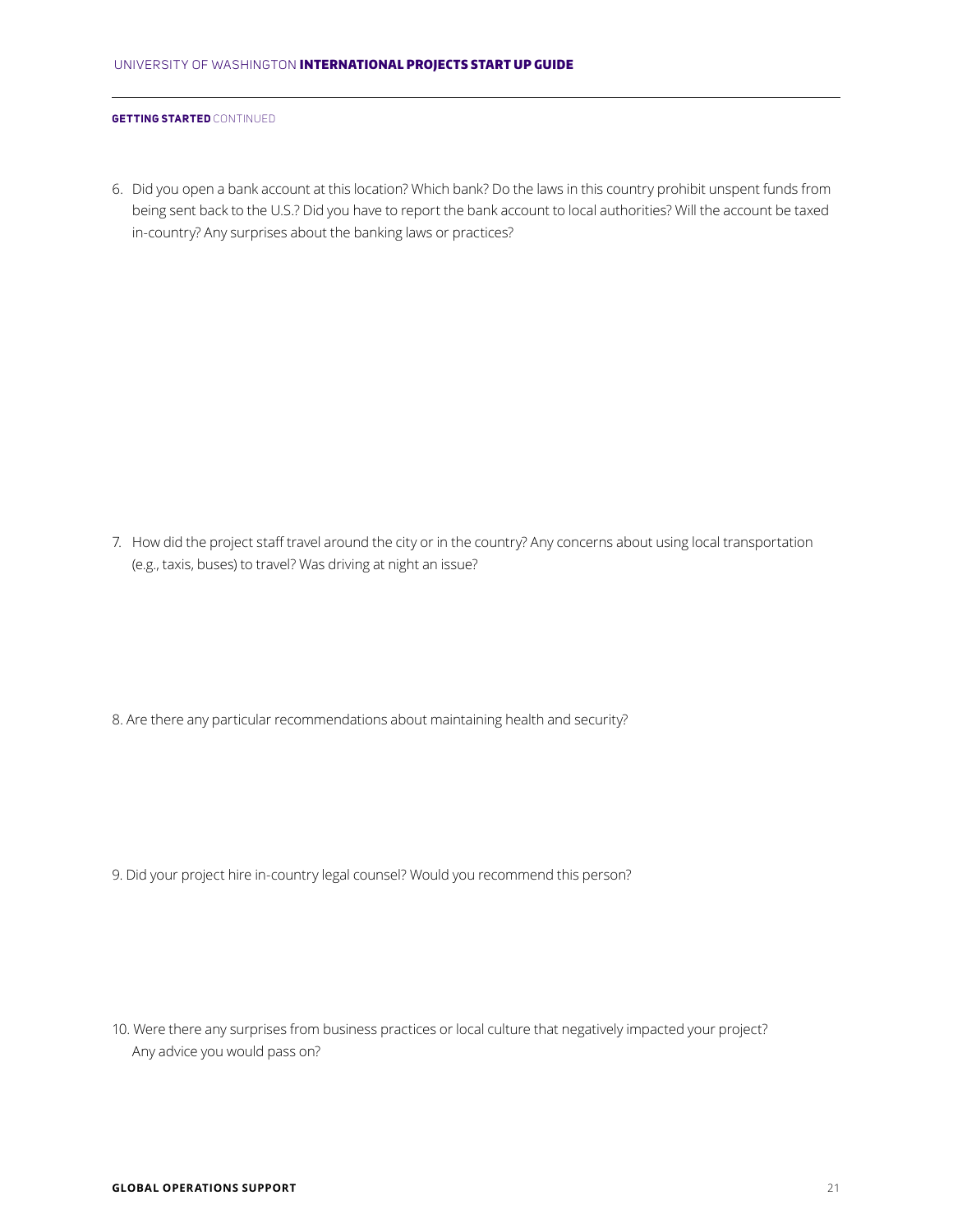# **ADDITIONAL RESOURCES**

- Country profiles at the International Resource Center site maintained by NACUBO. This site provides information on more than 30 countries. http://www.nacubo.org/Initiatives/International\_Resource\_Center.html
- The UW Department of Global Health's Projects and Global Health Expertise Map http://globalhealth.washington.edu/ interactive-map displays departmental faculty who work in various international locations.
- U.S. embassy or consulate based at the foreign site: http://www.usembassy.gov
- UW Hall Health Travel Clinic: http://depts.washington.edu/hhpccweb/project/travel
- CDC recommended immunizations for international travel: http://wwwnc.cdc.gov/travel/destinations/list

#### **USE UW CONTRACTED SERVICES IN PREPARING AN INTERNATIONAL BUDGET:**

Travel Agencies: http://f2.washington.edu/fm/travel/travelagencies

A Briggs Passport & Visa Expeditors: https://www.abriggs.com/?corporateID=UW

International hotels: http://f2.washington.edu/fm/ps/how-to-buy/procurement-teams/catering-conferences-hotels/hotels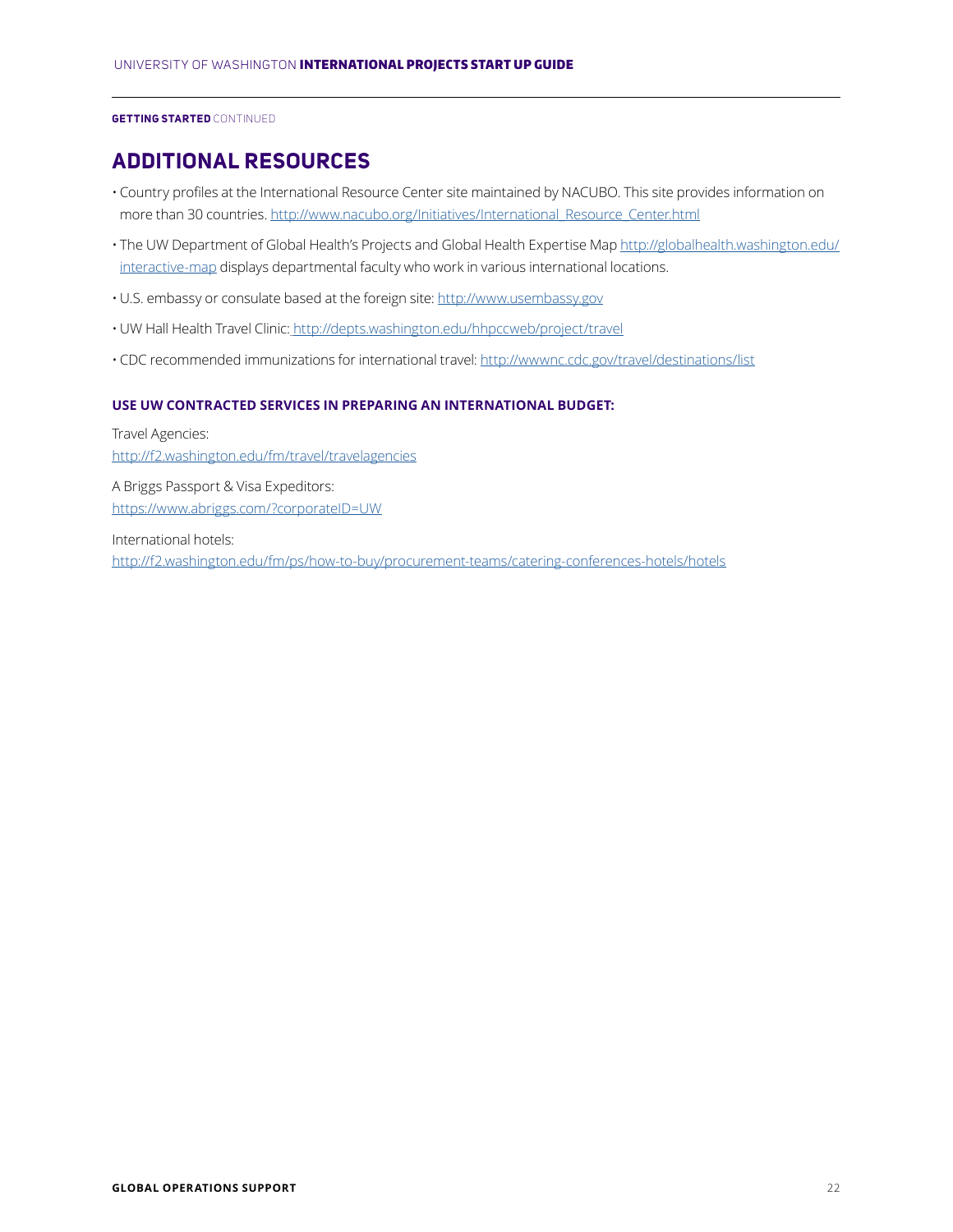# **COMPLIANCE & LEGAL**

- → ANIMAL/HUMAN RESEARCH
- → ESTABLISHING A LEGAL PRESENCE ABROAD
- → EXPORT CONTROLS
- → FOREIGN COUNTRY COMPLIANCE AND REPORTING REQUIREMENTS
- $\rightarrow$  U.S. LAWS ABROAD
- → UWORLD

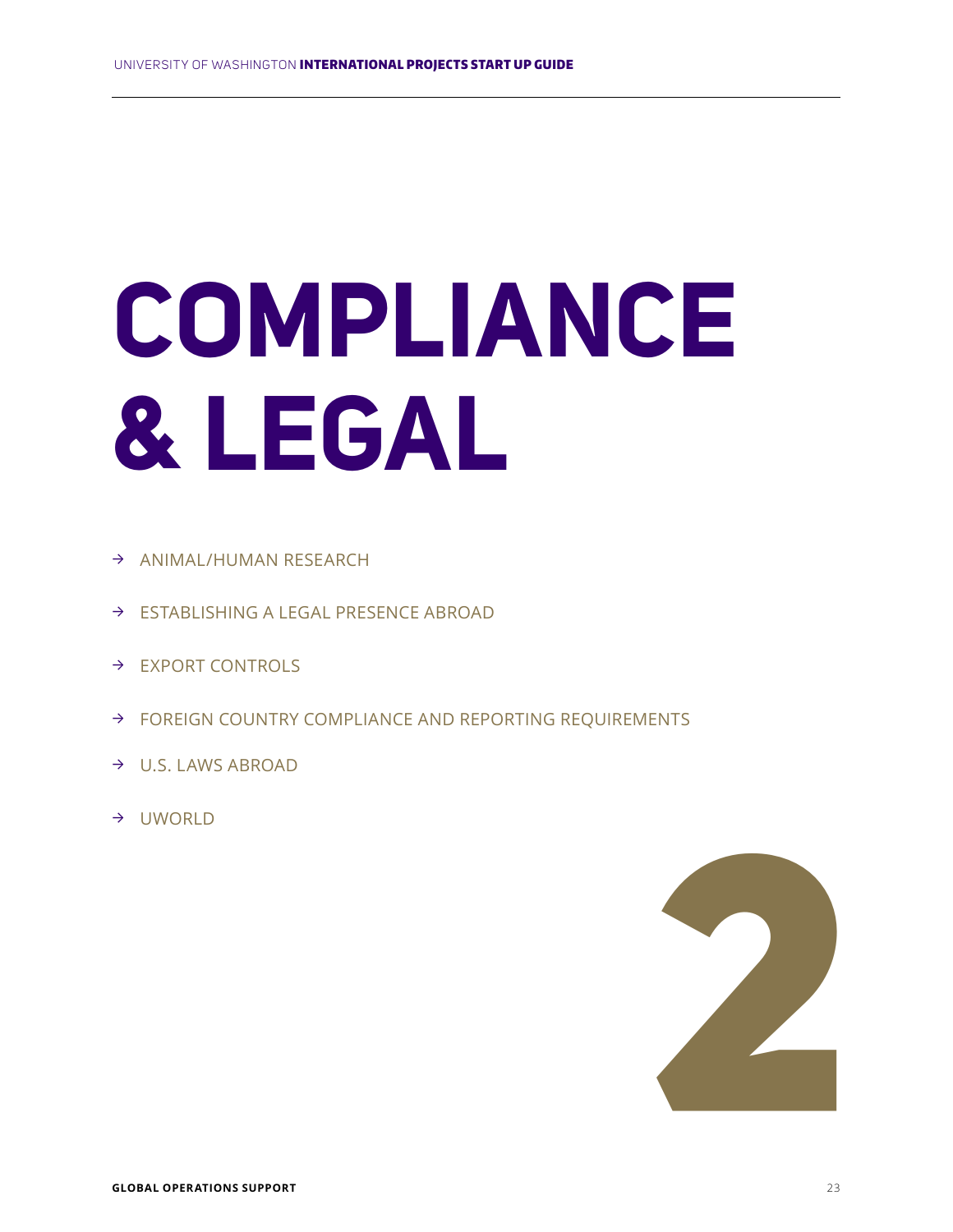# **COMPLIANCE & LEGAL MATTERS**

Global program or projects may be subject to laws both here in the U.S. and in the host country. Examples of legal issues that may arise in the host country are establishing legal status; entity or tax filing and auditing requirements; and regulations regarding physical office or housing rentals. Several laws govern a U.S. organization's conduct in a foreign country, such as export, anti-boycott and money laundering controls.

Setting up programs and activities in a foreign country often triggers local reporting and compliance requirements once a legal structure has been determined and established. Hiring local workers, long-term working arrangements for home-country employees, and opening offices or other locations are all examples of activities that often trigger localcountry reporting and compliance requirements.

The reporting and local compliance requirements vary greatly by country. Local professional assistance (e.g., legal counsel) must be engaged to ensure all requirements are being met timely and accurately.

# **ANIMAL/HUMAN RESEARCH**

If research will be done with animals at the foreign site, identify whether institutional reviews will be required and whether there will be additional costs for those reviews. See the UW Office of Animal Welfare website:

http://www.grad.washington.edu/students/research/human-animal-subjects.shtml

#### **Human Subjects**

If research will be done with human subjects at the foreign site, determine which of the following reviews will be required. Also, identify whether translation services will be required and if there will be additional costs for foreign reviews.

- UW human subjects review —http://www.washington.edu/research/hsd/
- Sponsor's requirement for human subjects review
- Foreign collaborator's requirement for human subjects review

Compensation for research subjects in economically disadvantaged settings should be consistent with local norms. See guidance from the U.S. Department of Health and Human Services on international human subjects: http://www.hhs.gov/ohrp/international/intlcompilation/intlcompilation.html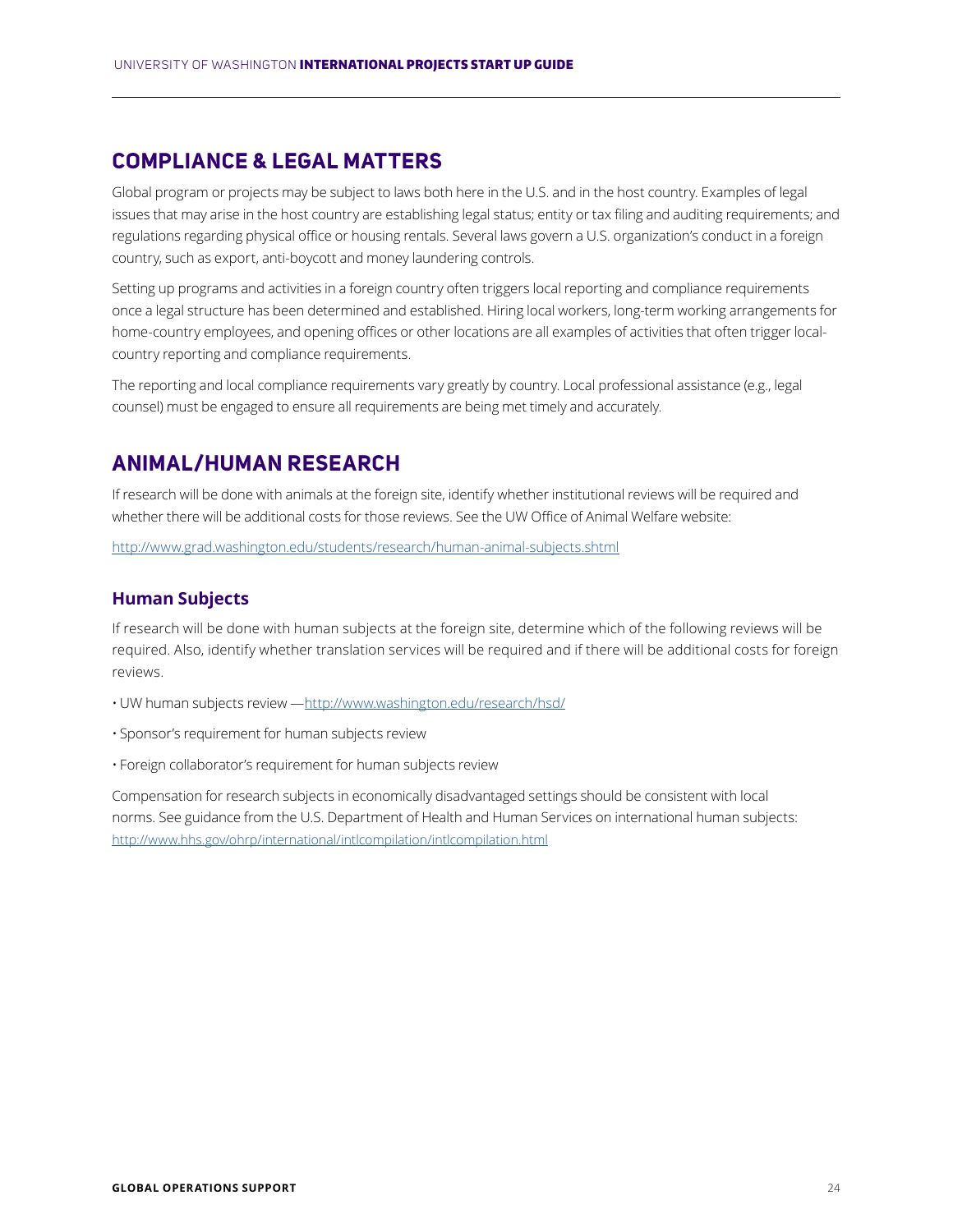# **ESTABLISHING A LEGAL PRESENCE ABROAD**

Foreign-based projects that anticipate such activities as hiring local citizens directly, signing contracts and/or establishing a long-term presence may find that some form of legal registration is required by the host country. Under Washington State law, only attorneys employed or retained by the state Attorney General's Office may provide legal advice to the UW. Therefore, only the UW Attorney General's Office may contract with foreign counsel to advise a UW program. The cost of any foreign counsel retained by the AG's Office will be the responsibility of the Principal Investigator (PI), department or school/ college. Consult the Assistant Attorney General for International Operations on the UW Global Single Points of Contact list for more information about establishing a legal presence abroad.

#### **Factors that Impact the Need for Legal Registration at a Foreign Location**

#### **SHORT-TERM UW ACTIVITY AT A FOREIGN LOCATION** (under 6 months)

Short-term research activity Short-term training of foreign citizens UW study abroad programs

#### **Registration in foreign country is LIKELY NOT required**

#### **LONGER-TERM UW ACTIVITY AT A FOREIGN LOCATION** (6 - 12 months)

Longer-term research UW faculty or staff will relocate to foreign site Program needs to hire local citizens as staff Activity will generate in-country income Funder requirements

#### **Registration in foreign country MAY be required**

#### **MULTI-YEAR, ON-GOING UW PRESENCE AT A FOREIGN LOCATION**

Program needs to hire local citizens as staff Program must lease or rent space to conduct activities Program deposits large sums of field advances in a foreign bank account on an on-going basis Funding requirements

#### **Registration in foreign country WILL LIKELY be required**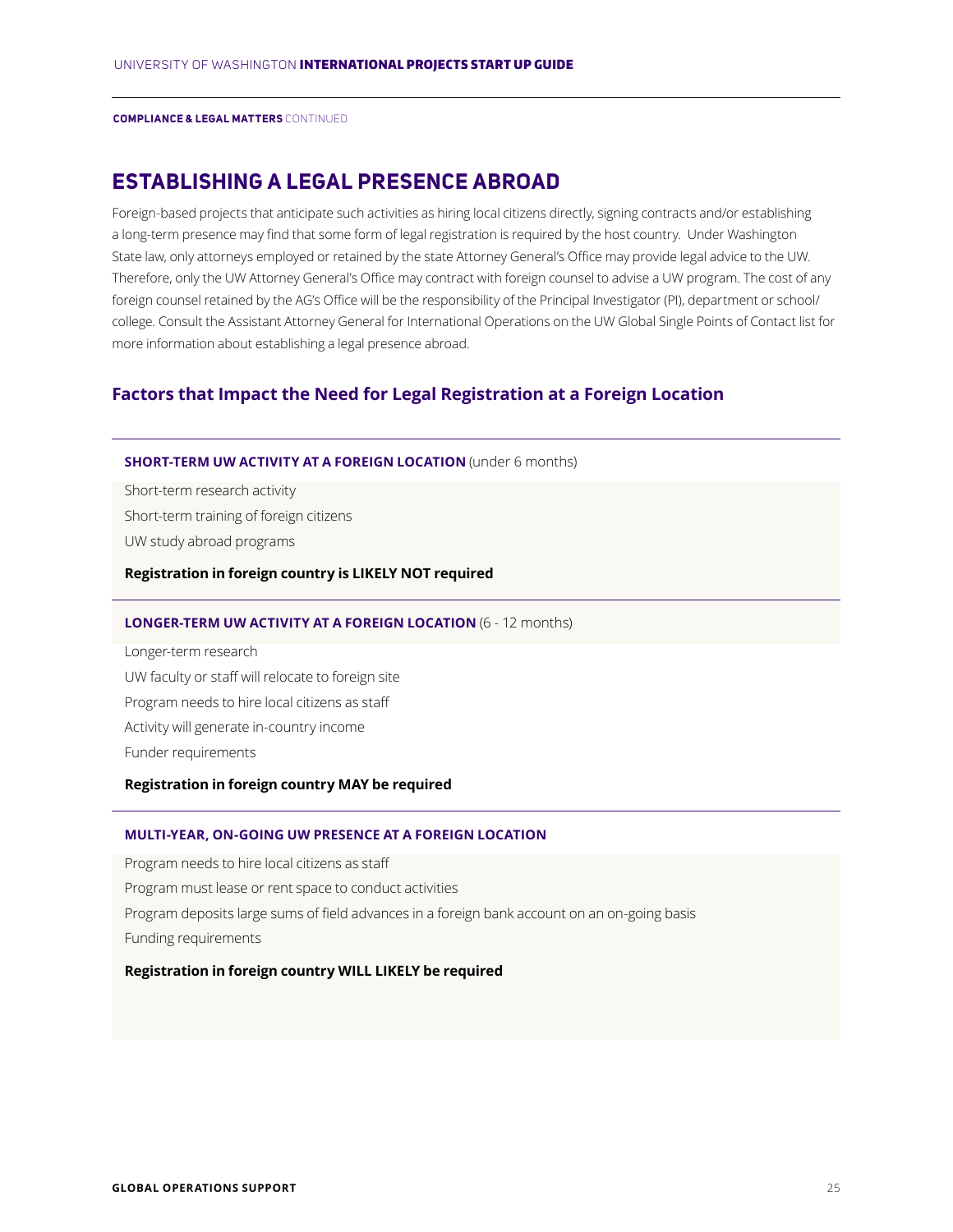#### **Advantages of Legal Registration at a Foreign Site**

For faculty PI's engaging in operations (i.e., research, training) at a foreign site on a multi-year basis, the following may be realized by registering as a legally recognized entity in-country:

- Makes it possible to legally hire local citizens and doesn't put local citizens at risk for being improperly hired.
- Promotes the value of "doing the right thing" in resource-poor settings.
- Makes it possible to open a business bank account. This may reduce the need to carry large amounts of cash into the country because funds can be wired to a business bank account from the U.S.
- Allows vehicles to be registered in the name of the entity, not the individual.
- Makes it possible for the University of Washington to be the signatory on leased space.
- Facilitates Value Added Tax (VAT) recovery, if there is a mechanism in place in-country to reclaim it.
- Provides an avenue for obtaining work permits.
- Reduces the possibility of significant work disruption and monetary penalties from the local government for failure to be a recognized legal entity.
- Allows UW to enter into vendor contracts for supplies and service of equipment that, in most instances, can lead to better rates and terms.
- Offers a legal framework that could allow for expanded opportunities.

#### **REGISTRATION HELPS AVOID A NUMBER OF ADVERSE CONSEQUENCES:**

- By having a business bank account, a bank will not be reporting a PI's name to a governmental ministry as a holder of an account that receives funds from a foreign source, if such a reporting requirement exists.
- Some foreign-based vendors are not willing to take a personal check from a foreign account.
- By having the UW as signer on a lease, the PI may avoid having to pay a substantial security deposit (e.g., one or two years of rent). The PI may also avoid personal liability for any accident or injury that occurs on leased property.
- Being registered reduces liability to the UW by avoiding risks to the University's reputation for not complying with local business regulations.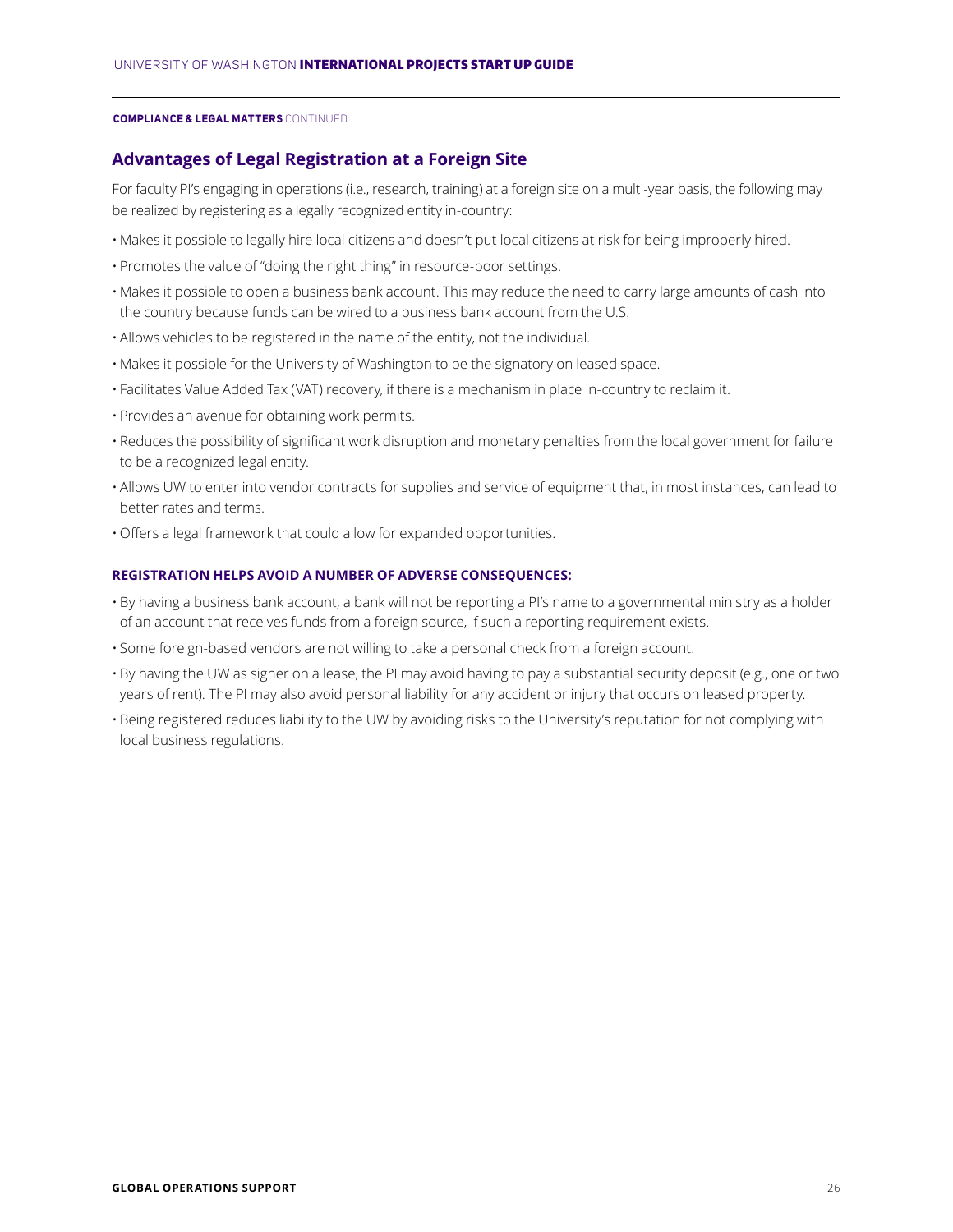# **EXPORT CONTROLS**

Export control laws regulate the transfer of controlled information (including technical data and technical assistance) as well as controlled physical items (such as scientific equipment) to foreign colleagues and organizations in the United States and abroad. Exports include the shipment or transfer of equipment, articles, services or encryption software to another country as well as the transfer of technical data or information to a foreign national, whether it occurs in the U.S. or abroad. These regulations restrict dissemination of a wide range of goods, services, information, software and technology in a manner that may affect research abroad. Penalties for violations of the export control regulations include fines and imprisonment and can be severe.

#### **Export controls usually arise for one or more of the following reasons:**

- The nature of the export has actual or potential military applications or involves space-based research
- U.S. government concerns about the destination country, organization or individual
- U.S. government concerns about the declared or suspected end use or user of the export

#### **Examples of activities subject to export controls include:**

- Transfer of controlled items, equipment, materials, software, technology or data, for any period of time
- •International students and scholars or companies in the U.S.
- •International travel
- Collaborations with certain countries, entities and individuals subject to U.S. sanctions
- •International financial transactions

#### **Exports can be done by:**

- Personal transport
- Mail
- Shipping
- Transmitting technical data or software (a "deemed export")

Violation of export control laws and regulations can result in significant civil and criminal penalties for individuals, departments/schools, and the University. To ensure compliance, consult the Office of Sponsored Programs, Export Compliance.

Complete the **Export Control Worksheet** to determine if an item that you need to export is regulated by export control laws. When finished, send it to exports@uw.edu.

Most exports from the United States do not require a license, and may be exported under the designation "No License Required" (NLR).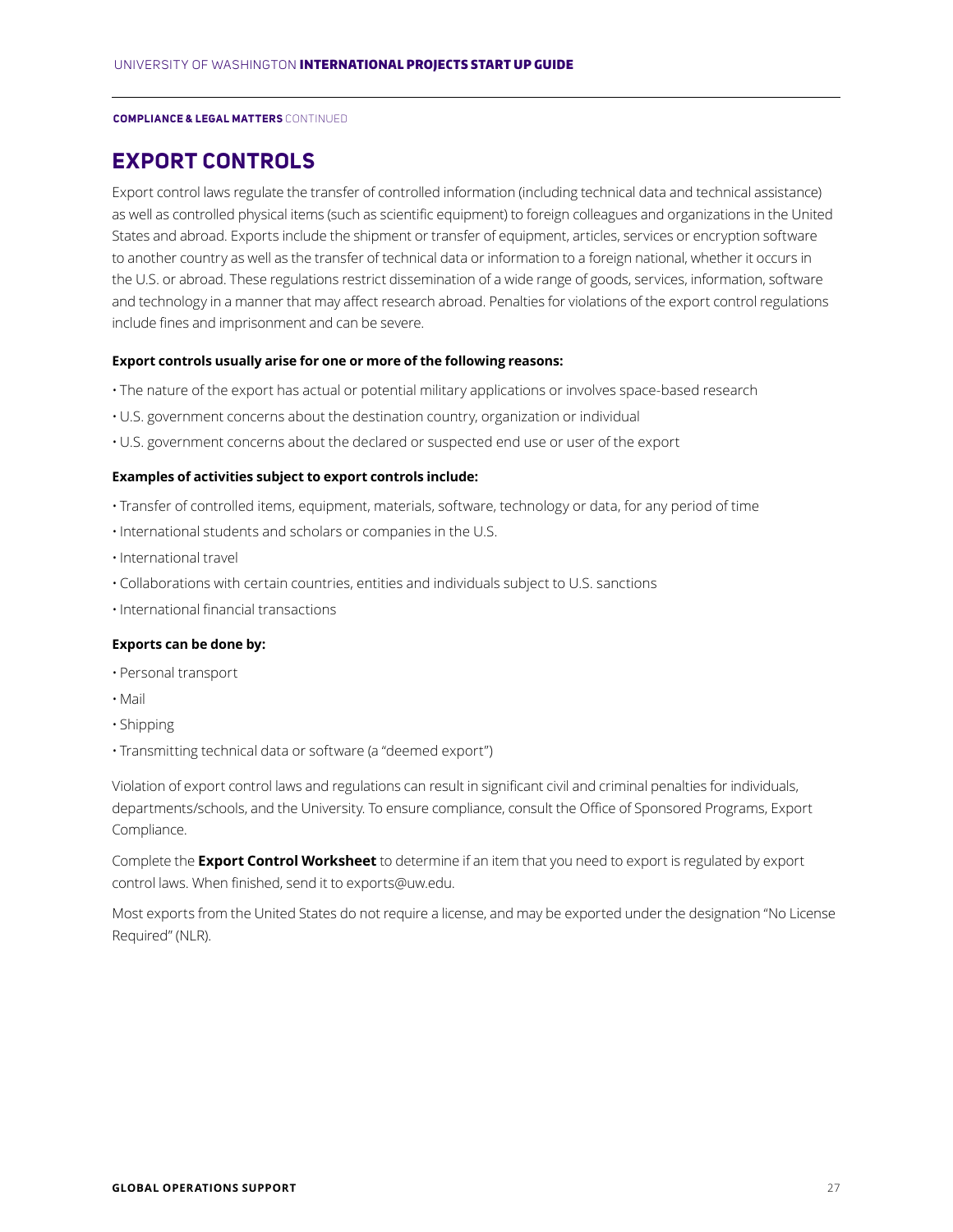# **EXPORT CONTROL WORKSHEET**

# **Introduction Introduction**

This worksheet is to identify and document export-controlled material including EAR controlled items, software or technology and ITAR controlled defense articles, services and technology. This worksheet also allows End-User(s) and technology and ITAR controlled defense articles, services and technology. This worksheet also allows End-User(s) and<br>End-Use applications to be identified and screened prior to shipment. End-Use applications to be identified and screened prior to shipment.

**Export Control Worksheet**

# **Instruction Instruction**

Complete the worksheet with accurate and detailed information. If you need help in determining export controls or<br>also details also accepted a social Correct other details please contact exports@uw.edu. other details please contact exports@uw.edu.

| Item (hardware, software or technology) add more items using Page 2                                             |                                                                   |                                                                             |
|-----------------------------------------------------------------------------------------------------------------|-------------------------------------------------------------------|-----------------------------------------------------------------------------|
|                                                                                                                 |                                                                   |                                                                             |
| <b>Export Control Category</b>                                                                                  |                                                                   |                                                                             |
|                                                                                                                 |                                                                   |                                                                             |
| <b>Export Control Category</b>                                                                                  |                                                                   |                                                                             |
| Will any item(s) be re-exported? If Yes where: _________________________________<br><b>End-User and End-Use</b> |                                                                   |                                                                             |
|                                                                                                                 |                                                                   |                                                                             |
|                                                                                                                 |                                                                   |                                                                             |
| End User/Use Red Flag Activities                                                                                | $\Box$ None<br>Missile Technology<br>Other: <u>______________</u> | $\Box$ Chemical or Biological Weapons<br>□ Proliferation of Nuclear Weapons |

**UNIVERSITY OF WASHINGTON OFFICE OF RESEARCH** 2012 VERSION 2.0 RETENTION: 5 YEARS AFTER TERMINATION OF FUNDING PERIOD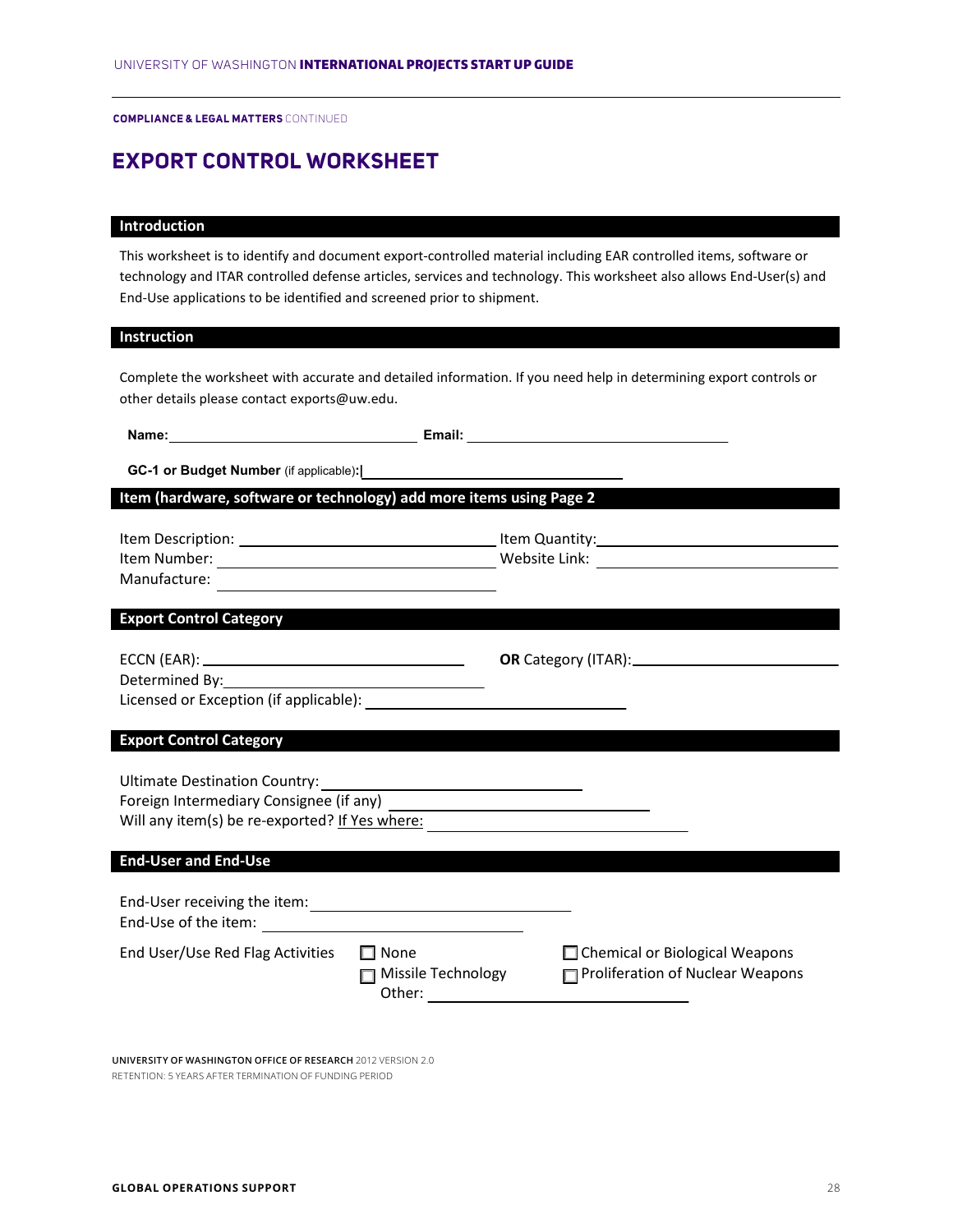#### **For shipments that have multiple items please list add item information below For shipments that have multiple items please list add item information below**

| Item<br>Description:   | Item Number:   | Item<br>Quantity: |  |
|------------------------|----------------|-------------------|--|
| Manufacturer:          | link:          |                   |  |
| <b>Export Control:</b> | Determined by: |                   |  |

| Item<br>Description: | Item Number:   | Item<br>Quantity: |  |
|----------------------|----------------|-------------------|--|
| Manufacturer:        | link:          |                   |  |
| Export Control:      | Determined by: |                   |  |

| Item<br>Description:   | Item Number:   | Item<br>Quantity: |  |
|------------------------|----------------|-------------------|--|
| Manufacturer:          | link:          |                   |  |
| <b>Export Control:</b> | Determined by: |                   |  |

| Item<br>Description:   | Item Number:   | Item<br>Quantity: |  |
|------------------------|----------------|-------------------|--|
| Manufacturer:          | link:          |                   |  |
| <b>Export Control:</b> | Determined by: |                   |  |

| Item<br>Description:   | Item Number:   | Item<br>Quantity: |  |
|------------------------|----------------|-------------------|--|
| Manufacturer:          | link:          |                   |  |
| <b>Export Control:</b> | Determined by: |                   |  |

| Item<br>Description:   | Item Number:   | Item<br>Quantity: |  |
|------------------------|----------------|-------------------|--|
| Manufacturer:          | link:          |                   |  |
| <b>Export Control:</b> | Determined by: |                   |  |

| Item<br>Description:   | Item Number:   | Item<br>Quantity: |  |
|------------------------|----------------|-------------------|--|
| Manufacturer:          | link:          |                   |  |
| <b>Export Control:</b> | Determined by: |                   |  |

**UNIVERSITY OF WASHINGTON OFFICE OF RESEARCH** 2012 VERSION 2.0 RETENTION: 5 YEARS AFTER TERMINATION OF FUNDING PERIOD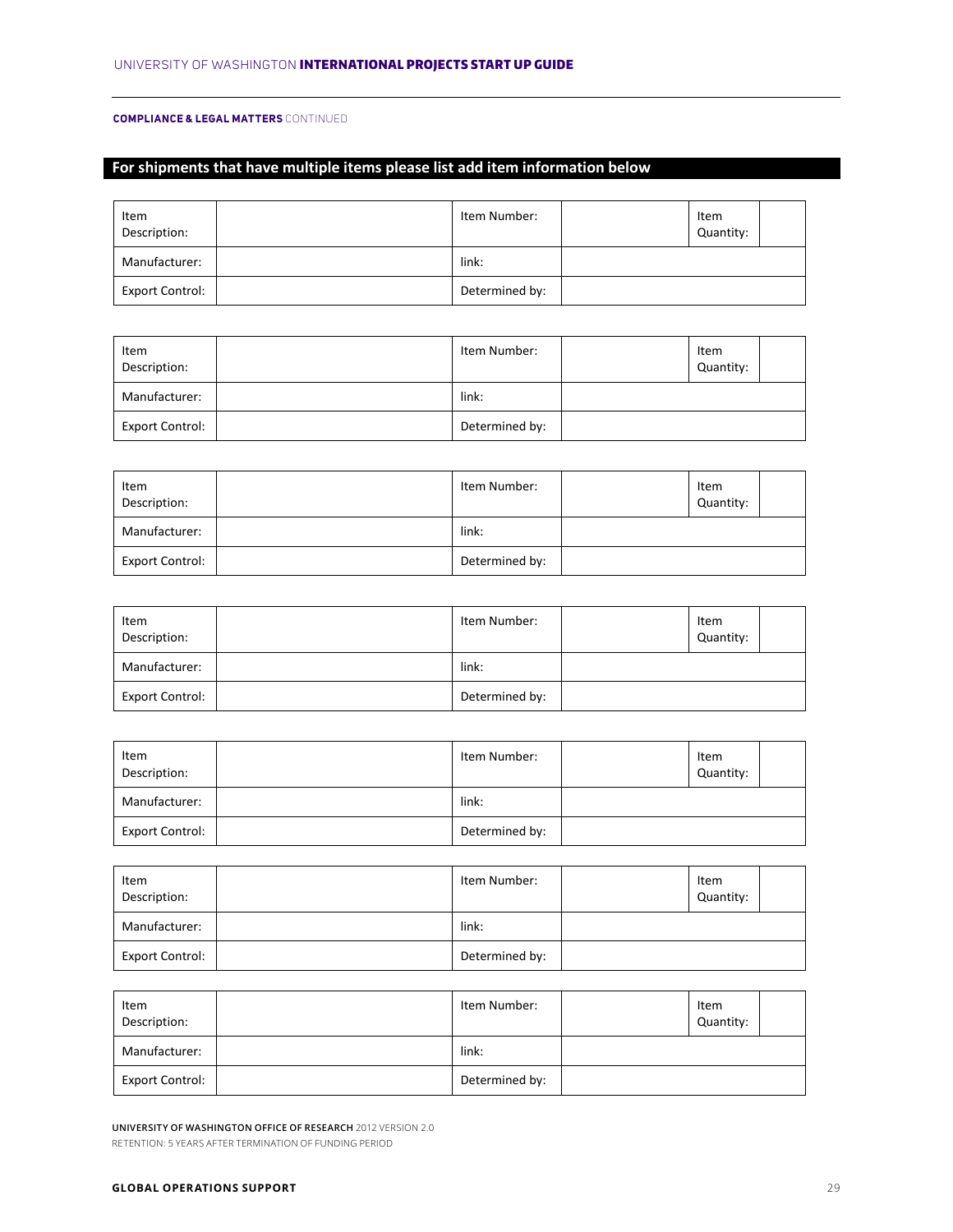# **FOREIGN COUNTRY COMPLIANCE AND REPORTING REQUIREMENTS**

Setting up programs and activities in a foreign country often triggers local reporting and compliance requirements once a legal structure has been determined and established. In most cases your reporting obligations will be dictated by how your institution is legally registered in the host country. For this reason it is crucial to obtain qualified hostcountry legal advice in this area. Improper registration or failure to register qualifying activities can have very serious reputation and financial ramifications for the University.

It is also important to establish a sound infrastructure for the back-office support functions (e.g., payroll, bookkeeping, compliance filings, etc.). Depending on the activities it may be necessary to approach back-office support in two phases - first establishing a temporary structure to support initial activities and then a more permanent structure to support the long-term operations.

#### **Once registration has occurred (see Establishing Legal Presence), examples of ongoing reporting and compliance requirements that may be necessary on a monthly or quarterly basis include (but are not limited to):**

- Preparing and filing the monthly financial statements with the local authorities.
- Maintaining books and records in accordance with local generally accepted accounting principles (GAAP) in local currency.
- Preparing, filing and coordinating payment of relevant statutory taxes, typically including business taxes and foreign-entity income taxes.
- Preparing, filing and coordinating payment of Value Added Tax (VAT)/Goods and Services Tax (GST) returns where applicable.
- Filing employee payroll income taxes associated with the payroll of local nationals and foreign employees (expatriates and third-country nationals).
- Computing statutory employees' and employer's social insurance contributions, and additional required contributions in compliance with local regulations.
- Annual payroll filing and issuance of W-2 equivalent.
- Bookkeeping obligation that all books and records are appropriately "available for inspection" by local authorities.

#### **Annual reporting requirements may include:**

- Completing an audit of the statutory financial statements by a locally authorized professional, often required prior to the renewal of a business license every year.
- Completing and filing the annual corporate tax returns and coordinating required payments.
- Annually inspecting and renewing business registration and licenses with government authorities.
- Preparing and filing annual payroll forms.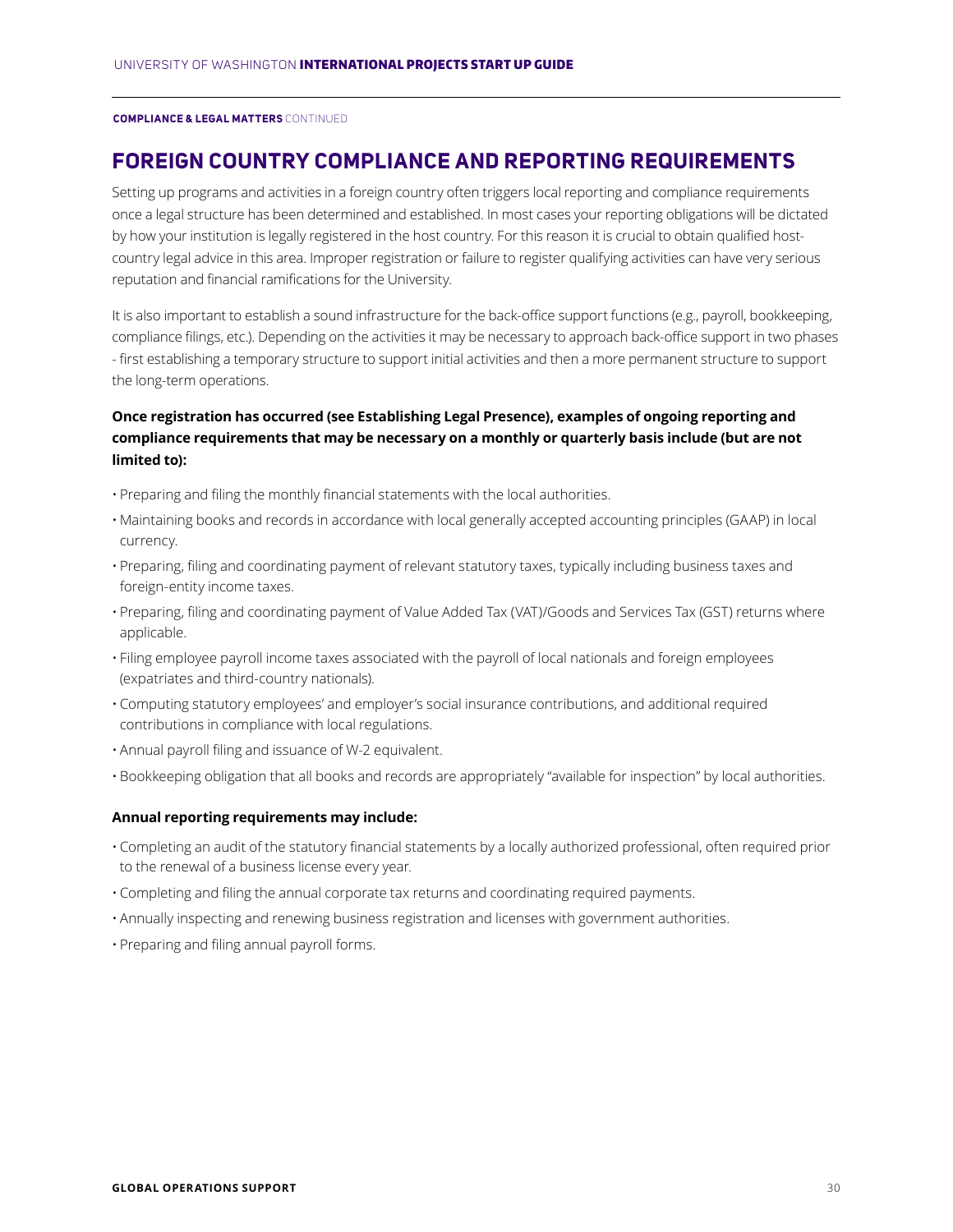#### **International Partnerships**

To promote international cooperation in teaching, research and other fields of mutual interest, the UW has formal partnerships with many universities, government agencies and non-profit organizations operating outside the United States.

UW agreement sponsors should become familiar with UW policies and procedures regarding international agreements before committing to any form of international partnership. The Office of Global Affairs offers guidance and support to units developing international agreement sponsors. Visit http://www.washington.edu/globalaffairs/ mou/ for more information.

#### **INTERNATIONAL SUBCONTRACTS**

Faculty often collaborate with colleagues at other institutions in order to enhance the programmatic or scientific aspects of a research project. If the PI at the subcontracting institution (Subcontractor) wants that project to be part of the UW project, a subcontract will be needed. Moreover, many times Request For Proposals or program solicitations encourage or require that multiple organizations participate in the proposal activities. Consult the Office of Sponsored Programs (OSP) Outgoing Subcontracts website for more information: http://www.washington.edu/ research/?page=subawards.

### **U.S. LAWS ABROAD**

In addition to laws in the host country, some U.S. laws govern the conduct of activities in foreign countries. The following list is intended to highlight some of the more significant laws that you need to consider when conducting an activity abroad.

- Foreign Corrupt Practices Act: http://www.justice.gov/criminal-fraud/foreign-corrupt-practices-act
- Anti-Boycott Laws: http://www.bis.doc.gov/index.php/enforcement/oac
- Export Control Statutes: http://www.washington.edu/research/osp/?page=ecrCompliance
- U.S. Economic Sanctions: http://www.treasury.gov/RESOURCE-CENTER/SANCTIONS/Programs/Pages/Programs.aspx
- Fly America Act: http://www.gsa.gov/portal/content/103191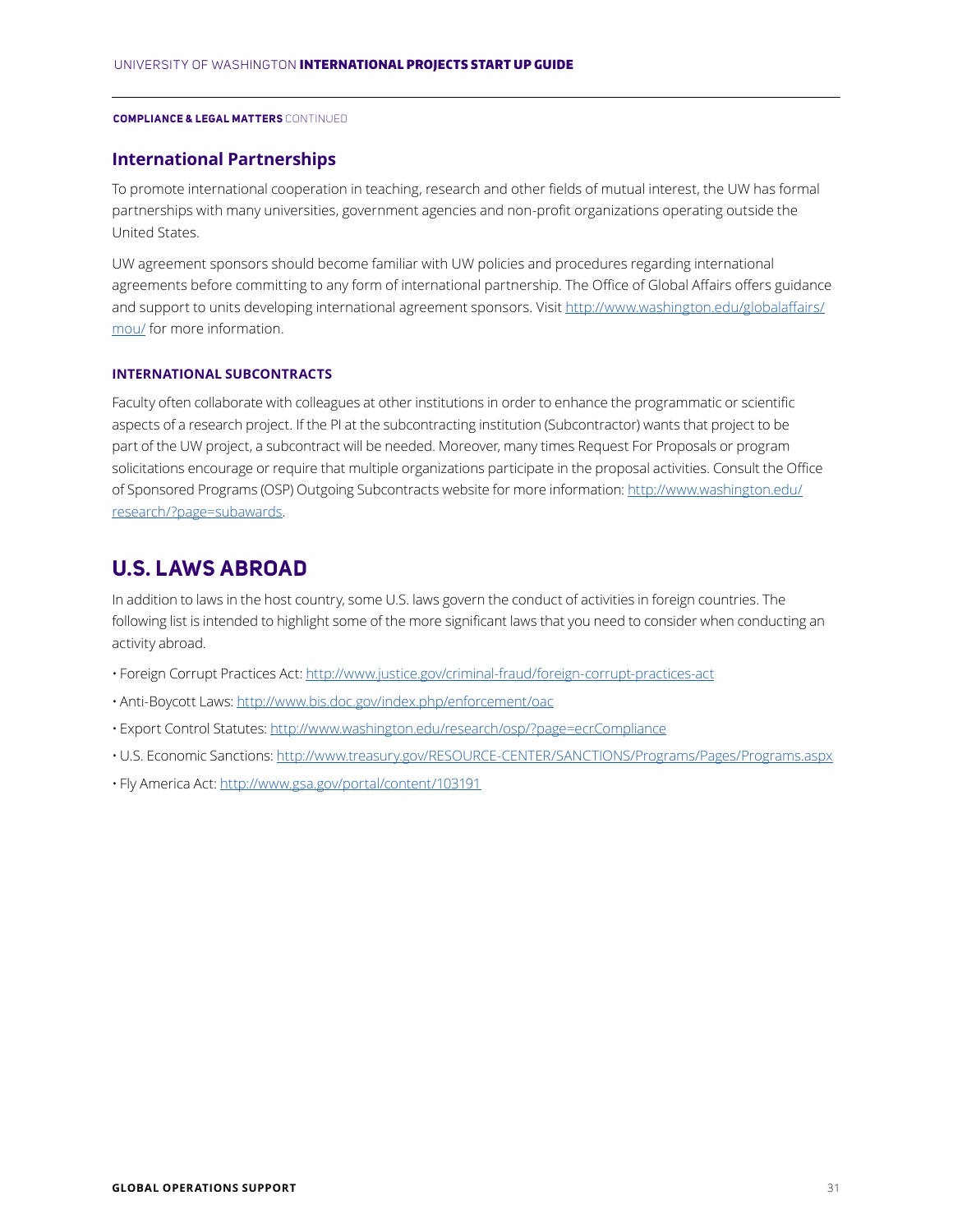# **UWORLD**

UWorld is a Washington nonprofit corporation set up by the University of Washington (UW) to facilitate the University's overseas activities. The UW fully controls UWorld and any UWorld subsidiary. UWorld can only do what the UW is legally permitted to do and cannot undertake activities that the UW cannot or does not want to undertake.

# **WHEN IS UWORLD USED?**

When the UW has significant operations in a foreign country, the University is often required to establish a legal status in that country. Common indicators of a significant operation requiring legal status are the need to:

- Open a foreign business bank account
- Hire local citizens
- Open an office in the foreign country

Establishing legal status abroad can be challenging for the UW because it is a governmental organization. Establishing legal status abroad is comparatively easier for UWorld as a Washington nonprofit corporation. UWorld is one option through which the UW can operate where foreign legal status is required.

#### **How do I determine whether foreign legal status is required?**

The UW Global Support Project is available to help make this determination. See http://f2.washington.edu/fm/ globalsupport/legal-status. In addition, the UW Attorney General's Office as the University's legal advisor can retain host country legal counsel to assist.

Obtaining foreign legal status can be a lengthy process so it is important to identify this need as early as possible. The program needing legal status should take the lead role in seeking it. Obtaining legal status in a foreign country can have significant implications for the UW as a whole. As such, further approvals are required by a chair, dean and the Provost's Office.

#### **Is UWorld a 501(c)(3)?**

Generally, 501(c)(3) is a federal tax status under the U.S. tax code that relieves organizations of some tax burdens and qualifies contributions to these organizations as deductible. This is different from the legal status an organization is given when it is created. Because UWorld is closely affiliated with the UW, (which is a Section 115 organization) the University has not sought 501(c) (3) status for it.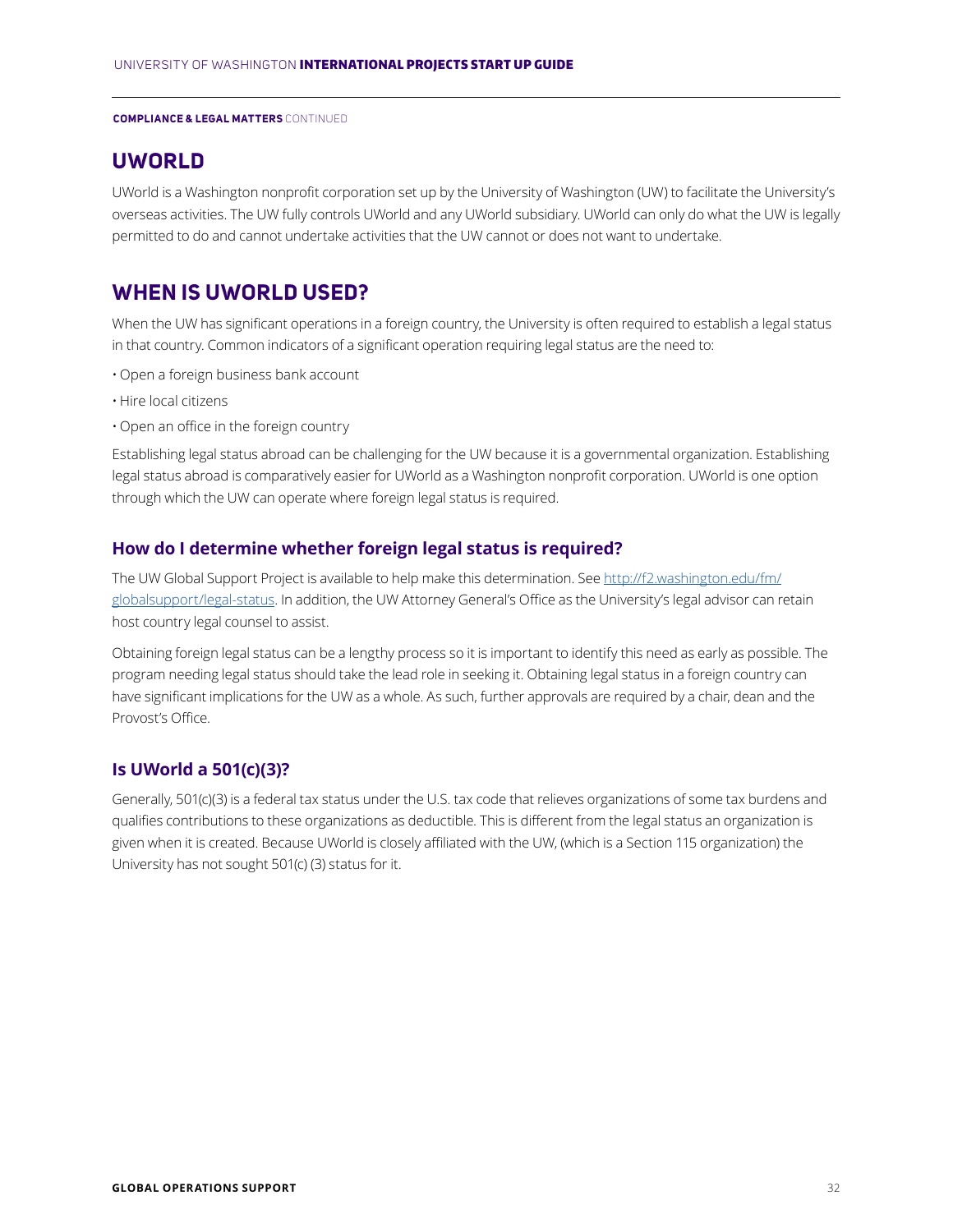# **HUMAN RESOURCES**

- $\rightarrow$  FOREIGN NATIONALS WORKING IN THE U.S. Honorariums Making Payments to Foreign Nationals Taxes
- → HIRING ABROAD Employment Taxes & Licensing Staffing At a Foreign Location
- → WORKING ABROAD International Relocation Benefits

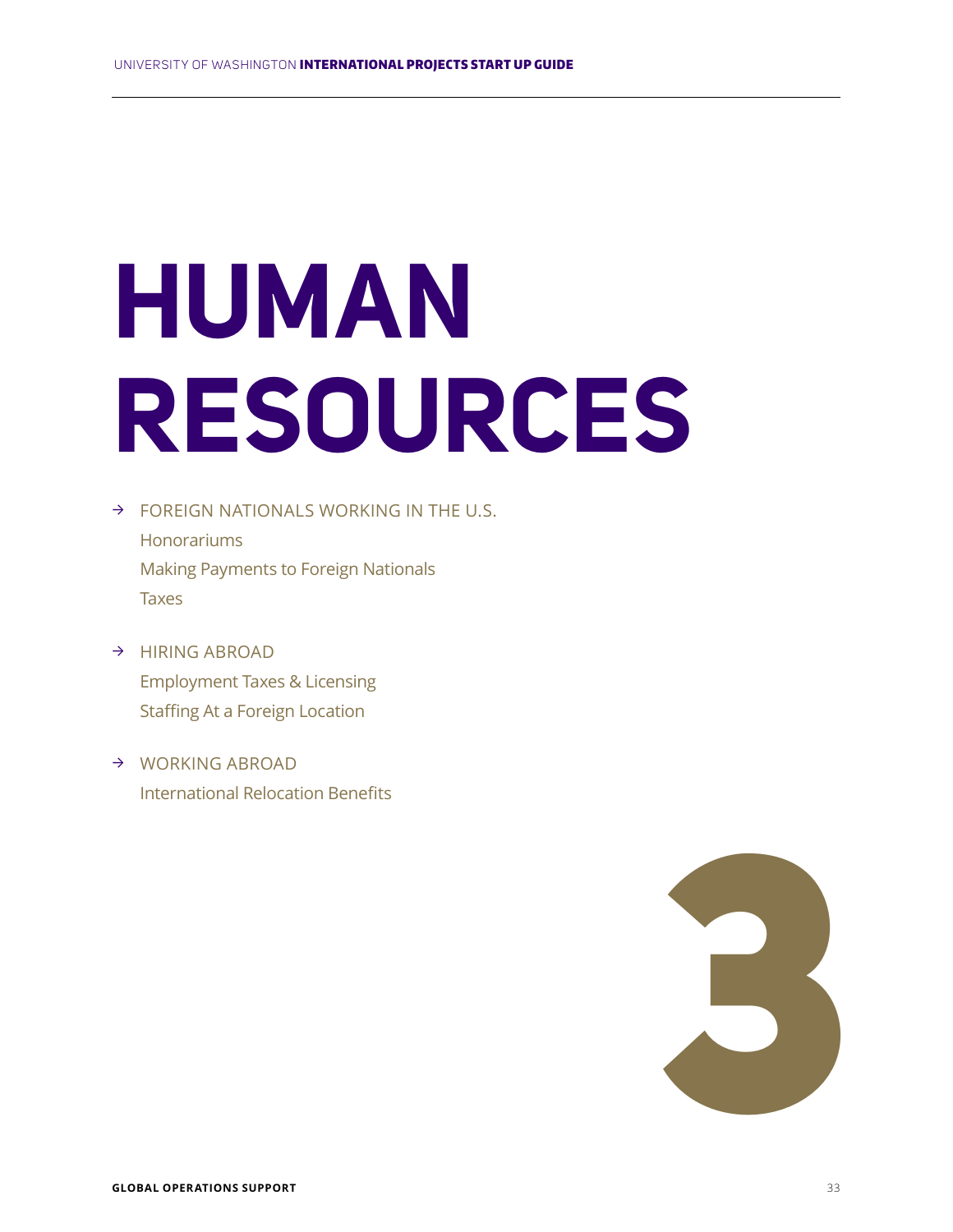## **HUMAN RESOURCES**

This section provides useful information if you are planning on hiring someone in another country to support your project, working abroad yourself, transferring an employee abroad, and/or hiring foreign nationals to work in the U.S. (visiting faculty, lecturers, etc.)

Many global activities require faculty and/or staff to be located permanently or for extended periods in the country of operation. Regardless of the duration of the assignment, work performed overseas can present a range of legal, financial, safety and logistical considerations that create complications and add expenses. Poor planning can result in immigration issues, tax penalties, and other avoidable costs.

# **FOREIGN NATIONALS WORKING IN THE U.S.**

A foreign national is defined simply as "an individual who is a citizen of any country other than the United States."

Certain types of payments to a foreign national may be taxable, while other payments to the same person are not. Also, payments that are taxable to one foreign national may not be taxable to another because of a tax treaty. It is important for the University to determine the taxable amount of each type of payment made to a foreign national in order to know whether withholding is required.

**Note:** University of Washington employees cannot provide personal, legal or tax advice. Contact the IRS, your accountant or tax attorney for assistance.

#### **Nonresident Aliens vs. Resident Aliens for Tax Purposes**

Immigration terminology and definitions are not the same as tax terminology and definitions, therefore a nonresident alien for tax purposes is different than a nonresident alien for immigration purposes. A foreign national must be correctly classified in order to avoid potentially serious problems including:

- An unexpected tax bill at the time of departure from the U.S.
- Penalty and interest charges for both foreign national and sponsoring department
- Negative impact on future visa or immigration applications

See the chart, **Comparison of Nonresident Alien vs. Resident Alien for Tax Purposes** (Appendix 2) for detailed differences.

#### **Determining Residency for Tax Purposes**

A foreign national becomes a resident alien for tax purposes by passing either the "green card" or "substantial presence" tests as described in IRS Publication 519, *U.S. Tax Guide for Aliens*. See the chart, **Determination of Nonresident Alien for Tax Purposes by Visa Type** (Appendix 1) for further information.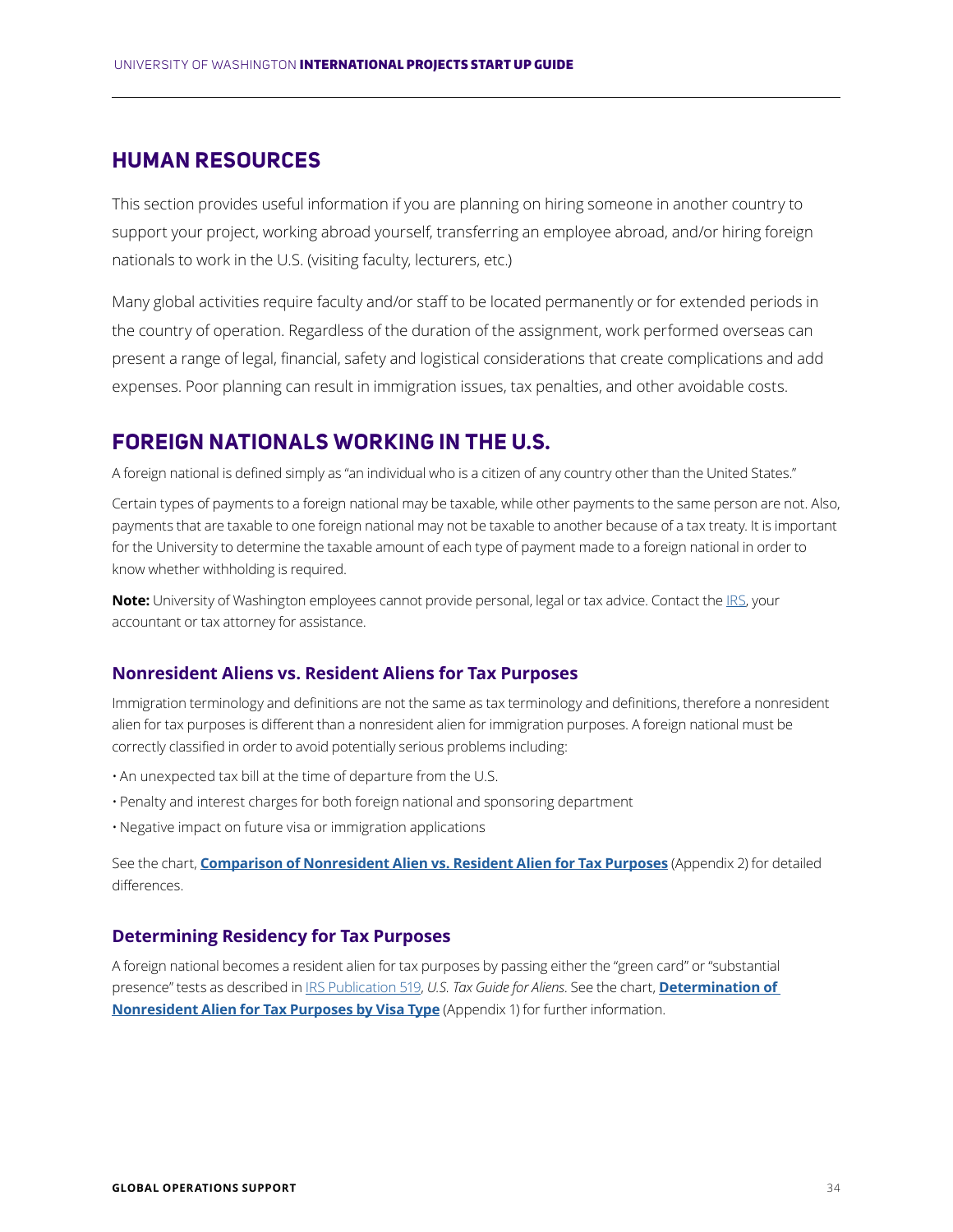#### **HUMAN RESOURCES** CONTINUED

#### **Green Card Test**

If a foreign national has been issued a Permanent Resident Card, also known as a green card or USCIS Form I-551, the person is said to have passed the "green card" test.

The right to lawful permanent residence is granted at the time of the final interview with the U.S. Citizenship and Immigration Services (USCIS) or the U.S. Department of State (DOS) officials and can be evidenced not only by the Permanent Resident Card but also by a stamp in the applicant's passport which states "temporary evidence of lawful permanent status". The Permanent Resident Card may not be manufactured or mailed for several months after the final interview, and this stamp provides immediate proof of permanent status.

#### **Substantial Presence Test**

#### **COUNTING DAYS**

A person is a resident alien for tax purposes for the calendar year if she or he meets the "substantial presence" test. The visa type dictates if there are any years in which a nonresident alien is exempt from the "substantial presence" test. See chart Determination of Nonresident Alien for Tax Purposes by Visa Type (Appendix 1). The person must be physically present in the U.S. on at least:

- 31 days during the current year, and
- 183 days during the three year period that includes the current year and the two preceding calendar years, counting:
- All of the days the person was present in the current year, and
- 1/3 of the days the person was present in the first preceding year, and
- 1/6 of the days the person was present in the second preceding year

#### **DAYS NOT COUNTED**

- •J-1 non-student visa holder (professor, researcher, etc.), who is substantially complying with the requirements of the visa, does not count days present in the first two calendar years
- F-1 or J-1 student visa holder, who substantially complies with the requirements of the visa, does not include days present in the first five calendar years

**Note:** The counting rules are based on calendar years, not twelve-month periods and days counted do not need to be consecutive.

#### **SUBSTANTIAL PRESENCE TEST EXAMPLES**

#### **Circumstances that Disqualify Foreign Nationals from the Substantial Presence Test**

A person will not meet the substantial presence test if (1) they are present in the U.S. on fewer than 183 days during the current year, and (2) if they establish that they have a tax home in a foreign country in the current year, and (3) that they have a "closer connection" to that foreign country than to the U.S. The closer connection exception is discussed in detail in IRS Publication 519, U.S. Tax Guide for Aliens: https://www.irs.gov/pub/irs-pdf/p519.pdf.

To retain nonresident status after five years, F-1 student visa holders must establish that they have a closer connection with the foreign country than to the U.S.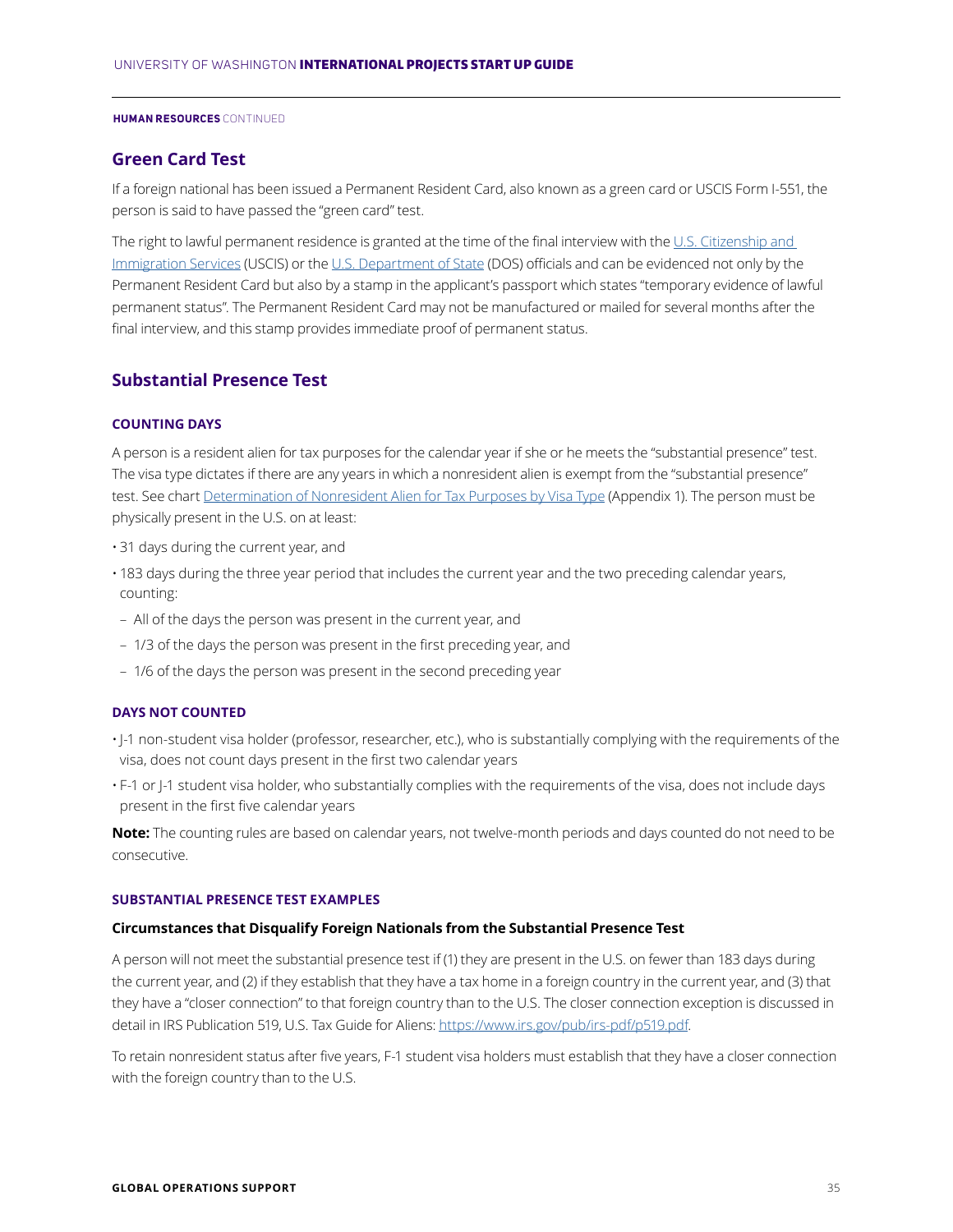#### **HUMAN RESOURCES** CONTINUED

#### **Closer Connection Exception to the Substantial Presence Test**

Even though a foreign student may pass the substantial presence test, an exception exists in U.S. law which would allow the foreign student to continue to be treated as a nonresident alien.

The Internal Revenue Code contains two exceptions to the substantial presence test which can be used by aliens to maintain nonresident status. First, there is the general exception to the substantial presence test available to all aliens under I.R.C. § 7701(b)(3)(B) and (C) and Treas. Reg. § 301.7701(b)-2 (known as the closer connection exception). Most foreign students cannot use this exception, however, because of the requirement that the alien cannot have been physically present in the United States during the current year for more than 183 days, and the requirement that the alien's tax home be located outside the United States. Most foreign students fail both of these tests.

The second exception to the substantial presence test for aliens is set forth in I.R.C. § 7701(b)(5)(D) and (E) and in Treasury Regulation§ 01.7701(b)(7)(iii). The exception is available only to alien students (not teachers/researchers, etc.) and contains four requirements for its application. The student:

- 1. Does not intend to reside permanently in the United States;
- 2. Has substantially complied with the immigration laws and requirements relating to his student non-immigrant status;
- 3. Has not taken any steps to change his non-immigrant status in the United Stated toward becoming a permanent resident of the United States; and
- 4. Has a closer connection to a foreign country than to the United States as evidenced by the factors listed in Treasury Regulation 301.7701-2(d)(1).

The burden of proof is on the student to prove these four factors. To claim the exception for students on an income tax return, a student should attach Form 8843 to Form 1040NR or 1040NR-EZ.

#### **Federal Withholding Taxes and Tax Treaties**

The University of Washington is a withholding agent for the Internal Revenue Service (IRS) and is required to withhold tax. All payments made to a nonresident alien are taxable unless specifically exempt from tax by IRS Code or a treaty. See the Federal Withholding Tax for Foreign Nationals webpage .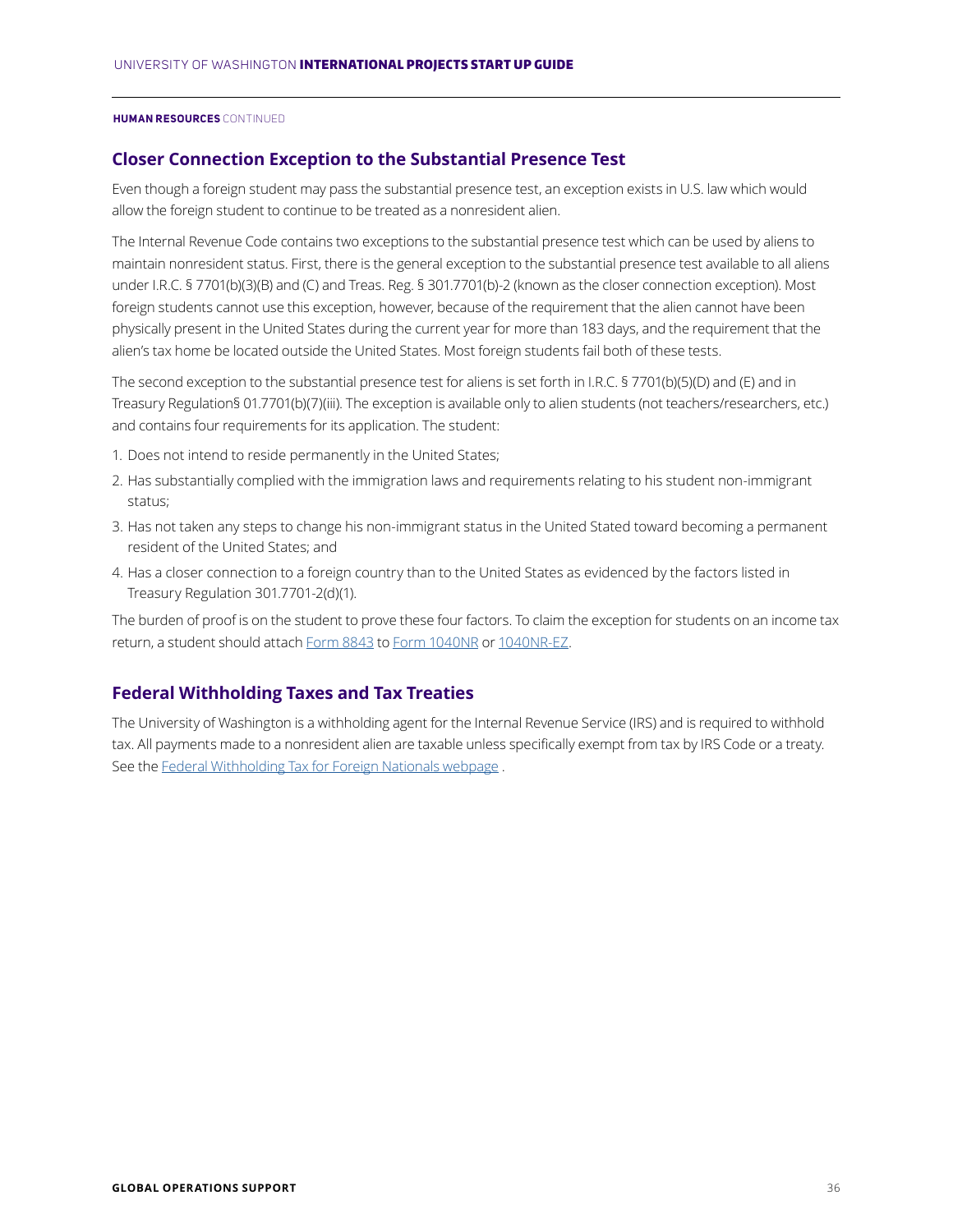## Payments That Can Be Issued to Foreign Nationals **Payments That Can Be Issued to Foreign Nationals**

(As of 6/2013) (As of 6/2013)

| CLASSIFICATION<br>VISA         | DEFINITION OF<br>VISA             | EMPLOYMENT<br>$\geq$                           | <b>INDEPENDENT</b><br>CONTRACTOR | HONORARIUM                            | <b>SCHOLARSHIP &amp;</b><br>FELLOWSHIP<br>$\geq$ | <b>UW PRIZE OR</b><br>AWARD           | REIMBURSEMENT<br><b>TRAVEL</b>        |
|--------------------------------|-----------------------------------|------------------------------------------------|----------------------------------|---------------------------------------|--------------------------------------------------|---------------------------------------|---------------------------------------|
| 5-1                            | Visitor for<br>Business           | $\frac{0}{2}$                                  | $\frac{1}{2}$                    | restrictions <sup>1</sup><br>YES with | $\frac{1}{2}$                                    | restrictions <sup>2</sup><br>YES with | YES                                   |
| Visa Waiver<br><b>Business</b> | Business (VWB)<br>Visa Waiver for | $\frac{0}{2}$                                  | $\frac{1}{2}$                    | restrictions <sup>1</sup><br>YES with | $\frac{1}{2}$                                    | restrictions <sup>2</sup><br>YES with | restrictions <sup>1</sup><br>YES with |
| $B-2$                          | Visitor for Tourism               | $\frac{1}{2}$                                  | $\frac{0}{2}$                    | restrictions <sup>1</sup><br>YES with | $\frac{1}{2}$                                    | restrictions <sup>2</sup><br>YES with | restrictions <sup>1</sup><br>YES with |
| Visa Waiver<br>Tourism         | Visa Waiver for<br>Tourism (VWT)  | $\frac{0}{2}$                                  | $\frac{1}{2}$                    | restrictions <sup>1</sup><br>YES with | $\frac{1}{2}$                                    | restrictions <sup>2</sup><br>YES with | restrictions <sup>1</sup><br>YES with |
| Sponsored by UW<br>J           | Student                           | off-campus <sup>3</sup><br>restrictions<br>YES | $\frac{1}{2}$                    | restrictions <sup>3</sup><br>YES with | YES                                              | YES                                   | YES                                   |
| Non-UW<br>J.                   | Student                           | restrictions <sup>4</sup><br>YES with          | $\frac{1}{2}$                    | restrictions <sup>4</sup><br>YES with | YES                                              | YES                                   | YES                                   |
|                                |                                   |                                                |                                  |                                       |                                                  |                                       |                                       |

B-2 or VWT should only be invited to participate in an academic activity if they are already in the U.S. Anyone currently outside of the U.S. who is invited to the UW should be advised RESTRICTIONS: Paid academic activity cannot last longer than 9 days from more than 5 institutions within a 6-month period; the Honorarium Rule (aka "9/5/6" Rule). Individuals on a RESTRICTIONS: Paid academic activity cannot last longer than 9 days from more than 5 institutions within a 6-month period; the Honorarium Rule (aka "9/5/6" Rule). Individuals on a B-2 or VWT should only be invited to participate in an academic activity if they are already in the U.S. Anyone currently outside of the U.S. who is invited to the UW should be advised to obtain B-1 or VWB status. to obtain B-1 or VWB status.

RESTRICTIONS: Payment automatically subject to 30% U.S. federal tax withholding. RESTRICTIONS: Payment automatically subject to 30% U.S. federal tax withholding.  $\sim$ 

 $\overline{\phantom{0}}$ 

RESTRICTIONS: Requires written authorization from UW International Student Services (ISS) Office. RESTRICTIONS: Requires written authorization from UW International Student Services (ISS) Office.  $\infty$ 

 RESTRICTIONS: Requires written authorization from the ISS Office at sponsoring university. RESTRICTIONS: Requires written authorization from the ISS Office at sponsoring university.  $\overline{4}$ 

5 RESTRICTIONS: The payment is allowable if it is for work relevant to primary position at UW. RESTRICTIONS: The payment is allowable if it is for work relevant to primary position at UW.

**The visa types listed on this chart are the most common visas at the University. If you have a visitor on a visa that is not listed, please contact the applicable office**  The visa types listed on this chart are the most common visas at the University. If you have a visitor on a visa that is not listed, please contact the applicable office for more information. **for more information.**

**HUMAN RESOURCES** CONTINUED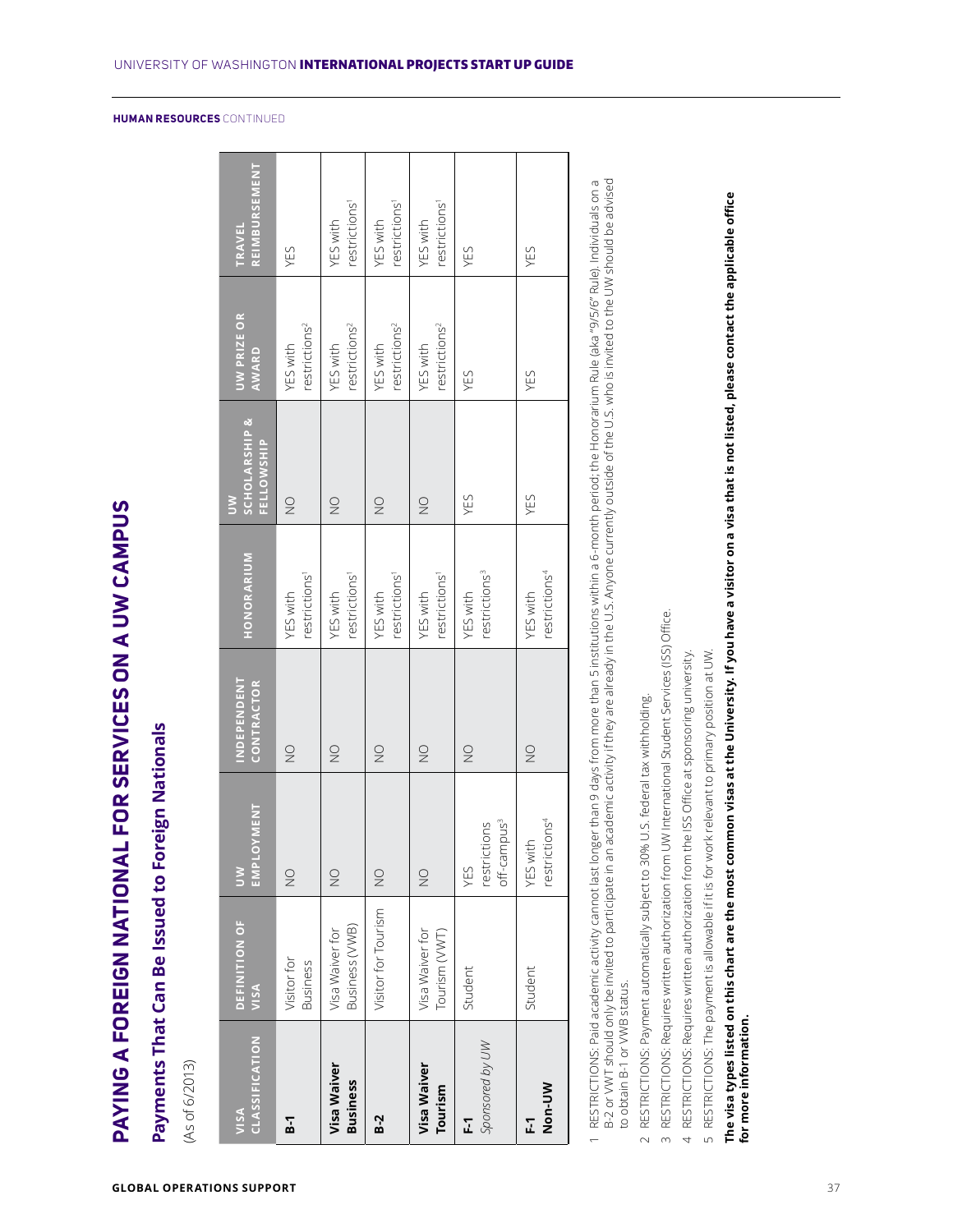|                                    | PAYMENTS THAT CAN BE ISSUED TO FOREIGN         | <b>NATIONALS</b> CONTINUED               |                                              |                                              |                                                  |                                       |                                |
|------------------------------------|------------------------------------------------|------------------------------------------|----------------------------------------------|----------------------------------------------|--------------------------------------------------|---------------------------------------|--------------------------------|
| CLASSIFICATION<br>VISA             | DEFINITION OF<br>VISA                          | EMPLOYMENT<br>$\geq$                     | <b>INDEPENDENT</b><br>CONTRACTOR             | HONORARIUM                                   | <b>SCHOLARSHIP &amp;</b><br>FELLOWSHIP<br>$\geq$ | UW PRIZE OR<br>AWARD                  | <b>REIMBURSEMENT</b><br>TRAVEL |
| Sponsored by UW<br>H1-B, O-1 & E-3 | Temporary Worker<br>Occupation<br>in Specialty | YES, ONLY AT UW                          | $\frac{1}{2}$                                | restrictions <sup>5</sup><br>YES with        | $\frac{1}{2}$                                    | YES                                   | YES                            |
| H1-B, 0-1 & E-3<br>Non-UW          | Temporary Worker<br>Occupation<br>in Specialty | $\frac{0}{2}$                            | $\frac{1}{2}$                                | $\frac{0}{2}$                                | $\frac{1}{2}$                                    | $\frac{0}{2}$                         | YES                            |
| Sponsored by UW<br>J-1 Scholar     | Exchange Visitor<br>(Scholar)                  | YES                                      | estrictions <sup>3</sup><br><b>YES with</b>  | restrictions <sup>3</sup><br>YES with        | $\frac{0}{2}$                                    | YES                                   | YES                            |
| J-1 Scholar<br>Non-UW              | Exchange Visitor<br>(Scholar)                  | restrictions <sup>3</sup> ,4<br>YES with | restrictions <sup>4</sup><br><b>YES with</b> | restrictions <sup>4</sup><br>YES with        | $\frac{1}{2}$                                    | YES                                   | YES                            |
| Sponsored by UW<br>J-1 Student     | Exchange Visitor<br>(Student)                  | YES                                      | $\frac{1}{2}$                                | restrictions <sup>3</sup><br>YES with        | YES                                              | YES                                   | YES                            |
| J-1 Student<br>Non-UW              | Exchange Visitor<br>(Student)                  | restrictions <sup>4</sup><br>YES with    | $\frac{1}{2}$                                | restrictions <sup>4</sup><br>YES with        | restrictions <sup>4</sup><br>YES with            | restrictions <sup>4</sup><br>YES with | YES                            |
| Sponsored by UW<br>M               | Canada & Mexico)<br>Trade NAFTA (for           | YES, only at UW                          | $\frac{0}{2}$                                | restrictions <sup>5</sup><br><b>YES with</b> | $\frac{0}{2}$                                    | YES                                   | YES                            |
| Non-UW<br>M                        | Canada & Mexico)<br>Trade NAFTA (for           | $\frac{0}{2}$                            | $\frac{1}{2}$                                | $\frac{1}{2}$                                | $\frac{1}{2}$                                    | $\frac{1}{2}$                         | YES                            |
|                                    |                                                |                                          |                                              |                                              |                                                  |                                       |                                |

RESTRICTIONS: Paid academic activity cannot last longer than 9 days from more than 5 institutions within a 6-month period; the Honorarium Rule (aka "9/5/6" Rule). Individuals on a<br>B-2 or VWT should only be invited to parti B-2 or VWT should only be invited to participate in an academic activity if they are already in the U.S. Anyone currently outside of the U.S. who is invited to the UW should be advised RESTRICTIONS: Paid academic activity cannot last longer than 9 days from more than 5 institutions within a 6-month period; the Honorarium Rule (aka "9/5/6" Rule). Individuals on a to obtain B-1 or VWB status.

RESTRICTIONS: Payment automatically subject to 30% U.S. federal tax withholding. RESTRICTIONS: Payment automatically subject to 30% U.S. federal tax withholding.  $\sim$ 

 $\overline{\phantom{0}}$ 

RESTRICTIONS: Requires written authorization from UW International Student Services (ISS) Office. RESTRICTIONS: Requires written authorization from UW International Student Services (ISS) Office.  $\infty$ 

 RESTRICTIONS: Requires written authorization from the ISS Office at sponsoring university. RESTRICTIONS: Requires written authorization from the ISS Office at sponsoring university.  $\overline{4}$ 

RESTRICTIONS: The payment is allowable if it is for work relevant to primary position at UW. RESTRICTIONS: The payment is allowable if it is for work relevant to primary position at UW.  $\overline{5}$ 

# **The visa types listed on this chart are the most common visas at the University. If you have a visitor on a visa that is not listed, please contact the applicable office**  The visa types listed on this chart are the most common visas at the University. If you have a visitor on a visa that is not listed, please contact the applicable office for more information. **for more information.**

**HUMAN RESOURCES** CONTINUED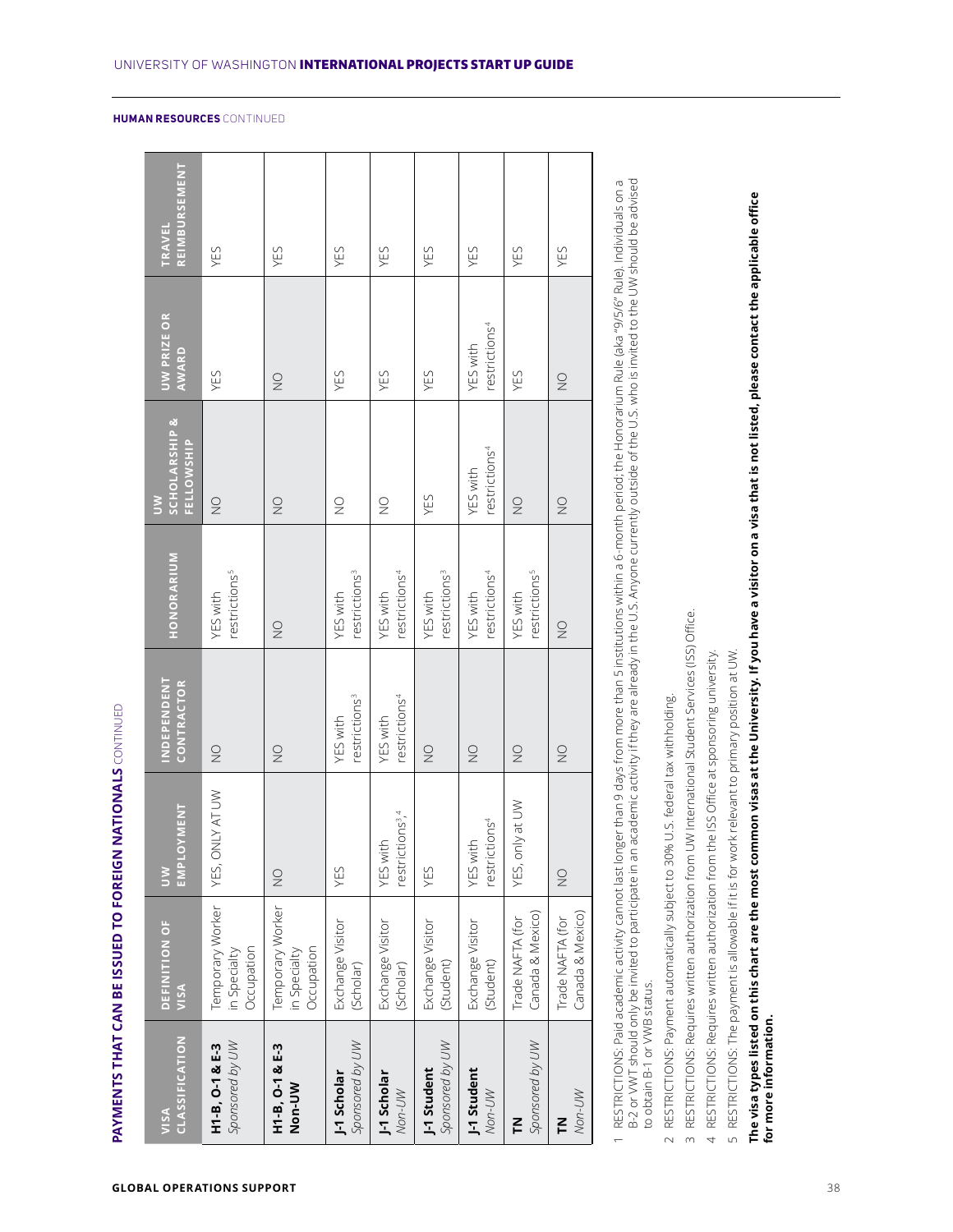### **Types of Payment**

Foreign nationals are strictly limited in what sources of income they are authorized to accept and all payments are taxable unless an exception under a treaty or IRS code applies.

### **AWARD, PRIZE OR RESEARCH SUBJECT**

Payment as a reward or recognition for a special achievement such as winning a judged competition or payment for participation as a research subject.

• Standard taxation rate: 30%

### **Resources:**

- Payments that Can Be Issued to Foreign Nationals
- Award, Prize or Research Subject Payments to a Foreign National Checklist

### **EMPLOYEE WAGES**

Hiring a foreign national as a UW employee must adhere to multiple governmental and university procedures. Graduated income tax tables apply.

### **Resources:**

- Payments that Can Be Issued to Foreign Nationals
- Employee Wage Payments to a Foreign National Checklist
- USCIS Form I-9 Form
- UW Form 1007 Foreign National Payment Data Sheet
- •IRS Publication 515 for available tax treaty
- IRS Form 8233 Exemption From Withholding on Compensation for Independent (and Certain Dependent) Personal Services of a Nonresident Alien Individual, Instructions
- U.S. Tax Treaties, Publication 901
- IRS Form W-4

### **HONORARIUM**

Payment to an individual for a presentation-oriented, guest lecture or invitational event. Standard taxation rate: 30%.

The process for paying an honorarium to a foreign national is complex because three separate government departments and the UW are involved.

- 1. The Department of State issues the visa that allows a foreign national to apply for entry into the U.S.
- 2. The Department of Homeland Security issues the form that permits a foreign national to enter the country.
- 3. The Internal Revenue Service issues forms necessary for collecting taxes and applying for a tax identification number.
- 4. The University of Washington collects forms.

### **Resources:**

- Honorarium Payments to Foreign Nationals
- Payments that Can Be Issued to Foreign Nationals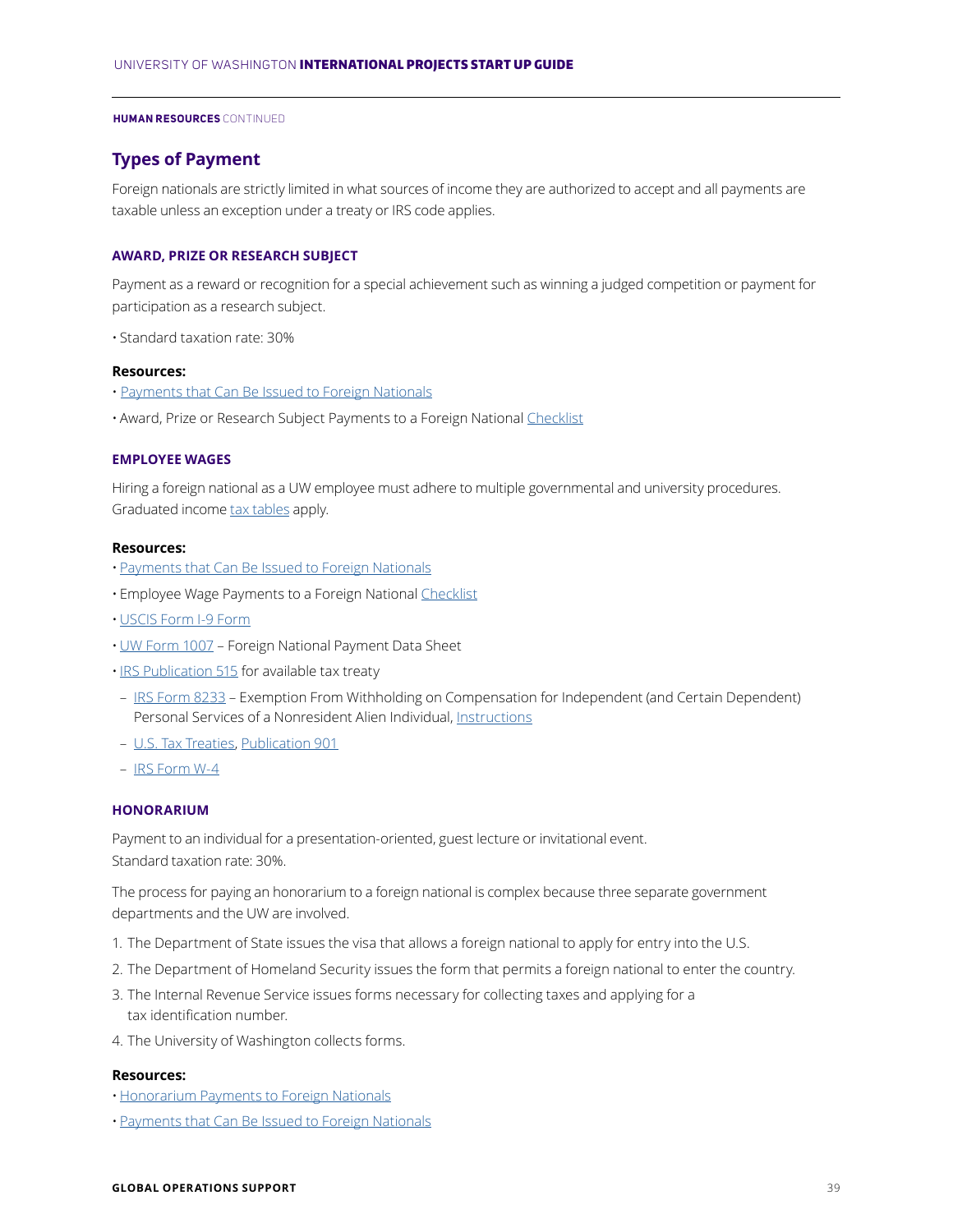- •Invitation letters:
- Letter A requires B visa to enter U.S.
- Letter B Visa Waiver Program
- Letter C J-1 scholar already in U.S.
- Honorarium Payments to a Foreign National Checklist
- UW Form 1631
- UW Form 1007
- •IRS Publication 515
- IRS Form 8233

### **INDEPENDENT CONTRACTOR AND PERFORMER SERVICES**

Payments for services performed by individuals who are not employees and who meet the criteria on UW Form 1632. Standard taxation rate: 30%

### **Resources:**

- Payments that Can Be Issued to Foreign Nationals
- •Independent Contractor or Performer Service Payments to a Foreign National Checklist
- UW Form 1632
- UW Form 1007
- •IRS Publication 515
- IRS Form W-8BEN
- IRS Form 8233

### **LIVING ALLOWANCES**

Payments made to support a foreign national coming to Seattle. Can be issued without an honorarium. Generally not considered taxable income.

### **Resources:**

- Living Allowance Payments to a Foreign National (no honorarium) Checklist
- Living Allowance UW Travel Office website

### **ROYALTY OR RENT**

Payments made for the use of intangible (royalty) or tangible (rent) property. Various tax rates apply up to 30% withholding - see IRS Publication 515 for specific details.

### **Resources:**

- Royalty or Rent Payments to a Foreign National Checklist
- •IRS Publication 515
- IRS Form W-8BEN
- IRS Form W-8EXP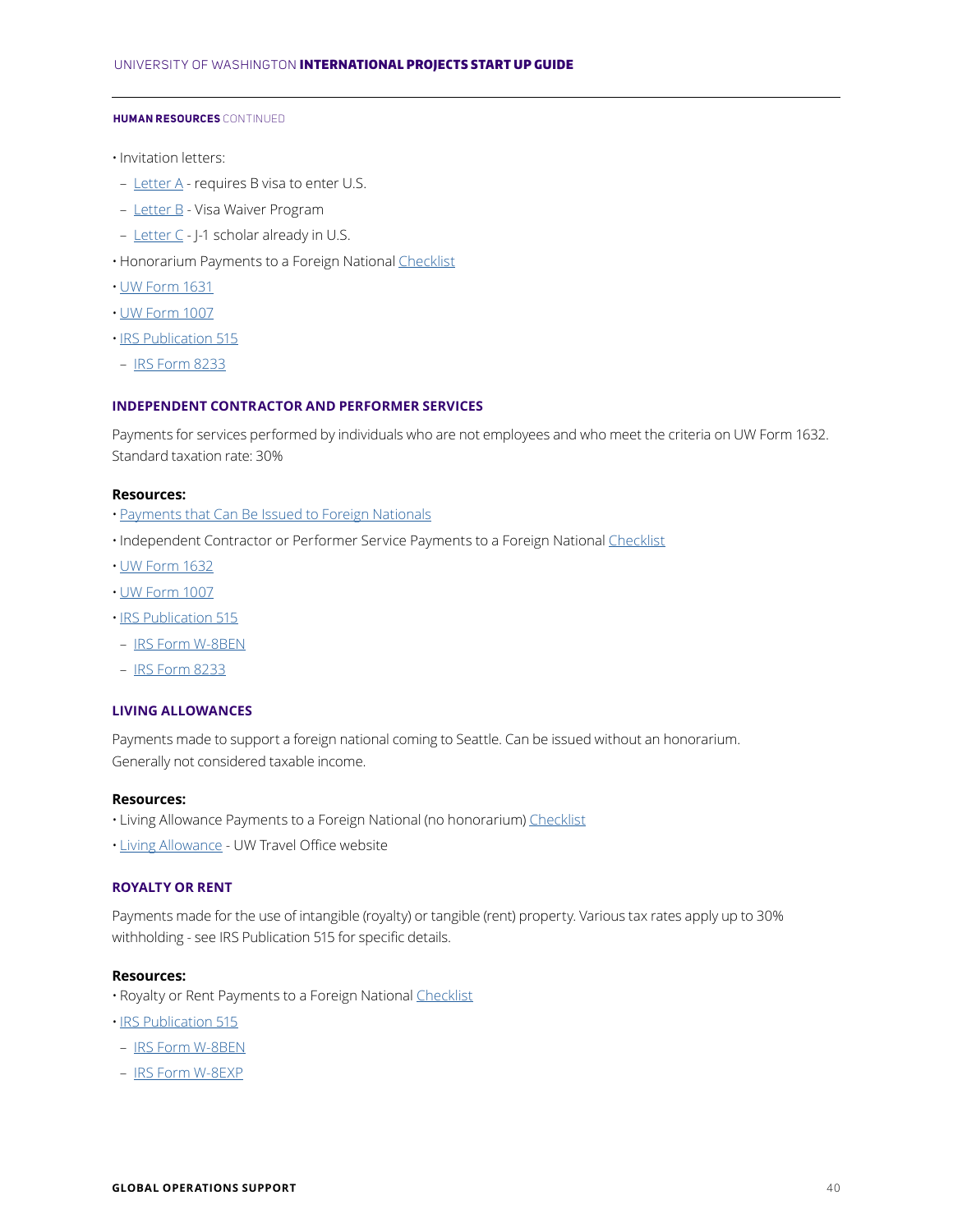### **SCHOLARSHIP AND FELLOWSHIP AWARDS – PAID THROUGH STUDENT FISCAL SERVICES**

A one-time payment to assist a student in pursuing a course of study or research. Generally not considered taxable income if the recipient is a candidate for a degree and the award is used to pay for tuition, fees and/or other mandatory books, supplies, and equipment required for all students in course of study.

### **Resources:**

- Payments that Can Be Issued to Foreign Nationals
- Scholarship or Fellowship Award Payments to a Foreign National Checklist
- UW Form 1007
- •IRS Publication 515
- IRS Form W-8BEN

### **SERVICE PAYMENTS TO A FOREIGN ENTITY**

Payments made to foreign companies or entities. Standard taxation rate: 30%

### **Resources:**

- Payments that Can Be Issued to Foreign Nationals
- Service Payments to a Foreign Entity (Checklist)
- •IRS Publication 515
- IRS Form W-8BEN
- IRS Form W-8EXP

### **STIPEND – PAID THROUGH PAYROLL**

Ongoing payment intended to support an individual engaged in academic activity at the UW. Standard taxation rate: 14%

### **Resources:**

- Payments that Can Be Issued to Foreign Nationals
- Stipend Payments to a Foreign National (Checklist)
- UW Form 1007
- •IRS Publication 515
- IRS Form W-8BEN

### **TRAVEL REIMBURSEMENT.**

Travel reimbursements are made to compensate an employee or visitor for expenses incurred while traveling on university business. Travel reimbursements are not considered taxable income.

### **Resources:**

- Payments that Can Be Issued to Foreign Nationals
- Travel Reimbursement Payments to a Foreign National (no honorarium) (Checklist)
- Visitors and Students UW Travel Office website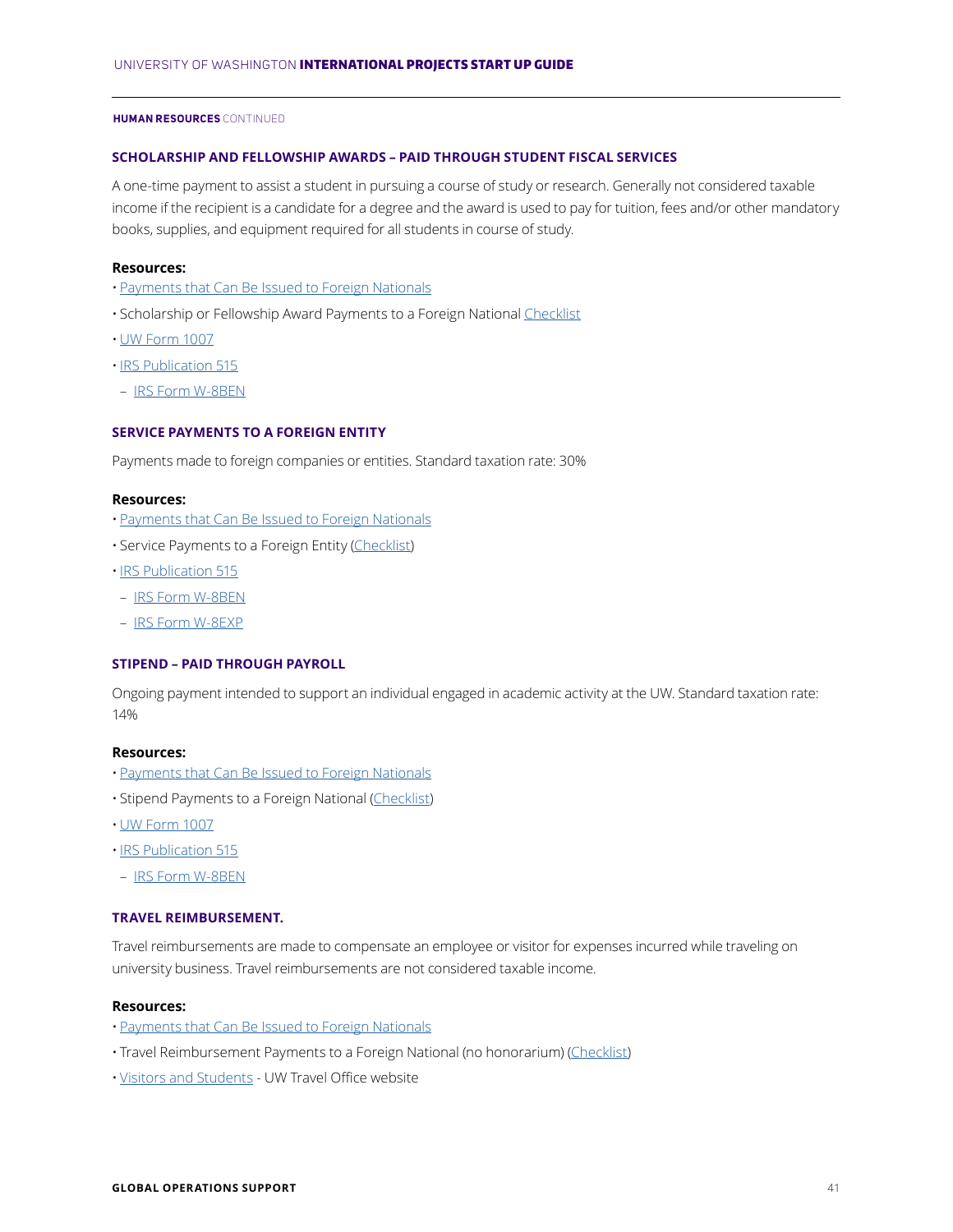| FORM#                                                                      | <b>DOCUMENT#</b>                                                                                                                                | <b>PURPOSE</b>                                                                                                              |  |  |  |
|----------------------------------------------------------------------------|-------------------------------------------------------------------------------------------------------------------------------------------------|-----------------------------------------------------------------------------------------------------------------------------|--|--|--|
| UW                                                                         |                                                                                                                                                 |                                                                                                                             |  |  |  |
| <b>UW Form 1007</b>                                                        | Foreign National Payment Data Sheet                                                                                                             | Used by all UW offices issuing payments to<br>foreign nationals to determine federal tax<br>withholding.                    |  |  |  |
| <b>UW Form 1631</b>                                                        | Honoraria Checklist for Invited Guest<br>Speakers                                                                                               | Verifies that a foreign national hired as<br>a guest lecturer is eligible to be paid an<br>honoraria and not as an employee |  |  |  |
| <b>UW Form 1632</b>                                                        | Employee Versus Independent<br><b>Contractor Classification Checklist</b>                                                                       | Verifies that a foreign national is correctly<br>hired as an independent contractor for<br>non-lecturer type services.      |  |  |  |
| US/IRS                                                                     |                                                                                                                                                 |                                                                                                                             |  |  |  |
| 515                                                                        | Withholding of Tax on Nonresident Aliens<br>and Foreign Entities                                                                                |                                                                                                                             |  |  |  |
| 8233                                                                       | Exemption From Withholding on<br>Compensation for Independent (and<br>Certain Dependent) Personal Services of<br>a Nonresident Alien Individual |                                                                                                                             |  |  |  |
| $W-4$                                                                      | Employee's Withholding Allowance<br>Certificate                                                                                                 | Provides the UW Payroll Office with<br>withholding instructions.                                                            |  |  |  |
| W-8BEN                                                                     | Certificate of Foreign Status of Beneficial<br>Owner for United States Tax Withholding                                                          | Used to claim an exemption from federal<br>withholding tax due to a tax treaty.                                             |  |  |  |
| W-8EXP                                                                     | Certificate of Foreign Government or<br>Other Foreign Organization for United<br>States Tax Withholding and Reporting                           |                                                                                                                             |  |  |  |
| USCIS Form I-9                                                             | Employment Eligibility Verification                                                                                                             |                                                                                                                             |  |  |  |
| Checklists & Charts                                                        |                                                                                                                                                 |                                                                                                                             |  |  |  |
| <b>Employee Wage Payments to a Foreign National</b>                        |                                                                                                                                                 |                                                                                                                             |  |  |  |
| Honorarium Payments to Foreign Nationals                                   |                                                                                                                                                 |                                                                                                                             |  |  |  |
| Independent Contractor or Performer Service Payments to a Foreign National |                                                                                                                                                 |                                                                                                                             |  |  |  |
| Living Allowance Payments to a Foreign National (no honorarium)            |                                                                                                                                                 |                                                                                                                             |  |  |  |
| Payments That Can Be Issued to Foreign Nationals                           |                                                                                                                                                 |                                                                                                                             |  |  |  |
|                                                                            | Royalty or Rent Payments to a Foreign National                                                                                                  |                                                                                                                             |  |  |  |
|                                                                            | Scholarship or Fellowship Award Payments to a Foreign National                                                                                  |                                                                                                                             |  |  |  |
|                                                                            | Service Payments to a Foreign Entity                                                                                                            |                                                                                                                             |  |  |  |
|                                                                            | Stipend Payments to a Foreign National                                                                                                          |                                                                                                                             |  |  |  |
|                                                                            | Travel Reimbursement Payments to a Foreign National (no honorarium)                                                                             |                                                                                                                             |  |  |  |

### **FORMS & CHECKLISTS NEEDED FOR PAYMENTS TO FOREIGN NATIONALS**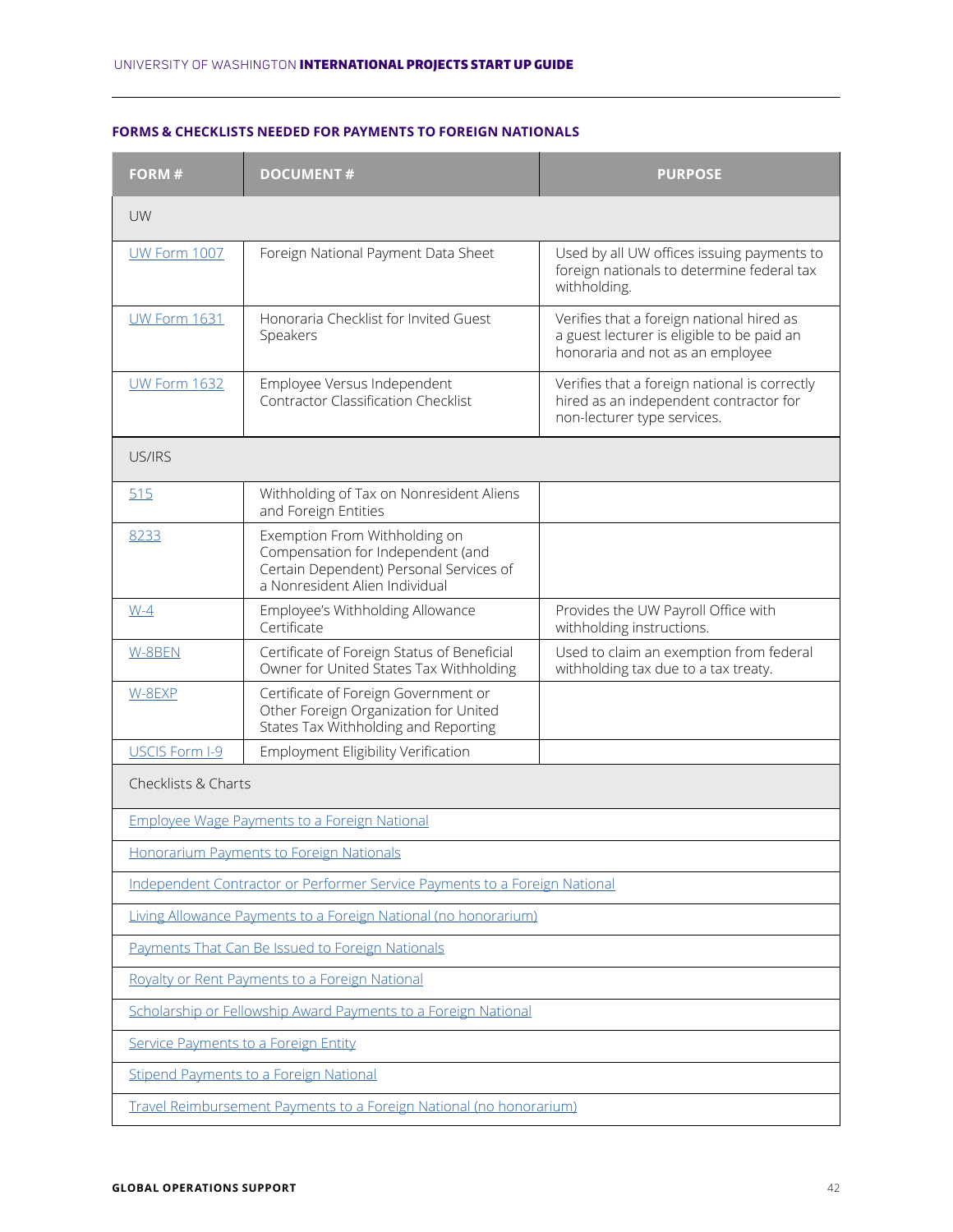### **HONORARIUM**

An honorarium is a payment to an individual for a presentation-oriented, guest lecture or invitational event. Before committing to an honorarium for a foreign national, departments must ensure the person has the appropriate visa that allows such a payment. For short-term visits made for the purpose of delivering a lecture or speech, only certain visa classifications are authorized to accept an honorarium. An individual already in the U.S. may not necessarily be here in the correct visa classification. For instance, diplomats, employees of foreign governments, military personnel, or others on foreign government representative visas, employees of the World Bank or political officers attached to a foreign embassy in the U.S. hold visa classifications specific to the duties of their posts and are not permitted to earn additional income through activities such as speaking engagements.

Do not assume that an international visitor holds the correct visa classification, especially if he or she is already in the U.S. You must look at additional sources of information that could include the individual's passport visa or stamped I-94 card to determine visa classification.

### **What Activities Can Be Paid Through an Honorarium**

An honorarium may be paid to a foreign national for "usual academic activity or activities." These activities include lecturing, teaching and sharing of knowledge or performance (when the audience is composed of non-paying students and/or is open to the general public free of charge).

### **Honorarium Rule ("9/5/6" Rule)**

Foreign nationals in B-1, B-2, VWB, and VWT status may accept an honorarium and/or reimbursement of travel expenses under the following conditions:

- For "usual academic activity or activities"
- 9 days or less at the UW
- The individual has accepted such payment from no more than five educational or research institutions (including the UW) in the previous 6-month period.

### **EXAMPLE**

Dr. Jones from New Zealand is invited by the Geology Department to give a talk for which he will be paid an honorarium and expenses. This is his first trip on a B-1 visa to the U.S. He will be on the Seattle campus for five days. During this trip in the U.S. he is also giving talks at four other universities. Dr. Jones has now used the full benefits provided by the honorarium rule. He will not be able to accept an honorarium from another U.S. university for another six months.

### **Who's Eligible to Receive an Honorarium**

- B-1 or B-2 provided the individual meets the conditions of the Honorarium Rule.
- VWB (Visa Waiver Business) or VWT (Visa Waiver Tourist) provided the individual meets the conditions of the Honorarium Rule. NOTE: If the event for which the honorarium is offered is arranged before the individual travels to the U.S., the individual must seek admission as a B-1 or VWB non-immigrant.
- •J-1 scholars at the UW or from another university for an occasional lecture at the UW, if permitted by sponsoring institution.
- H1-B, E3, TN and O-1 visa holders may receive an honorarium only if they are sponsored by the UW. (H-1B, E3, and O-1 visa holders at another university may only receive reimbursement for travel and/or incidental expenses, not an honorarium for academic activity at the UW.) The payment must be processed through the Payroll Office.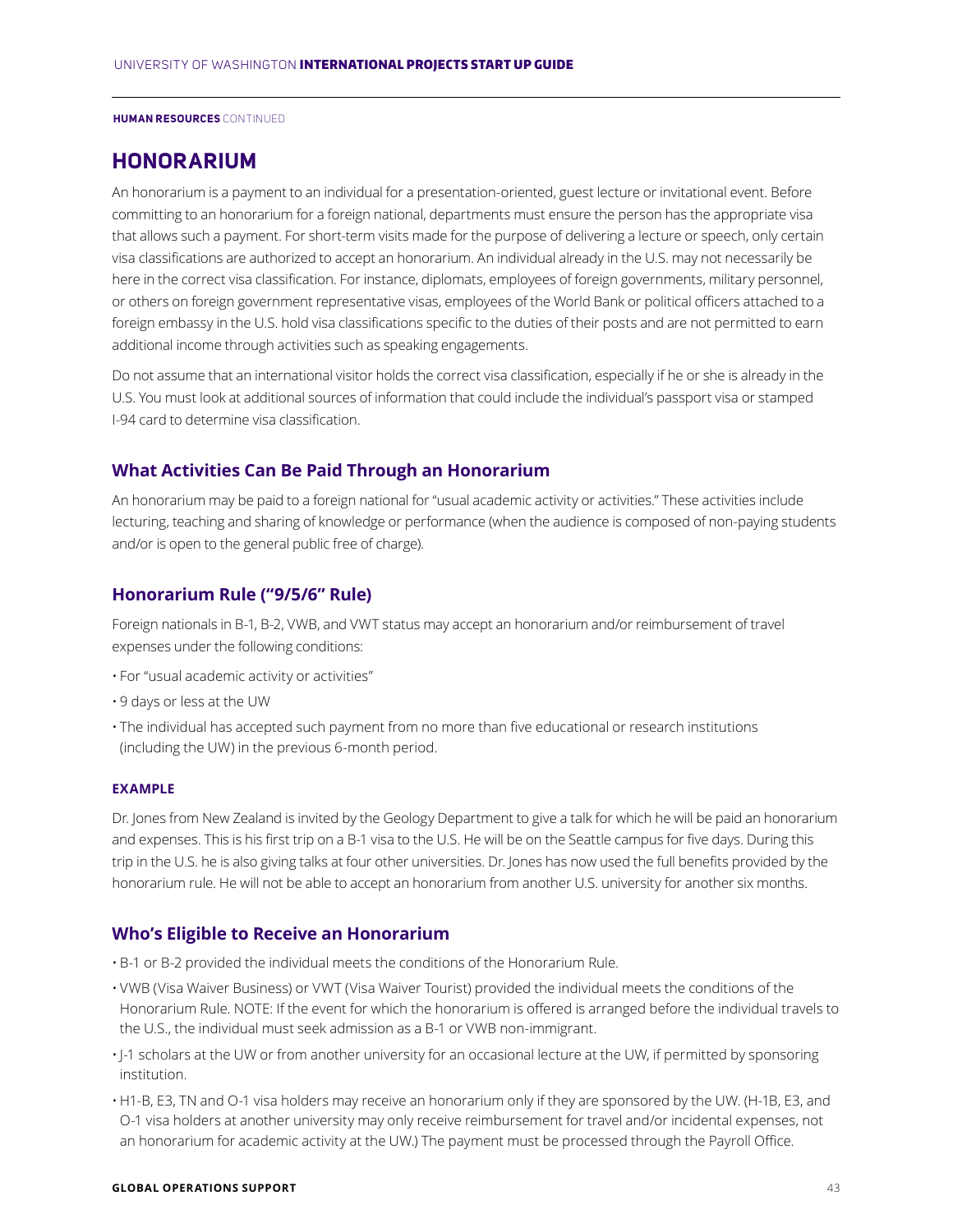### **Visa Waiver Program**

Foreign nationals from a participating country in the Visa Waiver Program (VWP) do not have to have a visa to enter the U.S. for business or tourist travel. However, they must have a machine-readable passport valid for six months past their expected stay in the U.S. (unless a country-specific agreement provides an exemption). The foreign national may stay in the U.S. for business or tourist purposes for a maximum of 90 days. No extension of the stay is allowed.

As of September 2010, travelers from a VWP country no longer complete an I-94W. Instead, they must submit their request for a travel authorization to the U.S. through the ESTA Program (Electronic System for Travel Authorization). Travelers complete the ESTA on-line form before entering the U.S. Prior to boarding, the carrier will electronically verify with U.S. authorities that the traveler has an approved travel authorization file through ESTA. See the ESTA FAQ web site for more information: http://www.esta.us/faq.html.

For more information on which countries are in the program, see the Department of State website about the Visa Waiver Program: http://travel.state.gov/content/visas/en/visit/visa-waiver-program.html.

**Note:** If an honorarium payment is being offered and arrangements are made before the individual travels to the U.S., the individual must seek admission under the VWB classification.

### **Withholding**

An honorarium paid to a foreign national is subject to 30% withholding, unless the person can claim a tax treaty benefit. This withholding also applies to a nonresident alien entity. Travel reimbursement is not subject to withholding because it is generally not considered income.

### **Letter of Invitation**

A letter of invitation must be sent to every foreign national invited to the UW who will receive payment for services or travel expenses. The letter should come from the department that is sponsoring the activity. The letter should contain the following information:

- Detailed description of the event or activity
- Date of the event
- The amount of any payment that will be made
- Whether travel and/or incidental expenses will be reimbursed
- Contact information at the sponsoring UW department for further information

To use one of the sample letters below, first determine the foreign national's visa status. If there is any question about the appropriate visa letter to send, contact the UW International Scholars Operations (ISO) Office.

- Requires B visa to enter U.S.- Letter A (Needs B Visa) (Appendix 6)
- From country in Visa Waiver Program (doesn't need visa) Letter B (Doesn't need B visa) (Appendix 6)
- •J-1 scholar already in U.S.- Letter C (Has J-1 visa) (Appendix 6)

### **Reimbursement When Foreign National Exceeds Honorarium Rule**

The Honorarium Rule limits how many times over a 6-month period a foreign national holding a "B-1" status visa, or visa waiver business, may receive an honorarium and/or travel reimbursement.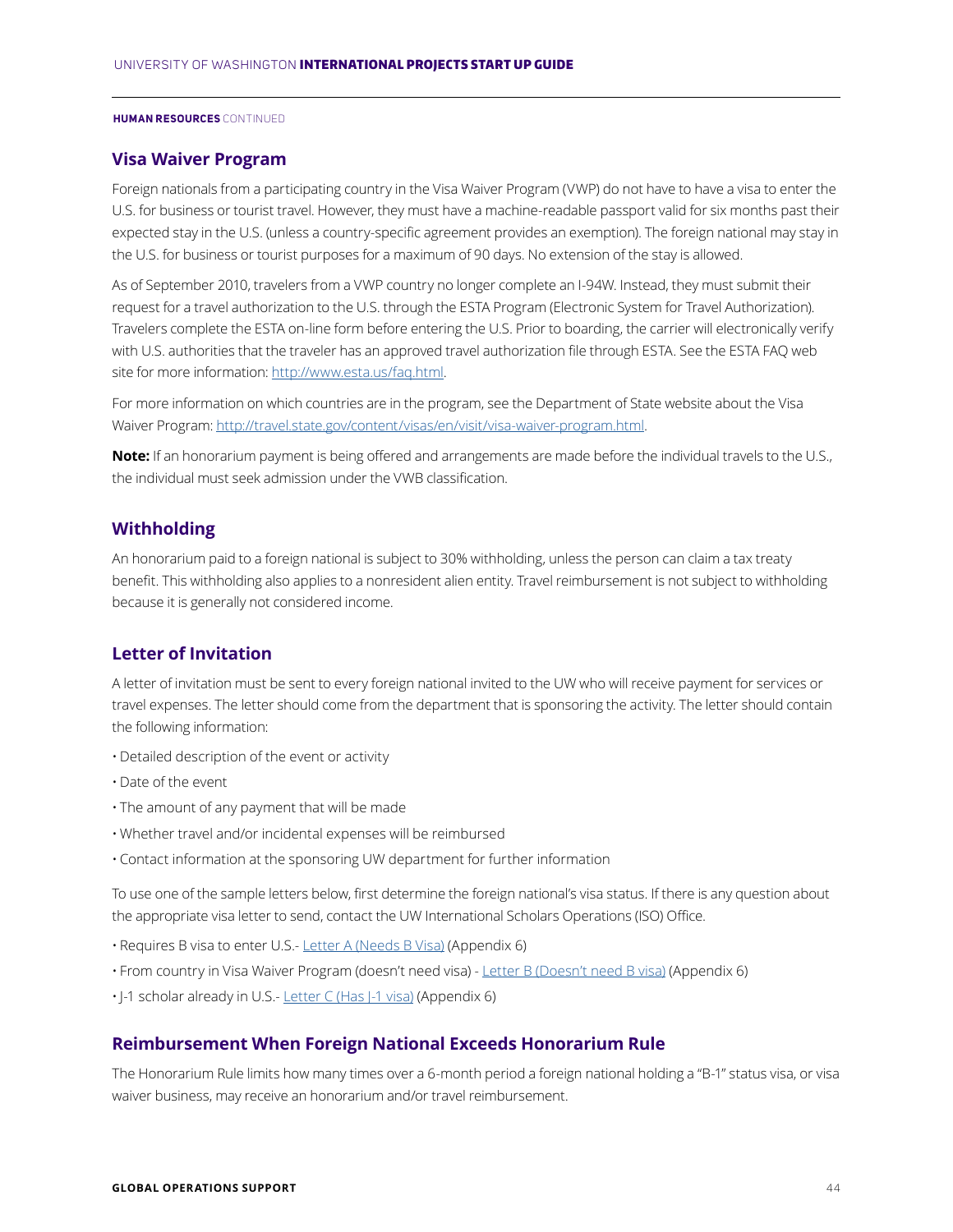Foreign nationals holding a B-1/VWB or B-2/VWT visa who exceed the rule are not prohibited from giving an invited lecture at the UW. However, they cannot receive an honorarium. Only foreign nationals holding a B-1/VWB may receive reimbursement for travel and/or incidental expenses, up to nine days.

### **EXAMPLE - B-1 VISA**

Dr. Yang, a resident of Hong Kong, has been paid an honorarium for lectures at five U.S. universities in the past three months. He has now been invited to the UW to give a talk by the Department of Economics. He's traveling in the U.S. on a B-1 visa. Dr. Yang cannot be paid an honorarium for the UW talk but can be reimbursed for reasonable travel and/or incidental expenses. Request for travel reimbursement with documentation should be sent to the UW Travel Office.

### **Honorarium Payment to J-1 Scholars**

J-1 scholars sponsored by the University of Washington may receive compensation for occasional lectures or shortterm consultations at the UW or at another university that involve wages or other remuneration. The occasional lectures or consultations must be authorized in advance and in writing by the sponsoring institution listed on Form DS-2019.

To qualify for compensation authorization, the off-campus activity must meet all of the following:

•Be short-term or occasional in nature;

•Be an exchange of expertise which would further the goals of international educational exchange;

•Relate to the objectives for which the exchange visitor came to the U.S.;

•Benefit the exchange visitor's professional career development with only incidental benefits to the employer; •Not delay the completion date of the scholar's program.

### **Written Work Authorization**

To request authorization to engage in occasional lectures or short-term consultations involving wages or other remuneration, the J-1 scholar should take the following steps:

1.Present the letter of invitation from the institution offering the honorarium to his/her home department.

2.Ask the home department to authorize in writing permission to participate in the activity.

3.Ask the home department to forward the authorization to the International Scholars Office (ISO) for their review and authorization.

The ISO reviews the letters and makes a written determination that the activity is warranted and that it will not interrupt the scholar's original objective. The ISO will also document the new activity in SEVIS (a government database that maintains information on exchange visitors during their stay in the U.S.). Activity and compensation will be listed on revised Form DS-2019.

### **J-1 Scholars-Sponsored by Another University**

A J-1 scholar at another university may be invited to the UW to give a lecture or participate in a sanctioned academic activity on an occasional basis. The scholar must obtain written authorization for the activity from the sponsoring university's Responsible Officer in the ISO Office in advance of the activity. The written authorization must be included with the paperwork that is forwarded to Accounts Payable as part of the request for a check.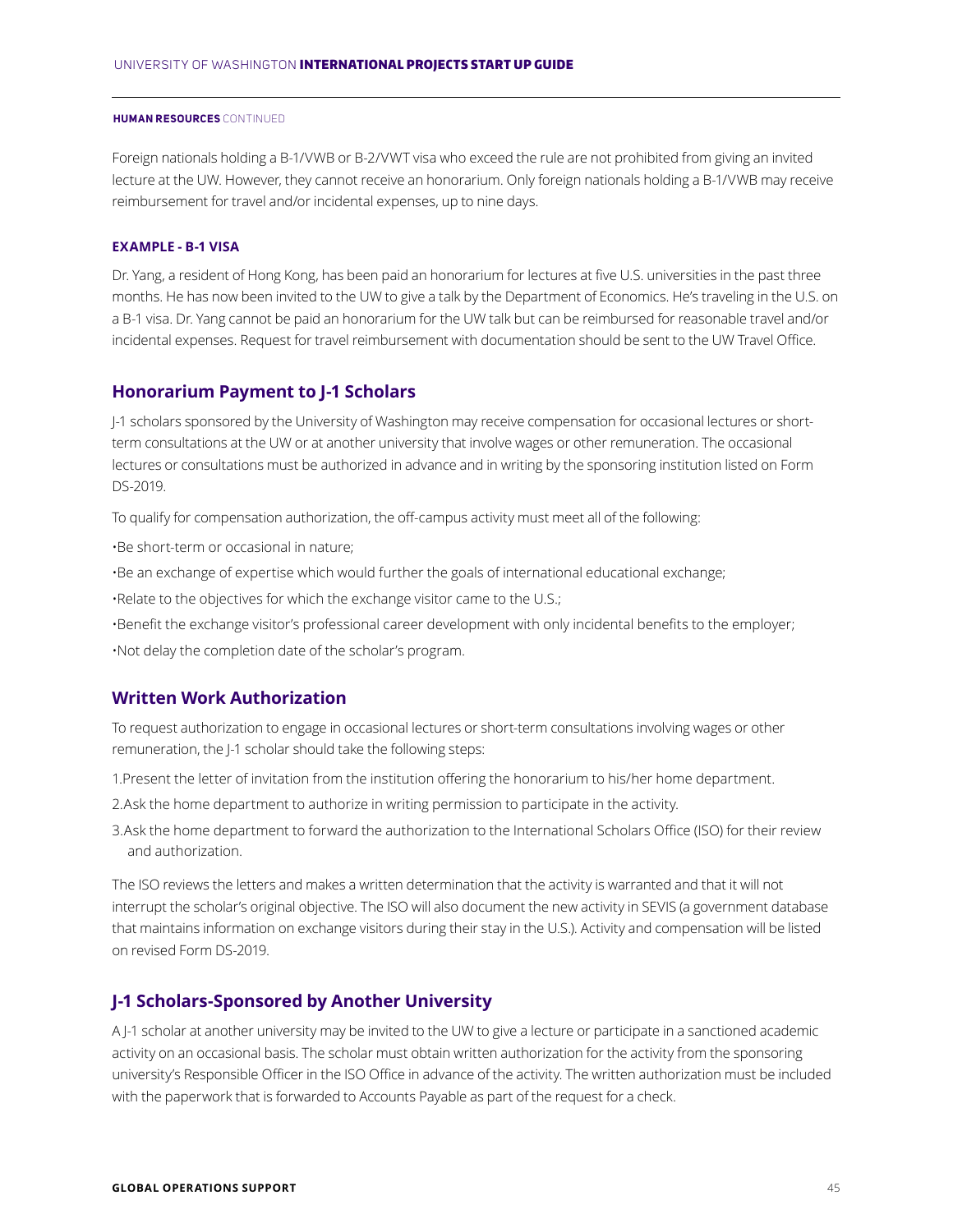### **Immigration and Tax Forms for an Honorarium Payment to a Foreign National**

The process for foreign nationals to be paid an honorarium and/or travel reimbursement at the UW is complicated and has multiple facets. The foreign national must travel on the correct visa; the department needs to do advance planning; tax treaty benefits may impact the tax rate for the honorarium; and, several different types of forms are needed for the payment.

The following is an overview of the process for paying an honorarium to a foreign national for academic activity in the U.S. Use the checklist, **Inviting & Paying an Honorarium to a Foreign National**, (Appendix 4), to facilitate this process for each invitation. Maintain a copy of the checklist in department files for audit purposes.

- 1. The department confirms with the foreign national whether or not he or she meets the Honorarium Rule, if coming to the U.S. on a B visa or from a visa waiver country.
- 2. If the foreign national is a J-1 scholar, the department explains the requirement for written authorization from the sponsoring institution.
- 3. The foreign national determines if he or she is eligible for a tax treaty benefit.
- 4. If eligible, the department determines if the person has either a Social Security Number (SSN) or Individual Taxpayer Identification Number (ITIN). If the foreign national doesn't have either and would like to apply for an ITIN to claim a tax treaty benefit, the department makes an appointment with UW Accounts Payable Office for the individual to complete the application process when on campus. A U.S. taxpayer ID number is required in order to receive a tax treaty benefit.
- 5. The department sends invitation letter to foreign national with details about the activity. This letter is required when applying for a B visa.
- 6. The foreign national applies for a B visa if traveling from a country not in the Visa Waiver Program (VWP). The visa is issued by the U.S. Department of State. The visa stamp is affixed to the passport with one of these possible notations: B-1; B-2 or the B-1/B-2 (NOTE: B-1 is UW preference). Foreign nationals from a VWP country must complete an on-line form through the ESTA program.
- 7. At port of entry to U.S., the individual presents passport with visa and a letter of invitation to immigration authorities who will gather the individual's travel records electronically. The visitor will have digital photographs and fingerprints taken.
- 8. Once at the UW, the department has foreign national complete UW Form 1007, Foreign National Payment Data Sheet. (Appendix Forms).
	- The department makes a copy of the foreign national's passport identity page, passport page with port of entry stamp (if citizen of VWP country) and visa, if applicable. For J-1 scholar, the department makes copy of work authorization letter from UW ISO and a copy of their DS 2019.
	- If the foreign national can claim a tax treaty benefit but doesn't have a tax identification number (i.e., SSN or ITIN), the department schedules an appointment for the foreign national to apply for one. The foreign national applies, in person, at Accounts Payable Office for an ITIN. NOTE: Appointments are required to apply and can be requested via email at itin@uw.edu.
	- If the foreign national can claim a tax treaty benefit, he/she also completes Form 8233, Exemption from Withholding on Compensation for Independent Personal Services of Nonresident Alien Individual. If payment is to an entity, the appropriate W-8BEN-E form is completed. If payment is to an individual, the appropriate W-8BEN form is completed.
	- The department completes UW Form 1631, Visiting Lecturer/Invited Speaker/Instructor (Appendix Forms). If payment is to an entity, no Form 1631 is needed.
	- The department completes a check request form for honorarium payment (up to \$10,000). For an honorarium payment of \$10,000 or more, department creates a Purchase Order (PO) and submits an invoice voucher through Accounts Payable.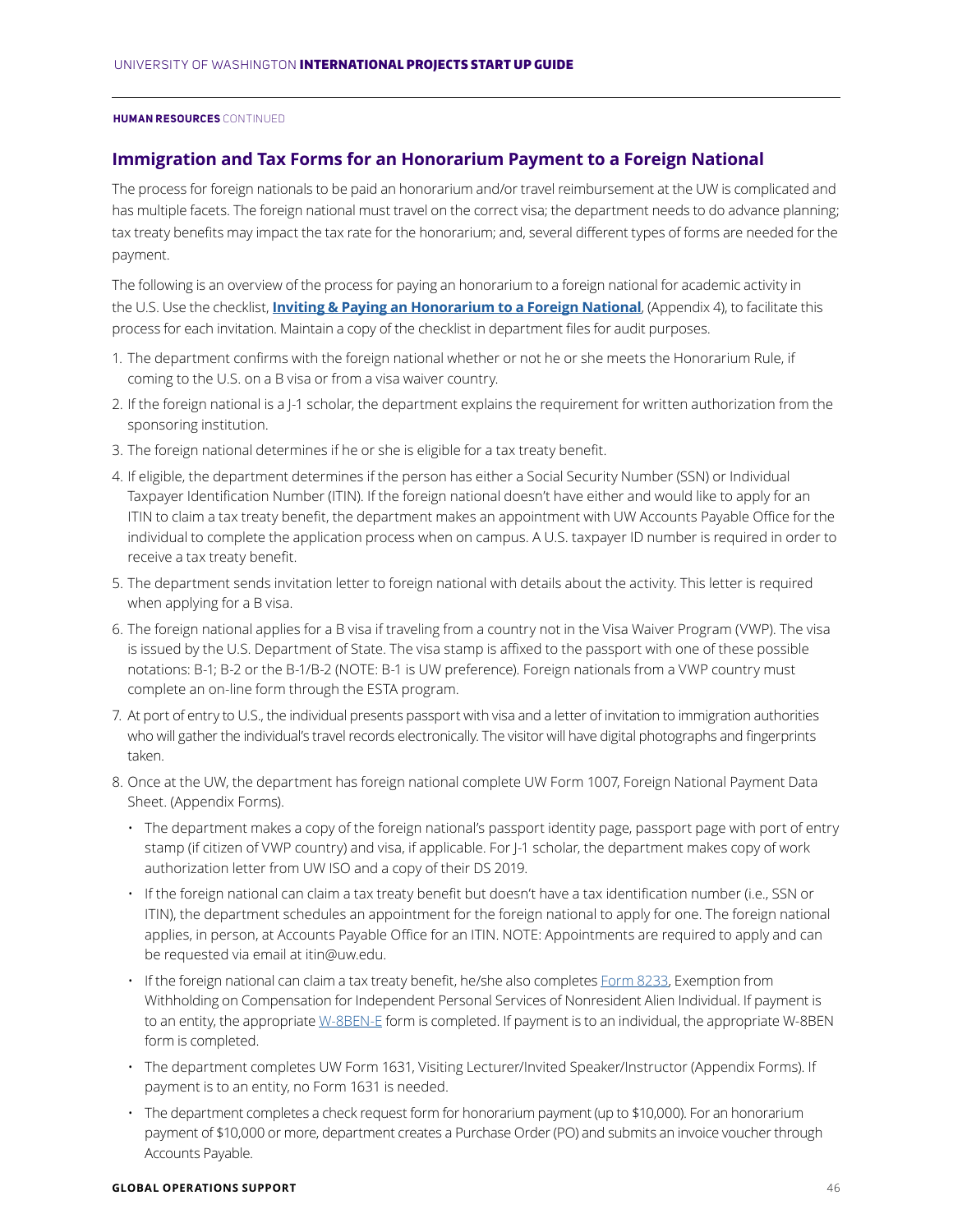- The department submits an expense report (ER) through eTravel for the travel reimbursement. See the Travel Reimbursement section below for more information about the documents required for payment.
- 9. To request honorarium under \$10,000: the department sends the following to Accounts Payable:
	- Check request form for the honorarium. In status box, mark "Non-Resident Alien."
	- UW Form 1631
	- UW Form 1007
	- Copy of visa and/or copy of passport page with port of entry stamp. NOTE: Be sure copy is readable.
	- Copy of identity page from passport
	- Copy of the person's DS 2019 for J-1 scholars
	- IRS Form 8233 or appropriate W-8 form, if a tax treaty benefit is available.

**Note:** For Canadian foreign nationals, if a passport is not available, a copy of the person's enhanced driver's license and social insurance card may be used.

10. To request travel expense reimbursement, the department sends the following to Accounts Payable:

- Expense report signed by foreign national
- Copy of visa and/or or copy of passport page with port of entry stamp. NOTE: Be sure copy is readable.
- Copy of identify page from passport. NOTE: Be sure copy is readable.
- Copy of their DS 2019 for J-1 scholars
- Copy of their I-20 for F-1 students

**Note:** For Canadian foreign nationals, if a passport is not available, a copy of the person's enhanced driver's license and social insurance card may be used.

The check is distributed to the foreign national as indicated by the department in the "Special Instructions" box on the check request form. If there are no special instructions, the check is mailed to the national's address noted on the form. The same disbursement process is followed for an invoice voucher or travel reimbursement.

### **Visa Examples**

The following examples illustrate some common situations encountered by foreign nationals visiting the UW to engage in academic activities.

### **1. CANADIAN FOREIGN NATIONAL**

The School of Drama decides to invite John White, director of a Canadian acting troupe, to give a guest lecture. The department sends Mr. White an invitation that includes the purpose of the visit and states that travel reimbursement will be paid. Mr. White will need to present either his passport or his driver's license and social insurance card and complete the appropriate paperwork for travel reimbursement. Request for travel reimbursement would be sent to the Travel Office.

### **2. VISA WAIVER BUSINESS (VWB) FOREIGN NATIONAL**

Dr. Schwartz, a resident of Germany, is invited to the UW to give a lecture in molecular biology and visit for two days. The Biology department offers to reimburse him for all expenses and pay an honorarium of \$2,000. Dr. Schwartz is from a country in the Visa Waiver Program, so he may enter the U.S. as a VWB or with a letter of invitation from the department. Because Germany has a tax treaty with the U.S., he is eligible to apply for treaty benefits to avoid the mandatory 30% tax withholding requirement. Since he has a Social Security Number, his honorarium payment will be for the full amount if he submits IRS Form 8233.

### **GLOBAL OPERATIONS SUPPORT** 47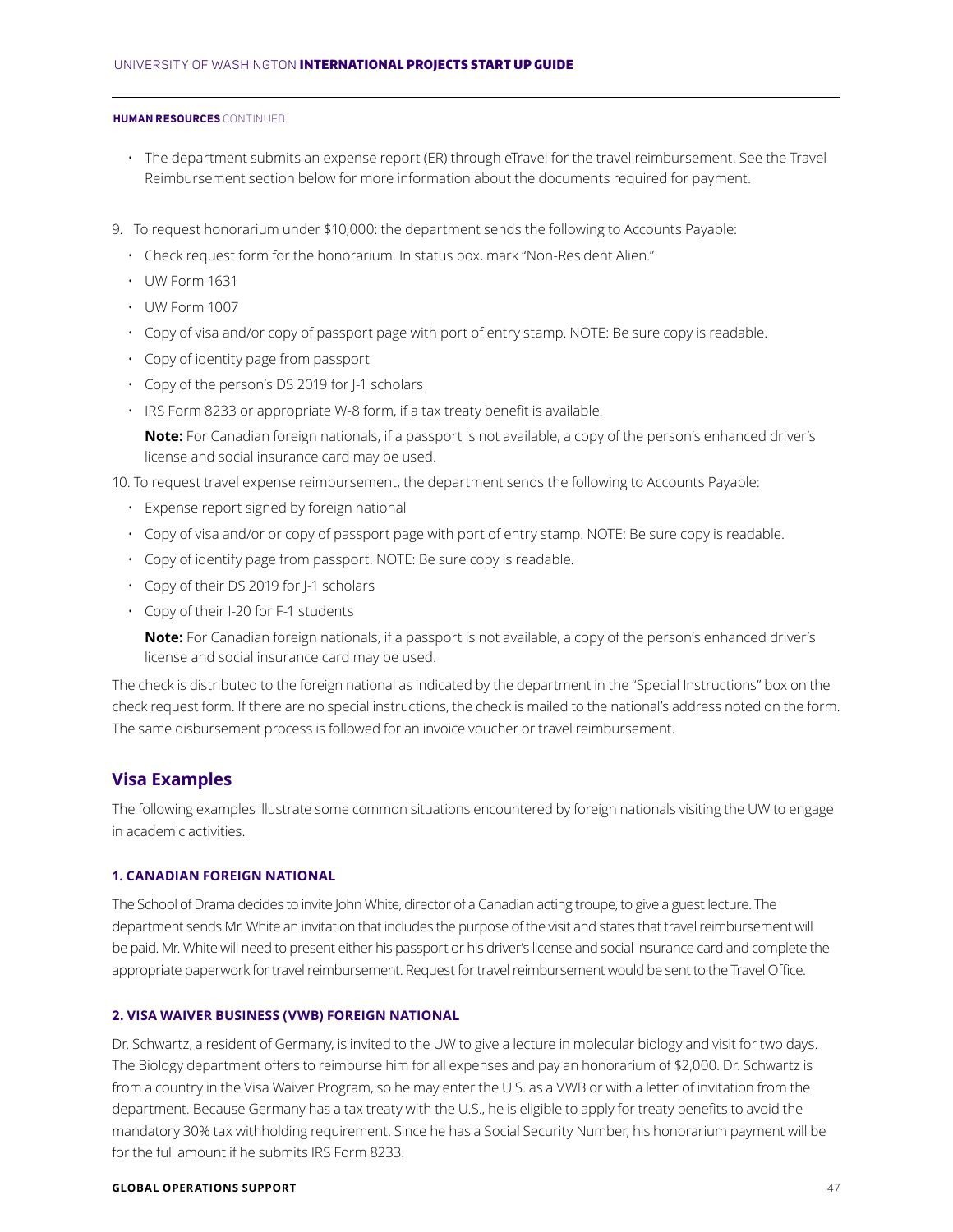### **3. J-1 SCHOLAR ALREADY IN THE U.S.**

Dr. Marconi, a resident of Italy, has been in the U.S. as a J-1 scholar conducting research at M.I.T. The Dean of Engineering at the UW decides to invite Dr. Marconi to the Seattle campus to conduct a seminar. The dean will offer both an honorarium and reimbursement of expenses. According to DHS regulations, Dr. Marconi must have a letter of work authorization from M.I.T. (his J-1 visa sponsor) in order to receive payment from the UW. A copy of the work authorization from the M.I.T. International Students & Scholars Office and Dr. Marconi's DS 2019 must accompany the paperwork sent to Accounts Payable

### **PAYING TAXES**

### **University Responsibilities**

The UW is responsible for maintaining compliance with both the letter and intent of all federal, state and local laws. The UW also has a responsibility to the foreign nationals who come to campus to pursue their education or other scholarly activities and to ensure that payments made are properly reported to the appropriate federal and state agencies. Proper reporting greatly reduces the potential for future tax or immigration problems for foreign nationals.

### **Sponsoring Department Responsibilities**

UW departments that host foreign nationals will generally be aware in advance of the actual arrival date that the visitor will be coming to the university. Accordingly, the hosting department or faculty member bears primary responsibility for ensuring that the visitor acquires the correct visa (or has the correct visa) so that payments made are in compliance with all requisite tax and immigration laws. Departments must insure that no payment of any kind is made to a foreign national unless the individual has been granted the appropriate authorization and visa status in advance of their arrival.

Either the International Scholars Office or the International Student Services Office must be contacted prior to making any contractual arrangement to pay a foreign national on an F-1 or J-1 visa. This applies to both non-student and student foreign nationals, and must be done in order to ensure that immigration laws are not violated. Such violations could lead to fines of up to \$10,000 for the University as well as detention or deportation of the foreign national.

Departments should always follow the checklist(s) for making payments to foreign nationals to be certain of compliance.

### **Federal Withholding Tax for Foreign Nationals**

The University of Washington is a withholding agent for the Internal Revenue Service (IRS) and is required to withhold tax. All payments made to a nonresident alien (including, but not limited to, travel/business reimbursements, honorarium, scholarships/fellowships/stipends, wages, etc.) are taxable unless specifically exempt from tax by the IRS Code or a tax treaty.

### **U.S. TAX RESPONSIBILITIES OF FOREIGN NATIONALS**

A foreign national's tax responsibilities are complex. Significant differences exist between how nonresident aliens and resident aliens for tax purposes are taxed. Nonresident aliens for tax purposes are only taxed on their U.S. source income. Consult the chart, Comparison of Nonresident Alien vs. Resident Alien for Tax Purposes (Appendix 2) for further information.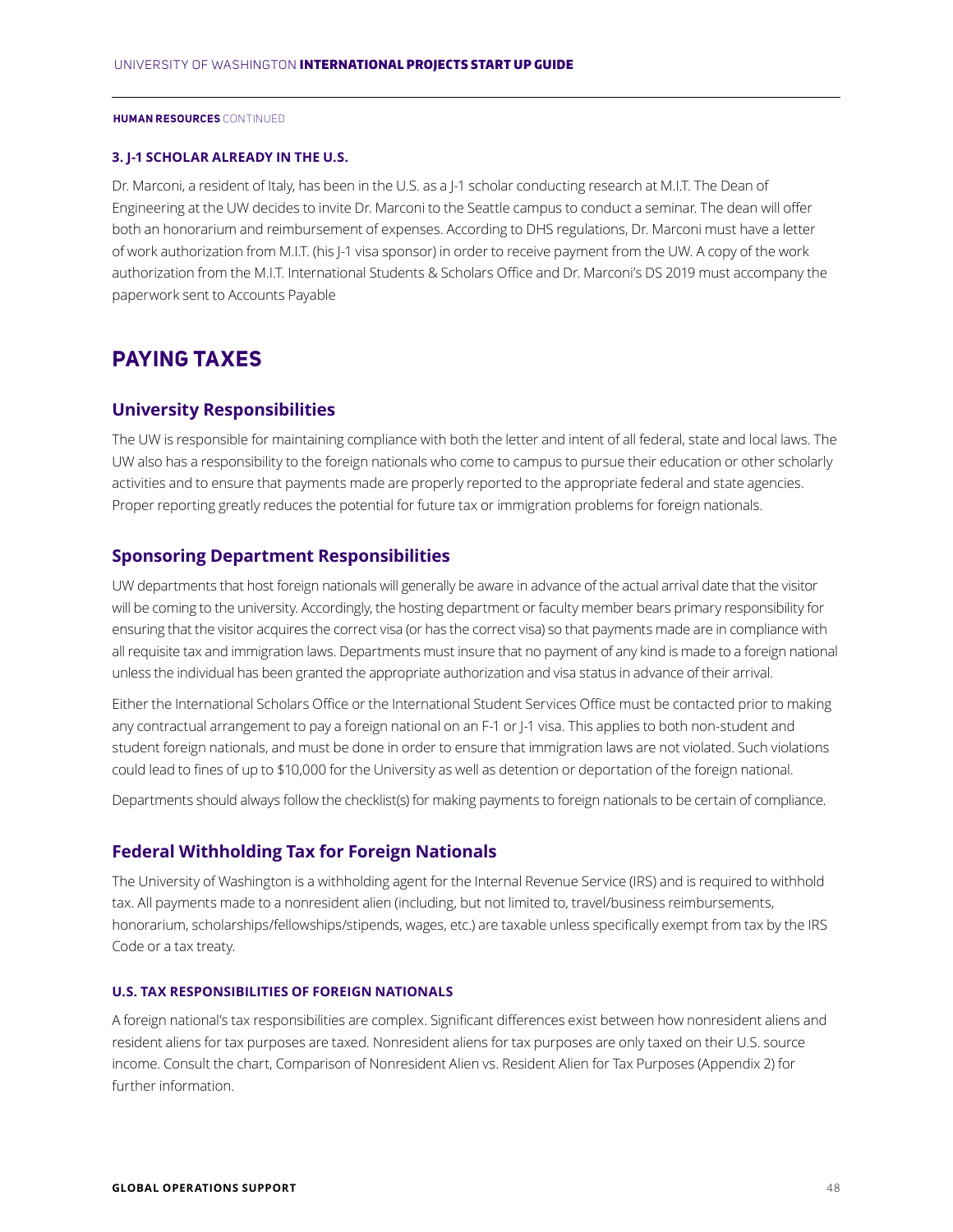### **IDENTIFYING NONRESIDENT ALIEN (FOR TAX PURPOSES)**

A nonresident alien (for tax purposes) must pay taxes on any income earned in the U.S. to the Internal Revenue Service, unless the person can claim a tax treaty benefit. This applies to students as well. Failure to pay the correct tax can result in an unexpected tax obligation when the individual leaves the U.S. or may jeopardize a future application for residency.

There is a different tax structure for a nonresident alien compared to a resident alien. A nonresident alien (for tax purposes) may qualify for some tax relief through a tax treaty benefit, if one exists with the person's home country. Generally, a resident alien can't qualify for a tax treaty benefit. Resident aliens for tax purposes are taxed on their worldwide income.

Additionally, the UW is liable for any tax not withheld and associated fines and penalties. Any tax amount, fines and penalties determined to be owed by the IRS will be charged to the department responsible for the foreign national.

If the foreign national has never lived in the U.S., generally:

- F & J students are NRAs for five calendar years
- •J nonstudents are NRAs for two calendar years

If a foreign national has lived in the U.S. in the past, the individual must complete the **Substantial Presence Test**  (see pg 35). This test determines if the person has been in the U.S. enough time over the previous three years to be considered "substantially present" in the states. If the foreign national has been in the U.S. for 183 days or more in the past three years, the individual is considered a resident alien for tax purposes.

### **Federal Withholding Tax & Tax Treaties**

In most cases, a foreign national is subject to federal withholding tax on U.S. source income at a standard flat rate of 30%. A reduced rate, including exemption, may apply if there is a tax treaty between the foreign national's country of residence and the United States. The tax is generally withheld from the payment made to the foreign national.

A tax treaty is a bilateral agreement between the United States and a foreign government. Tax treaties are intended to avoid double taxation, or having the income taxed by both countries. Each treaty is different and includes different exemptions. If a foreign national qualifies for an exemption because of a tax treaty benefit, little or no withholding will be taken from a payment. The foreign national must have a U.S. tax identification number in order to claim the benefit.

See the IRS Publication 515**,** *Withholding of Tax on Nonresident Aliens & Foreign Entities* for more information about which countries have treaties with the U.S. Note: Citizens of Hong Kong and Macao are not covered by the People's Republic of China tax treaty.

If you do qualify for a tax treaty benefit, visit the Forms Needed to Process Payments page for links to the appropriate form(s) to use to apply for the benefit.

### **Social Security and Medicare Taxes**

In general, Social Security and Medicare (FICA) taxes apply to salary or wage payments made by U.S. employers to foreign national employees for services performed in the United States unless an individual qualifies for an exemption. In order to be exempt from FICA tax, a foreign national must be:

- A nonresident alien for tax purposes;
- Present in the United States under an F, J, M or Q immigration status;
- Performing services in accordance with the primary purpose of the visa's issuance (i.e. F-1 student working as a TA).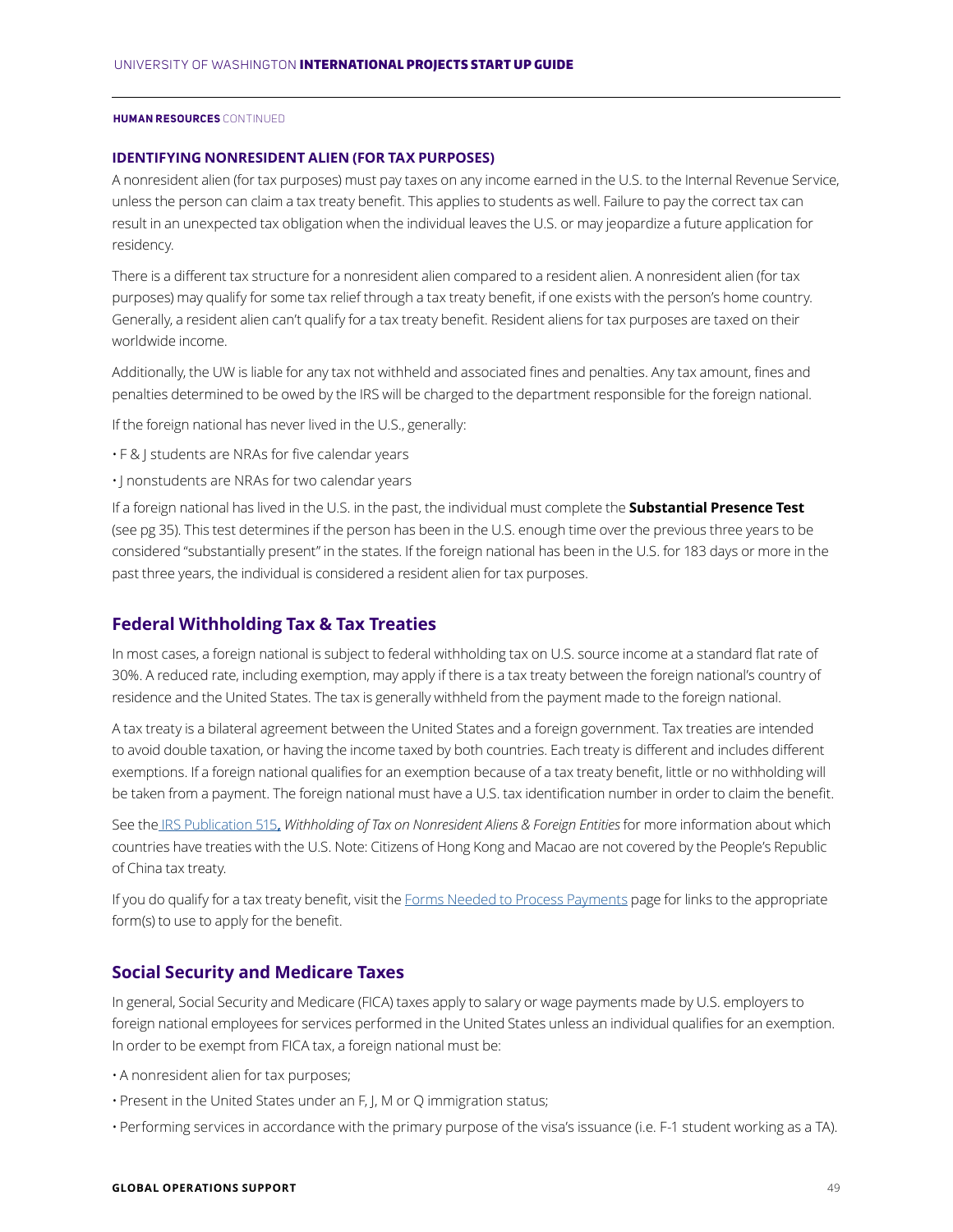Note: The exemption determination is based on the calendar year which may be a partial year. See the Payroll website for further information: http://f2.washington.edu/fm/payroll/foreign-nationals/social-security-and-medicare-taxes.

### **Filing an Income Tax Return with the IRS**

There are specific rules about filing an income tax return with the IRS that nonresident and resident aliens must follow. See IRS Publication 519, U.S. Tax Guide for Aliens for more information. Additional information and resources can be found at:

- •International Student Services: http://iss.washington.edu/tax-information
- •International Scholars Office: http://ap.washington.edu/ahr/visas/scholar-resources/tax-info/

### **Certificate of Compliance or "Sailing Permit"**

A Certificate of Compliance or "Sailing Permit" must be requested from the IRS to demonstrate compliance with the tax law and verify that all required taxes have been paid before leaving the U.S.

F-1, F-2, J-1, H-2, H-3 and H-4 visa holders are **not** required to obtain a Certificate of Compliance if they had no U.S. source income other than:

- Allowances or payments to cover study expenses (including travel, room, board, and tuition)
- Wages from **authorized work**, including practical training
- •Interest on bank deposits

All nonresident aliens with a visa status other than those noted above including permanent residents (green card holders), must obtain a Certificate of Compliance from the IRS before leaving the U.S.

- •**IRS Form 2063** required if the foreign national owes no U.S. tax at the time of departure https://www.irs.gov/pub/irs-pdf/f2063.pdf
- •**IRS Form 1040-C–** required if the foreign national owes U.S. tax at the time of departure https://www.irs.gov/pub/irs-pdf/f1040c.pdf https://www.irs.gov/pub/irs-pdf/i1040c.pdf (Instructions)
- Form should be filed at least 14, but no more than 30 days before departure
- More information is available in **IRS Publication 519**, *U.S. Tax Guide for Aliens* https://www.irs.gov/pub/irs-pdf/p519.pdf

### **Penalties and Sanctions**

Failure to file the appropriate tax returns, making intentionally false or misleading statements on tax returns or otherwise failing to comply with U.S. tax law can lead to the imposition of fines and penalties including potential criminal penalties. The regulations provide that a nonresident alien's tax return deductions will be allowed "only if a true and accurate return for the taxable year is filed by the nonresident alien on a timely basis." This means that unless a timely and accurate tax return is filed, tax is assessed against the nonresident alien's gross income without regard for any deductions or credits that might otherwise be allowable. Tax compliance will be evaluated at the time the foreigner seeks to leave the country.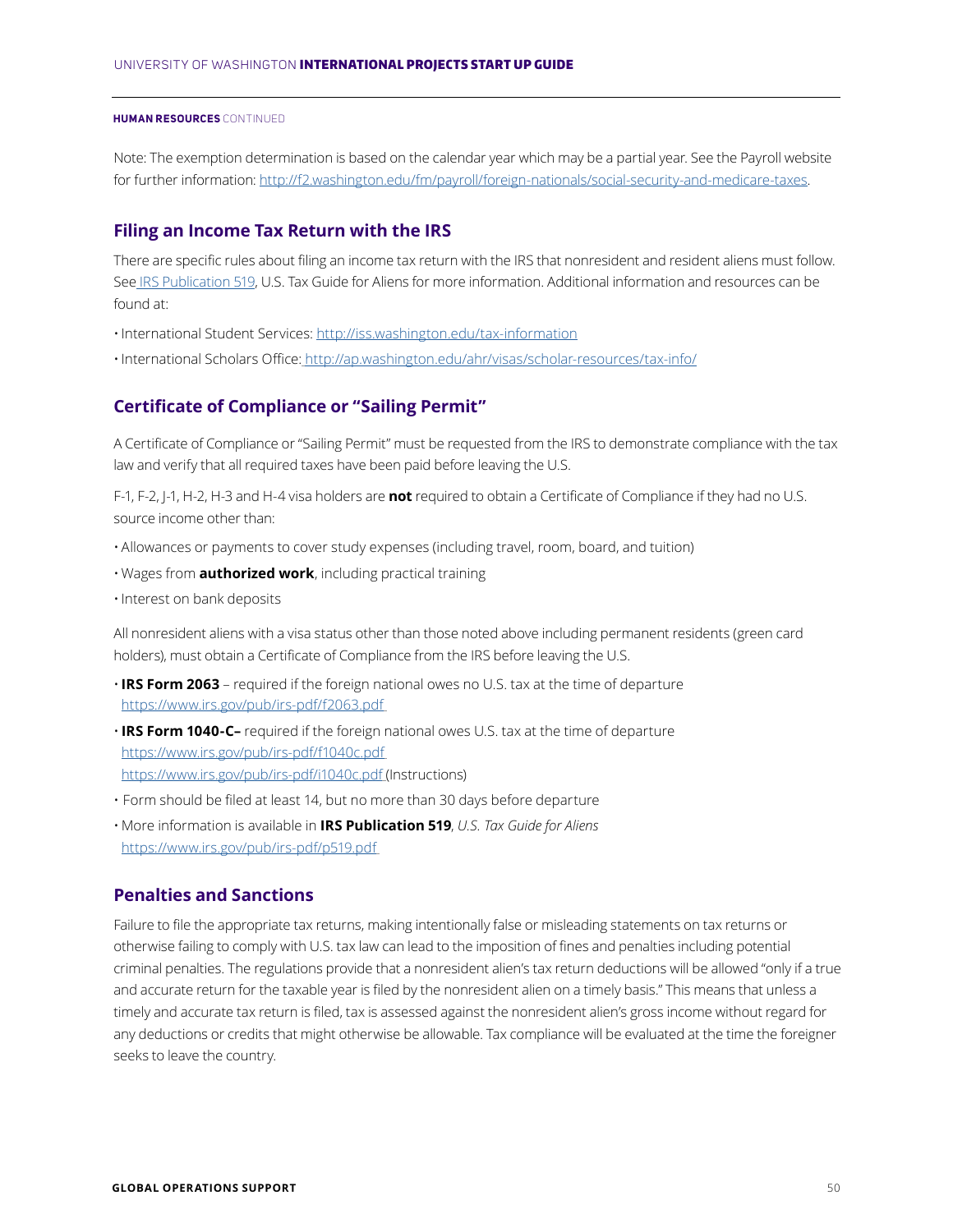### **UW Offices Associated with Tax Responsibilities**

The following UW offices provide services for departments working with foreign nationals.

| <b>ACCOUNTS PAYABLE</b>                                                                                                                                                                                                 |                                                                                                                                                                                                                                |
|-------------------------------------------------------------------------------------------------------------------------------------------------------------------------------------------------------------------------|--------------------------------------------------------------------------------------------------------------------------------------------------------------------------------------------------------------------------------|
| · Makes the following payments:<br>- Award, Prize or Research Subjects<br>- Honorarium<br>- Independent Contractor and Performer Services<br>- Royalty or Rent<br>- Service Payments to Foreign Entities                | • Processes ITIN applications<br>· Consults on residency status for tax purposes<br>· Interprets tax treaties                                                                                                                  |
| <b>GRADUATE ADMISSIONS</b>                                                                                                                                                                                              |                                                                                                                                                                                                                                |
| · Issues Form I-20 to graduate students applying<br>for a F-1 visa                                                                                                                                                      | · Issues Form DS-2019 to graduate students<br>applying for a J-1 visa                                                                                                                                                          |
| <b>INTERNATIONAL SCHOLARS OFFICE (ISO)</b>                                                                                                                                                                              |                                                                                                                                                                                                                                |
| . Issues initial and extensions to Form DS-2019 to scholars<br>applying for a J-1 Exchange Visitor Program visa<br>• Applies and files for H-1B visas on behalf of academic<br>departments sponsoring foreign nationals | • Approves applications from J-1 Exchange Visitor<br>Program participants to work off campus or<br>receive an honorarium for occasional lecture on<br>a UW campus<br>· Sponsors permanent resident petitions for UW<br>faculty |
| INTERNATIONAL STUDENT SERVICES OFFICE (ISS)                                                                                                                                                                             |                                                                                                                                                                                                                                |
| · Issues extensions for Form I-20 for F-1 students<br>· Issues extensions for Form DS-2019 for J-1 students<br>· Issues letters for students to apply for a SSN                                                         | • Helps F-1 students apply for Optional Practical<br>Training (OPT)<br>• Helps F-1 students in STEM fields apply for a 17<br>month extension of their OPT                                                                      |
| <b>PAYROLL OFFICE</b>                                                                                                                                                                                                   |                                                                                                                                                                                                                                |
| · Makes the following payments:<br>- Employee wages<br>- Stipends<br>· Reviews USCIS Form I-9 for employment eligibility                                                                                                | • Monitors work authorization status<br>• Issues IRS Forms W-2 and 1042-S<br>· Consults on residency status for tax purposes<br>· Interprets tax treaties                                                                      |
| <b>STUDENT FISCAL SERVICES</b>                                                                                                                                                                                          |                                                                                                                                                                                                                                |
| · Pays scholarship and fellowship awards<br>• Posts and collects any taxes due on an award                                                                                                                              | · Consults on residency status for tax purposes<br>· Interprets tax treaties                                                                                                                                                   |

*Contiued on next page*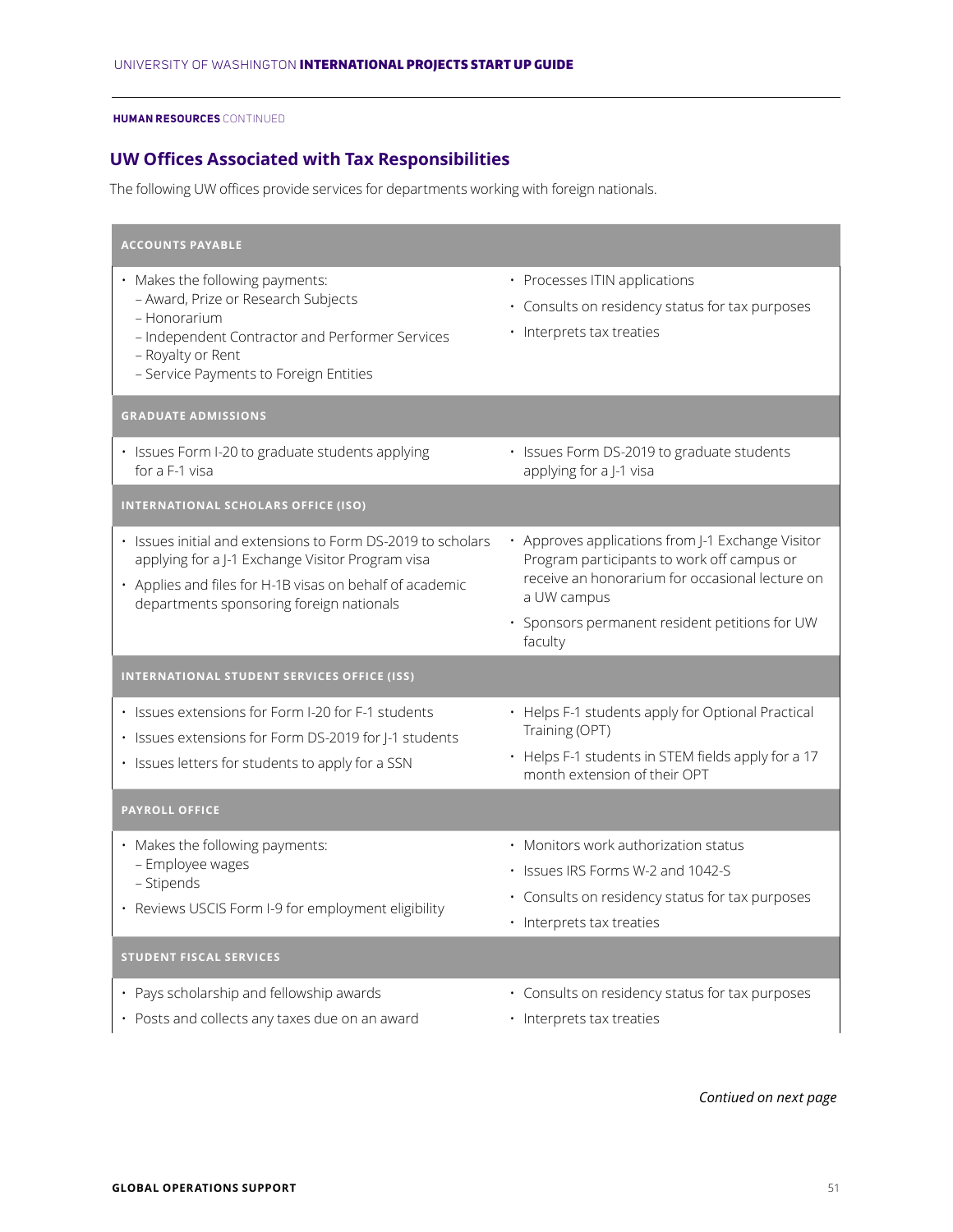| <b>TAX OFFICE</b>                                                                                                               |                                                                            |
|---------------------------------------------------------------------------------------------------------------------------------|----------------------------------------------------------------------------|
| $\cdot$ Consults on tax matters, including interpretation of tax laws<br>and determination of proper procedures for tax filings | $\cdot$ Processes ITIN applications for students                           |
| <b>UNDERGRADUATE ADMISSIONS</b>                                                                                                 |                                                                            |
| Issues Form I-20 to undergraduate students applying for<br>a F-1 visa                                                           | · Issues Form DS-2019 to undergraduate students<br>applying for a J-1 visa |

### **HIRING ABROAD**

Employment laws in foreign countries are often complex, and they are typically designed to protect the employee, not the employer. Extreme care should be taken when hiring local employees outside the home country. An employment contract in the language of the home country may be required. Complying with local social health insurance, disability insurance, pension and other regulations must also be considered. Hiring professional legal experts who are well versed in employment laws of the host country is essential when employing host-country residents or equivalents abroad.

### **Staffing Options for UW Programs Operating in Foreign Locations**

| <b>STAFFING OPTIONS FOR UW PROGRAMS</b><br><b>OPERATING IN FOREIGN LOCATIONS</b>              | <b>UW PROGRAM IS NOT</b><br><b>REGISTERED* AT THE</b><br><b>FOREIGN SITE</b> | <b>UW PROGRAM IS</b><br><b>REGISTERED* AT THE</b><br><b>FOREIGN SITE</b> |
|-----------------------------------------------------------------------------------------------|------------------------------------------------------------------------------|--------------------------------------------------------------------------|
| Sub-contract with a registered local entity in<br>the host country.                           | <b>YES</b>                                                                   | <b>YES</b>                                                               |
| Engage foreign national as an independent<br>contractor.                                      | <b>YES</b>                                                                   | <b>YES</b>                                                               |
| Contract with an in-country HR vendor (e.g., like<br>"Account Temps" in US) to provide staff. | POTENTIAL<br>OPTION <sup>1</sup>                                             | <b>POTENTIAL</b><br>OPTION <sup>1</sup>                                  |
| Hire foreign national directly.                                                               | <b>DISCUSS THIS OPTION</b><br>WITH UW INTERNATIONAL<br><b>HR SPECIALIST</b>  | <b>YES</b>                                                               |
| Employ foreign national as a UW employee.                                                     | NO                                                                           | <b>YFS</b>                                                               |

\*See the section, Establishing a Legal Presence Abroad, for more information.

1 This option may or may not be available depending on the laws of the particular country where the activity will take place.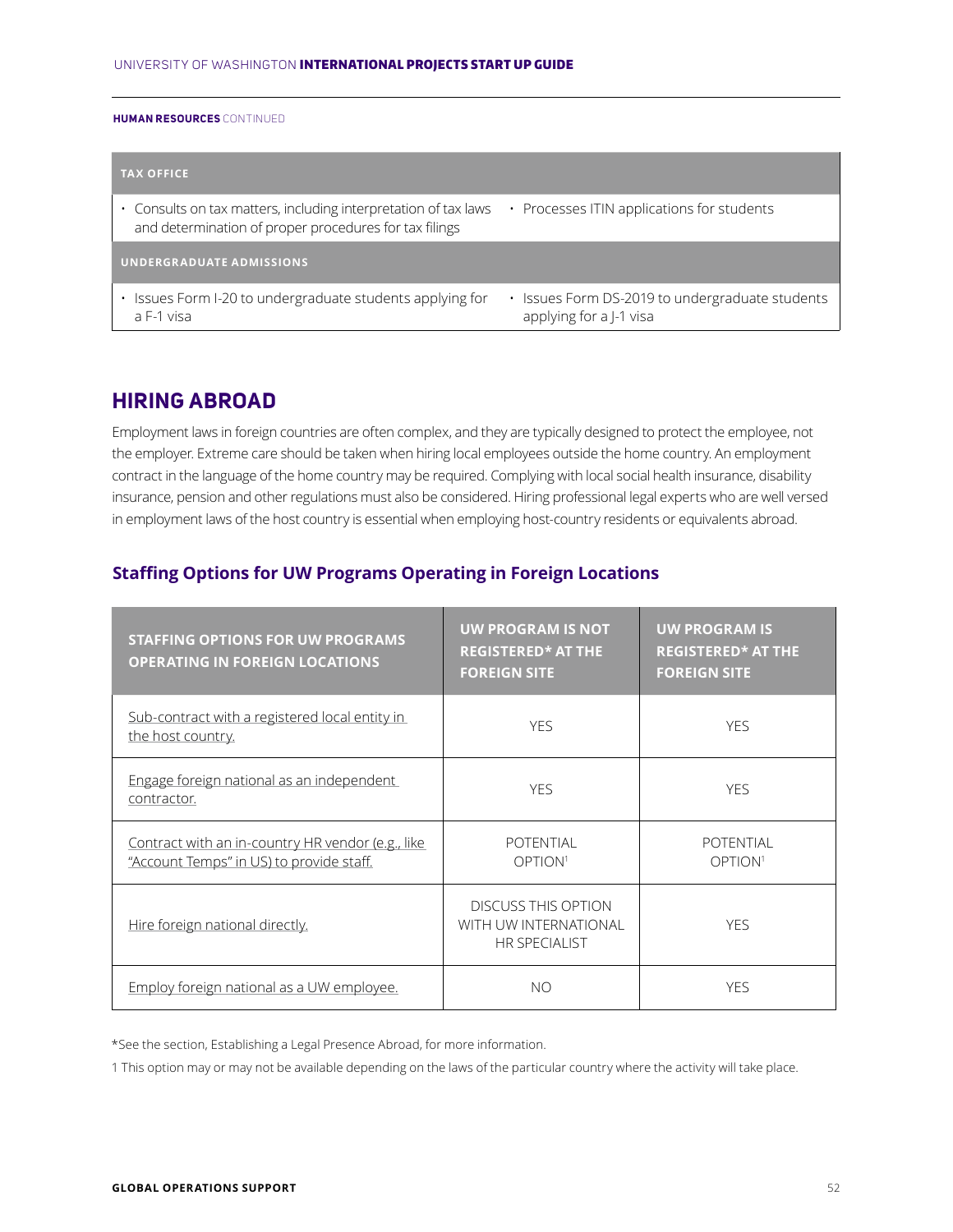|           | Staffing Option for<br>UW Program That Has<br>Appropriate Legal<br>Presence in Host<br>Country                                                                                                                                                                                                                                   | Foreign National's<br>Employer                                                                                                                                                                      | How Foreign National<br>is Paid                                                                                                                                                                                                                                                                                                           | How Host Country<br>Income & Employment<br>Taxes Are Paid                                 |
|-----------|----------------------------------------------------------------------------------------------------------------------------------------------------------------------------------------------------------------------------------------------------------------------------------------------------------------------------------|-----------------------------------------------------------------------------------------------------------------------------------------------------------------------------------------------------|-------------------------------------------------------------------------------------------------------------------------------------------------------------------------------------------------------------------------------------------------------------------------------------------------------------------------------------------|-------------------------------------------------------------------------------------------|
|           | 1. Sub-contract with a<br>registered local entity<br>in the host country.                                                                                                                                                                                                                                                        | Sub-contractor is the<br>employer of foreign<br>national staff.<br>Examples of a<br>registered local<br>entity could include<br>a university or<br>non-governmental<br>organization (e.g.,<br>NGO). | Sub-contractor is paid<br>by wire from UW AP.                                                                                                                                                                                                                                                                                             | Sub-contractor pays<br>income & employment<br>taxes for any staff on<br>the sub-contract. |
|           | Advantages of This Option                                                                                                                                                                                                                                                                                                        |                                                                                                                                                                                                     | Disadvantages of This Option                                                                                                                                                                                                                                                                                                              |                                                                                           |
|           | From UW employment perspective, this is often<br>the least risky method to accomplish program<br>objectives in a host country, if sub-contracting is<br>feasible.<br>Doesn't require UW program to be legally<br>$\bullet$<br>registered.<br>Doesn't require HR expertise on part of UW<br>$\bullet$<br>program in host country. |                                                                                                                                                                                                     | Scope of work may not be appropriate for sub-<br>$\bullet$<br>contracting.<br>If sub-contracting is feasible, it may not be possible<br>$\bullet$<br>to identify an entity that can do the work.<br>Additional cost of sub-contract.<br>$\bullet$<br>UW program gives up an element of direct control<br>in accomplishing its objectives. |                                                                                           |
|           |                                                                                                                                                                                                                                                                                                                                  |                                                                                                                                                                                                     |                                                                                                                                                                                                                                                                                                                                           |                                                                                           |
|           |                                                                                                                                                                                                                                                                                                                                  |                                                                                                                                                                                                     |                                                                                                                                                                                                                                                                                                                                           |                                                                                           |
| $\bullet$ | Sub-contractor is responsible for income and<br>employment taxes.                                                                                                                                                                                                                                                                |                                                                                                                                                                                                     |                                                                                                                                                                                                                                                                                                                                           |                                                                                           |
| $\bullet$ | If a sub-contract is possible, UW program gets<br>benefit of local expertise and native language<br>speakers.                                                                                                                                                                                                                    |                                                                                                                                                                                                     |                                                                                                                                                                                                                                                                                                                                           |                                                                                           |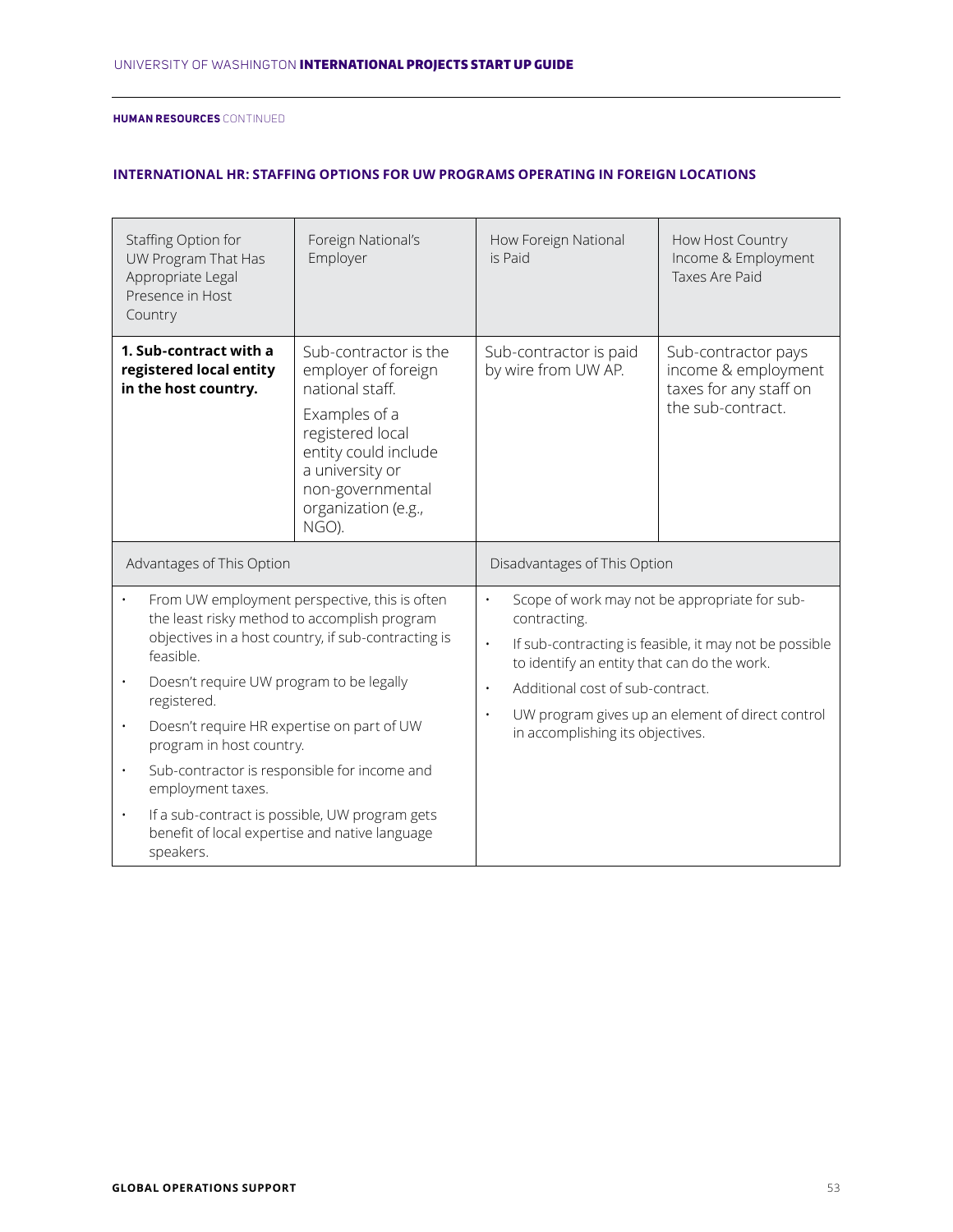| Staffing Option for<br>UW Program That Has<br>Appropriate Legal<br>Presence in Host<br>Country         | Foreign National's<br>Employer                                             | How Foreign National<br>is Paid                                                                                                                                   | How Host Country<br>Income & Employment<br>Taxes Are Paid                                                                                                                                 |  |
|--------------------------------------------------------------------------------------------------------|----------------------------------------------------------------------------|-------------------------------------------------------------------------------------------------------------------------------------------------------------------|-------------------------------------------------------------------------------------------------------------------------------------------------------------------------------------------|--|
| 2. Engage foreign<br>national as an<br>independent<br>contractor.                                      | As an independent<br>contractor, foreign<br>national is self-<br>employed. | Two options:<br>1. UW AP pays through<br>check or wire transfer.<br>2. UW program pays<br>through a field advance<br>maintained at a bank in<br>the host country. | Responsibility for who<br>pays the income and<br>employment taxes<br>depends on host<br>country law. Research<br>is needed to determine<br>if the individual or the<br>UW is responsible. |  |
| Advantages of This Option                                                                              |                                                                            |                                                                                                                                                                   | Disadvantages of This Option                                                                                                                                                              |  |
| Widely used method for hiring expertise that is<br>needed to achieve program objectives.               |                                                                            | Scope of work may not be appropriate for sub-<br>$\bullet$<br>contracting.                                                                                        |                                                                                                                                                                                           |  |
| Relatively easy way to accomplish specific program<br>objectives, if the scope of work is appropriate. |                                                                            | If sub-contracting is feasible, it may not be possible<br>$\bullet$<br>to identify an entity that can do the work.                                                |                                                                                                                                                                                           |  |
| $\bullet$<br>have responsibility of paying foreign national.                                           | If UW AP makes payments, UW program doesn't                                | Additional cost of sub-contract.<br>$\ddot{\phantom{0}}$                                                                                                          |                                                                                                                                                                                           |  |
| UW program has total control of contracting<br>process and timeline.                                   |                                                                            | UW program gives up an element of direct control<br>$\bullet$<br>in accomplishing its objectives.                                                                 |                                                                                                                                                                                           |  |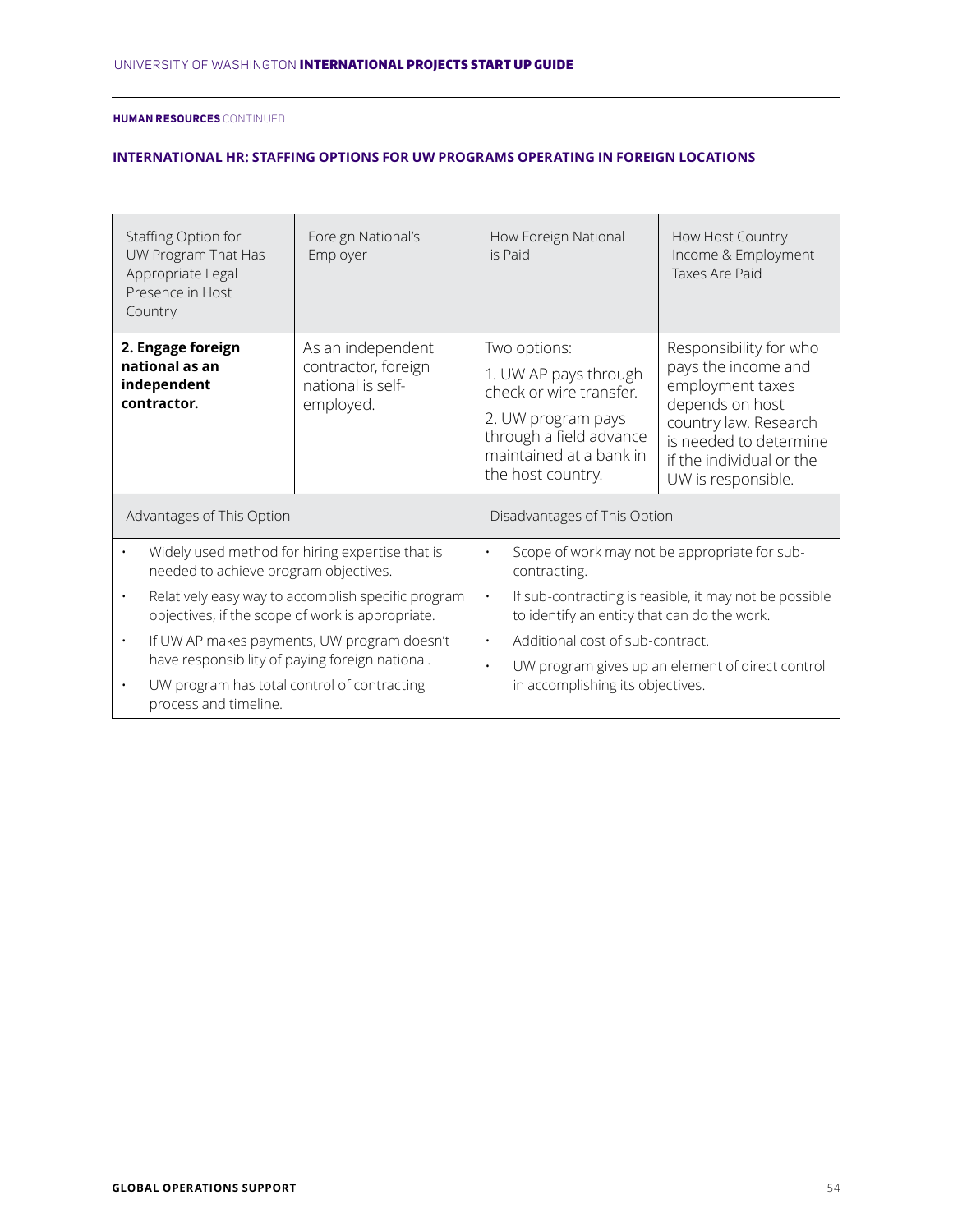| Staffing Option for<br>UW Program That Has<br>Appropriate Legal<br>Presence in Host<br>Country                                                                                                                                                                                                            | Foreign National's<br>Employer                                      | How Foreign National<br>is Paid                                                                                                                                                                                                                                                                                                                                                                                                                      | How Host Country<br>Income & Employment<br>Taxes Are Paid                                                                                                                                 |
|-----------------------------------------------------------------------------------------------------------------------------------------------------------------------------------------------------------------------------------------------------------------------------------------------------------|---------------------------------------------------------------------|------------------------------------------------------------------------------------------------------------------------------------------------------------------------------------------------------------------------------------------------------------------------------------------------------------------------------------------------------------------------------------------------------------------------------------------------------|-------------------------------------------------------------------------------------------------------------------------------------------------------------------------------------------|
| 3. Contract with an<br>in-country HR vendor<br>(e.g., "Account Temps"<br>in US) to provide staff.                                                                                                                                                                                                         | Host country HR<br>vendor is employer of<br>foreign national staff. | Host country HR<br>vendor is paid by UW<br>wire or check.                                                                                                                                                                                                                                                                                                                                                                                            | Responsibility for who<br>pays the income and<br>employment taxes<br>depends on host<br>country law. Research<br>is needed to determine<br>if the individual or the<br>UW is responsible. |
| Advantages of This Option                                                                                                                                                                                                                                                                                 |                                                                     | Disadvantages of This Option                                                                                                                                                                                                                                                                                                                                                                                                                         |                                                                                                                                                                                           |
| This method facilitates rapid staffing of a new<br>$\bullet$<br>program.<br>Doesn't require HR expertise on part of UW<br>$\bullet$<br>program.<br>HR vendor pays income and employment taxes.<br>$\bullet$<br>HR vendor has responsibility for being in<br>$\bullet$<br>compliance with employment laws. |                                                                     | Country laws may prohibit this staffing method.<br>$\bullet$<br>HR vendor is an additional administrative and<br>$\bullet$<br>contractual layer that must be managed.<br>Additional cost of HR vendor's services.<br>$\bullet$<br>May not be possible to identify a HR vendor to<br>$\bullet$<br>work with in host country or HR vendor may not<br>be able to provide level of needed expertise.<br>If program has goal of building capacity in host |                                                                                                                                                                                           |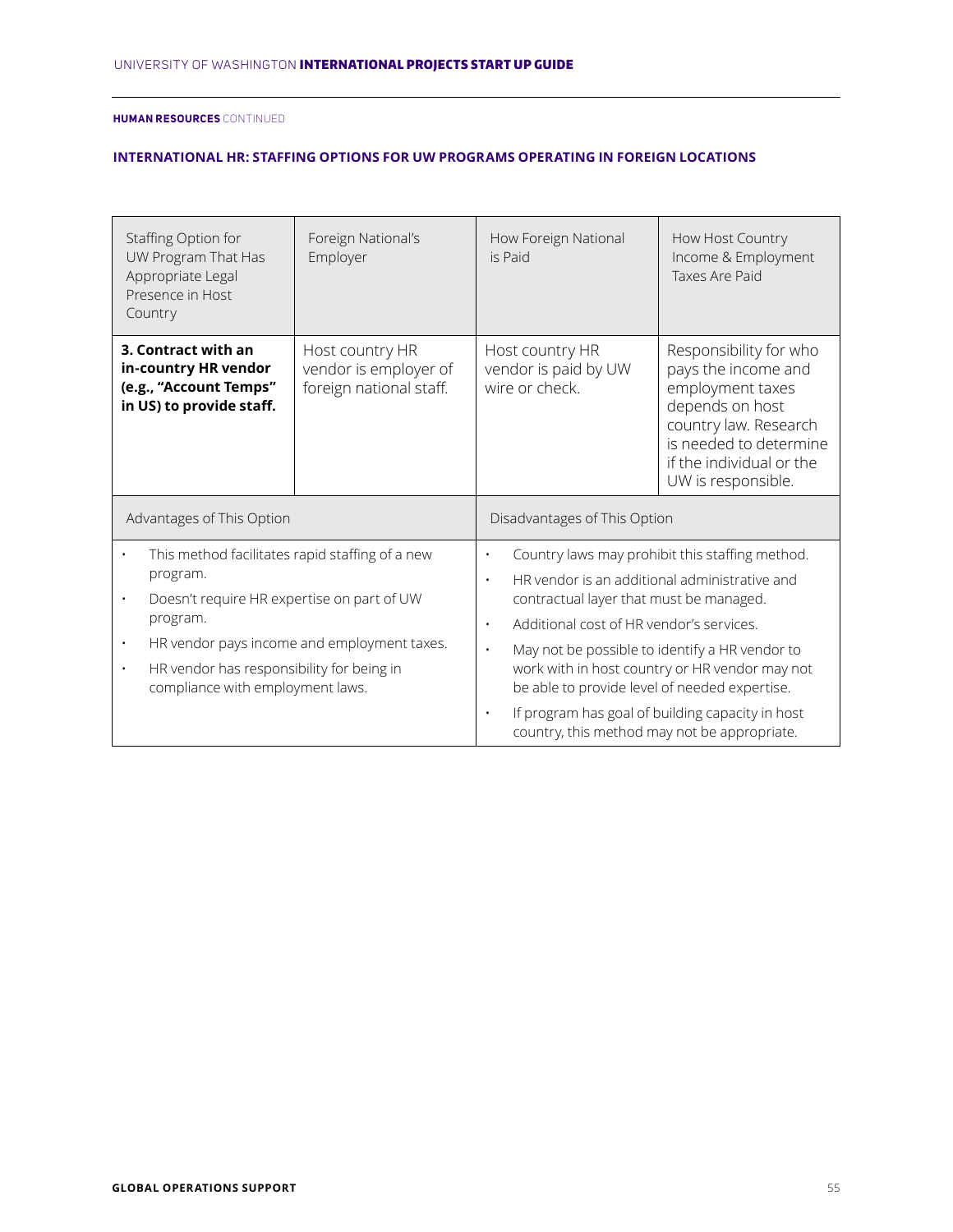| Staffing Option for<br>UW Program That Has<br>Appropriate Legal<br>Presence in Host<br>Country                                                                                                                                                                                                                                                                                 | Foreign National's<br>Employer                                                                                                                                                                                                                                                                              | How Foreign National<br>is Paid                                                                                                                                                                                                                                                                                                                                                       | How Host Country<br>Income & Employment<br>Taxes Are Paid                                                                                                                                 |
|--------------------------------------------------------------------------------------------------------------------------------------------------------------------------------------------------------------------------------------------------------------------------------------------------------------------------------------------------------------------------------|-------------------------------------------------------------------------------------------------------------------------------------------------------------------------------------------------------------------------------------------------------------------------------------------------------------|---------------------------------------------------------------------------------------------------------------------------------------------------------------------------------------------------------------------------------------------------------------------------------------------------------------------------------------------------------------------------------------|-------------------------------------------------------------------------------------------------------------------------------------------------------------------------------------------|
| 4. Hire foreign national<br>directly in-country.<br>NOTE: Hiring directly<br>without being registered as<br>a legal entity in the country<br>is a high-risk approach to<br>staffing an overseas project.                                                                                                                                                                       | Foreign national is<br>employee of the UW<br>legally registered<br>program.                                                                                                                                                                                                                                 | Host country HR<br>vendor is paid by UW<br>wire or check.                                                                                                                                                                                                                                                                                                                             | Responsibility for who<br>pays the income and<br>employment taxes<br>depends on host<br>country law. Research<br>is needed to determine<br>if the individual or the<br>UW is responsible. |
| Advantages of This Option                                                                                                                                                                                                                                                                                                                                                      |                                                                                                                                                                                                                                                                                                             | Disadvantages of This Option                                                                                                                                                                                                                                                                                                                                                          |                                                                                                                                                                                           |
| hiring process and timeline.<br>foreign-based program with the UW.<br>$\bullet$<br>such as building a sustainable administrative<br>infrastructure in the host country.<br>$\bullet$<br>Foreign national/UW employee helps bind the<br>foreign-based program with the UW.<br>$\bullet$<br>such as building a sustainable administrative<br>infrastructure in the host country. | UW registered program has total control of the<br>Foreign national/UW employee helps bond the<br>Hiring local citizens may advance program goals<br>Provides benefit of being a UW employee which<br>may be desirable to host country foreign nationals.<br>Hiring local citizens may advance program goals | If the UW program is not in compliance with host<br>country employment and tax laws, it may be<br>subject to fines and penalties.<br>It can be complicated to correctly administer a<br>$\bullet$<br>human resources program and to remit the right<br>amount of deductions in a foreign country.<br>Cost of host country legal counsel must be<br>$\bullet$<br>factored into budget. |                                                                                                                                                                                           |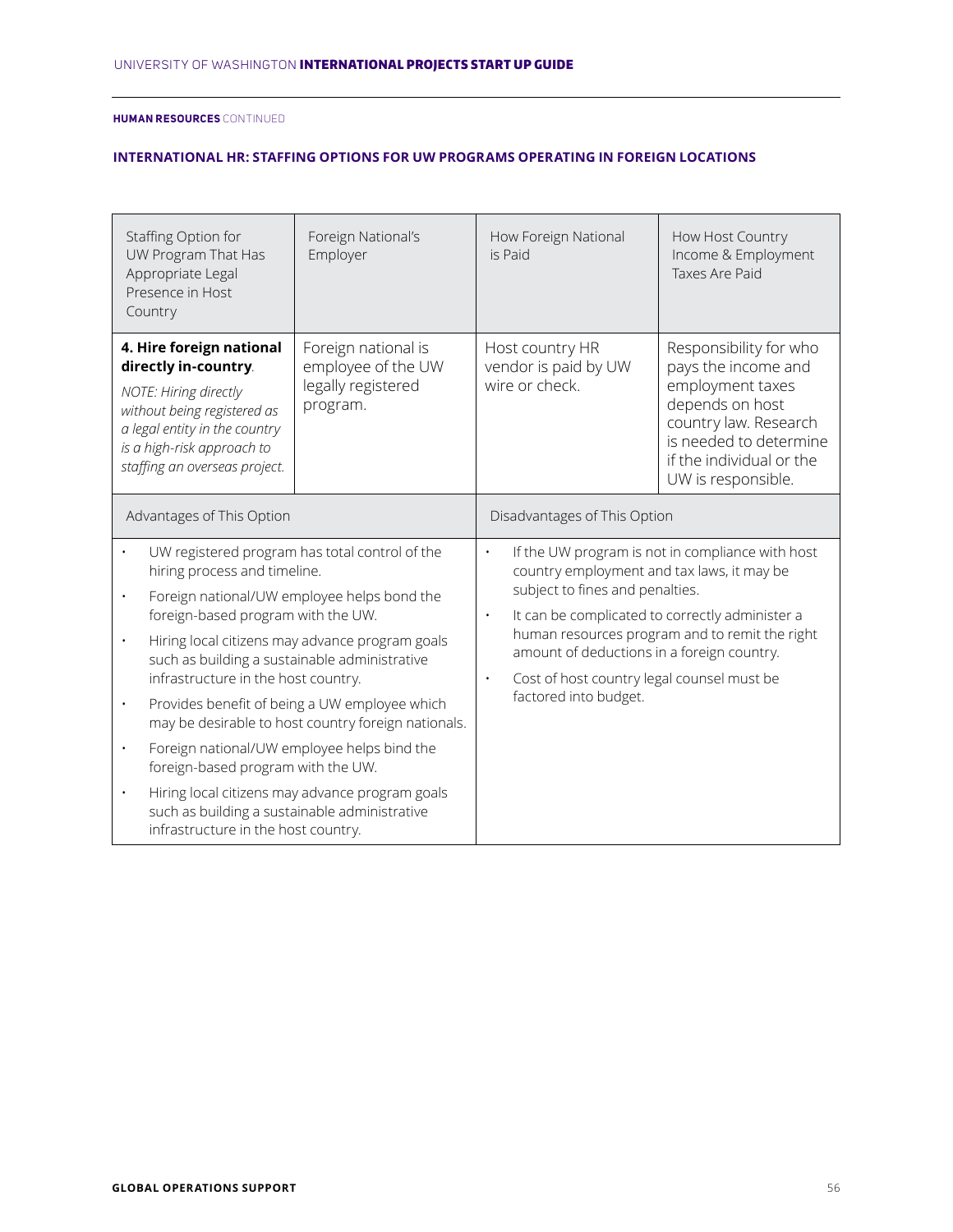| Staffing Option for<br>UW Program That Has<br>Appropriate Legal<br>Presence in Host<br>Country                                                       | Foreign National's<br>Employer | How Foreign National<br>is Paid                                                                                                  | How Host Country<br>Income & Employment<br>Taxes Are Paid                                                                                   |
|------------------------------------------------------------------------------------------------------------------------------------------------------|--------------------------------|----------------------------------------------------------------------------------------------------------------------------------|---------------------------------------------------------------------------------------------------------------------------------------------|
| 5. Employ foreign<br>national as a UW<br>employee.                                                                                                   | University of<br>Washington    | UW Payroll pays<br>employee by wire or<br>check.                                                                                 | UW department must<br>work with UW Payroll<br>and UW Tax Office to<br>withhold and pay over<br>host country income<br>and employment taxes. |
| Advantages of This Option                                                                                                                            |                                | Disadvantages of This Option                                                                                                     |                                                                                                                                             |
| Provides benefit of being a UW employee which<br>may be desirable to host country foreign nationals.                                                 |                                | Host country consultation is required to<br>$\bullet$<br>understand the employment and tax laws.                                 |                                                                                                                                             |
| Foreign national/UW employee helps bind the<br>$\bullet$<br>foreign-based program with the UW.                                                       |                                | Generally, this is not a feasible option for a short-<br>$\bullet$<br>term program.                                              |                                                                                                                                             |
| Hiring local citizens may advance program goals<br>$\bullet$<br>such as building a sustainable administrative<br>infrastructure in the host country. |                                | Mandatory benefits package for UW employees<br>$\bullet$<br>may have limited applicability for citizens of a<br>foreign country. |                                                                                                                                             |
|                                                                                                                                                      |                                | Host country employment laws may dictate a level<br>$\cdot$<br>of benefits beyond what the UW program is able<br>to pay.         |                                                                                                                                             |
|                                                                                                                                                      |                                | Employee may be subject to multiple sets of<br>$\bullet$<br>the UW.                                                              | employment laws: those of the host country and                                                                                              |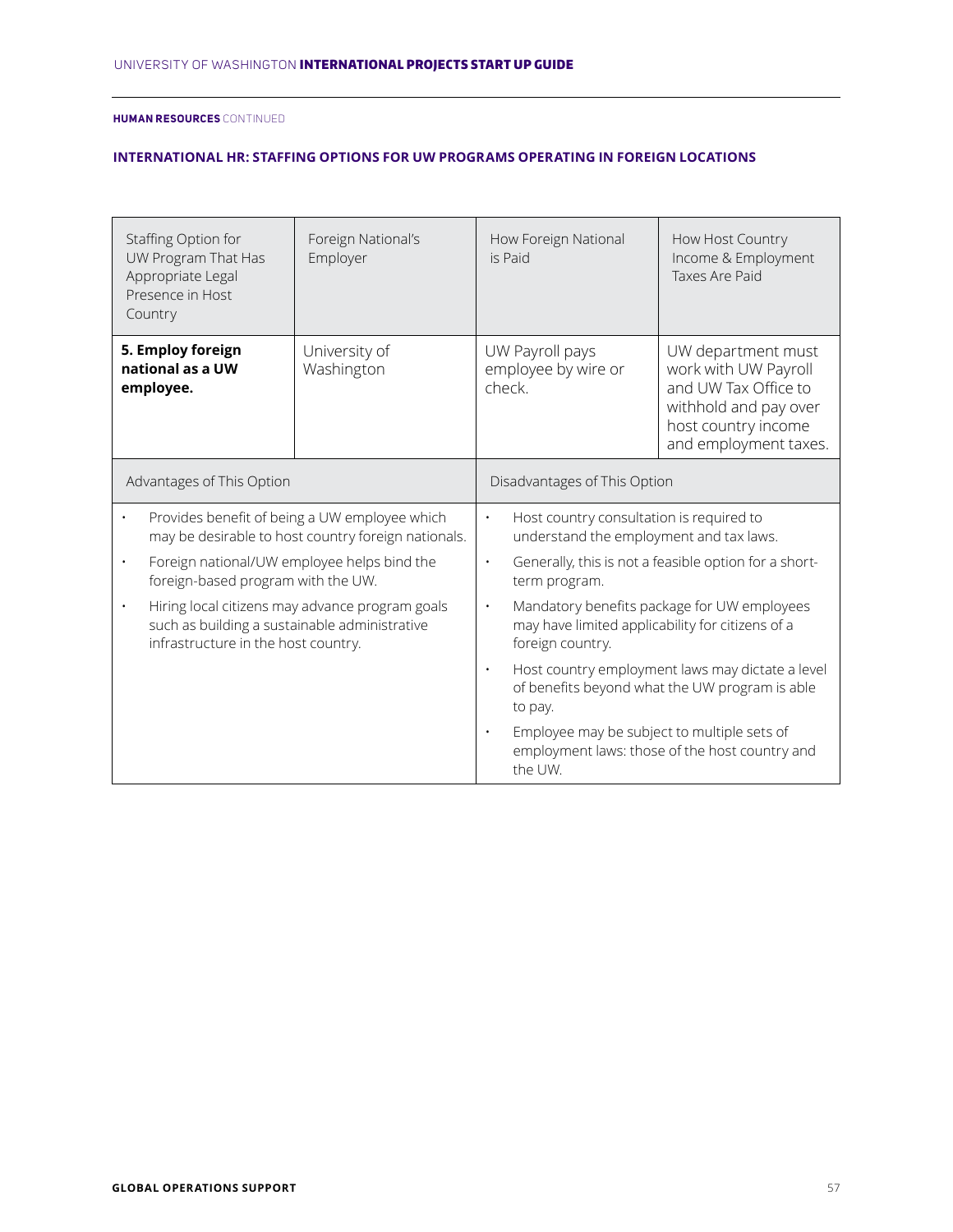### **Hiring Classifications**

These are provided to define the nature of employment relationships with individuals in foreign countries. This section is intended to cover guidance for hiring local and temporary employees only.

- **A. Local-hire employees** are citizens or permanent residents of the country where the position is based. Local-hire staff fall into one of the following categories:
	- 1. Full time: an employee who works a standard work week (40 hours a week) on a regular basis in accordance with local standards or local labor laws.
	- 2. Part time: an employee who works less than a standard work week on a regular or irregular basis. Employee benefits may apply on a pro-rated basis or depending on the service time and mutual agreement at the time of employment.
- **B. Expatriates and third-country nationals (TCNs)** are generally hired and paid out of the home country and are assigned to work at a foreign location. For U. S. institutions, expatriates refer to American citizens and permanent residents working for a period of time outside the United States. Third-country nationals are defined as employees who are not a citizen of the home or host country. Expatriates and TCNs are typically governed by human resources policies of the home country.
- **C. Temporary employees (also known as casual employees)** are individuals hired for a specific and limited period, often on an as-needed basis. They may be either home-country hires or local hires. These individuals are typically not entitled to all the benefits provided to regular staff. Whatever benefits are provided to them must be stated explicitly in the individuals' hire letters. Temporary employees are often hired for one of the following reasons:
	- To replace an employee who is on vacation, leave or another short-term absence.
	- To assist during peak work periods or with special projects.
	- To fill a regular staff vacancy while recruiting a replacement permanent hire.

Casual employees are distinct from consultants in that they do not necessarily provide specialized services, and they may fill defined staff positions and supervise other staff members. Schools should provide the employee with a temporary employment letter that clearly specifies the nature of his or her employment, including his or her status and length of assignment. In the case of locally hired temporary employees, a school should review local labor law to determine the length of employment before the casual employee becomes a regular employee and entitled to all benefits.

**D. A consultant or independent contractor** is an individual retained by a project or activity for his or her specialized technical, program, or administrative expertise to work on a fee-for-service basis. Consultants are hired on a daily basis for a specific task and specific duration. For legal reasons they must not be confused with staff-for example, they must not be charged with performing duties within an established job classification, and they may not supervise staff. The terms of the consultancy should be defined in a consulting agreement in accordance with the guidelines established by the local country. Consultants are not entitled to benefits.

### *Recommended steps to take:*

- •Work with legal counsel to draft locally compliant employment contracts for all host-country employees as discussed in the "Introduction" section.
- •Ensure local hiring is in compliance with local laws governing appropriate interview questions (e.g., prohibitions against questions concerning an individual's race, religion, tribal affiliation, or age).
- Know that it is often good practice to perform reference or background checks on candidates.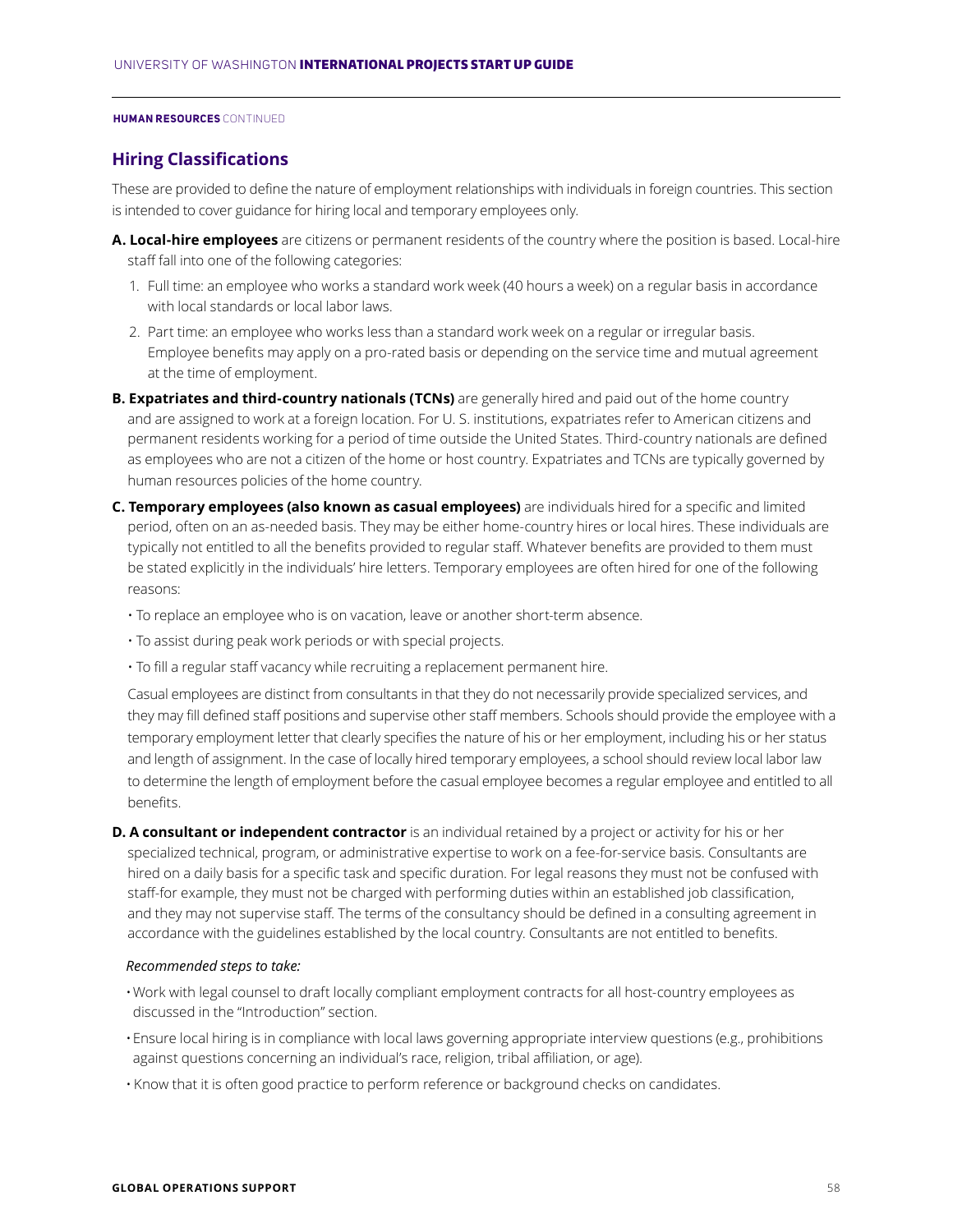- •Local salaries and benefits should be determined based on local market conditions, benefits regulation, and socially expected norms. Offering salaries and benefits of the home country to locally hired employees can cost the institution and project significantly more, and it may also not be a compliant practice. Offers to local hires also are typically made in the local currency of the host country. Local labor law may require payment of overtime in certain circumstances or for certain positions. All overtime should be accurately recorded and considered taxable income. Some countries also don't differentiate between part-time and full-time employees for certain benefits.
- •It may be necessary to engage a local hiring firm to assist in the recruiting process by advising on the most appropriate local publications to advertise job openings, identify and screen candidates, and perform local employment services.

### **Work Permits**

A work permit is a generic term for a legal authorization which allows a person to take employment in a country where he/she does not hold citizenship. Each country has its own laws regarding when a work permit is required and how it is to be obtained. Most often this type of permit must be applied for in the foreign country. Check with governmental websites for information about the laws in a particular country.

### **Host Country Employment and Social Taxes**

The UW intends to be in compliance with all relevant host country laws regarding employment-related income and social security taxes, where the university has an established legal presence. Some countries have a totalization agreement with the U.S. government that exempts U.S. citizens who work in the host country from local social security tax requirements for a limited period of time. Consult the UW Tax Director on the UW Global Single Points of Contact list for more information about this policy and any impact it may have on the activity's budget.

### **FOREIGN PROFESSIONAL LICENSING REQUIREMENTS**

Determine if there are licensing requirements in the host country (e.g., health care provider, engineer, psychologist, architect, etc.) that would apply to a UW employee working on a project in that country.

### **WORKING ABROAD**

### **Working at a Foreign Location for an Extended Period of Time**

UW employees who expect to work abroad for an extended period are advised to research potential health and security risks posed at the foreign site prior to departure. These risks can include:

- Unsafe food and/or water conditions
- Local means of transportation (e.g., taxis) to avoid
- Roads or regional routes that may have a high security risk
- Particular areas of major cities to avoid

Employees who expect to work and stay in a foreign-based hotel for an extended period of time are advised to carefully evaluate accommodations.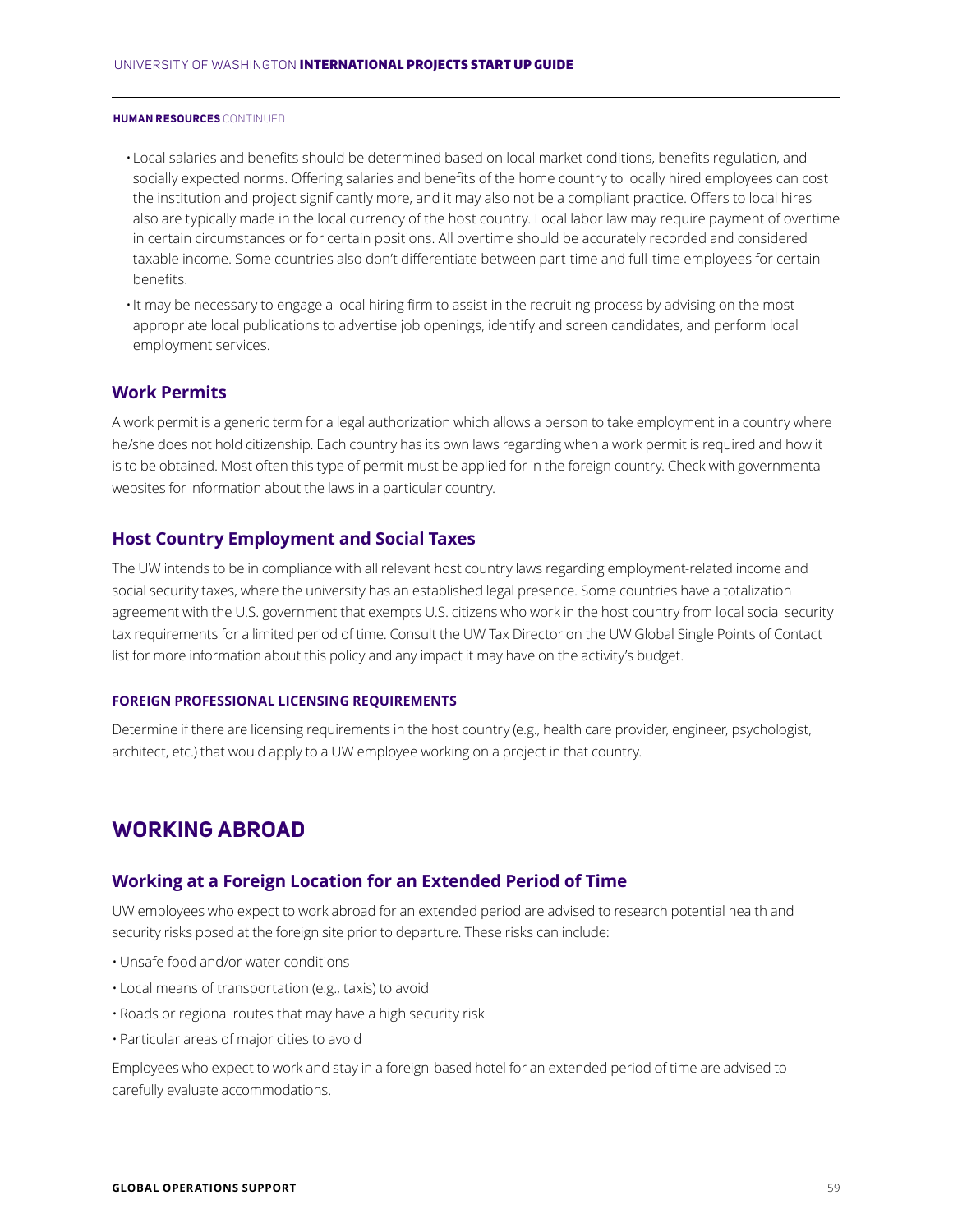### **HEALTH, SAFETY AND SECURITY**

All UW students, faculty and staff traveling outside the U.S. should think ahead about health, safety and security. UW Global Travelers outlines health, safety and security resources and requirements for all UW student and employee travelers.

### **COVERED BENEFITS FOR UW EMPLOYEES**

UW faculty, staff and student employees are covered by their UW insurance while traveling abroad on university business. "Abroad" is defined as any location outside the U.S., its territories or possessions, or Puerto Rico. In addition, coverage extends to personal travel for up to two weeks when it is connected with university business. Assistance for medical, security, personal, travel and legal emergencies is available through the travel assistance company, On Call International. See the chart, UW Insurance While Traveling Abroad, for more information.

Post-doctoral students who are paid on a stipend aren't eligible for university travel assistance benefits unless they are GAIP-eligible. For more information on GAIP (Graduate Appointee Insurance Program), see the site in Benefits & Work/ Life, Graduate Appointee Insurance Program home page.

### **INTERNATIONAL EMERGENCY ASSISTANCE**

See the Office of Global Affairs website for help managing an international emergency for UW faculty, staff or students who are traveling abroad on university-related business.

### **REGISTER EMPLOYEES WHO WORK ABROAD**

 It is important for insurance purposes that the Risk Services office have a complete list of employees who work on university business outside the U.S. Please use the UW Employee Abroad Reporting Form to register. The form can be returned to Risk Manager at Box 351276 or e-mailed to Carolyn Wenzl at carolwen@uw.edu.

### **PRO STAFF INTERNATIONAL JOB CODES**

Pro staff international job codes can be used for international or expatriate hires who are stationed or function primarily outside of the U.S. In order to accommodate widely varied rates of pay in foreign locations, these job codes have a grade of X and do not have a market salary range. The UW Hiring Process Guide can be found at the UW HR website. Contact the International HR Specialist on the Global Single Points of Contact list for assistance.

### **CONDUCT FOR UW EMPLOYEES AT FOREIGN WORK SITES**

Employment laws vary widely from country to country. However, certain UW policies and expectations must be implemented and followed in any international location where UW employees are working, including but not limited to:

- •Conflict of Interest
- •Use of State Resources
- •Workplace Violence & Workplace-related Domestic Violence
- •Disability Accommodation
- •Non-discrimination & Harassment
- •A work environment in which employees are not alcohol or drug impaired
- •Access to make a whistleblower report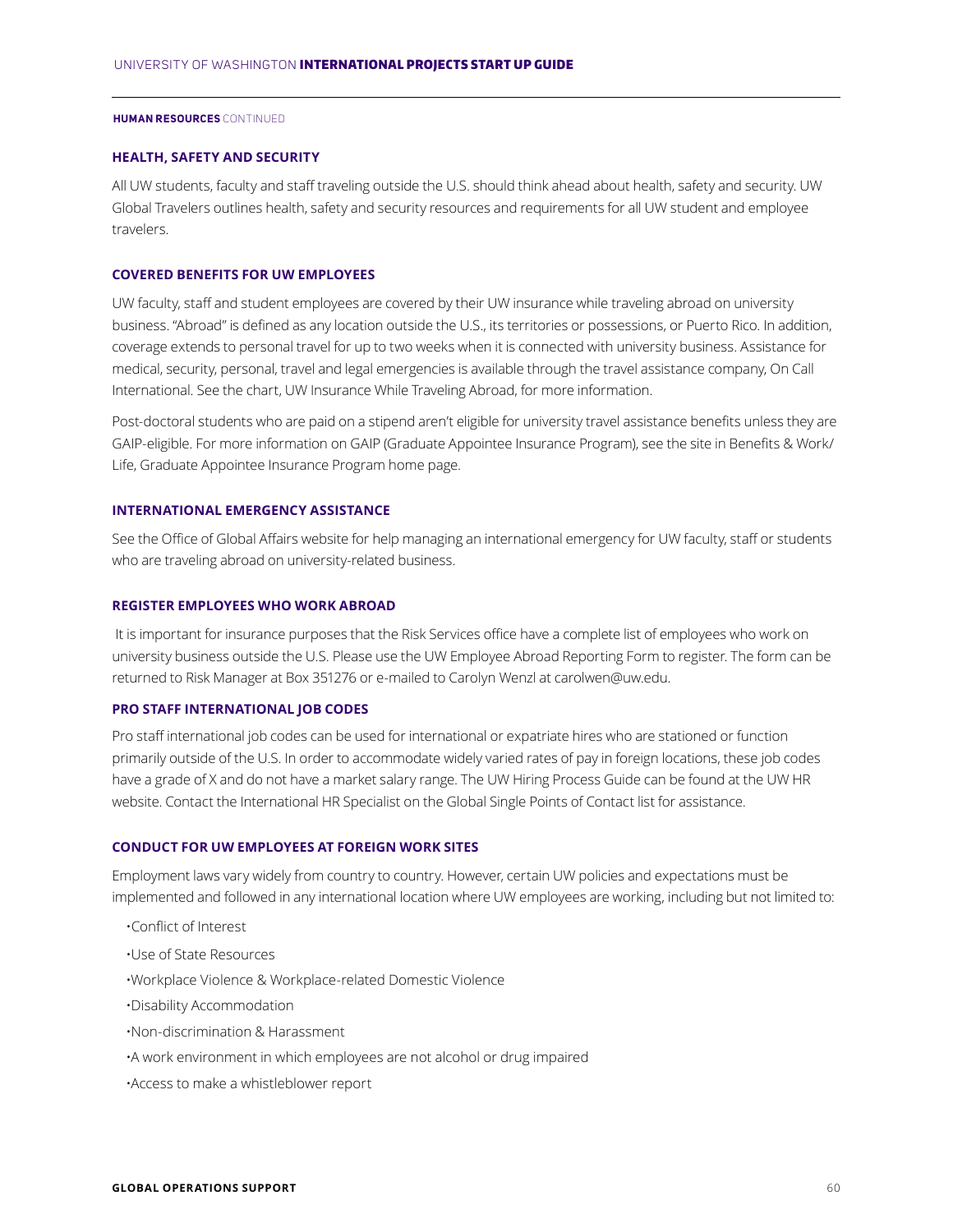HR issues such as corrective action, accommodation, layoffs and dismissal are handled for UW employees abroad on the same basis as they are for UW employees who are U.S.-based. Consult the International HR specialist on the UW Global Single Points of Contact list for further consultation.

### **International Relocation Benefits**

Faculty and staff, whose job location will be at a foreign site for 12 months or longer, are eligible for international relocation benefits, consistent with funding availability.

If a department wants to offer an amount higher than the recommended guidelines or a benefit that is not listed on the chart, contact the UW International HR Specialist on the Global Single Points of Contact list for more information.

The following international relocation benefits are recommended as a minimum to provide an employee via grant funds or by prior approval from the department.

- Work permit, if required at the foreign site
- Visa, if required for entry
- Pre-travel health consultation
- Employee's immunizations required for entry to the host country
- Economy-class airfare for the employee from the employee's home of record to the foreign site of employment to start the assignment
- Economy-class airfare for the employee from UW foreign site of employment to employee's home of record at the end of the assignment

Some international relocation benefits are taxable, and some, such as moving assistance, can be taxable depending on how the benefit is administered. Refer to the chart, UW International Relocation Benefits (pgs. 66-70), for the taxable status of specific benefits.

The international relocation benefits which are offered to faculty or staff relocating abroad should be documented in an employee agreement. This agreement should be signed by both the employee and a representative of the department. Consult with UW International HR Specialist on the Global Single Points of Contact list for assistance in preparing the standard UW International Relocation Benefits Agreement.

### **RELOCATION INCENTIVE**

UW faculty or staff who must relocate to another geographic location (either in the U.S. or internationally) as part of their university employment are eligible to receive a lump sum relocation incentive payment.

### *This payment:*

•Can be up to 25% of the employee's annual salary;

- •Must be made from the department's existing resources;
- •If in excess of 25% of the employee's annual salary requires advance approval from the provost or the vice president for human resources.

See the Lump Sum Relocation Incentive Payment website for more information.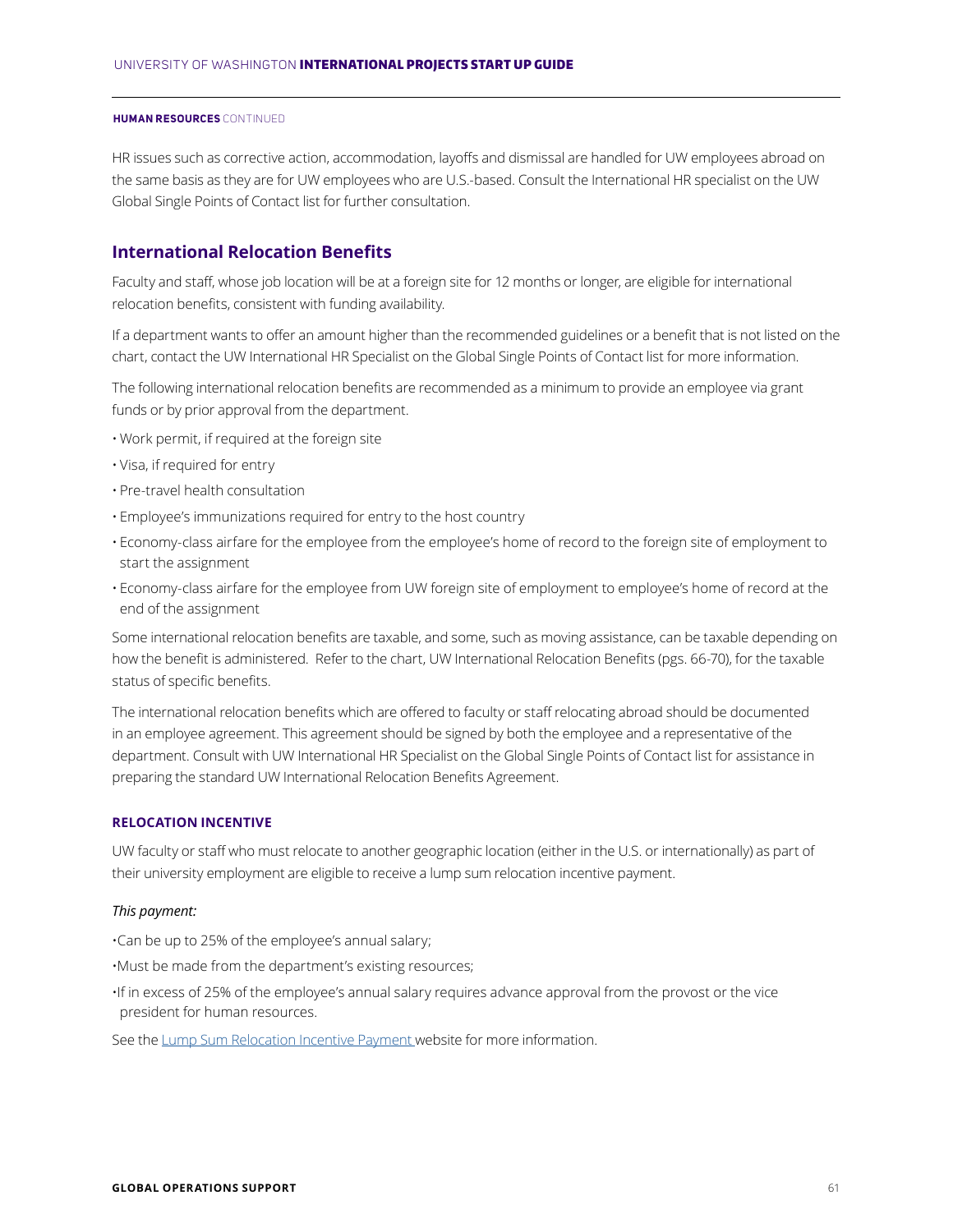### **ADMINISTERING INTERNATIONAL RELOCATION BENEFITS**

There are three methods for how a department can administer international relocation benefits:

- 1. As part of the employee's regular paycheck.
- 2. As a UW check, either in advance of the expenditure, or after, with receipts.
- 3. By the department using standard UW financial procedures such as a CTA card, wire transfer or purchase order.
- **1. As part of the employee's regular paycheck:** The international relocation benefit is paid through the "APF" (Allowance Payment Foreign) earn type. The department sets up the APF in OPUS. There are no restrictions on the number of APFs that can be created for an employee. Once the APF is set up, the benefit amount will be automatically added to the employee's paycheck until the department deletes it. The benefit will be taxed at the same rate as the employee's compensation. Recurring expenses, such as rent and utilities, are good candidates for payment using the APF earn-type. An advantage to administering international relocation benefits through the APF earn-type is that the appropriate taxes are taken from each pay cycle. This method, however, relies on the employee following through to make payments negotiated in the International Relocation Benefit Agreement.
- 2. As a UW check: either in advance of the expenditure, or after, with receipts. This method works best for one- time expenses, like international moves. If the employee does not want to be out-of-pocket or use the Washington state contract for the move, a UW check amount up to the benefit guideline can be made available. Alternatively, the employee can be reimbursed, with receipts, after the expenditure. Departments should follow UW check request procedure. There are tax implications to receiving a check in advance of the expenditure but if the employee needs the funds, this method may be the best option. Note, a UW check cannot be issued in advance of the actual hire date.
- **3. By the department using standard UW financial procedures such as a CTA card, wire transfer or PO.** For one-time expenses (e.g., plane ticket) or large dollar benefits (e.g., school tuition for a dependent), the department is advised to use UW financial procedures to make the payment. By making the payments directly, the department maintains control over the administration of the benefit. The disadvantage is that the department must be aware of the taxable status of benefits which it pays and report the dollar value of such benefits to the UW Payroll Office.
	- Refer to the chart, UW International Relocation Benefits (pgs. 66-70), for recommendations on the method to administer specific benefits. For questions about administering international relocation benefits, contact Payroll on the Global Single Points of Contact list.

### **LUMP SUM RELOCATION BENEFIT**

When it is necessary to successfully recruit or retain a qualified candidate who will have to make a domiciliary move in order to accept an academic appointment or staff position, the administrative official with delegated authority may authorize lump sum relocation compensation in accordance with the provisions of Administrative Policy Statement (APS) 34.2. Relocation payments in excess of 25% of the employee's first year annual salary must be approved in advance by the Provost, or designee, for faculty and academic appointees, and by the Vice President for Human Resources, or designee, for staff appointments. This benefit may be offered in addition to benefits outlined in the chart, UW International Relocation Benefits (pgs. 66-70), consistent with funding availability.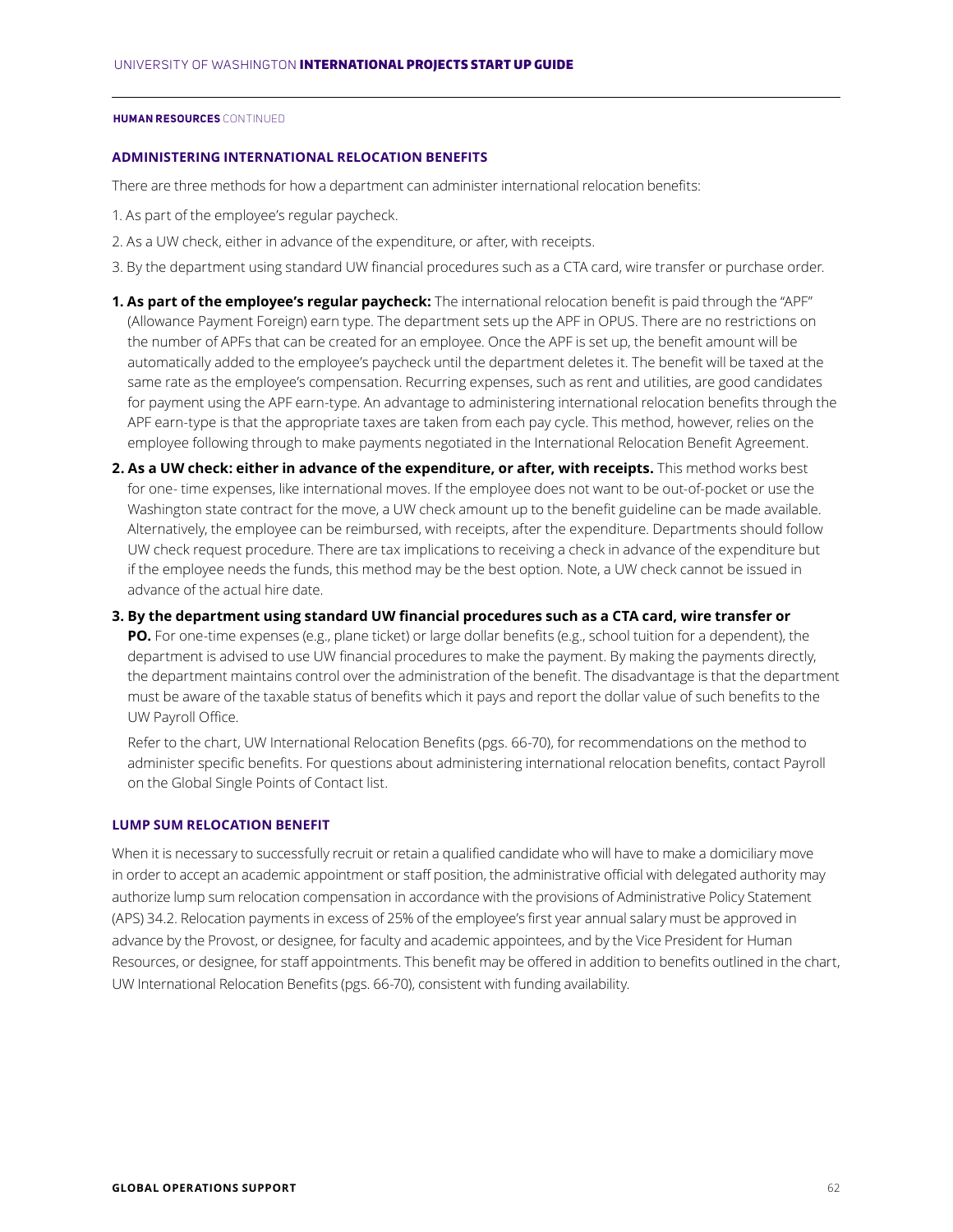### **GUIDELINES FOR UW INTERNATIONAL RELOCATION BENEFITS**

July 2013

| <b>INTERNATIONAL RELOCATION BENEFITS</b>                                                          | <b>RECOMMENDED METHOD FOR</b><br><b>ADMINISTERING THE BENEFIT</b>            | <b>TAXABLE</b><br><b>BENEFIT?</b> |
|---------------------------------------------------------------------------------------------------|------------------------------------------------------------------------------|-----------------------------------|
| <b>Pre-Travel Preparation</b>                                                                     |                                                                              |                                   |
| 1. Work permit                                                                                    | Department applies for permit<br>and pays fees                               | <b>NO</b>                         |
| 2. Visa for Employee                                                                              | Department applies for visa and<br>pays fees                                 | <b>NO</b>                         |
| 3. Visa for Employee's family                                                                     | Reimbursed with a receipt                                                    | <b>YES</b>                        |
| 4. Pre-travel health consultation for employee                                                    | Reimbursed with a receipt                                                    | <b>NO</b>                         |
| 5. Required immunizations for employee                                                            | Reimbursed with a receipt                                                    | <b>NO</b>                         |
| 6. Pre-travel health consultation for employee's<br>family                                        | Reimbursed with a receipt                                                    | <b>YES</b>                        |
| 7. Required immunizations for employee's family                                                   | Reimbursed with a receipt                                                    | <b>YES</b>                        |
| 8. Tax advice with an external consultant selected by<br>employee, up to \$500                    | Reimbursed with a receipt                                                    | <b>YES</b>                        |
| <b>Managing Household Property</b>                                                                |                                                                              |                                   |
| 9. Storage at home of record, up to \$120 a month,<br>for the duration of the foreign assignment. | Pay through UW Payroll as an<br>Allowance Payment Foreign (APF)<br>earn type | <b>YES</b>                        |
| 10. Assistance with moving expenses up to the<br>following amounts to a post abroad:              |                                                                              |                                   |
| Employee<br>\$5,000                                                                               |                                                                              |                                   |
| Employee $+1$<br>\$6,500                                                                          |                                                                              |                                   |
| $Employee + 2$<br>\$8,000                                                                         |                                                                              |                                   |
| $Employee + 3$<br>\$9,500                                                                         |                                                                              |                                   |
| There are three options:                                                                          |                                                                              |                                   |
| Shipping costs are prepaid through the UW<br>1.<br>contract up to the stated amount above.        | Department works with UW<br>Purchasing to open a PO                          | <b>NO</b>                         |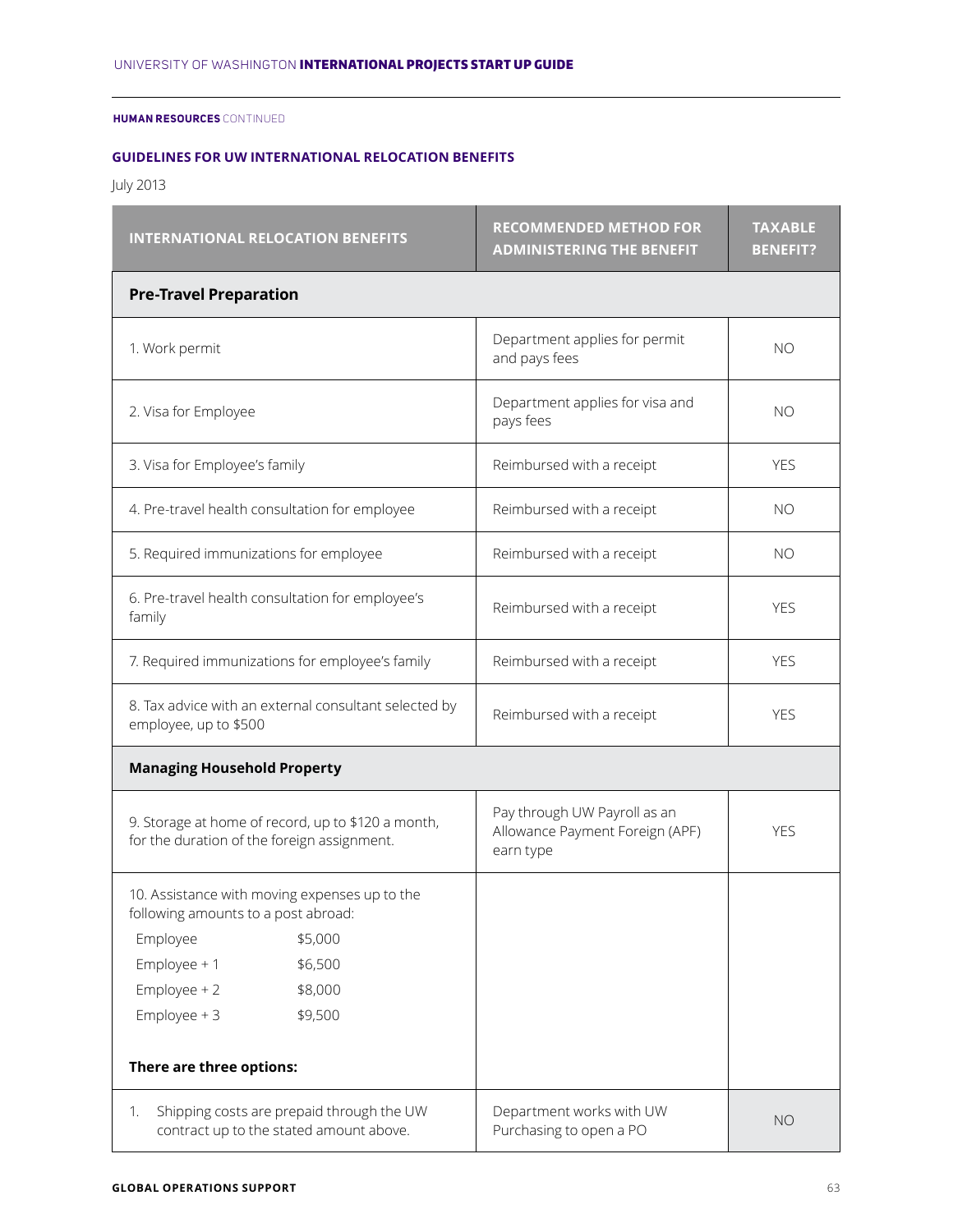### **GUIDELINES FOR UW INTERNATIONAL RELOCATION BENEFITS**

| <b>INTERNATIONAL RELOCATION BENEFITS</b>                                                                                                       | <b>RECOMMENDED METHOD FOR</b><br><b>ADMINISTERING THE BENEFIT</b> | <b>TAXABLE</b><br><b>BENEFIT?</b>           |
|------------------------------------------------------------------------------------------------------------------------------------------------|-------------------------------------------------------------------|---------------------------------------------|
| Reimbursement with receipts up to the stated<br>2.<br>amount above.                                                                            | Reimbursed with a receipt                                         | <b>NO</b>                                   |
| Lump sum payment up to the stated amount<br>3.<br>above.                                                                                       | Paid by UW check to employee in<br>advance                        | <b>YES</b>                                  |
| <b>Arrival at Post</b>                                                                                                                         |                                                                   |                                             |
| 11. Economy-class airfare for employee from<br>employee's home of record to UW foreign post of<br>employment.                                  | Department purchases the ticket                                   | <b>NO</b>                                   |
| 12. Economy-class airfare for employee's family from<br>employee's home of record to UW foreign post of<br>employment.                         | Department purchases the ticket                                   | NO.                                         |
| 13. Temporary lodging up to U.S. Government rate<br>for the foreign location-up to 30 calendar days<br>upon arrival onsite.                    | Reimbursed with receipts                                          | <b>YES</b><br>(1st night is<br>not taxable) |
| 14. Per diem up to U.S. Government rate for the<br>foreign location-up to 30 calendar days.                                                    | Reimbursed with receipts                                          | <b>YES</b>                                  |
| 15. Up to 40 hours paid leave to obtain housing,<br>evaluate schools and settle in.                                                            | (No cost)                                                         |                                             |
| <b>Housing &amp; Utilities Supplement</b>                                                                                                      |                                                                   |                                             |
| 16. Housing supplement pegged to a price range for<br>rent, as determined by an independent third-party<br>selected by the UW.                 | Pay through UW Payroll as an APF<br>earn type                     | <b>YES</b>                                  |
| 17. Utilities supplement-average costs for utilities for<br>employee's family as reported by an independent<br>third-party selected by the UW. | Pay through UW Payroll as an APF<br>earn type                     | <b>YES</b>                                  |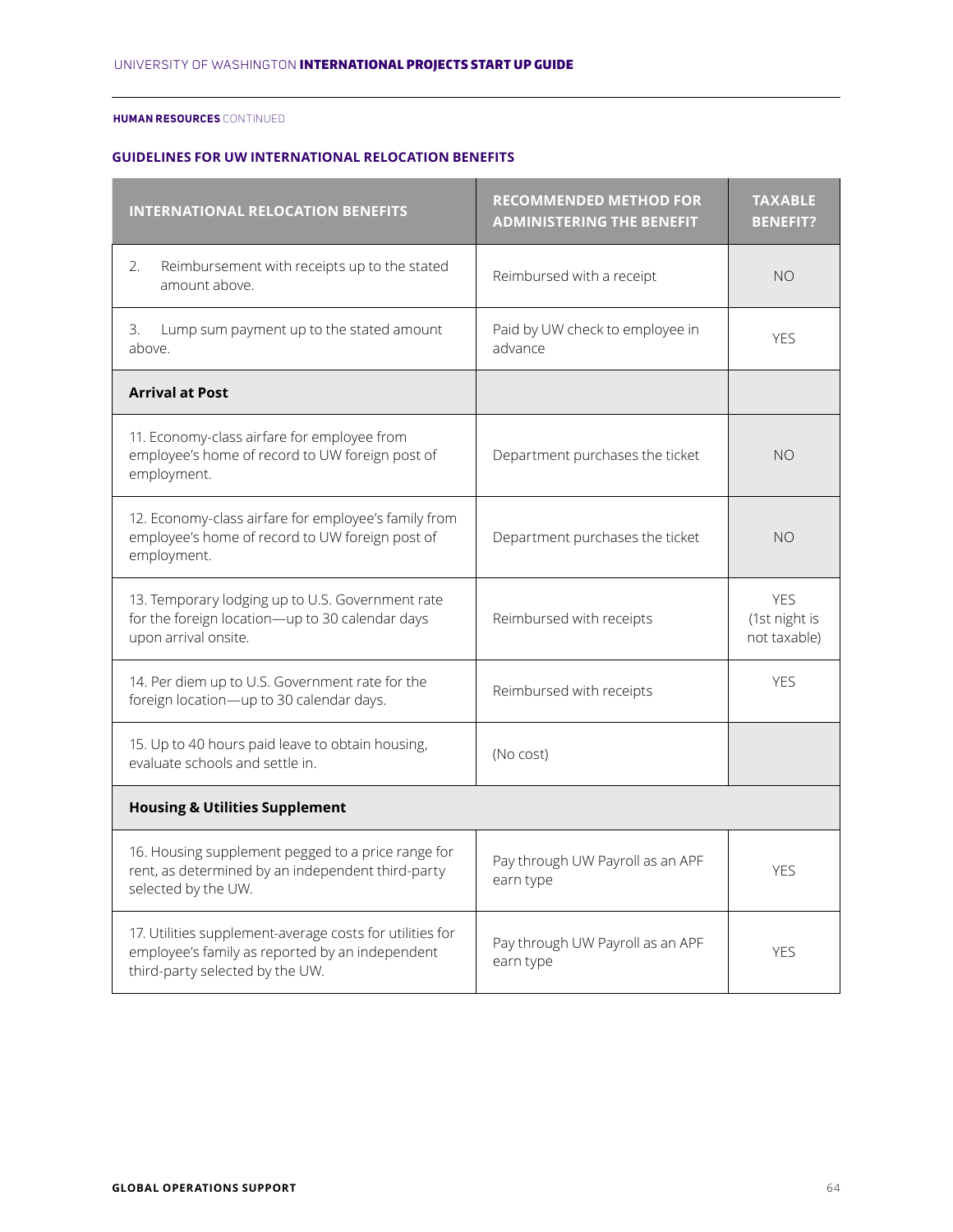### **GUIDELINES FOR UW INTERNATIONAL RELOCATION BENEFITS**

| <b>INTERNATIONAL RELOCATION BENEFITS</b>                                                                                                                                                                                                                           | <b>RECOMMENDED METHOD FOR</b><br><b>ADMINISTERING THE BENEFIT</b>                                          | <b>TAXABLE</b><br><b>BENEFIT?</b> |  |  |  |
|--------------------------------------------------------------------------------------------------------------------------------------------------------------------------------------------------------------------------------------------------------------------|------------------------------------------------------------------------------------------------------------|-----------------------------------|--|--|--|
| <b>Host Country Health Insurance</b>                                                                                                                                                                                                                               |                                                                                                            |                                   |  |  |  |
| 18. In addition to the health benefits provided by<br>the UW, the cost of premiums for host country<br>health insurance, if available.                                                                                                                             | Dept. should consult with UW<br>HR & Benefits Offices about<br>how to buy host country health<br>insurance | NO                                |  |  |  |
| <b>K-12 Education</b>                                                                                                                                                                                                                                              |                                                                                                            |                                   |  |  |  |
| 19. Actual costs for tuition, books required<br>fees and uniforms up to \$15,000 per child per<br>year, not to exceed U.S. Department of State<br>standards for the location. Maximum family<br>benefit is \$30,000 annually.                                      | Employee's department should<br>make the payments directly<br>to the school through a wire<br>transfer     | <b>YES</b>                        |  |  |  |
| Home Leave (Annually after 12 months)                                                                                                                                                                                                                              |                                                                                                            |                                   |  |  |  |
| 20. Home leave for employee--After first<br>12 months at post, economy roundtrip for<br>employee to home of record, or equivalent costs<br>to another destination.                                                                                                 | Department purchases the<br>ticket                                                                         | <b>YES</b>                        |  |  |  |
| 21. Home leave for family--After first 12 months<br>at post, economy roundtrip for employee's<br>family to home of record, or equivalent costs to<br>another destination.                                                                                          | Department purchases the<br>ticket                                                                         | <b>YES</b>                        |  |  |  |
| <b>Emergencies</b>                                                                                                                                                                                                                                                 |                                                                                                            |                                   |  |  |  |
| 22. Up to \$5,000 per household per year to<br>cover costs of roundtrip economy airfare to<br>employee's home of record (or equivalent)<br>to attend to acute health crisis or death in<br>employee's immediate family (immediate family<br>as defined by the UW). | Department purchases the<br>ticket                                                                         | <b>YES</b>                        |  |  |  |
| 23. Evacuation assistance for the employee and<br>family to the nearest suitable destination for<br>safety or medical treatment.                                                                                                                                   | Paid benefit by the UW                                                                                     |                                   |  |  |  |
| Repatriation                                                                                                                                                                                                                                                       |                                                                                                            |                                   |  |  |  |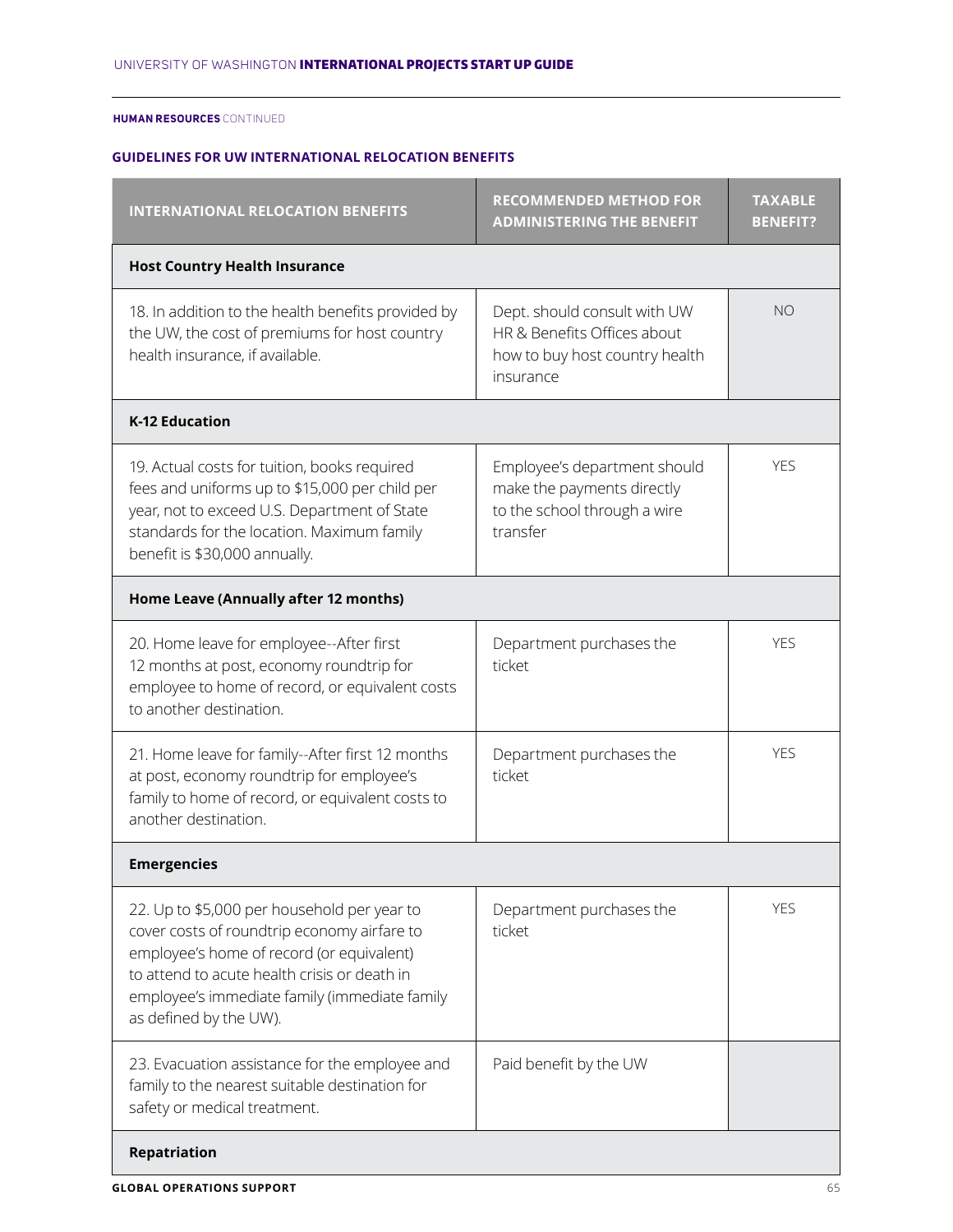### **GUIDELINES FOR UW INTERNATIONAL RELOCATION BENEFITS**

|                                                                                                               | <b>INTERNATIONAL RELOCATION BENEFITS</b> |                                              | <b>RECOMMENDED METHOD FOR</b><br><b>ADMINISTERING THE BENEFIT</b> | <b>TAXABLE</b><br><b>BENEFIT?</b> |
|---------------------------------------------------------------------------------------------------------------|------------------------------------------|----------------------------------------------|-------------------------------------------------------------------|-----------------------------------|
| 24. Economy class airfare for employee to<br>employee's home of record at the end of the<br>posting.          |                                          |                                              | Department purchases the<br>ticket                                | <b>NO</b>                         |
| 25. Economy class airfare for employee's family<br>to employee's home of record at the end of the<br>posting. |                                          |                                              | Department purchases the<br>ticket                                | <b>NO</b>                         |
| 26. Assistance with moving expenses up to the<br>following amounts to the employee's home of<br>record:       |                                          |                                              |                                                                   |                                   |
|                                                                                                               | Employee                                 | \$5,000                                      |                                                                   |                                   |
|                                                                                                               | Employee $+1$                            | \$6,500                                      |                                                                   |                                   |
|                                                                                                               | $Employee + 2$                           | \$8,000                                      |                                                                   |                                   |
|                                                                                                               | $Employee + 3$                           | \$9,500                                      |                                                                   |                                   |
|                                                                                                               | There are three options:                 |                                              |                                                                   |                                   |
| 1.                                                                                                            | contract up to the stated amount.        | Shipping costs are prepaid through the UW    | Department works with UW<br>Purchasing to open a PO               | <b>NO</b>                         |
| 2.                                                                                                            | amount.                                  | Reimbursement with receipts up to the stated | Reimbursed with a receipt                                         | <b>NO</b>                         |
| Lump sum payment up to the stated amount.<br>3.                                                               |                                          |                                              | Paid by UW check to employee                                      | <b>YES</b>                        |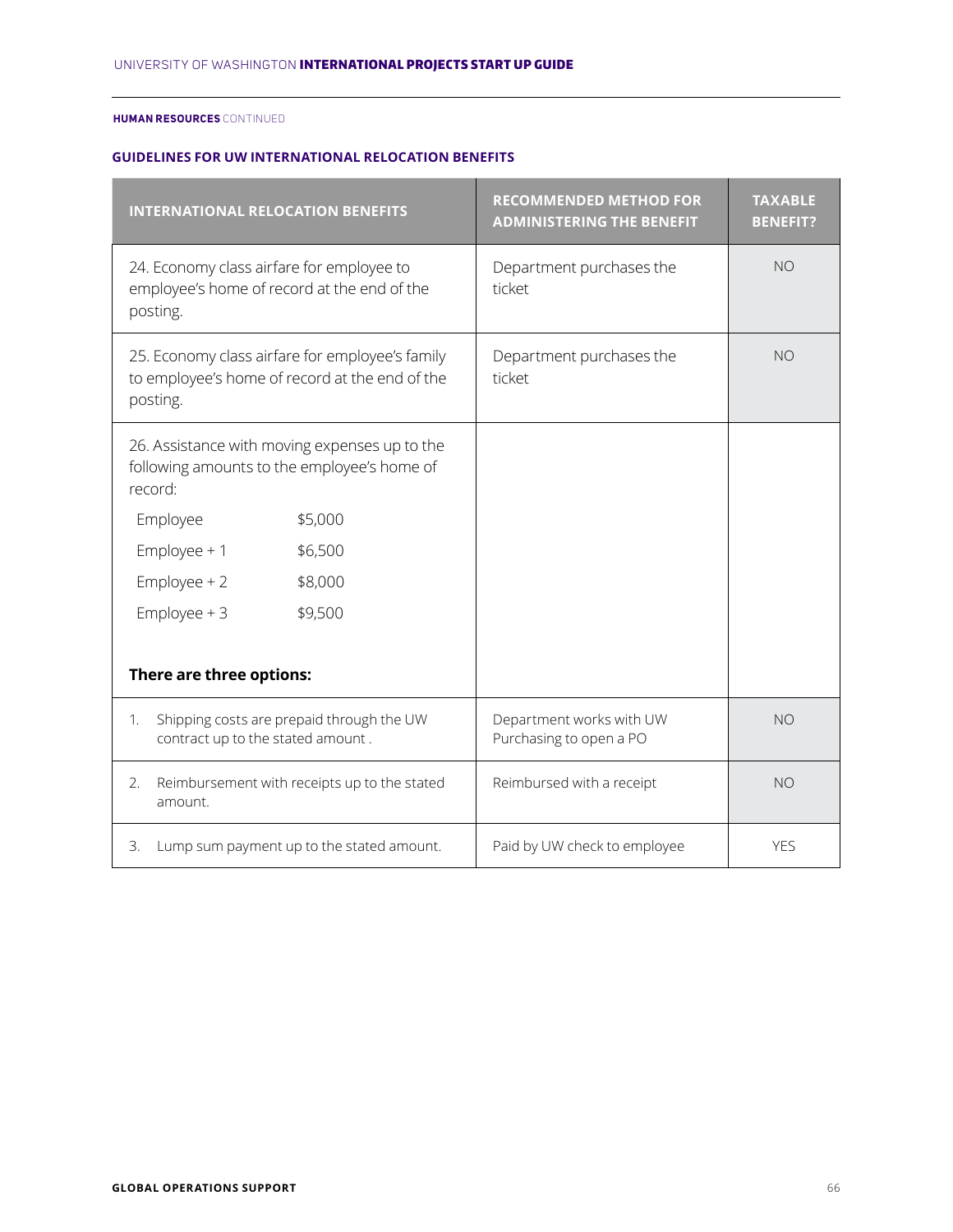### **PURCHASING & PAYMENTS**

### → HOW TO BUY GOODS AND PURCHASE SERVICES

- Allowable costs and vendors Equipment inventory Insurance
- Necessary permits or licenses
- Paying vendors
- Shipping
- Transactions on behalf of the institution
- Value Added Tax
- → HOW TO PAY FOR INTERNATIONAL ACTIVITES Accessing cash at a foreign site Field Advances International banking
- → LEASING, PURCHASING OR INSURING FACILITIES
- → TECHNOLOGY & COMMUNICATIONS Information Technology In-country technical support

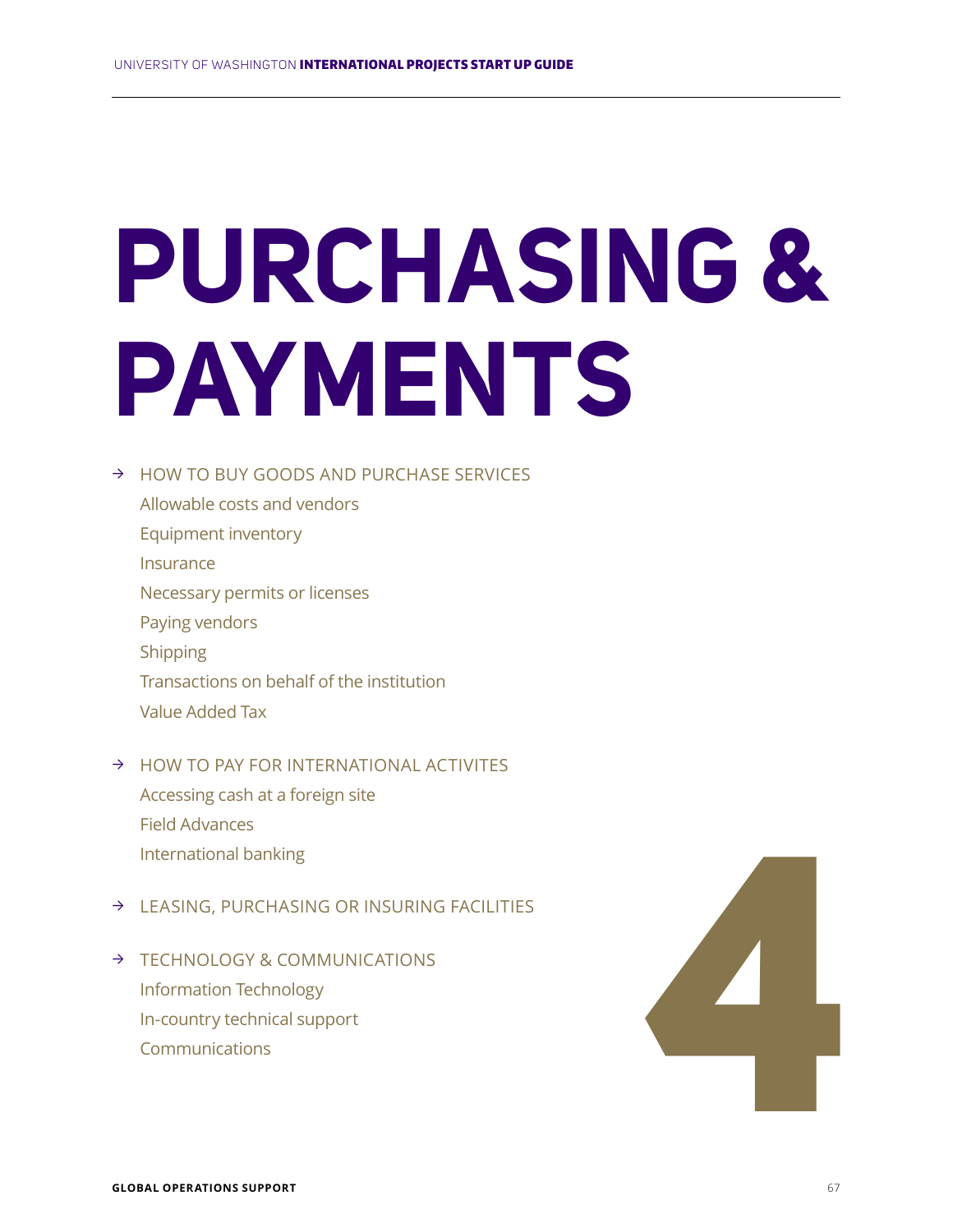### **HOW TO BUY GOODS AND PURCHASE SERVICES**

Those purchasing goods and services abroad should comply with institutional purchasing policies and procedures, U.S. government restrictions (such as economic embargoes and export controls), and any fund restrictions (e.g., donor imposed). The program director or designee should ensure that only authorized individuals enter into contracts and approve purchases on behalf of the institution. The authority to enter into such transactions should be established in the institution's transaction authority policy or similar policy, which should indicate specific individuals and/or roles with the authority to enter into transactions based on dollar thresholds and other considerations such as contract length. In some cases, the authority to purchase and enter into contracts will reside with administrators in the host country. In other cases-such as those involving high-dollar transactions-authority will reside with home-country authorities.

When making purchases abroad, consider:

- How the goods or materials will be transported either to the U.S. or between foreign sites
- Methods of payment
- Currency conversion
- Transacting in a foreign language
- Export controls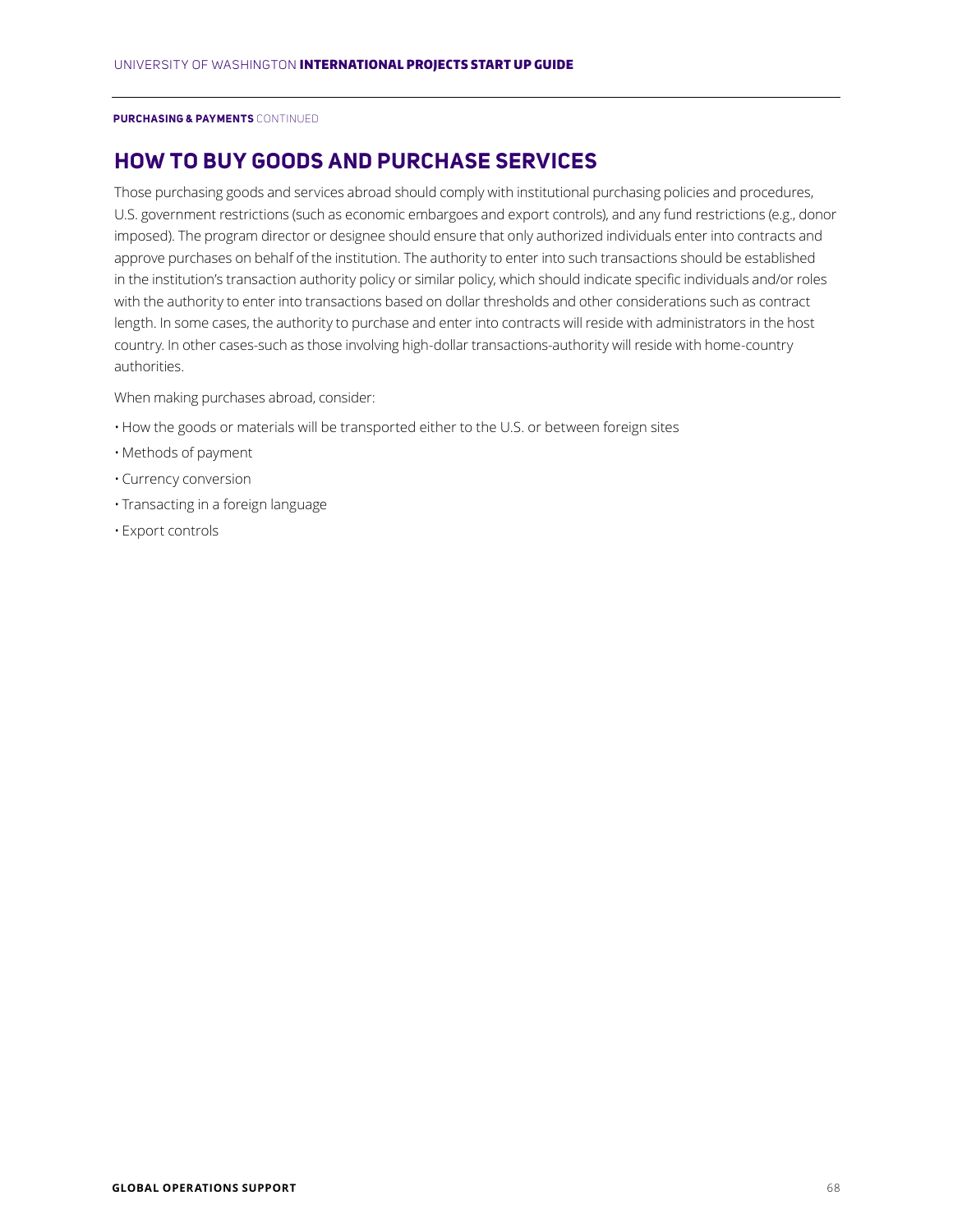| .<br>!<br>.                                     |
|-------------------------------------------------|
|                                                 |
| -------                                         |
|                                                 |
| w to Buy Goods and Purchased Services for Intel |
|                                                 |
|                                                 |

| <b>PURCHASING &amp; PAYMENTS CONTINUED</b>                           |                                                                                               |                                 |                                                                                                                                                                                                                                    |                                                                                                                                                                                                                                                                                                                                                                    |                                                                                                                                                                                                                                                                                          |
|----------------------------------------------------------------------|-----------------------------------------------------------------------------------------------|---------------------------------|------------------------------------------------------------------------------------------------------------------------------------------------------------------------------------------------------------------------------------|--------------------------------------------------------------------------------------------------------------------------------------------------------------------------------------------------------------------------------------------------------------------------------------------------------------------------------------------------------------------|------------------------------------------------------------------------------------------------------------------------------------------------------------------------------------------------------------------------------------------------------------------------------------------|
|                                                                      |                                                                                               | Information<br>Technology       | Up to \$10,000<br>SD                                                                                                                                                                                                               | $$10,000 - up to$<br>\$100,000 USD                                                                                                                                                                                                                                                                                                                                 | \$100,000 USD<br>and up                                                                                                                                                                                                                                                                  |
|                                                                      | MAXIMUM PURCHASE LEVEL 1                                                                      | Purchased Services<br>Goods and | Up to \$10,000<br><b>USD</b>                                                                                                                                                                                                       | $$10,000 - up to$<br>\$100,000 USD                                                                                                                                                                                                                                                                                                                                 | \$100,000 USD and<br>$\frac{1}{2}$                                                                                                                                                                                                                                                       |
| October 2013                                                         | <b>HOW TO PAY</b><br>FOR THE                                                                  | PURCHASE                        | Personal credit<br>Wire Transfer<br>(from UW AP)<br>Bank card:<br>UW Check<br>ProCard<br>Cash<br>Card                                                                                                                              | Wire Transfer<br>(from UW AP)<br>UW Check                                                                                                                                                                                                                                                                                                                          | Wire Transfer<br>(from UW AP)<br>UW Check                                                                                                                                                                                                                                                |
|                                                                      | <b>WHO HAS</b><br><b>SIGNING</b>                                                              | <b>AUTHORITY</b>                | Department or<br>UW employee<br>foreign-based                                                                                                                                                                                      | UW International<br><b>UW Purchasing</b><br>Contracts<br>Specialist,                                                                                                                                                                                                                                                                                               | UW International<br><b>UW Purchasing</b><br>Contracts<br>Specialist,                                                                                                                                                                                                                     |
| How to Buy Goods and Purchased Services for International Activities | E IN US FOR USE AT<br>FOREIGN SITE OR PURCHASED AT FOREIGN SITE<br>PROCESS FOR PURCHASES MADI |                                 | within the direct buy limits without prior approval of UW<br>Departments may place orders with suppliers of choice<br>Some exceptions apply about what can be purchased.<br>No quotes or bids are required<br>Purchasing Services. | UW Purchasing buyer, in consultation with the dept and/<br>or foreign-based UW employee, will select a vendor and<br>(minimum of three is preferred, if possible). Quotes are<br>Dept or foreign-based UW employee gets quotes<br>forwarded to UW Purchasing Services.<br>execute the needed documents.<br>Two-step Process:<br>$\overline{\phantom{0}}$<br>$\sim$ | aluation team will select<br>Dept or foreign-based UW employee creates scope of<br>competition.<br>UW Purchasing advertises the<br>UW Purchasing coordinates ev<br>the winning bid. <sup>2</sup><br>Three-step Process:<br>work.<br>$\overline{\phantom{0}}$<br>$\dot{\infty}$<br>$\sim$ |
|                                                                      | <b>SOLICITATION</b><br>PROCESS                                                                |                                 | Direct Buy                                                                                                                                                                                                                         | Competition<br>Informal                                                                                                                                                                                                                                                                                                                                            | Formal Competition                                                                                                                                                                                                                                                                       |

For purchases made in a foreign country, convert the local currency to USD at the time of purchase to determine the maximum purchase level 1For purchases made in a foreign country, convert the local currency to USD at the time of purchase to determine the maximum purchase level <sup>2</sup>Note, cost is not the only factor in selecting a supplier. Other factors can be considered. 2Note, cost is not the only factor in selecting a supplier. Other factors can be considered.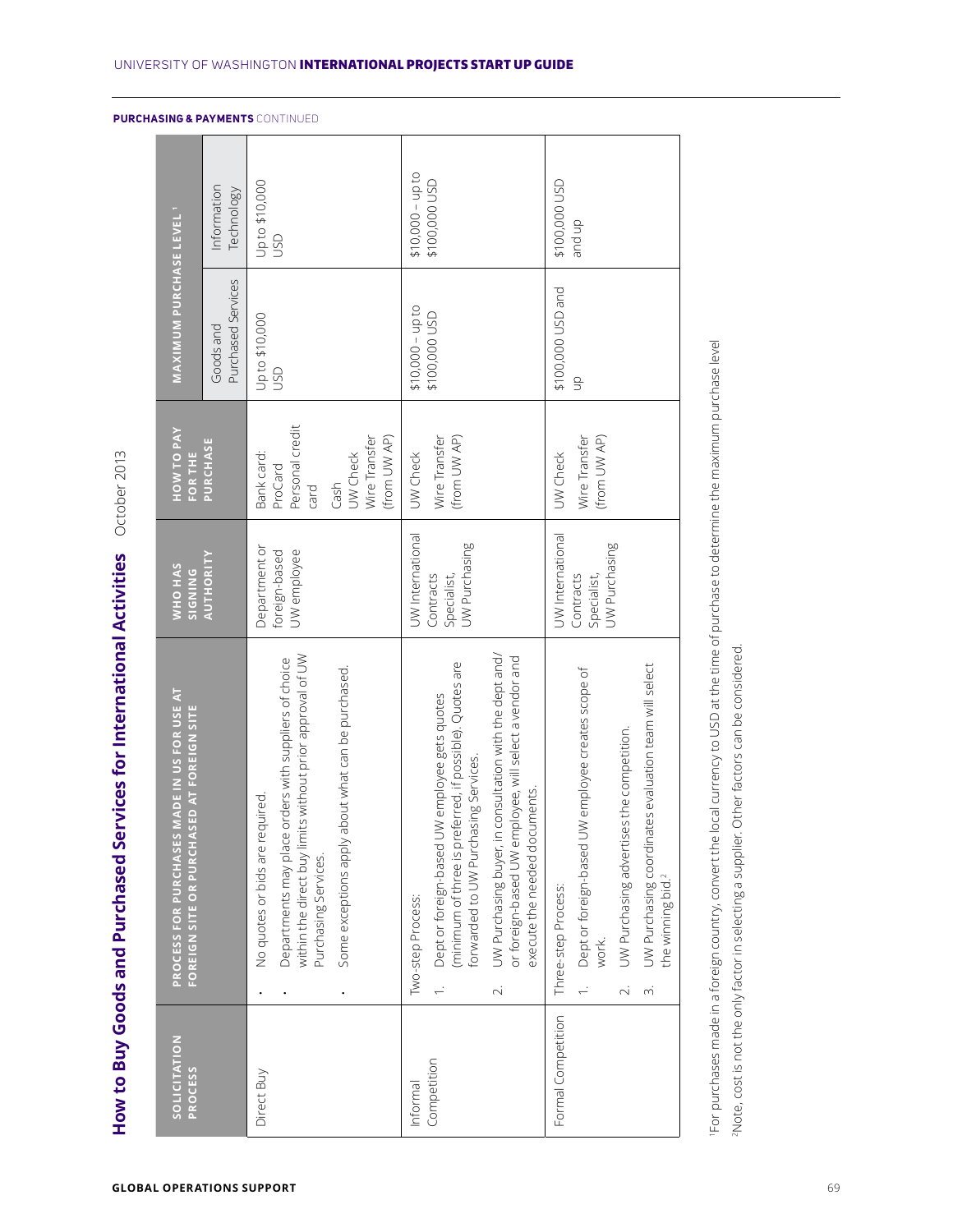### **Allowable costs and vendors**

Work with program director or designee, legal counsel and research compliance to comply with institutional policies, U.S. government regulations, and fund terms related to allowable costs and vendors including:

### **Capital equipment:**

- May require approval of home-country institutional authority.
- May require approval from funding agency.
- Don't pay for a single piece of equipment with funds from multiple donors as conflicts may arise.
- Work with reporting and compliance to properly document capital equipment in host country in accordance with U.S. GAAP and host-country GAAP.
- Request and retain bids as described below in this subsection.

### **Vehicles:**

- •If U.S. government funding is used, you may be required to purchase U.S.-made vehicles, unless documented extenuating circumstances are approved.
- Follow procedures as you would for capital equipment.

### **Drugs/pharmaceuticals**

**"Buy America Act"** (law requiring U.S. government to prefer U.S.-made products in its purchases). Know that travel purchases must comply with the "Fly America Act." (requires use of U.S. flag airlines when using federal funds)

Comply with any vendor debarment restrictions on the General Services Administration's (GSA) Excluded Parties List System which reads: "A list of individuals and firms excluded by federal government agencies from receiving federal contracts or federally approved subcontracts and from certain types of federal financial and non-financial assistance and benefits."

### **Equipment Inventory**

Equipment purchased and used at a foreign site must be tagged and inventoried consistent with UW policies and procedures. For more information, see the Equipment Inventory Office website.

### **Insurance**

Consult the Risk Services website for information on equipment insurance and whether there are host country requirements that will apply to any aspect of this activity.

Per UW policy, only the UW Risk Services office may purchase or authorize the purchase of insurance. Contact the Director of Risk Financing, UW Risk Management, on the UW Global Single Points of Contact list for more information regarding insurance in international settings.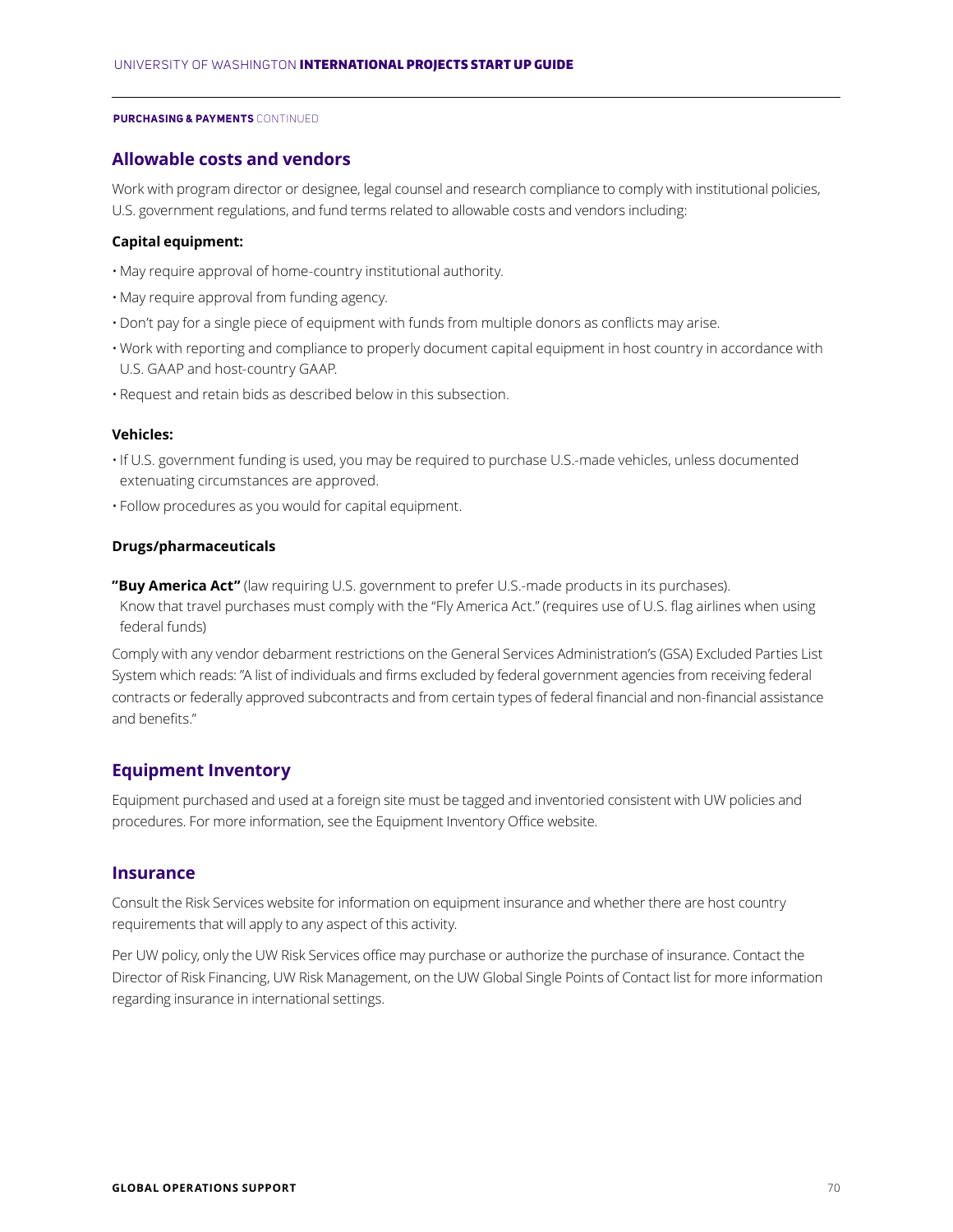### **Necessary permits or licenses**

Work with program director or designee and legal counsel to obtain any necessary permits or licenses when purchasing or shipping certain goods, including any export licenses required by the State Department for the following materials (not an exhaustive list):

- Radioactive materials and hazardous materials
- Drugs/pharmaceuticals
- Technical data on laptops and PDAs may be subject to export controls

### **Compliance with customs**

### Consider hiring a vendor to help with brokering customs in certain host countries.

- Work with program director or designee and finance offices to comply with any Office of Foreign Assets Control (OFAC) economic sanctions, including sanctions on countries and Specially Designated Nationals (SDNs).
- Work with program director or designee, finance offices, and host-country legal counsel to comply with the Foreign Corrupt Practices Act (FCPA), particularly its anti-bribery provisions. Consult host-country legal counsel prior to making a payment if in doubt about compliance with FCPA.
- Work with program director or designee and research compliance to ensure that all purchase orders are subject to a bidding process in accordance with institutional policies, U.S. government regulations, and fund terms:
- Bids from host-country contractors may require translation by an accredited translator.
- Keep all bids on file in accordance with institutional record-retention policies.
- Be aware that low-dollar purchases are typically not subject to a bidding process.
- Don't split purchases to avoid transaction or bidding thresholds.
- Comply with any home- or host-country or sponsored funding vendor-diversity requirements.
- Work with program director or designee to ensure that all purchases and contracts are properly documented and kept on file by home- and host-country finance offices in accordance with institutional record-retention policies.
- Work with program director or designee, reporting and compliance, and research compliance to ensure that hostcountry offices maintain up-to-date inventories of leased and purchased equipment in accordance with U.S. and host-country GAAP:
- Comply with institutional policies regarding capital equipment.
- Know that you will need inventories in the event of insurance claims.
- Maintain inventories in accordance with sponsored funding terms.

### **Paying vendors**

Work with program director or designee and legal counsel, finance offices and risk management to comply with homeand host-country regulations regarding vendor payment:

- Minimize losses from currency conversion.
- Know that cash amounts coming into the host-country from the United States may be limited.
- Comply with home- and host-country bank regulations when wiring money.
- Pay from home-country bank accounts whenever possible to minimize the number of transactions and reduce the need to replenish host-country bank accounts.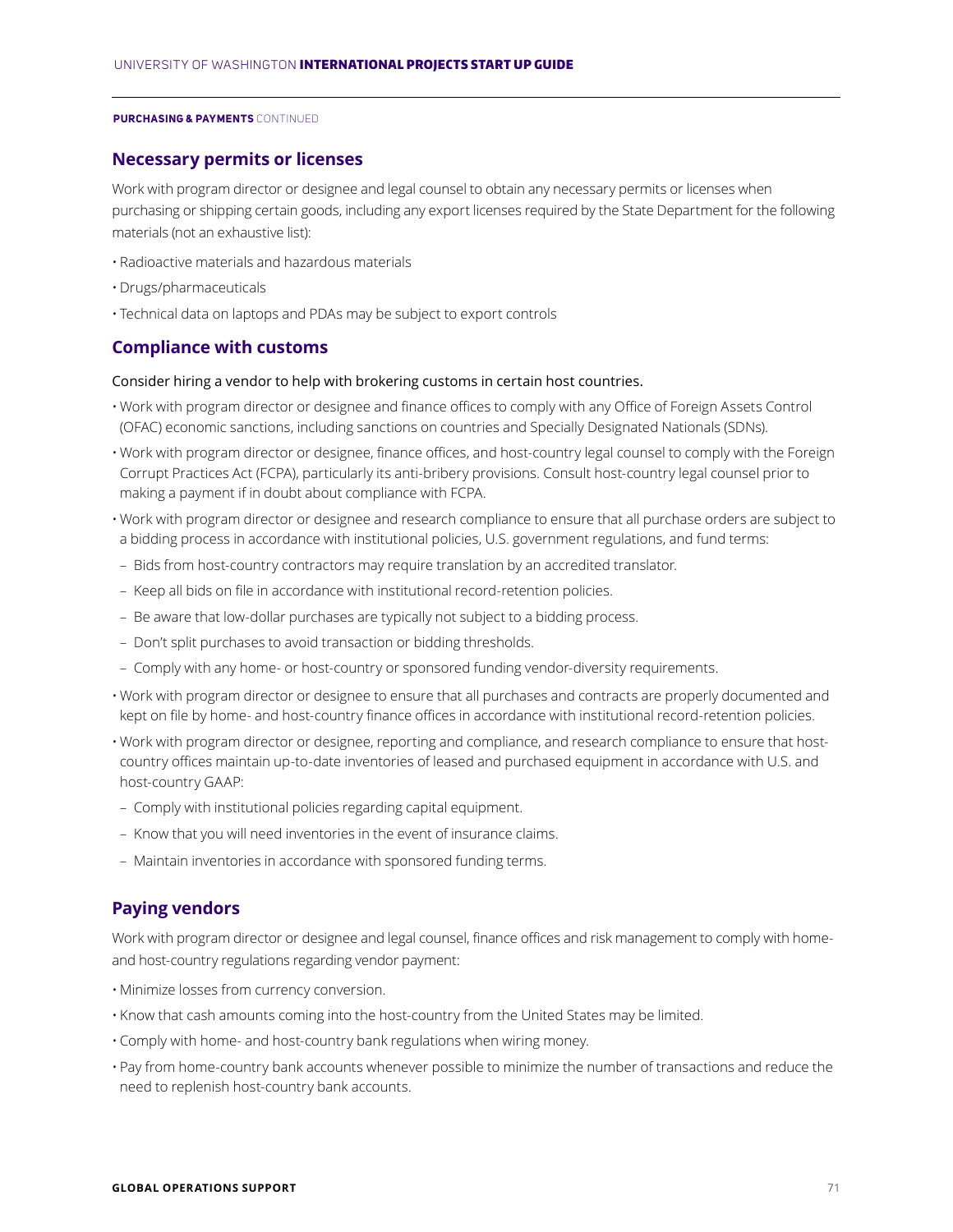### **Shipping**

Determine where equipment needed for this project will be purchased and factor in additional shipping charges. Options include:

- Buying in the U.S. and shipping to the foreign project site
- Buying in a different foreign country and shipping to the foreign project site
- Buying in the country where the project will be done

Typically, purchasing equipment in the host country is the most cost effective approach. The following charges will likely be assessed against equipment brought into the foreign location: taxes, customs duty, clearing charges, storage at the port of entry and transportation charge from the port of entry to the final in-country destination.

Shipping items out of the U.S. from the UW requires additional review and consideration. The University does not have a centralized shipping center for international or domestic shipments. Each department must determine the best practice and method related to the logistics in moving items, freight and cargo to the desired end-use location. See Export Compliance: UW Shipping Guide on the Office of Sponsored Programs website for more information.

### **Transactions on behalf of the institution**

Work with program director or designee, legal counsel and risk management to ensure that only authorized individuals enter into transactions on behalf of the institution:

- Comply with existing institutional policies regarding dollar thresholds and similar considerations such as contract length.
- Be aware that high-dollar purchases and/or long-term contracts may have to be signed by home-country authorities as well as host-country authorities.
- Ensure that host-country program director or designee and others involved in the procurement process are properly trained to enter into contracts and subcontracts.
- Define in writing what constitutes a vendor and what constitutes a subcontractor, including the differences between the two.
- Ensure that high-dollar and long-term contracts are approved by home- and host-country legal counsel and homecountry procurement office.
- Comply with fund terms when entering into contracts if paying with sponsored funds.
- Draft a code of ethics regarding purchasing, require that those involved in purchasing and approving sign the document, and retain copies in home and host country.
- Maintain an up-to-date list of individuals authorized to enter into transactions, including thresholds

### **Value Added Tax**

Value Added Tax (VAT) is a consumption tax levied on goods and services in many countries. Each country has its own policy regarding whether VAT is charged, and if so, whether and how it can be reclaimed. For example, VAT rates in the European Union countries range from 3.5% to 25% depending on the country and the item purchased. Some countries charge VAT on rent and associated costs like cleaning, gardening and landscaping. VAT recovery can be a lengthy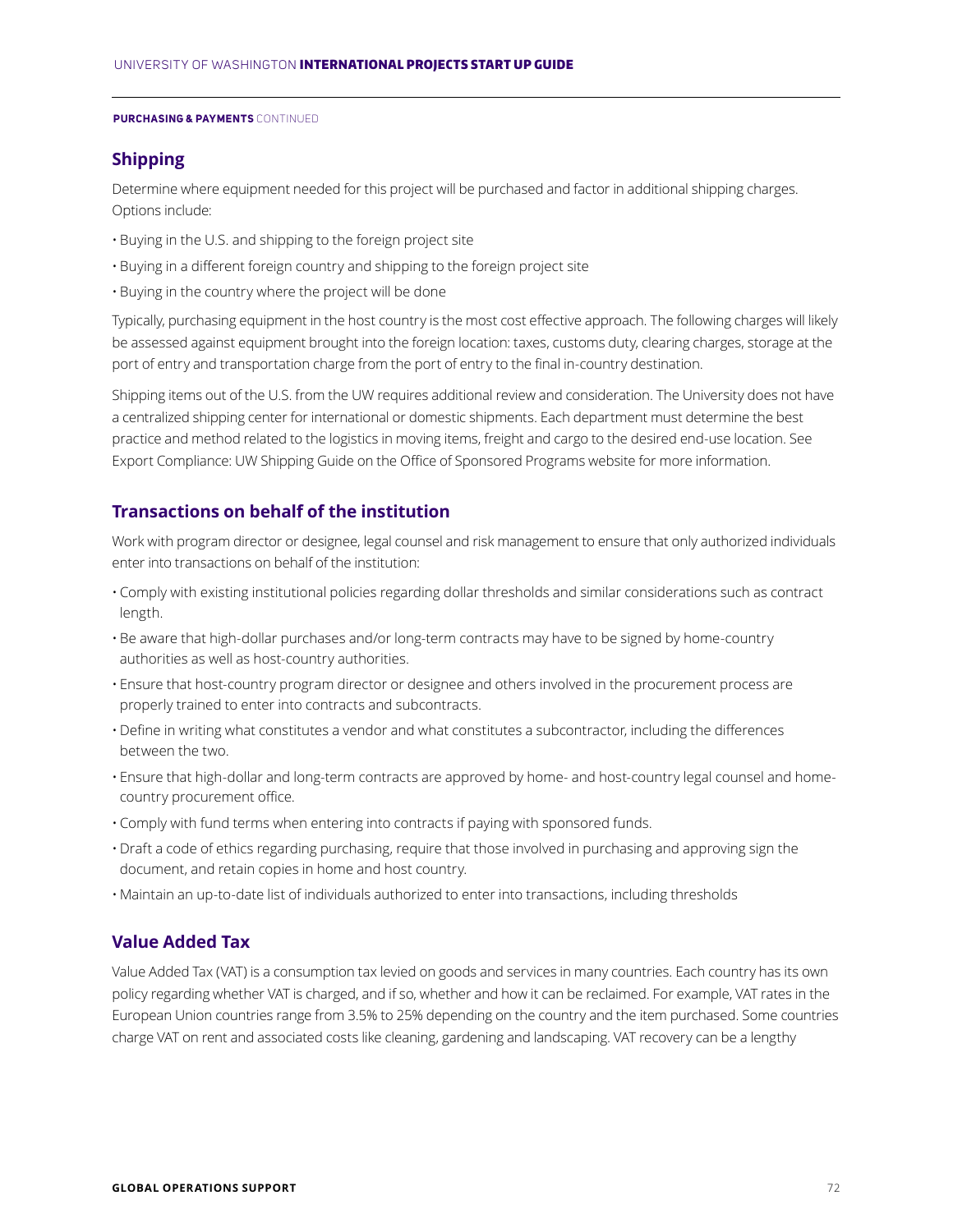process and it may take up to 12 months to receive a refund. VAT cannot be included as a direct charge in a federal grant for an international project. Departments are advised to explore processes to either waive or recover VAT. If exemption or recovery is not feasible, unallowable VAT should be transferred to an appropriate non-federal funding source.

# **HOW TO PAY FOR INTERNATIONAL ACTIVITES**

#### **Accessing Cash At A Foreign Site**

There are four options for accessing cash from a field advance at a foreign site:

- 1. Advance is deposited in personal U.S. bank account and cash is withdrawn at foreign ATM.
- 2. Advance is deposited in personal U.S. bank account and cash is withdrawn and carried abroad on person.
- 3. Advance is deposited in foreign bank account (personal or UW) and cash is withdrawn at foreign ATM.
- 4. Advance is deposited in foreign bank account (personal or UW) and cash is withdrawn at foreign bank during business hours using a withdrawal slip.

If cash will be carried into a foreign location, find out how much cash can be carried in. If \$10,000 or more in cash is being carried into or out of the U.S., ensure that the proper documentation is in place.

## **Field Advances**

A field advance is, in essence, a loan from the University of Washington general funds made to an individual to provide a temporary source of funds for conducting official UW business that cannot be paid for using traditional methods (i.e. purchase orders, check requests, UW Travel/Procurement credit cards).

The field advance:

- May be for any amount of money as long as the department administrator or designee has authorized the request.
- May be issued as a check or wire transfer.
- Cannot be issued for more than a six-month period. If funds are needed for a longer period, an additional advance may be requested near the end date of an outstanding advance.
- Must be reconciled within 30 days after the end of the field advance period.

#### **International Banking**

If a foreign bank account will be needed, review the procedures for opening one. Determine in advance, if any of the following will be concerns:

- Do host country laws prohibit repatriating unspent funds when the account is closed?
- Does a non-citizen of the host country have to report the bank account to local authorities?
- Will the account be taxed by local authorities in the host country?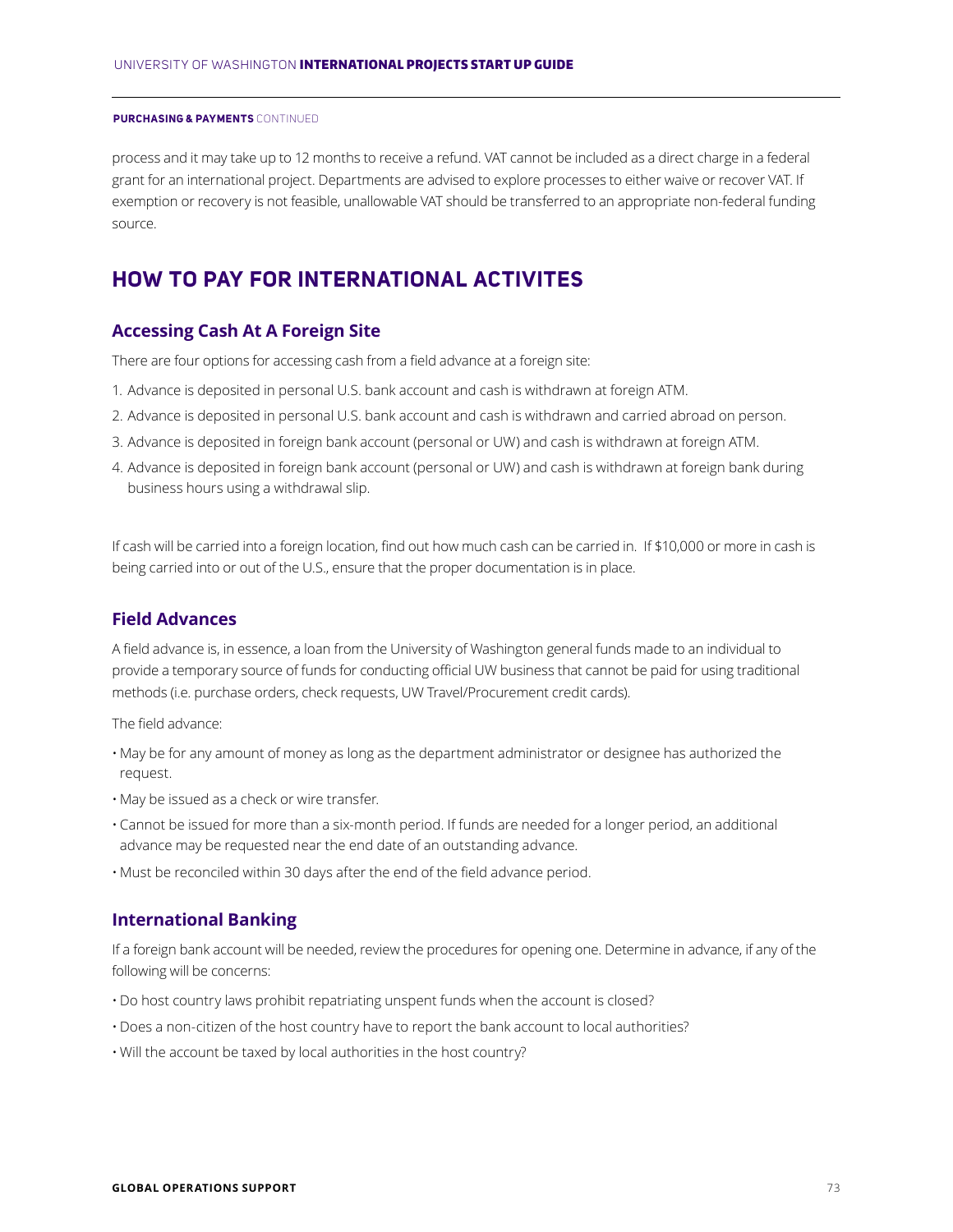|                                                                         | <b>PAY SALARIES FOR</b>                   |                                                         | <b>PAY INDEPENDENT</b>                            |                                    |                                        |                                                                       |
|-------------------------------------------------------------------------|-------------------------------------------|---------------------------------------------------------|---------------------------------------------------|------------------------------------|----------------------------------------|-----------------------------------------------------------------------|
|                                                                         |                                           | PAY FOREIGN                                             |                                                   |                                    | INTERNATIONAL TRAVEL - FOR INDIVIDUALS |                                                                       |
|                                                                         | <b>UW EMPLOYEES</b><br>WHO WORK<br>ABROAD | <b>VENDOR FOR GOODS</b><br>& SERVICES FOR USE<br>ABROAD | FOR SERVICES<br>CONTRACTOR<br>PERFORMED<br>ABROAD | international<br>Pay for<br>flight | international<br>lodging<br>Pay for    | based on per diem rates)<br>abroad (reimbursed<br>Pay for meals while |
| CTA card*<br><b>Bank Cards</b>                                          | $\frac{1}{2}$                             | $\frac{1}{2}$                                           | $\leq$                                            | YES                                | $\bar{\mathbb{X}}$                     | $\leq$                                                                |
| Personal credit card                                                    | $\stackrel{\triangle}{\geq}$              | YES                                                     | $\frac{1}{2}$                                     | $NA^2$                             | ΥES                                    | ΥES                                                                   |
| ProCard                                                                 | $\frac{1}{2}$                             | YES                                                     | YES                                               | $\frac{1}{2}$                      | NA <sup>3</sup>                        | NA <sup>3</sup>                                                       |
| UW Travel card                                                          | $\not\leq$                                | $\leq$                                                  | $\frac{1}{2}$                                     | YES                                | YЕS                                    | YЕS                                                                   |
| Cash                                                                    | $\not\leq$                                | YES                                                     | YES                                               | $NA^2$                             | YES                                    | YES                                                                   |
| converted from per diem<br>(Personal funds or cash<br>or field advance) |                                           | (not a preferred<br>option)                             | (not a preferred<br>option)                       |                                    | (not a preferred<br>option)            | (not a preferred option)                                              |
| Direct Deposit                                                          | YES                                       | $\frac{1}{2}$                                           | $\frac{1}{2}$                                     | $\not\leq$                         | $\frac{1}{2}$                          | $\not\leq$                                                            |
| <b>UW Check</b>                                                         | YES                                       | <b>YES4</b>                                             | YES <sup>4</sup>                                  | $\frac{1}{2}$                      | NA <sub>5</sub>                        | $\mathbb{A}^5$                                                        |
| Wire Transfer                                                           | $\bigotimes^6$                            | YES                                                     | YES                                               | $\frac{1}{2}$                      | NA <sub>5</sub>                        | NA <sup>5</sup>                                                       |
| MA = not available as a payment method                                  |                                           |                                                         |                                                   |                                    |                                        |                                                                       |

- Note that the CTA card can also be used to pay for bus, rail and boat tickets. It can also be used for flights and lodging for non-UW individuals traveling for business purposes, Note that the CTA card can also be used to pay for bus, rail and boat tickets. It can also be used for flights and lodging for non-UW individuals traveling for business purposes, if allowed by the grant. if allowed by the grant. \*
- There are two exceptions when the CTA card can be used to pay for international group lodging-for UW employees when five or more rooms are booked and for student groups There are two exceptions when the CTA card can be used to pay for international group lodging—for UW employees when five or more rooms are booked and for student groups (undergrad and graduate) of any size. Note, however, that international hotels usually require an actual card to be presented for payment. (undergrad and graduate) of any size. Note, however, that international hotels usually require an actual card to be presented for payment.  $\overline{\phantom{0}}$
- Washington State rules require that airline tickets must be purchased with either a UW travel card or a CTA card. 2 Washington State rules require that airline tickets must be purchased with either a UW travel card or a CTA card.  $\sim$
- If the cardholder is hosting an event abroad, the ProCard can be used for lodging and meals (per diem applies). 3 If the cardholder is hosting an event abroad, the ProCard can be used for lodging and meals (per diem applies).  $\infty$
- 4 It may be problematic for a foreign vendor or independent contractor to cash a UW check. It may be problematic for a foreign vendor or independent contractor to cash a UW check.
- This method can be used if lodging or food for a group event (e.g., conference) was secured through a purchase order. This method can be used if lodging or food for a group event (e.g., conference) was secured through a purchase order.  $\sqrt{2}$
- Contact UW Payroll Office. Wire transfers are used in limited circumstances. Contact UW Payroll Office. Wire transfers are used in limited circumstances.  $\circ$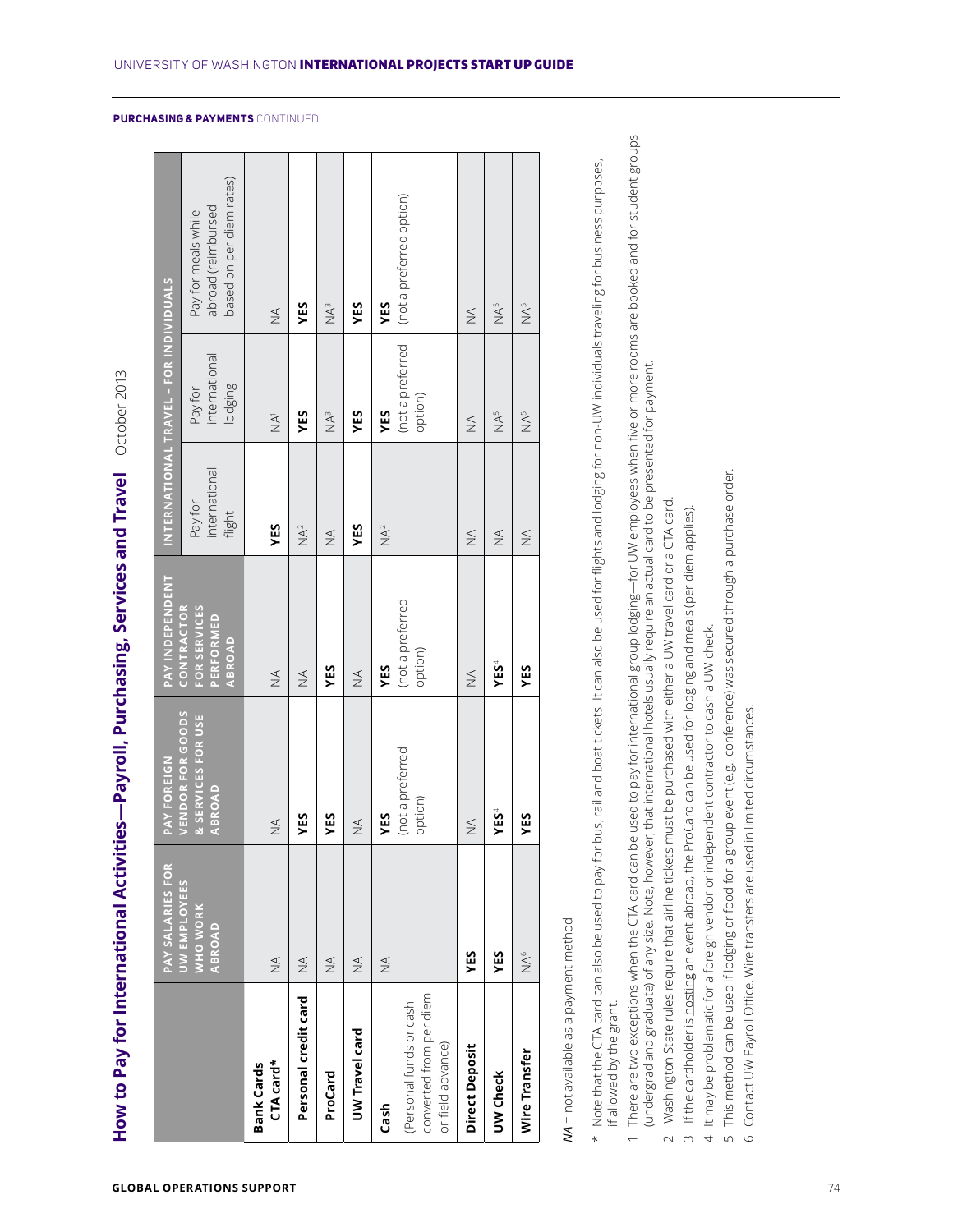| <b>Direct Deposit</b>                                                                                                                                                                                           |                                                                                                                                                                                                                  |                                                                                                                                                         |                                                                                                                                                            |                                            | HOW TO PAY FOR INTERNATIONAL ACTIVITIES—PAYROLL, PURCHASING, SERVICES AND TRAVEL CONTINUED                       |                                                                                                                                                                                                                                                                               |                                                                                                                                                                                                                                                                                                                                                              |
|-----------------------------------------------------------------------------------------------------------------------------------------------------------------------------------------------------------------|------------------------------------------------------------------------------------------------------------------------------------------------------------------------------------------------------------------|---------------------------------------------------------------------------------------------------------------------------------------------------------|------------------------------------------------------------------------------------------------------------------------------------------------------------|--------------------------------------------|------------------------------------------------------------------------------------------------------------------|-------------------------------------------------------------------------------------------------------------------------------------------------------------------------------------------------------------------------------------------------------------------------------|--------------------------------------------------------------------------------------------------------------------------------------------------------------------------------------------------------------------------------------------------------------------------------------------------------------------------------------------------------------|
| METHOD                                                                                                                                                                                                          | <b>RESPONSIBILITIES</b>                                                                                                                                                                                          |                                                                                                                                                         | <b>COST</b>                                                                                                                                                | <b>MAXIMUM</b>                             | TRANSACTION                                                                                                      |                                                                                                                                                                                                                                                                               |                                                                                                                                                                                                                                                                                                                                                              |
|                                                                                                                                                                                                                 | Dept/UW                                                                                                                                                                                                          | UW Office                                                                                                                                               |                                                                                                                                                            | TRANSACTION<br>LIMIT                       | TIME)                                                                                                            | ADVANTAGES                                                                                                                                                                                                                                                                    | DISADVANTAGES                                                                                                                                                                                                                                                                                                                                                |
| bank account<br>U.S. personal<br>employee's<br>deposit to<br><b>Direct</b>                                                                                                                                      | direct deposit<br>Employee<br>Self-Service<br>signs up for<br>Employee<br>through<br>website.                                                                                                                    | about direct<br>UW Payroll<br>questions<br>answers<br>deposit.<br>Office                                                                                | No cost                                                                                                                                                    | direct deposit<br>No limit on<br>amount of | based employee<br>Direct deposit<br>process as for<br>Seattle-based<br>follows same<br>employees<br>for foreign- | Fastest way to receive UW<br>U.S. banking system has<br>customer protections<br>No extra fee for dept<br>to pay foreign-based<br>employee<br>paycheck                                                                                                                         | employee to have a U.S.<br>Requires foreign-based<br>bank account.                                                                                                                                                                                                                                                                                           |
| personal<br>bank account<br>UW works with<br>employee's<br>Travelex, an<br>internation-<br>al finance<br>deposit to<br>to wire pay<br>company,<br>checks to<br>accounts.<br>foreign<br><b>Direct</b><br>foreign | UW Payroll and<br>paycheck to be<br>prwire@uw for<br>Dept contacts<br>nitial Travelex<br>with the net<br>dept emails<br>employee's<br>amount of<br>Every pay<br>prwire@<br>uw.edu<br>period,<br>setup.<br>wired. | UW Accounts<br>foreign bank<br>Travelex of<br>the amount<br>employee's<br>amount to<br>account.<br>Travelex<br>Payable<br>notifies<br>to wire.<br>wires | charged to the<br>departmental<br>period which<br>can be either<br>employee's<br>fee per pay<br>deducted<br>paycheck<br>budget or<br>from the<br>\$25 wire | direct deposit<br>No limit on<br>amount of | days for wires to<br>to 10 business<br>be processed<br>Can take up                                               | Employee may incur fewer<br>banking charges and fees<br>than if paid by UW check.<br>foreign-based employee.<br>foreign-based employee<br>who doesn't have a U.S.<br>electronically pay a UW<br>Faster payment than a<br>check to pay a UW<br>Only method to<br>bank account. | for the wire to be deposited<br>in the employee's account.<br>which may result in delays<br>multiple banks which may<br>regulations, foreign wires<br>prolong how long it takes<br>This is a manual process<br>if there's a slowdown at<br>Cost of twice monthly<br>Depending upon the<br>may be sent through<br>country's banking<br>any step.<br>wire fee. |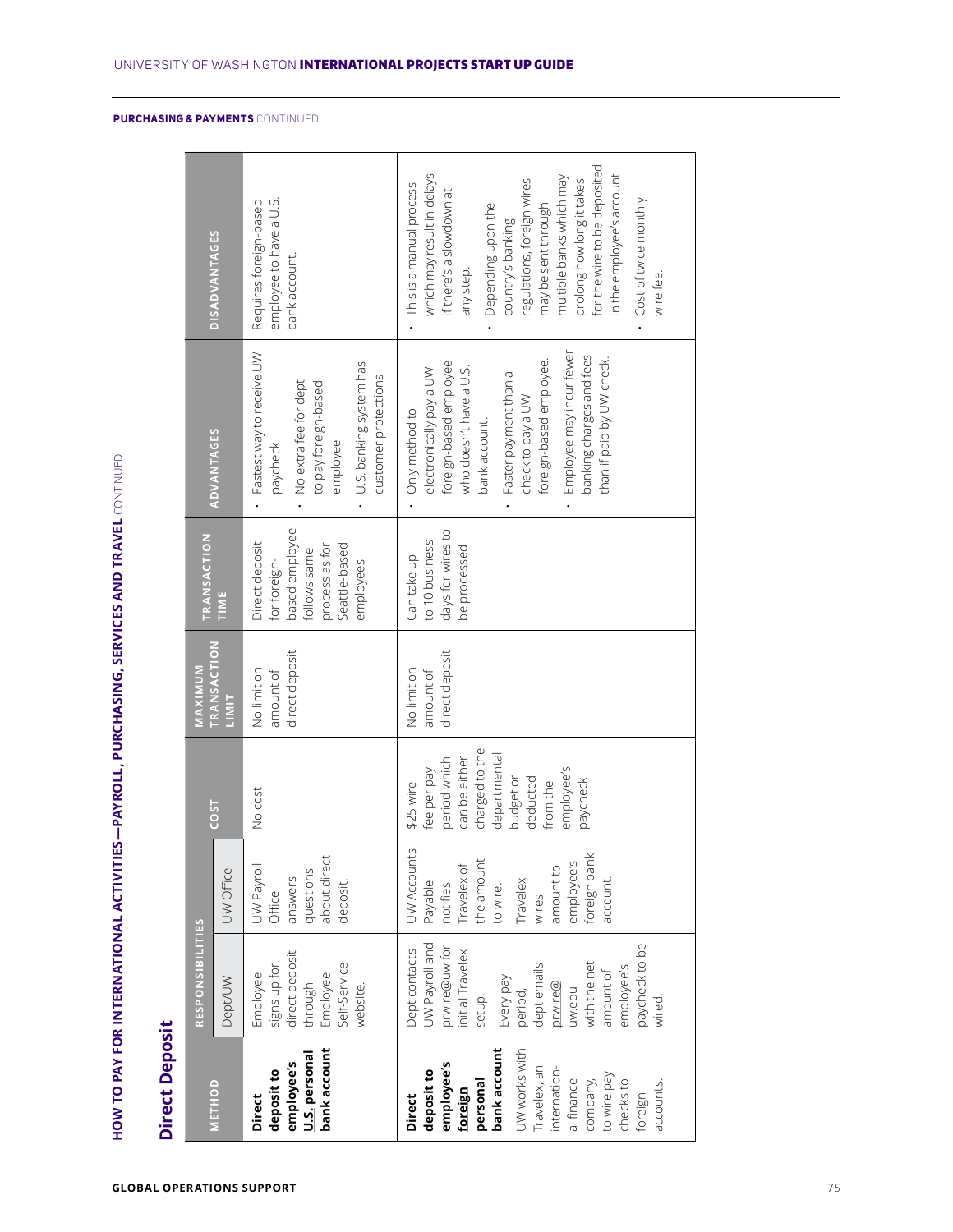|                 |                                                                                                     |                                                            |                                     |                                          | HOW TO PAY FOR INTERNATIONAL ACTIVITIES—PAYROLL, PURCHASING, SERVICES AND TRAVEL CONTINUED                                                                                                                           |                                                                                                                                                 |                                                                                                                                                                                                                                                                                                                                                                                                 |
|-----------------|-----------------------------------------------------------------------------------------------------|------------------------------------------------------------|-------------------------------------|------------------------------------------|----------------------------------------------------------------------------------------------------------------------------------------------------------------------------------------------------------------------|-------------------------------------------------------------------------------------------------------------------------------------------------|-------------------------------------------------------------------------------------------------------------------------------------------------------------------------------------------------------------------------------------------------------------------------------------------------------------------------------------------------------------------------------------------------|
| <b>UW Check</b> |                                                                                                     |                                                            |                                     |                                          |                                                                                                                                                                                                                      |                                                                                                                                                 |                                                                                                                                                                                                                                                                                                                                                                                                 |
|                 | <b>RESPONSIBILITIES</b>                                                                             |                                                            |                                     | MAXIMUM                                  | <b>TRANSACTION</b>                                                                                                                                                                                                   |                                                                                                                                                 |                                                                                                                                                                                                                                                                                                                                                                                                 |
| METHOD          | Dept./UW                                                                                            | UW Office                                                  | <b>COST</b>                         | TRANSACTION<br>LIMIT                     | TIME                                                                                                                                                                                                                 | <b>ADVANTAGES</b>                                                                                                                               | DISADVANTAGES                                                                                                                                                                                                                                                                                                                                                                                   |
| <b>UW Check</b> | Dept indicates<br>check request<br>Dept. initiates<br>method (pick-<br>distribution<br>up vs. mail) | processes<br>the check<br>Financial<br>Services<br>request | No UW charge<br>to produce<br>check | dollar amount<br>No maximum<br>for check | Once deposited,<br>clear the check<br>check request.<br>to process the<br>and the check<br>time may be<br>days for UW<br>on the bank<br>depending<br>Allow up to<br>4 business<br>needed to<br>additional<br>amount. | on campus, can present<br>For services performed<br>a check directly to the<br>• No charge for check<br>request processing.<br>foreign visitor. | Check can get lost or stolen<br>lower for a check than for a<br>· Generally not an advisable<br>practice for paying foreign<br>Can take up to 45 days for<br>· Slowest of all methods for<br>dollars to local currency is<br>check to clear in a foreign<br>Exchange rate from US<br>before it's delivered to<br>foreign payments.<br>bank account.<br>wire transfer.<br>recipient.<br>vendors. |
|                 |                                                                                                     |                                                            |                                     |                                          |                                                                                                                                                                                                                      |                                                                                                                                                 |                                                                                                                                                                                                                                                                                                                                                                                                 |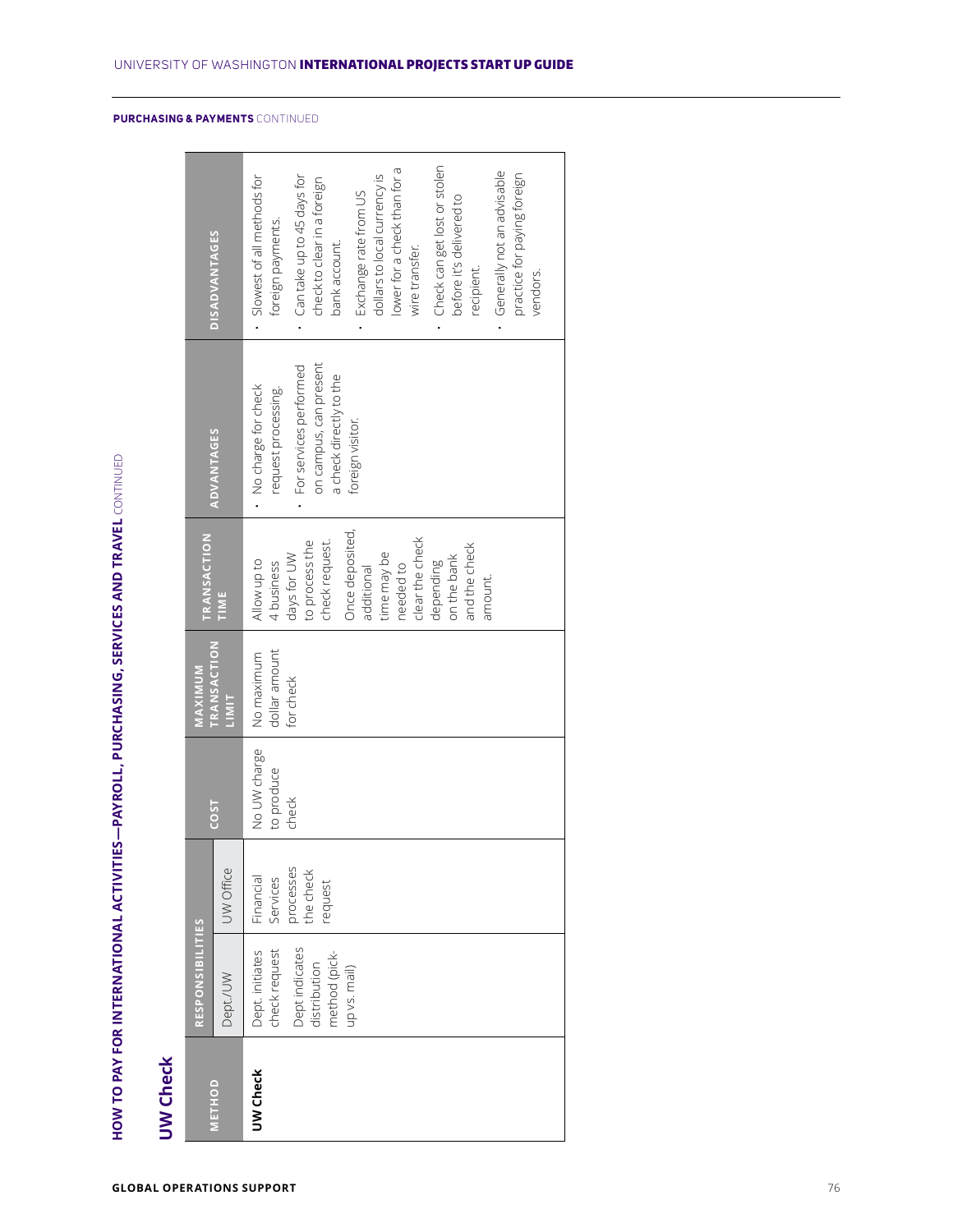| Wire Transfer                               | HOW TO PAY FOR INTERNATIONAL ACTIVITIES                                                                                                                                |                                                                                                                                                     |               |                                                | —PAYROLL, PURCHASING, SERVICES AND TRAVEL CONTINUED                                                                                                                                                                                               |                                                                                                                                                                                                                                                                                                                                                                  |                                                                                                                                                                                                                                                                                                                                                                                                                                                                     |
|---------------------------------------------|------------------------------------------------------------------------------------------------------------------------------------------------------------------------|-----------------------------------------------------------------------------------------------------------------------------------------------------|---------------|------------------------------------------------|---------------------------------------------------------------------------------------------------------------------------------------------------------------------------------------------------------------------------------------------------|------------------------------------------------------------------------------------------------------------------------------------------------------------------------------------------------------------------------------------------------------------------------------------------------------------------------------------------------------------------|---------------------------------------------------------------------------------------------------------------------------------------------------------------------------------------------------------------------------------------------------------------------------------------------------------------------------------------------------------------------------------------------------------------------------------------------------------------------|
| <b>METHOD</b>                               | RESPONSIBILITIES<br>Dept./UW                                                                                                                                           | UW Office                                                                                                                                           | <b>COST</b>   | TRANSACTION<br><b>MAXIMUM</b><br>LIMIT         | TRANSACTION<br>TIME                                                                                                                                                                                                                               | <b>ADVANTAGES</b>                                                                                                                                                                                                                                                                                                                                                | DISADVANTAGES                                                                                                                                                                                                                                                                                                                                                                                                                                                       |
| Wire transfer<br>to U.S. bank<br>account    | Dept. incurs an<br>foreign vendor<br>Dept. initiates<br>expense to a<br>wire transfer<br>request for<br>FOR A FIELD<br><b>ADVANCE</b><br>FOREIGN<br>TO PAY A<br>VENDOR | Field Advance<br>Payable wires<br>the payment<br>the advance<br>Office wires<br>FOR A FIELD<br>Accounts<br>ADVANCE<br>FOREIGN<br>TO PAY A<br>VENDOR | \$25 per wire | No limit to the<br>can be wired<br>amount that | 2 business days<br>accessed within<br>Money can<br>usually be                                                                                                                                                                                     | unspent funds from an<br>transparent method of<br>consolidated record of<br>Domestic account has<br>banking transactions.<br>get money into a U.S.<br>account is a secure,<br>Wire to a domestic<br>Fastest method to<br>Easy to return any<br>protections of U.S.<br>banking system.<br>Bank statement<br>is a reliable and<br>payment.<br>advance.<br>account. | Cost to dept of wire transfer.<br>which may not be an option<br>Requires US bank account<br>for a foreign vendor.                                                                                                                                                                                                                                                                                                                                                   |
| bank account<br>Wire transfer<br>to foreign | Dept incurs an<br>foreign vendor<br>Dept initiates<br>expense to a<br>wire transfer<br>request for<br>FOR A FIELD<br>ADVANCE<br>FOREIGN<br>TO PAY A<br>VENDOR          | Field Advance<br>Payable wires<br>the payment<br>the advance<br>Office wires<br>FOR A FIELD<br>Accounts<br>ADVANCE<br>FOREIGN<br>TO PAY A<br>VENDOR | \$25 per wire | No limit to the<br>can be wired<br>amount that | banking system<br>accessed in 2-5<br>from when the<br>business days<br>depending on<br>that receives<br>wire transfer<br>and country<br>Transaction<br>take longer<br>Money can<br>request is<br>approved.<br>usually be<br>time may<br>the wire. | transparent method of<br>May be only option to<br>account is a secure,<br>pay foreign vendor.<br>Wire to a foreign<br>payment.                                                                                                                                                                                                                                   | account must be opened prior<br>either electronically or in cash.<br>wire, it can be time consuming<br>have customer protections of<br>Foreign bank account doesn't<br>Cost to dept of wire transfer.<br>If there's a mistake with the<br>repatriating unspent funds<br>Country laws may prohibit<br>to the money being wired<br>from the foreign account<br>employee, foreign bank<br>If wiring funds to a UW<br>and difficult to resolve.<br>U.S. banking system. |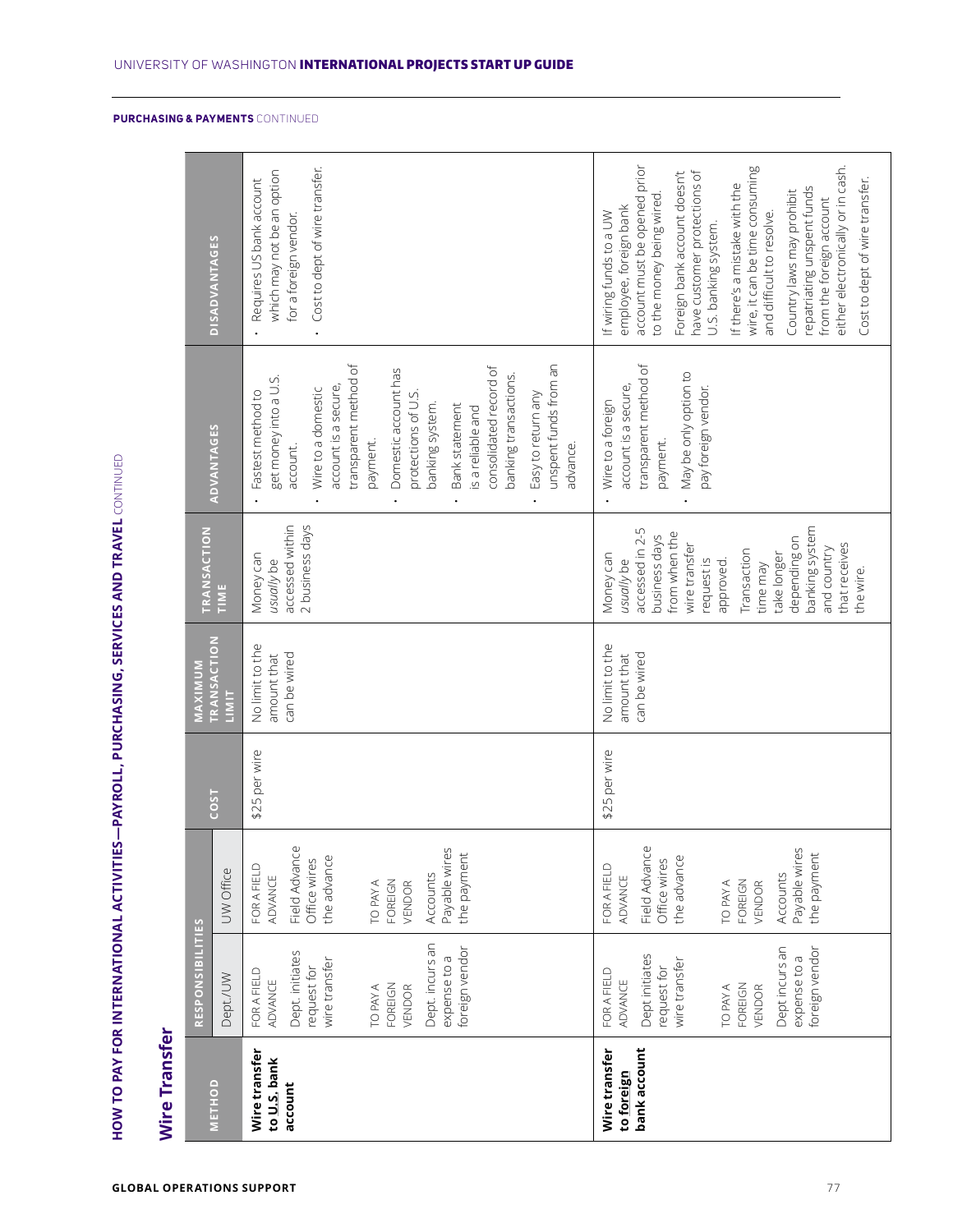|                                                                                                                                                                     |                                                                                                                                                            |               | HOW TO PAY FOR INTERNATIONAL ACTIVITIES—PAYROLL, PURCHASING, SERVICES AND TRAVEL CONTINUED |                                                                                                                                                                                                                                              |                                                                                                                             |                                                                                                                                                                                                                                                                                                                                                                                                                                                                                  |
|---------------------------------------------------------------------------------------------------------------------------------------------------------------------|------------------------------------------------------------------------------------------------------------------------------------------------------------|---------------|--------------------------------------------------------------------------------------------|----------------------------------------------------------------------------------------------------------------------------------------------------------------------------------------------------------------------------------------------|-----------------------------------------------------------------------------------------------------------------------------|----------------------------------------------------------------------------------------------------------------------------------------------------------------------------------------------------------------------------------------------------------------------------------------------------------------------------------------------------------------------------------------------------------------------------------------------------------------------------------|
| Wire Transfer                                                                                                                                                       |                                                                                                                                                            |               |                                                                                            |                                                                                                                                                                                                                                              |                                                                                                                             |                                                                                                                                                                                                                                                                                                                                                                                                                                                                                  |
| Wire transfer to foreign bank account                                                                                                                               |                                                                                                                                                            |               |                                                                                            |                                                                                                                                                                                                                                              |                                                                                                                             |                                                                                                                                                                                                                                                                                                                                                                                                                                                                                  |
| RESPONSIBILITIES                                                                                                                                                    |                                                                                                                                                            |               | <b>MAXIMUM</b>                                                                             | TRANSACTION                                                                                                                                                                                                                                  |                                                                                                                             |                                                                                                                                                                                                                                                                                                                                                                                                                                                                                  |
| Dept/UW                                                                                                                                                             | UW Office                                                                                                                                                  | <b>COST</b>   | TRANSACTION<br>LIMIT                                                                       | TIME                                                                                                                                                                                                                                         | ADVANTAGES                                                                                                                  | DISADVANTAGES                                                                                                                                                                                                                                                                                                                                                                                                                                                                    |
| TO PAY A FOREIGN<br>request for wire<br>Dept. incurs an<br>foreign vendor<br>Dept. initiates<br>expense to a<br>FOR A FIELD<br><b>ADVANCE</b><br>transfer<br>VENDOR | Field Advance<br>Payable wires<br>the payment<br>the advance<br>Office wires<br>FOR A FIELD<br>Accounts<br><b>ADVANCE</b><br>FOREIGN<br>TO PAY A<br>VENDOR | \$25 per wire | amount that can be<br>No limit to the<br>wired                                             | country that receives<br>banking system and<br>from when the wire<br>Money can <u>usual</u> y<br>transfer request is<br>2-5 business days<br>Transaction time<br>may take longer<br>be accessed in<br>depending on<br>approved.<br>the wire. | method of payment. May be<br>only option to pay foreign<br>Wire to a foreign account<br>is a secure, transparent<br>vendor. | Cost to dept of wire transfer.<br>repatriating unspent funds<br>Country laws may prohibit<br>consuming and difficult to<br>account must be opened<br>from the foreign account<br>employee, foreign bank<br>If there's a mistake with<br>the wire, it can be time<br>doesn't have customer<br>If wiring funds to a UW<br>either electronically or<br>Foreign bank account<br>prior to the money<br>protections of U.S.<br>banking system.<br>being wired.<br>resolve.<br>in cash. |
|                                                                                                                                                                     |                                                                                                                                                            |               |                                                                                            |                                                                                                                                                                                                                                              |                                                                                                                             |                                                                                                                                                                                                                                                                                                                                                                                                                                                                                  |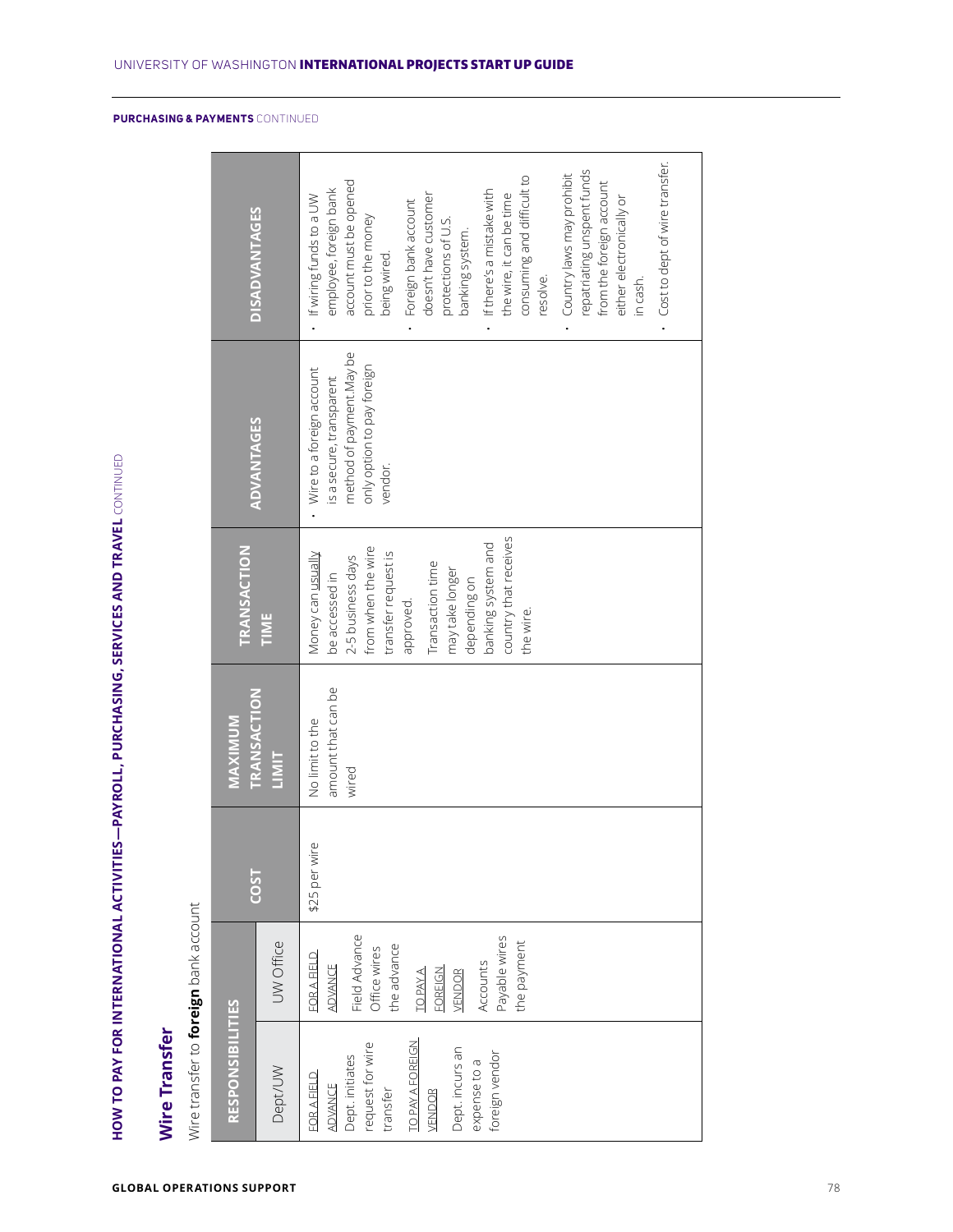# **LEASING, PURCHASING OR INSURING FACILITIES**

When determining what space at a foreign site will be needed for a project (office, lab, clinical facility and/or guest house for UW project staff), there are several issues to consider. In addition to budgeting for rent, it may be necessary to budget for other expenses associated with the property such as utilities, alterations, tenant improvements, cleaning fee, furniture, grounds maintenance and security services/guard/night watch. Additionally, the following issues must be addressed:

- Compliance with university standards and local zoning laws and building codes (fire/safety)
- Mitigation of risk of seizure by the local government
- Engagement with local counsel, as needed
- Determination of the economic cost of the arrangement
- Determination of local property taxes
- Obtaining appropriate liability and property insurance coverage

Per UW policy, UW Real Estate (UWRE) is the only authorized unit that can sign a lease for space being used for university purposes or authorize signature under the UWorld corporate structure. Consult with UW Real Estate before commencing the process of looking for or identifying desired space. For additional information, faculty and administrators should also review UWRE's leasing process.

The tools listed below have been developed by UW departments to assess safety and security in facilities in international settings, and are available for campus use:

- Facilities Review Form
- Facilities Safety and Security Inspection Checklist
- Space Request Form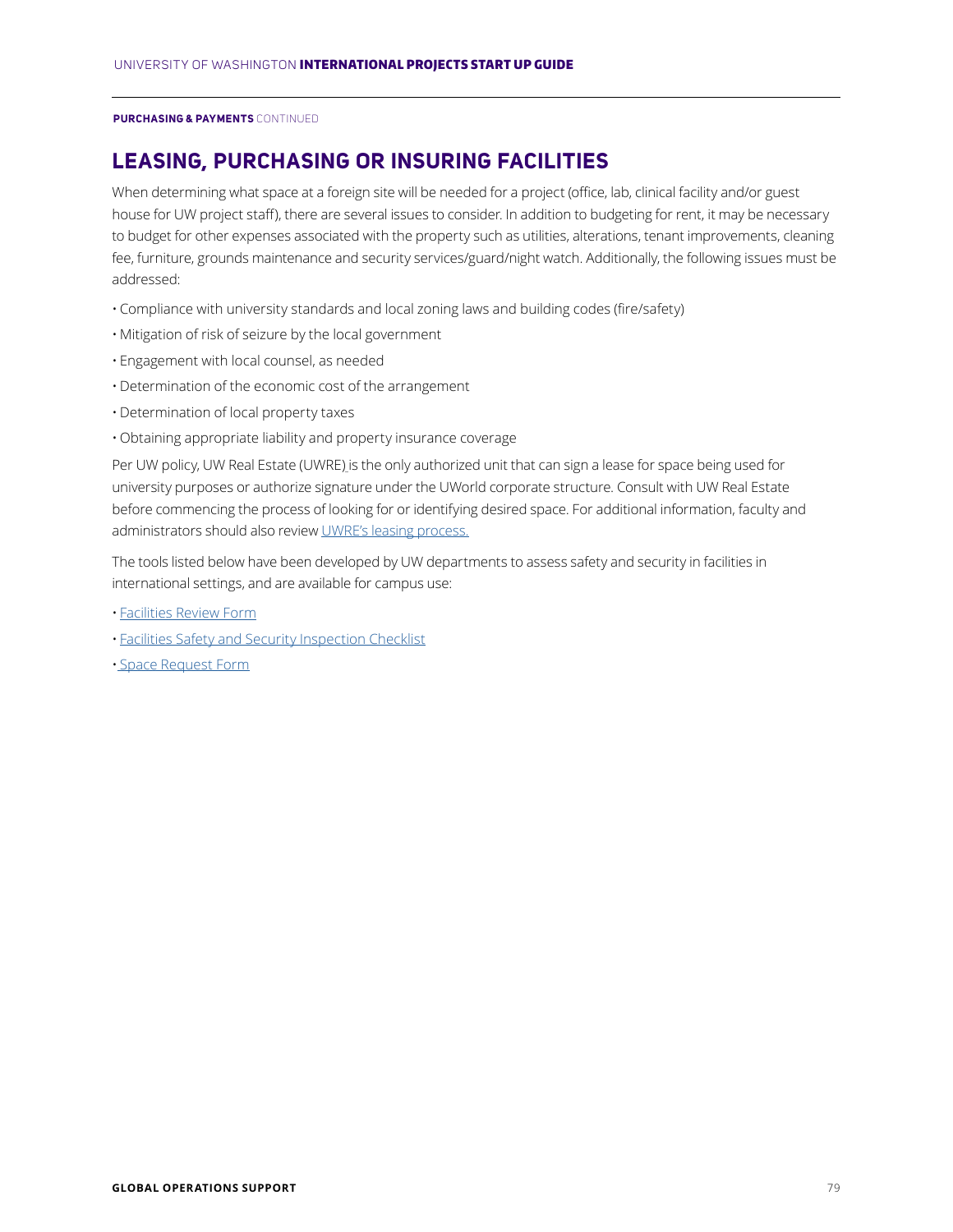|                                                                                                                                                                                                                                                      | How to Access Cash Abroad from an                                                                                                                                                                                                                                                                                                                                            |                                                                                                                                                                                                                     |                                                                                                                                                   |                                                                                                                                                                                                                                                        |                                                                                                                                                                                                                            | Advance (Field Advance or Per Diem Travel Advance)                                                                                                                                                                                                                                                                                                                                                                                                                                                                                                   |                                                                                                                                                                                                                                                                                                                                                                                                                                                                                                                                                                                                                                                                                                                                                                                                                                                                                                                                                                                              |
|------------------------------------------------------------------------------------------------------------------------------------------------------------------------------------------------------------------------------------------------------|------------------------------------------------------------------------------------------------------------------------------------------------------------------------------------------------------------------------------------------------------------------------------------------------------------------------------------------------------------------------------|---------------------------------------------------------------------------------------------------------------------------------------------------------------------------------------------------------------------|---------------------------------------------------------------------------------------------------------------------------------------------------|--------------------------------------------------------------------------------------------------------------------------------------------------------------------------------------------------------------------------------------------------------|----------------------------------------------------------------------------------------------------------------------------------------------------------------------------------------------------------------------------|------------------------------------------------------------------------------------------------------------------------------------------------------------------------------------------------------------------------------------------------------------------------------------------------------------------------------------------------------------------------------------------------------------------------------------------------------------------------------------------------------------------------------------------------------|----------------------------------------------------------------------------------------------------------------------------------------------------------------------------------------------------------------------------------------------------------------------------------------------------------------------------------------------------------------------------------------------------------------------------------------------------------------------------------------------------------------------------------------------------------------------------------------------------------------------------------------------------------------------------------------------------------------------------------------------------------------------------------------------------------------------------------------------------------------------------------------------------------------------------------------------------------------------------------------------|
|                                                                                                                                                                                                                                                      | RESPONSIBILITIES                                                                                                                                                                                                                                                                                                                                                             |                                                                                                                                                                                                                     |                                                                                                                                                   | MAXIMUM                                                                                                                                                                                                                                                | TRANSACTION                                                                                                                                                                                                                |                                                                                                                                                                                                                                                                                                                                                                                                                                                                                                                                                      |                                                                                                                                                                                                                                                                                                                                                                                                                                                                                                                                                                                                                                                                                                                                                                                                                                                                                                                                                                                              |
| METHOD                                                                                                                                                                                                                                               | Dept./UW                                                                                                                                                                                                                                                                                                                                                                     | UW Office                                                                                                                                                                                                           | <b>COST</b>                                                                                                                                       | <b>TRANSACTION</b><br>LIMIT                                                                                                                                                                                                                            | TIME                                                                                                                                                                                                                       | ADVANTAGES                                                                                                                                                                                                                                                                                                                                                                                                                                                                                                                                           | DISADVANTAGES                                                                                                                                                                                                                                                                                                                                                                                                                                                                                                                                                                                                                                                                                                                                                                                                                                                                                                                                                                                |
| account; cash<br>account; cash<br>is withdrawn<br>is withdrawn<br>is deposited<br>is deposited<br>and carried<br>in personal<br>2. Advance<br>in personal<br>1. Advance<br>abroad on<br>at foreign<br>U.S. bank<br>U.S. bank<br>person<br><b>ATM</b> | cash at foreign<br>Dept. initiates<br>Dept. initiates<br>bank account.<br>bank account<br>personal U.S.<br>personal U.S.<br>deposited in<br>deposited in<br>carries cash<br>employee's<br>employee's<br>request for<br>request for<br>Advance is<br>Advance is<br>withdraws<br>withdraws<br>Employee<br>Employee<br>Employee<br>advance.<br>advance<br>broad<br>cash<br>ATM. | bank account<br>personal U.S.<br>makes funds<br>makes funds<br>available for<br>US personal<br>available for<br>employee's<br>deposit to<br>deposit to<br>Financial<br>Financial<br>Services<br>Services<br>account | wired, \$25 fee<br>wired, \$25 fee<br>be charged at<br>If advance is<br>If advance is<br>foreign ATM<br>charges will<br>transaction<br>Additional | of the U.S. bank<br>documentation<br>Must complete<br>nation-specific.<br>Check policies<br>can be taken<br>amount that<br>into another<br>that has the<br>more when<br>leaving U.S.<br>\$10,000 or<br>to disclose<br>Maximum<br>country is<br>account | require advance<br>withdrawal may<br>the withdrawal,<br>notice to bank.<br>the amount of<br>Instant access<br>Depending on<br>may be same<br>foreign ATMs<br>Confirm with<br>to cash from<br>day access.<br>Large<br>bank. | Domestic bank account<br>personal bank account.<br>foreign banking system<br>consolidated record of<br>has protections of U.S.<br>U.S. bills are generally<br>ATMs aren't available.<br>May be only option if<br>accepted worldwide.<br>Small denomination<br>is unreliable, foreign<br>unspent funds from<br>a wire to a personal<br>Banking statement<br>account or foreign<br>24x7 availability at<br>bank won't accept<br>bank transactions<br>Easy to return any<br>an advance in U.S.<br>banking system.<br>is a reliable and<br>foreign ATMs. | Ъ<br>Б<br>Method is dependent on access<br>replenishing lost cash drawn as<br>replenishing lost cash drawn as<br>Particular bank card being used<br>significant number of small bills.<br>If all of the cash is lost or stolen,<br>money secure abroad can be a<br>Significant physical risk for UW<br>it will be time consuming to re-<br>Dept/school is responsible for<br>Dept/school is responsible for<br>employee when carrying cash.<br>Security concerns at ATM site.<br>restrictive for the custodian's<br>May be challenging to carry a<br>amount that can be brought<br>in may be too low for foreign<br>initiate the advance process.<br>have limits on the total daily<br>may not be accepted by the<br>withdrawal and number of<br>Keeping a large amount of<br>Country-specific limits on<br>Foreign ATM system may<br>transactions that are too<br>to foreign ATM system.<br>foreign ATM system.<br>field advance.<br>field advance.<br>purposes.<br>purposes.<br>high risk. |

UNIVERSITY OF WASHINGTON INTERNATIONAL PROJECTS START UP GUIDE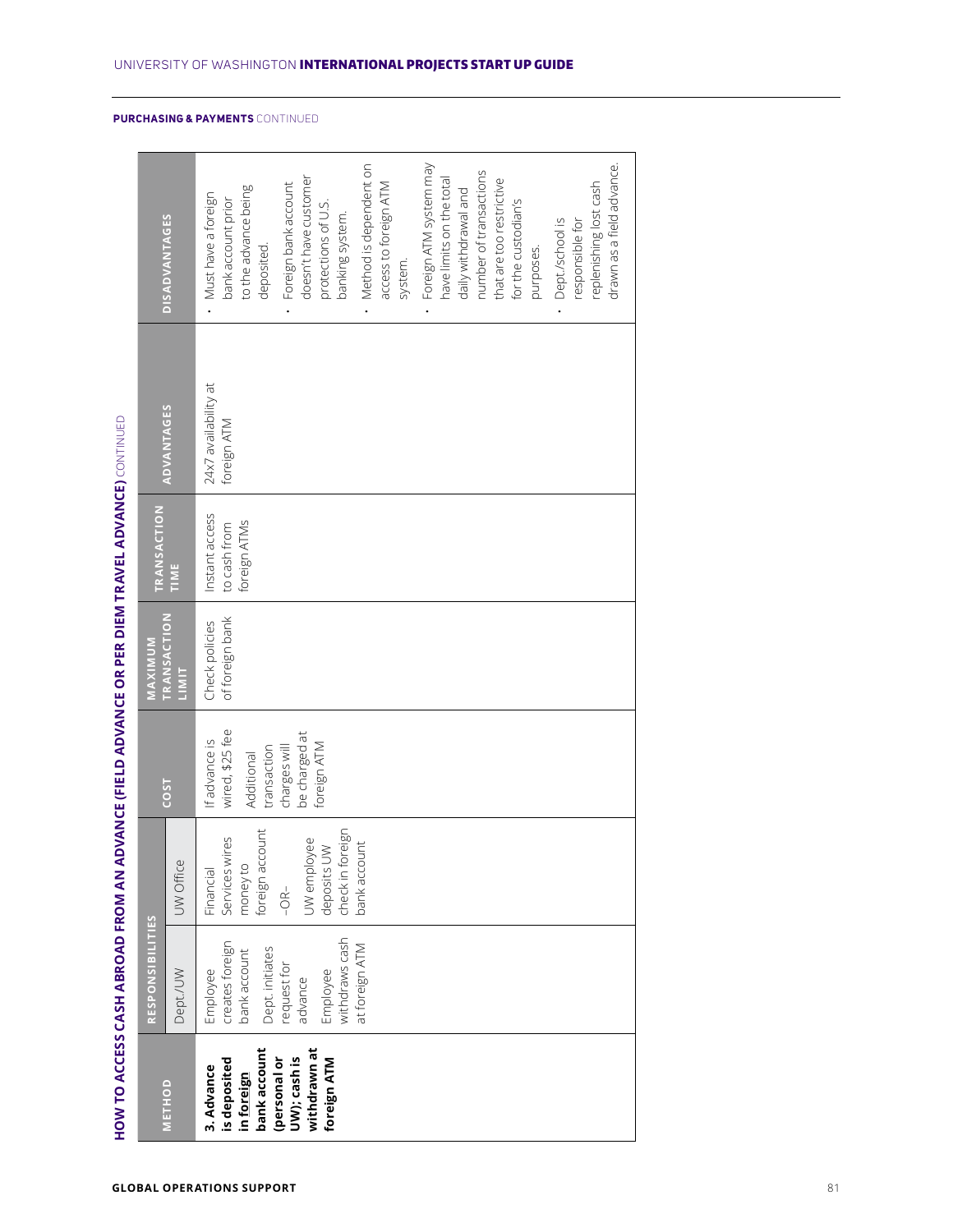| HOW TO ACCESS CASH ABROAD FROM AN ADVANCE (FIELD ADVANCE OR PER DIEM TRAVEL ADVANCE) CONTINUED<br>bank account<br>a withdrawal<br>at foreign<br>bank during<br>(personal or<br>UW); cash is<br>withdrawn<br>is deposited<br>hours using<br>4. Advance<br>in foreign<br>business<br><b>METHOD</b> |
|--------------------------------------------------------------------------------------------------------------------------------------------------------------------------------------------------------------------------------------------------------------------------------------------------|
|--------------------------------------------------------------------------------------------------------------------------------------------------------------------------------------------------------------------------------------------------------------------------------------------------|

UNIVERSITY OF WASHINGTON INTERNATIONAL PROJECTS START UP GUIDE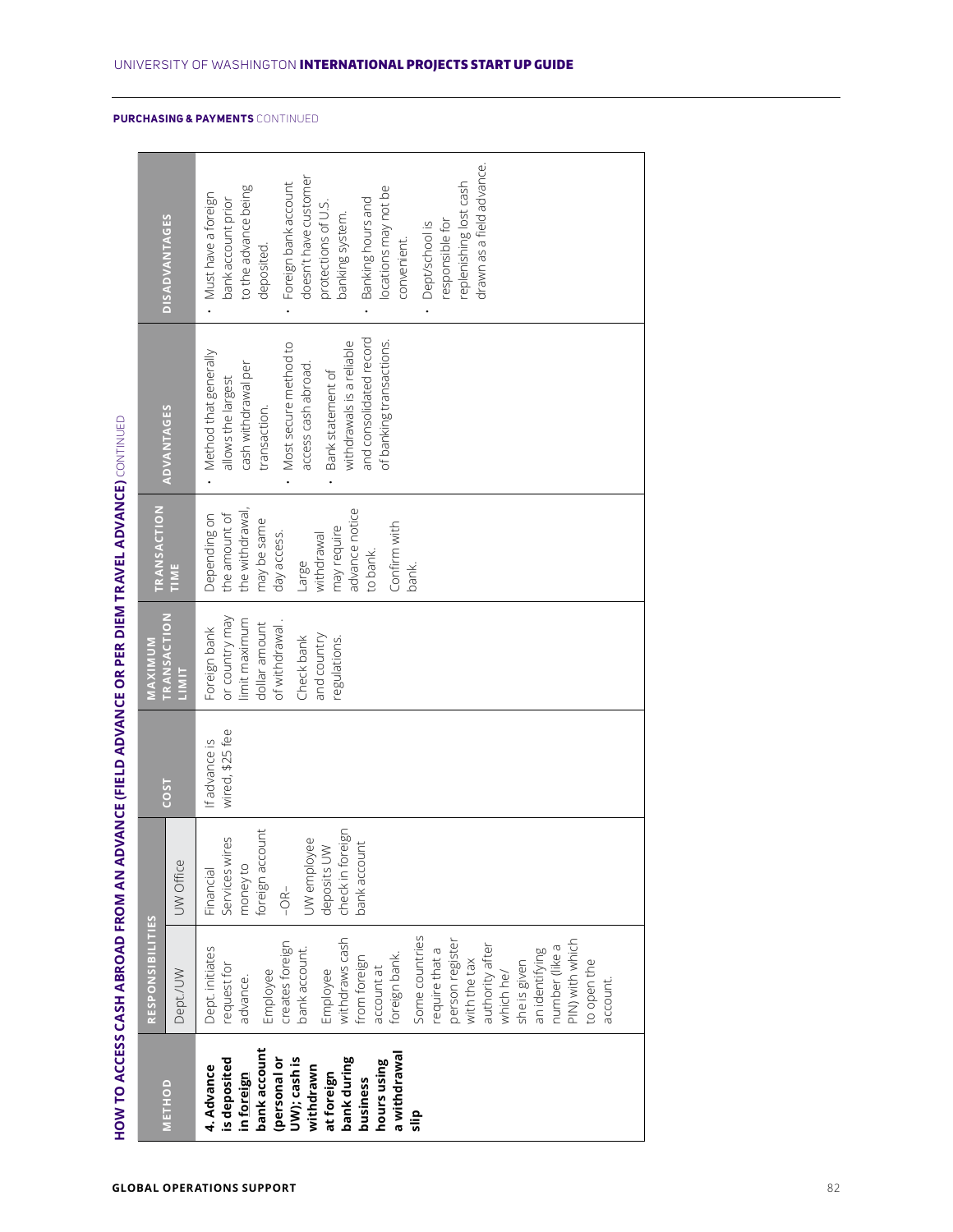# **TECHNOLOGY & COMMUNICATIONS**

## **Information Technology Needs**

Information technology requirements for an international activity should be considered in terms of the scale of operation, size of the staff and project timeline.

If access to electricity at the foreign site is not consistent, buy a power strip in-country. Additional precautions may be needed to signal the unexpected loss of power (e.g., an alarm on a piece of equipment). Back-up equipment (like a generator) may also be necessary.

Buying servers, workstations and printers in-country is recommended. This insures that devices are configured to meet local power standards and can make problem resolution and repairs less expensive and time consuming. Portable devices such as laptops, smartphones and software can be purchased in the U.S. or in-country, depending on need and pricing.

UW travelers who are taking a laptop should ensure that all patches and applications are up-to-date before departing. In addition, insurance for the laptop should be purchased before leaving the U.S.

| <b>STAFF SIZE</b> | <b>LAPTOP</b> | <b>PRINTER</b>       | <b>INTERNET</b><br><b>ACCESS</b>           | <b>NETWORK/</b><br><b>SERVER</b> | NO. OF<br><b>PHONE LINES</b>                              |
|-------------------|---------------|----------------------|--------------------------------------------|----------------------------------|-----------------------------------------------------------|
|                   | <b>YES</b>    | <b>YES</b>           | <b>YES</b>                                 | N <sub>O</sub>                   | 1                                                         |
| $2 - 5$           | <b>YES</b>    | Networked            | Shared<br>access<br>(e.g., SMC)<br>router) | Network<br>(server<br>optional)  | $2 - 4$<br>(2 for voice,<br>1 for Internet,<br>1 for FAX) |
| $6 - 10$          | <b>YES</b>    | $1 - 2$<br>Networked | Shared<br>access<br>(e.g., SMC)<br>router) | Server<br>(e.g., Cobalt<br>QUBE) | $4-6$<br>(3 for voice,<br>1-2 for Internet,<br>1 for FAX) |

# **RECOMMENDATIONS FOR IT & COMMUNICATIONS IN FOREIGN LOCATIONS**

## **IN-COUNTRY TECHNICAL SUPPORT**

Local technical support is recommended if project personnel will be heavy users of computer and communications equipment. Local IT support professionals:

- Are familiar with the local technology environment
- Understand the in-country IT infrastructure
- Have experience with local IT vendors
- Can provide timely and more cost effective technical problem resolution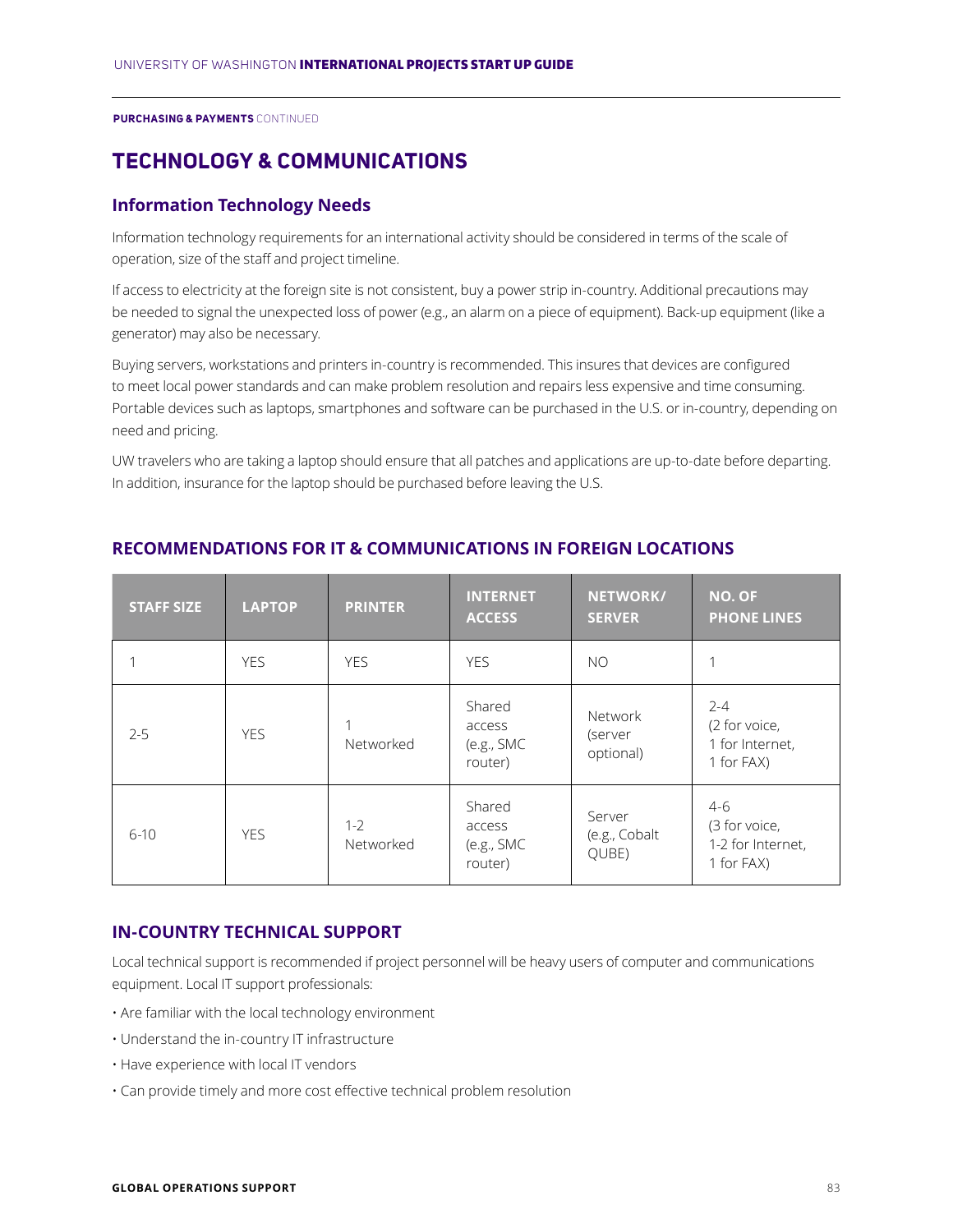### **IT Support Scope of Work for Foreign Locations**

Below is a list of IT services you may need at your foreign location. Scope and task will vary depending on the size and complexity of the office.

**File Server:** enables file sharing among groups and individual office users, provides access to applications and data that must be shared by staff and can provide secure storage. The office network connects workstations to the Internet and each other.

#### **SERVER SETUP**

- $\square$  Set up and configure local file server
- $\Box$  Install required server software
- $\square$  Establish Active Directory user and computer accounts
- $\square$  Enable file sharing
- □ Enable Dynamic Host Configuration Protocol
- $\square$  Set up server remote access
- $\square$  Set up back/restore process

#### **OFFICE NETWORK**

- $\Box$  Assist in the resolution of outstanding office network performance issues
- $\square$  Assist in development and implementation of office firewall procedures

#### **WORKSTATIONS**

- $\square$  Review current work station configurations and policies.
- $\square$  Review workstation connection to peripherals
- $\square$  Configure desktops to save files to the server

#### **Ongoing end user support services:**

#### **SERVER**

- $\square$  Maintain server operating system
- $\Box$  Maintain server security
- $\Box$  Monitor overall server functioning

#### **WORKSTATIONS**

- $\square$  Support use of existing workstations
- $\square$  Install software
- $\Box$  Conduct regular virus scans
- $\square$  Assist with new hardware acquisition

#### **END USERS**

- $\square$  End user training (hardware/software)
- $\square$  Technical troubleshooting
- Applications support/development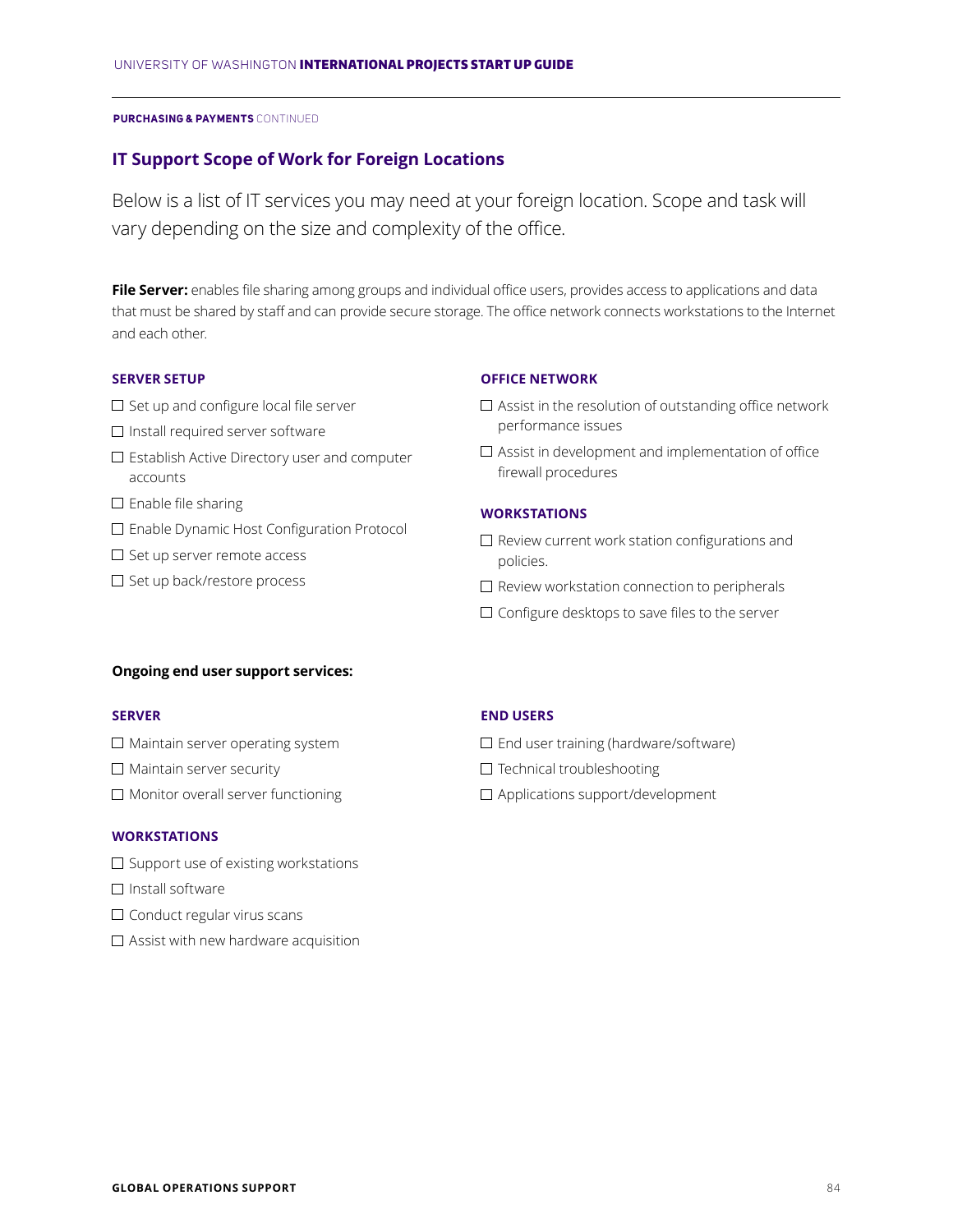#### **SAFEGUARD YOUR DATA**

- Create a full backup of your data before you go.
- Avoid carrying any sensitive data unless absolutely necessary. Consult with your IT personnel about tools to scan your system and find sensitive data so that it can be removed in advance of your trip. Many people are surprised to find that Social Security or credit card numbers have been saved somewhere on their system.
- Encrypt any sensitive data if it is essential that you take it with you.

**Note:** Encryption technology is subject to U.S. export controls. Certain data content that you maintain on your laptop may also be subject to U.S. export control laws. For example, users intending to travel to Cuba, Libya, North Korea, Syria, Sudan, Iran or Iraq must contact the Office of Research Compliance for assistance in determining whether an export license is required, and how to apply for one. Certain countries may inspect laptops and data upon entry, so you should be careful about proprietary, patentable, or sensitive information that may be stored on your device. If you have encrypted files, customs officials in some countries (including the U.S.) may require you to decrypt the files for inspection. If possible, you may wish to take an alternate, "clean" computer when traveling to avoid exposing sensitive data to inspection.

#### **Communications**

There are many useful tools to facilitate collaboration across distances and around the globe. UW-IT provides services and information to help you determine the best alternatives to suit your needs for voice, video conferencing, audio and video.

Plan for how data will be transmitted and how communication between project sites will be managed (e.g., phone calls, Skype, video conferencing, VOIP phones). Travelers should carry a personal phone that has international roaming and buy a second phone in-country for business purposes. Prepaid phone cards are widely available in foreign locations. The communication method and roaming charges may add additional costs that should be reflected in the budget.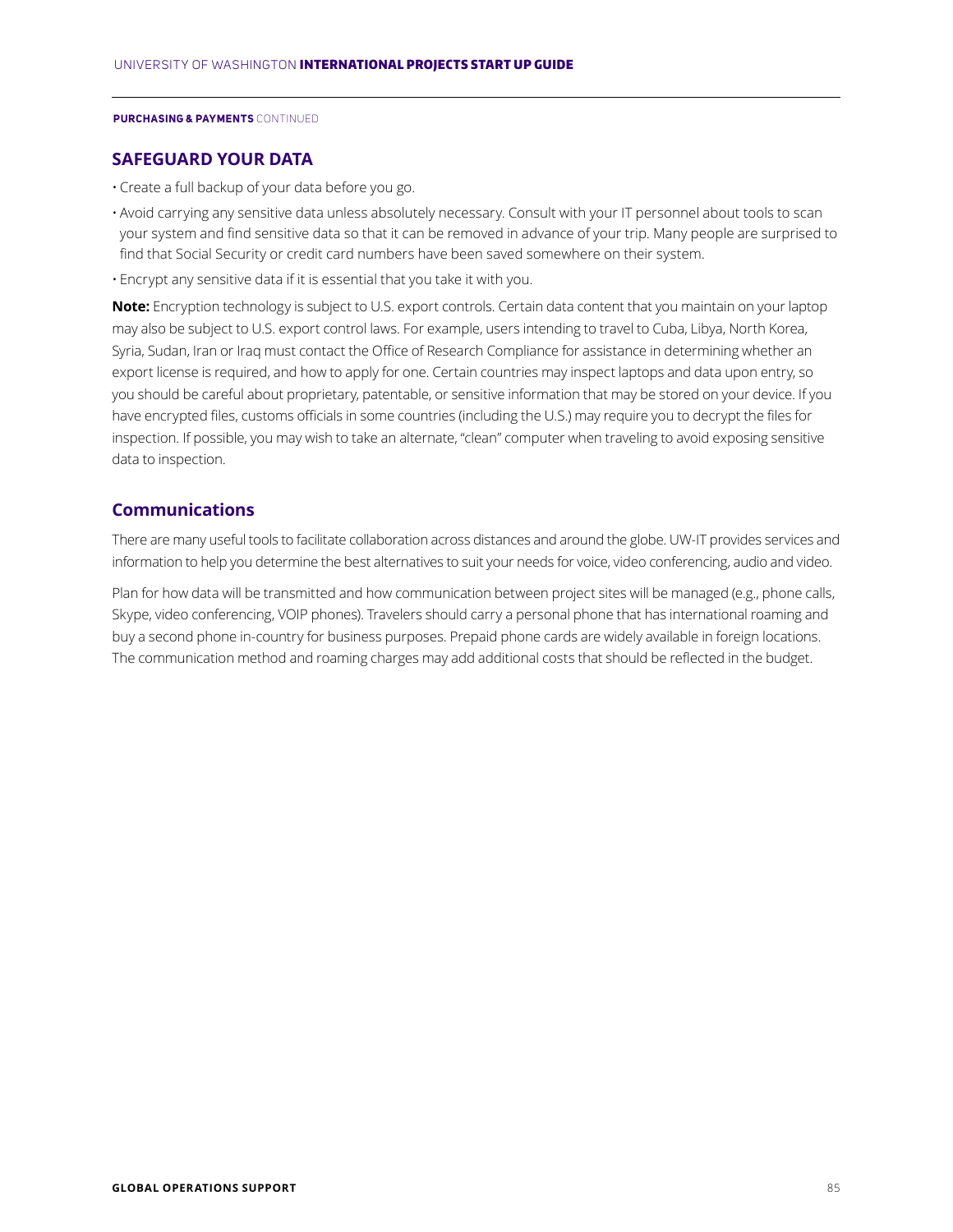# **TRAVEL & SAFETY**

- → TRAVEL
	- Pre-departure Preparations
	- Air Travel
	- Fly America Act
	- Passports & Visas
	- Traveling Out of the Country with UW or Personal Equipment
- → SAFETY
	- International Emergency Assistance
	- Covered Benefits for UW Employees
	- Working at a Foreign Location for an Extended Period of Time
	-

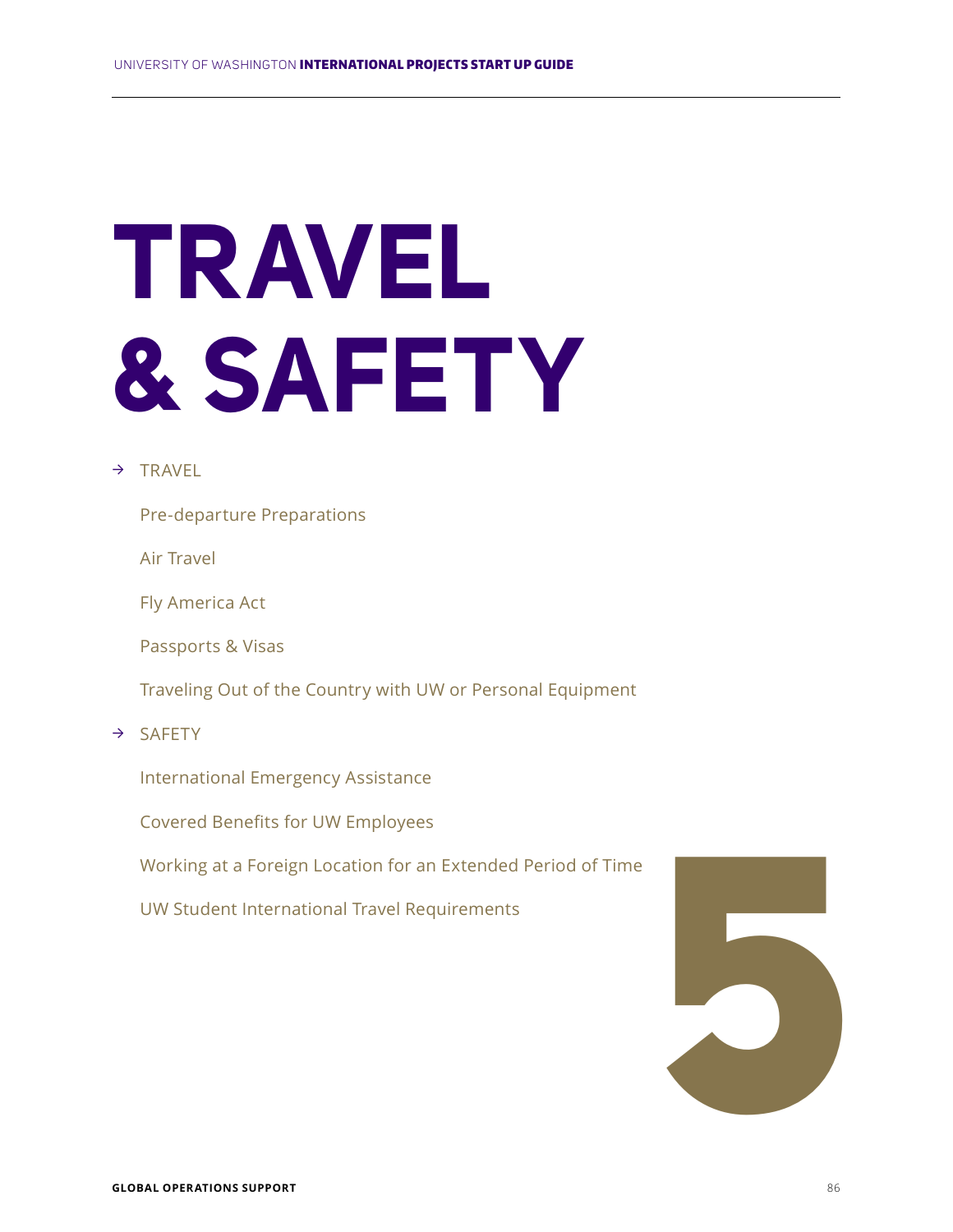# **TRAVEL GUIDANCE**

#### **Pre-departure Preparations**

Determine if project personnel need a pre-departure health consultation. UW Hall Health schedules consultations in its Travel Clinic.

Identify any required immunizations for entry to this foreign location. Preventative medications and/or malaria prevention supplies may also be needed.

# **Air Travel**

Travel can be a significant part of a budget for an international activity. Determine how many flights project personnel will take per year for the following travel:

- Project personnel in the U.S. travel to the project site
- Foreign-based project personnel at the foreign site travel to the U.S.
- Project personnel from either the U.S. or the foreign site travel to international sites for meetings/conferences/ additional research

For air travel in excess of 14 hours, business class fare or a foreign layover directly en route to the final international destination for a brief rest period (not to exceed 24 hours) may be authorized, provided certain conditions apply. For more information, see the UW Travel Office website.

## **Fly America Act**

The Fly America Act mandates the use of U.S. certified air carriers for federally funded international travel. For more information, see the UW travel website.

### **Passports & Visas**

A new passport is generally not an allowable direct charge to a federal grant. However, if additional passport pages are required to accommodate travel for an international activity, this may be an allowable expense. Confirm in advance with UW travelers whether additional pages will be needed.

Find out if a visa is required for entry to the foreign location. If so, determine if it is necessary to have the visa before leaving the U.S. or if it can be purchased upon landing at the foreign airport. Also, verify whether foreign-based project staff need a visa to enter the U.S. or any other countries in which project-related work will take place.

The University has a contract with A Briggs for expedited passport and visa services (i.e., when a document is needed in less than 30 days). For service, go to the UW **A Briggs** website.

### **Traveling Out of the Country with UW or Personal Equipment**

Faculty, students, or staff who are traveling out of the country with owned and/or personal equipment (such as carryon or checked baggage), should be prepared to document the original purchase upon returning to the U.S. to avoid having to pay duty tax. If the traveler chooses not to bring documentation, the UW will not reimburse them if they are charged duty tax. For more information, see the Travel Office website.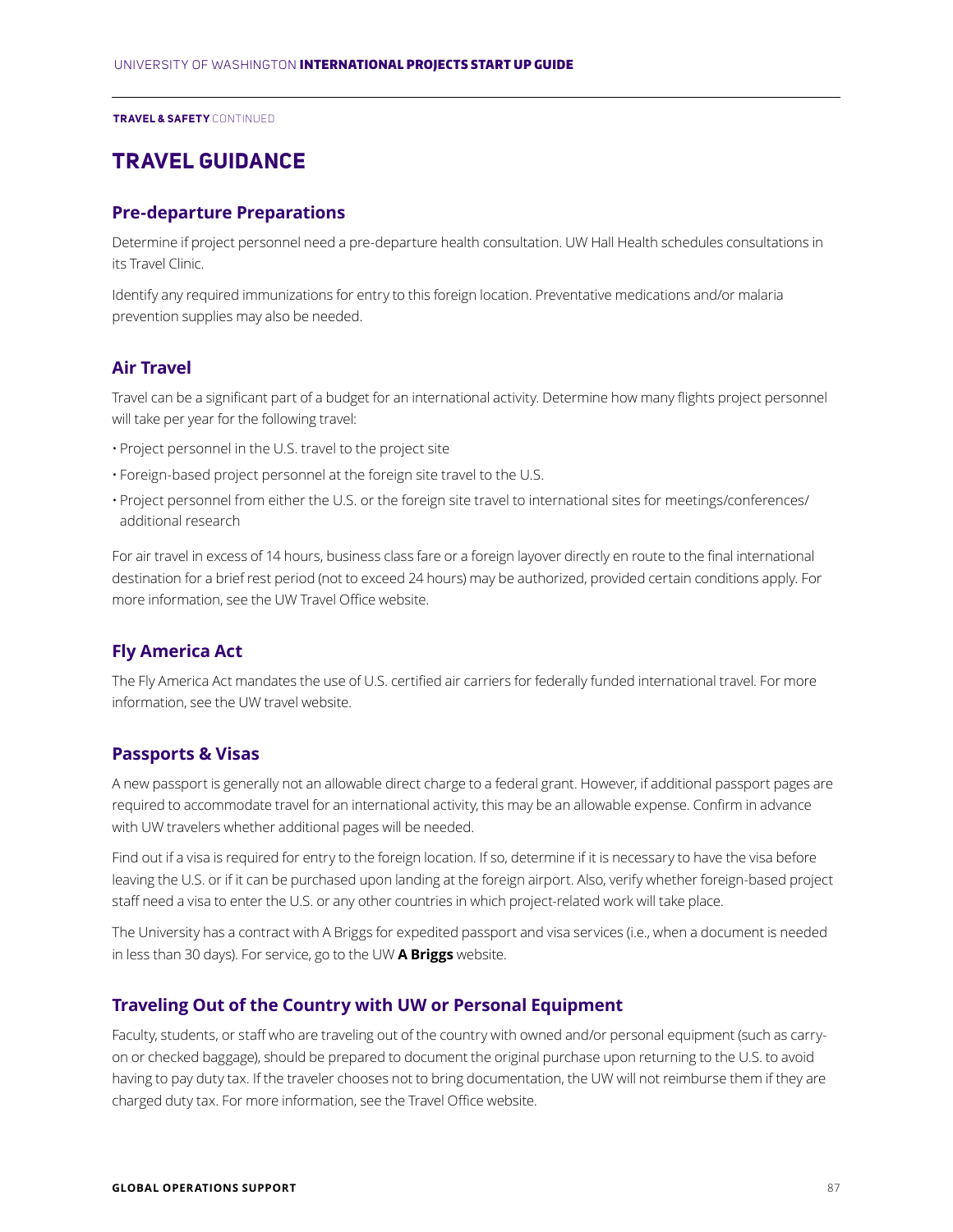# **SAFETY PRECAUTIONS**

#### **International Emergency Assistance**

International emergency assistance is available to all University of Washington members overseas on university-related business or study abroad programs. An emergency is any situation which poses an immediate or potential risk to the safety, security, or health of UW students, faculty or staff abroad.

Before calling, take whatever actions are necessary to assure immediate safety.

#### **EMERGENCY CONTACT PROCEDURES**

#### **Students**

- Call the local emergency number in the country where you are located.
- Contact **HTH Travel Insurance** at 001-610-254-8771. (Students who received a waiver and purchased their own insurance should contact their individual insurance carrier.)
- Contact the International Emergency phone line at 001-206-632-0153 for further assistance.

#### **UW Faculty and Staff**

- 1. Call the local emergency number in the country where you are located.
- 2. Contact **OnCall International** at +1-603-328-1328 (Collect calls accepted). Travel cards for print available here.
- 3. Contact the International Emergency phone line at 001-206-632-0153 for further assistance.

#### **UW Study Abroad Program Directors**

- 1. Call the local emergency number in the country where you are located.
- 2. For student emergencies contact **HTH Travel Insurance** at 001-610-254-8771. (Students who receive a waiver and purchased their own insurance should contact their individual insurance carrier.)
- 3. For faculty and staff emergencies contact **OnCall** International at +1-603-328-1328 (Collect calls accepted). Travel cards for print available here.
- 4. Contact the International Emergency phone line at 001-206-632-0153 for further assistance.

#### **Additional Guidance**

The **International Emergency Phone Line** (001-206-632-0153) is answered 24 hours a day/7 days a week by the UW Police Department (UWPD). The UWPD operator will collect information about the emergency along with your contact information and forward the information to the Travel Security & Information Manager (TSIM) who will assist you.

Be prepared to provide as much of the following information as possible:

- 1. Your name
- 2. Return contact information
- 3. Country and program of study
- 4. Name(s) of persons involved
- 5. Description of emergency
- 6. Actions taken
- 7. Assistance needed

#### **GLOBAL OPERATIONS SUPPORT** 88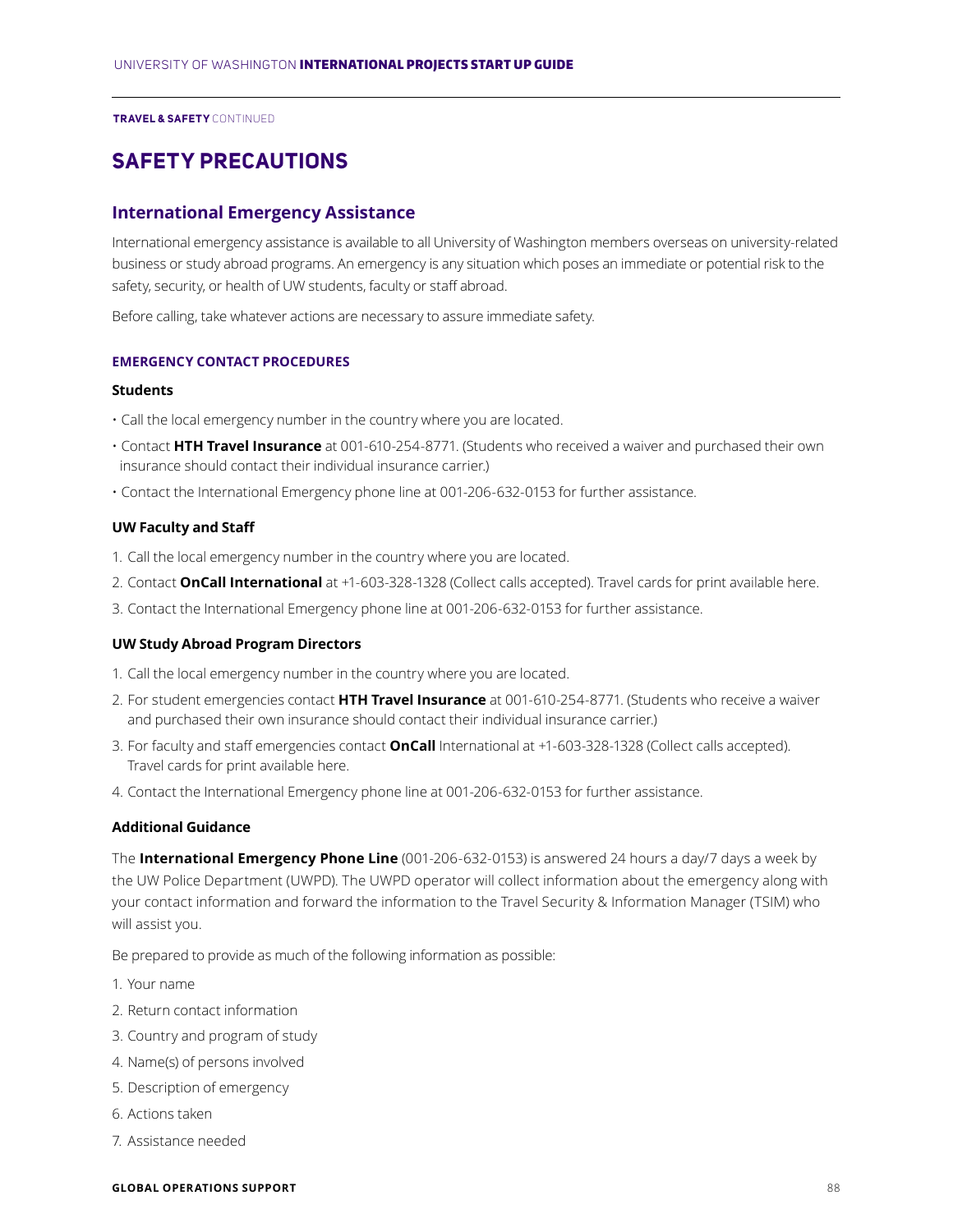#### **What Constitutes an Emergency?**

An emergency is any situation which poses an immediate or potential risk to the safety, security, or health of University of Washington students, faculty or staff overseas on a UW sponsored activity. Situations that are an emergency include, but are not limited to:

- Major accident, injury, or illnesses
- Any hospitalization
- Natural disasters
- Terrorist events
- Civil unrest
- Victim of a violent crime or physical assault
- Arrest or detention
- Disappearance or missing person

#### **Non-emergency assistance**

If the incident is no longer an immediate or potential risk to someone's safety, security, or health then you can report the emergency by email or phone to the Global Emergency Manager during the next business day.

Phone: 206-616-7927

Email: travelemergency@uw.edu

## **UW Student International Travel Requirements**

If an undergraduate student will receive academic credit for work at a foreign site, she or he is required to:

- Purchase international student health insurance before leaving the U.S. (Note: this requirement also applies to graduate students who will travel outside the U.S. for academic activities).
- Register travel plans in the UW's travel registry. Contact the UW Travel Security Manager on the UW Global Single Points of Contact list to register.
- Request a travel waiver if this project will take place in a country on the Department of State's Travel Warnings list.

The tools listed below have been developed by UW departments to support international safety and security, and are available for campus use:

•Safety Briefing Sheet—a template for listing safety information for a specific country. See Safety Briefing Sheet for Philippines for a completed example.

•Hotel Safety and Security Checklist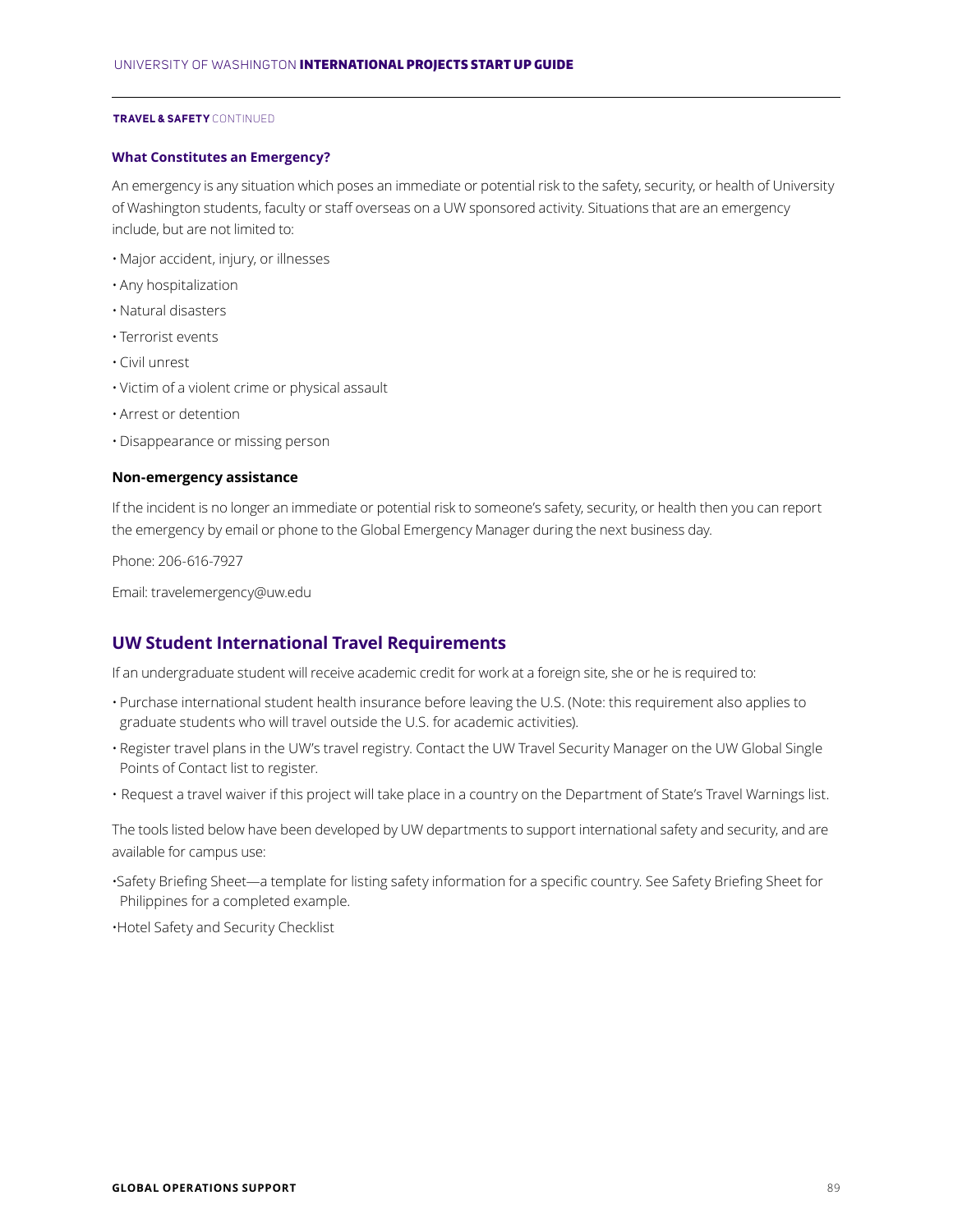# **PRE-DEPARTURE ADMINISTRATIVE CHECKLIST**

NAME:

PURPOSE OF TRIP:

| Human Subjects training confirmed              | $\Box$ YES    | $\Box$ N/A |  |
|------------------------------------------------|---------------|------------|--|
| Emergency Contact Form returned                | $\Box$ YES    | $\Box$ N/A |  |
| Travel Manual sent                             | $\Box$ YES    | $\Box$ N/A |  |
| Signed Student Pre-departure Checklist         | $\Box$ YES    | $\Box$ N/A |  |
| Signed Code of Conduct Form returned           | $\Box$ YES    | $\Box$ N/A |  |
| Signed Waiver of Liability returned            | $\Box$ YES    | $\Box$ N/A |  |
| Travel Insurance Card                          | $\Box$ YES    | $\Box$ N/A |  |
| Emergency Numbers Wallet Card                  | $\Box$ YES    | $\Box$ N/A |  |
| Passport valid for trip dates                  | $\Box$ YES    | $\Box$ N/A |  |
| Visa obtained                                  | $\Box$ YES    | $\Box$ N/A |  |
| Safety Briefing Sheet for the Phillipines sent | $\Box$ YES    | $\Box$ N/A |  |
| Signed Agreement Letter sent                   | $\square$ YES | $\Box$ N/A |  |
| Signed UW Student Contract                     | $\Box$ YES    | $\Box$ N/A |  |
|                                                |               |            |  |

#### **TRAVEL:**

FINAL TRAVEL DATES:

| <b>COVERED COSTS:</b>                                                                                         |                                 |
|---------------------------------------------------------------------------------------------------------------|---------------------------------|
| Rent/Hotel: □ YES □ NO if Y, up to \$ _____________________________/month via □ Field Advance □ Reimbursement |                                 |
| Immunizations: □ YES □ NO                                                                                     | Passport/Visa costs: □ YES □ NO |
| Per Diem: □ YES □ NO                                                                                          |                                 |
| <b>PAYROLL:</b>                                                                                               |                                 |
| $\Box$ YES $\Box$ NO                                                                                          |                                 |
|                                                                                                               |                                 |
|                                                                                                               |                                 |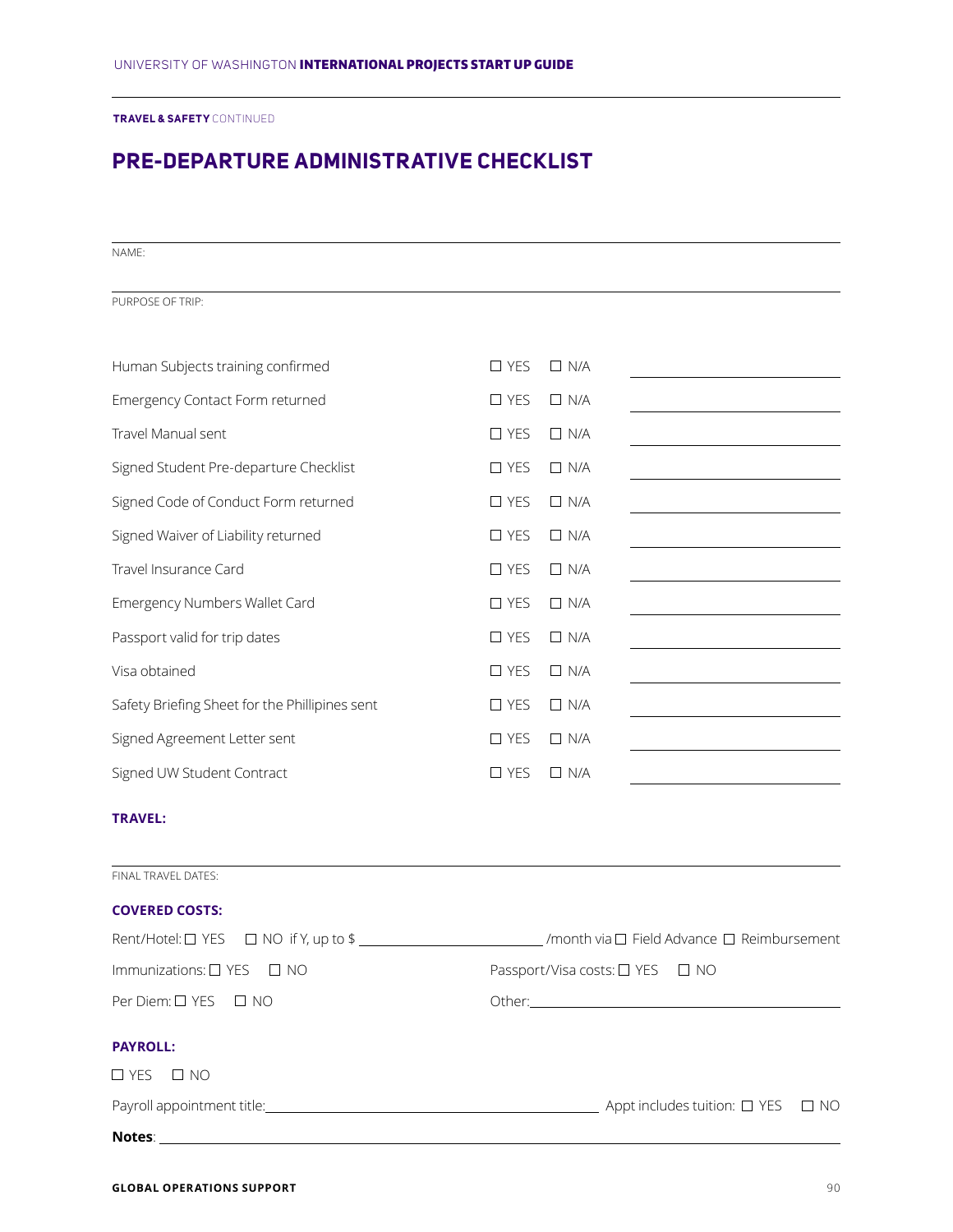#### **INSURANCE:**

*Comprehensive Medical*: Uniform GAIP Other (specify)

*Supplemental Medical Evacuation/Repatriation:*

UW's international On Call policy\* (provide card)

 $\Box$  HTH (specify)  $\Box$  Other (specify) \_\_

\* If on UW payroll, covered automatically by On Call; Do not need to contact Risk Services for coverage to begin when person overseas

Dependents?

**Notes**:

#### **BUDGET(S):**

| <b>EXPENDITURE</b> | Y/N | <b>COST</b><br>\$S | <b>BUDGET#</b> | $\frac{9}{6}$ | <b>NOTES</b><br>(ie, dates, other sources of funding, etc.) |
|--------------------|-----|--------------------|----------------|---------------|-------------------------------------------------------------|
| Stipend/Salary     |     |                    |                |               |                                                             |
| R/t ticket         |     |                    |                |               |                                                             |
| Rent/Hotel         |     |                    |                |               |                                                             |
| Other              |     |                    |                |               | (Cell minutes, Internet use, taxi, etc.)                    |
|                    |     |                    |                |               |                                                             |
|                    |     |                    |                |               |                                                             |

**Notes**: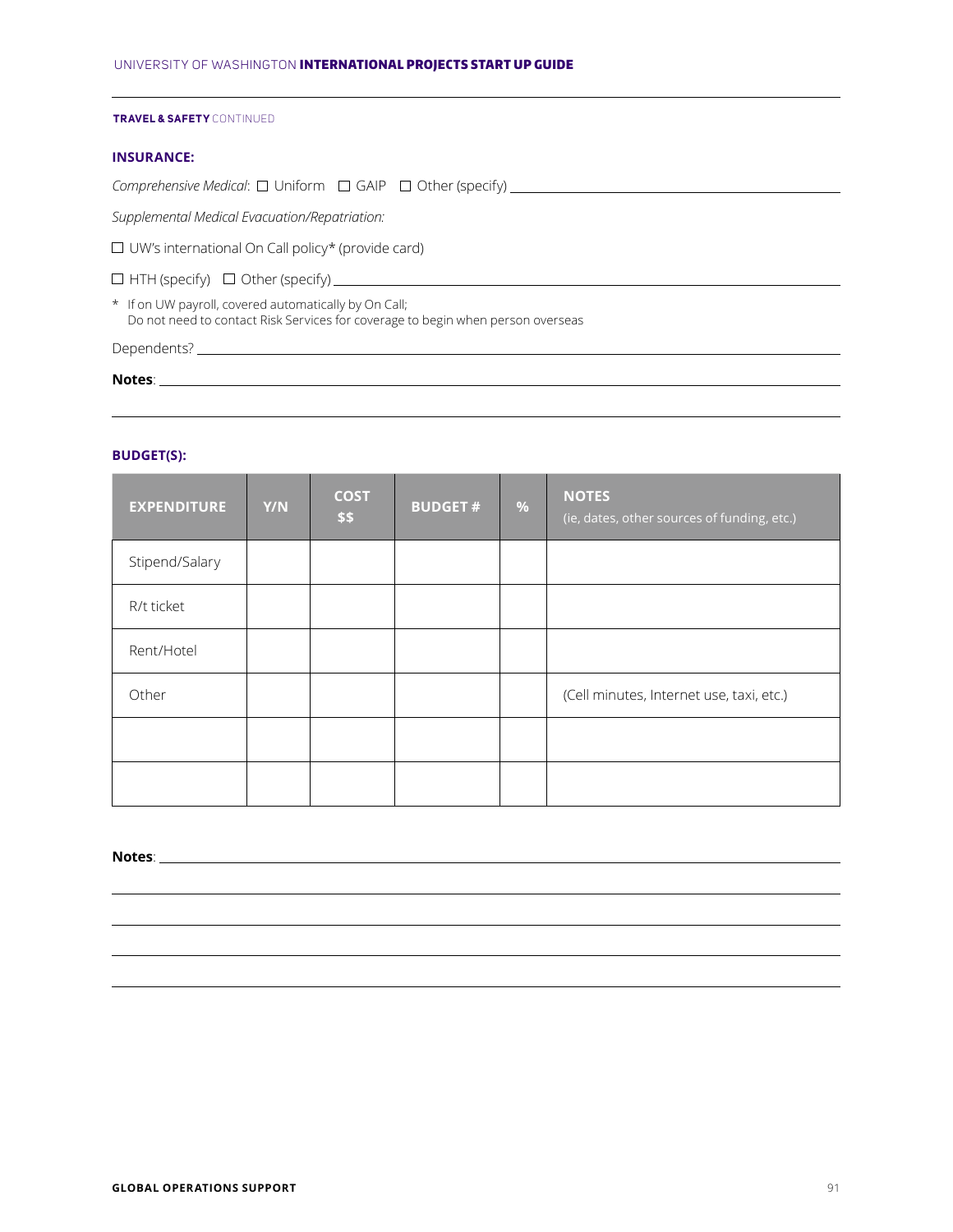# **STUDENT PRE-DEPARTURE CHECKLIST**

*Please print*

NAME:

DATE OF DEPARTURE:

- $\Box$  Visited the Department of State travel website and reviewed the information posted for (COUNTRY)
- $\square$  Registered with the Department of State through the Smart Traveler Enrollment Program (STEP): https://step.state.gov/step/
- Visited the CDC website Travelers Health and reviewed the information posted for (COUNTRY) including vaccinations: http://wwwnc.cdc.gov/travel/
- Attended a University of Washington Pre-Travel Preparation Orientation (if one is available)

Date attended:

- $\square$  Enrolled in HTH International
- $\Box$  Read and signed the Code of Conduct
- $\square$  Read and signed the Release and Waiver of Liability Form
- $\Box$  Obtained vaccinations and medications, or  $\Box$  declined.
- $\square$  Read and signed Student Contract
- $\square$  Completed Emergency Contact Form
- □ Read Agreement Letter
- $\Box$  Read Safety Briefing sheet for (COUNTRY)
- □ Received Emergency Numbers Wallet Card
- $\Box$  Checked passport is valid for at least 6 months
- $\Box$  Checked with bank that personal ATM card will work in (COUNTRY)
- $\Box$  Informed bank of travel dates and countries
- $\Box$  Meeting with administrative staff to review details of trip, including funding available, costs covered, insurance coverage, and other international safety information
	- Date attended:
- $\square$  I have completed all of the activities specified above.

SIGNATURE DATE DESCRIPTION OF SERVICES AND LOCAL CONTRACT OF SERVICES AND DRIVING ON A SERVICE OF DATE OF SERVICES

#### **AFTER ARRIVAL IN (COUNTRY):**

• Purchase cell phone and provide phone number to UW admin staff and on-site supervisor.

I agree to complete the items listed above upon my arrival in (COUNTRY).

SIGNATURE DATE DESCRIPTION OF SERVICES AND LOCAL CONTRACT OF SERVICES AND DESCRIPTION OF DATE OF SALES AND LOCAL CONTRACT OF DATE OF SALES AND LOCAL CONTRACT OF DATE OF SALES AND LOCAL CONTRACT OF DATE OF SALES AND LOCAL C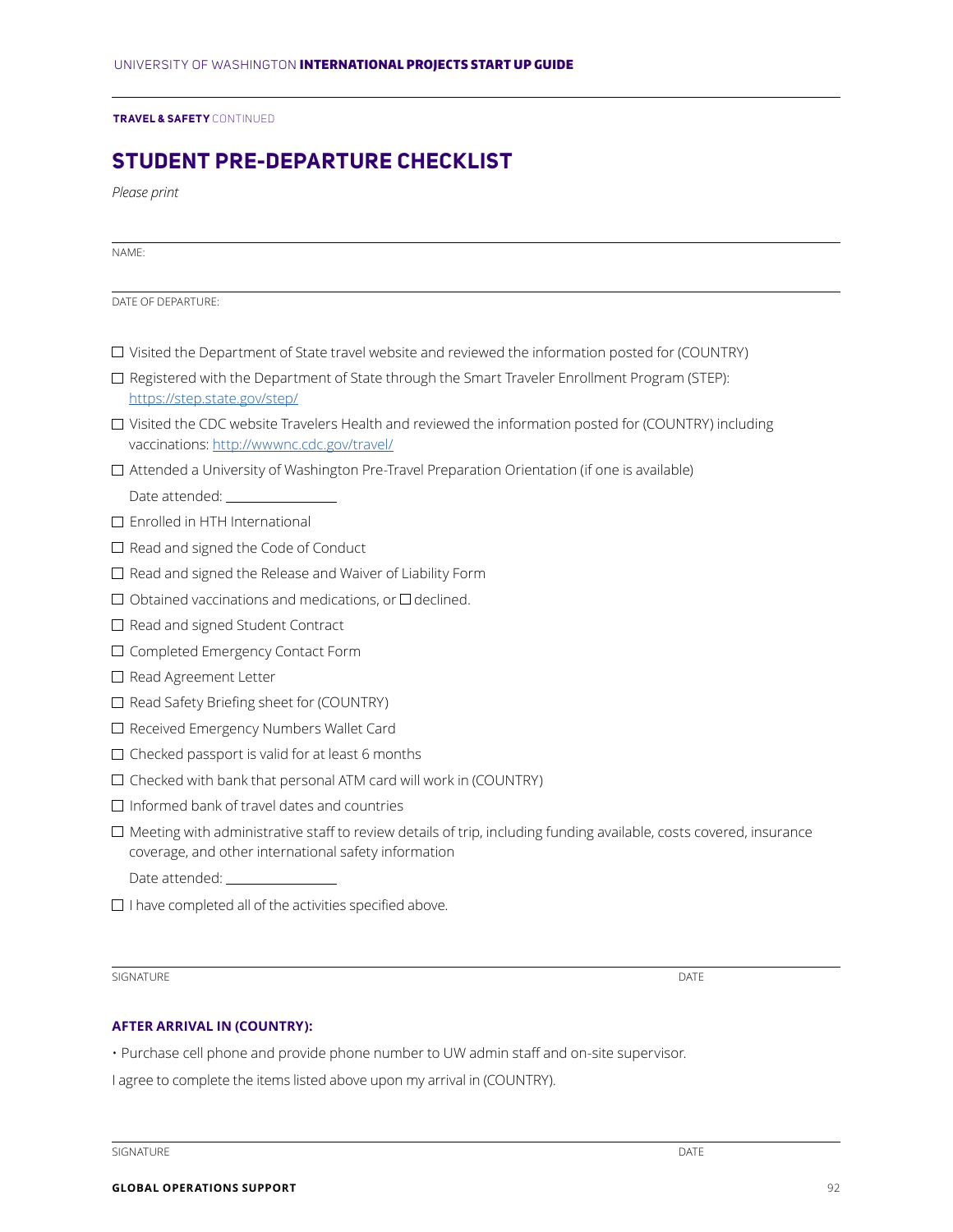# **EMERGENCY CONTACT INFORMATION/MEDICAL INFORMATION FORM**

| YOUR NAME:                  |        |  |
|-----------------------------|--------|--|
| <b>Emergency Contact 1:</b> |        |  |
| NAME:                       |        |  |
| RELATIONSHIP TO YOU:        |        |  |
| ADDRESS                     |        |  |
|                             |        |  |
| HOME:                       | WORK:  |  |
| CELL:                       | PAGER: |  |
| EMAIL:                      |        |  |
| <b>Emergency Contact 2:</b> |        |  |
| NAME:                       |        |  |
| RELATIONSHIP TO YOU:        |        |  |
| ADDRESS                     |        |  |
|                             |        |  |
| HOME:                       | WORK:  |  |
| CELL:                       | PAGER: |  |
| EMAIL:                      |        |  |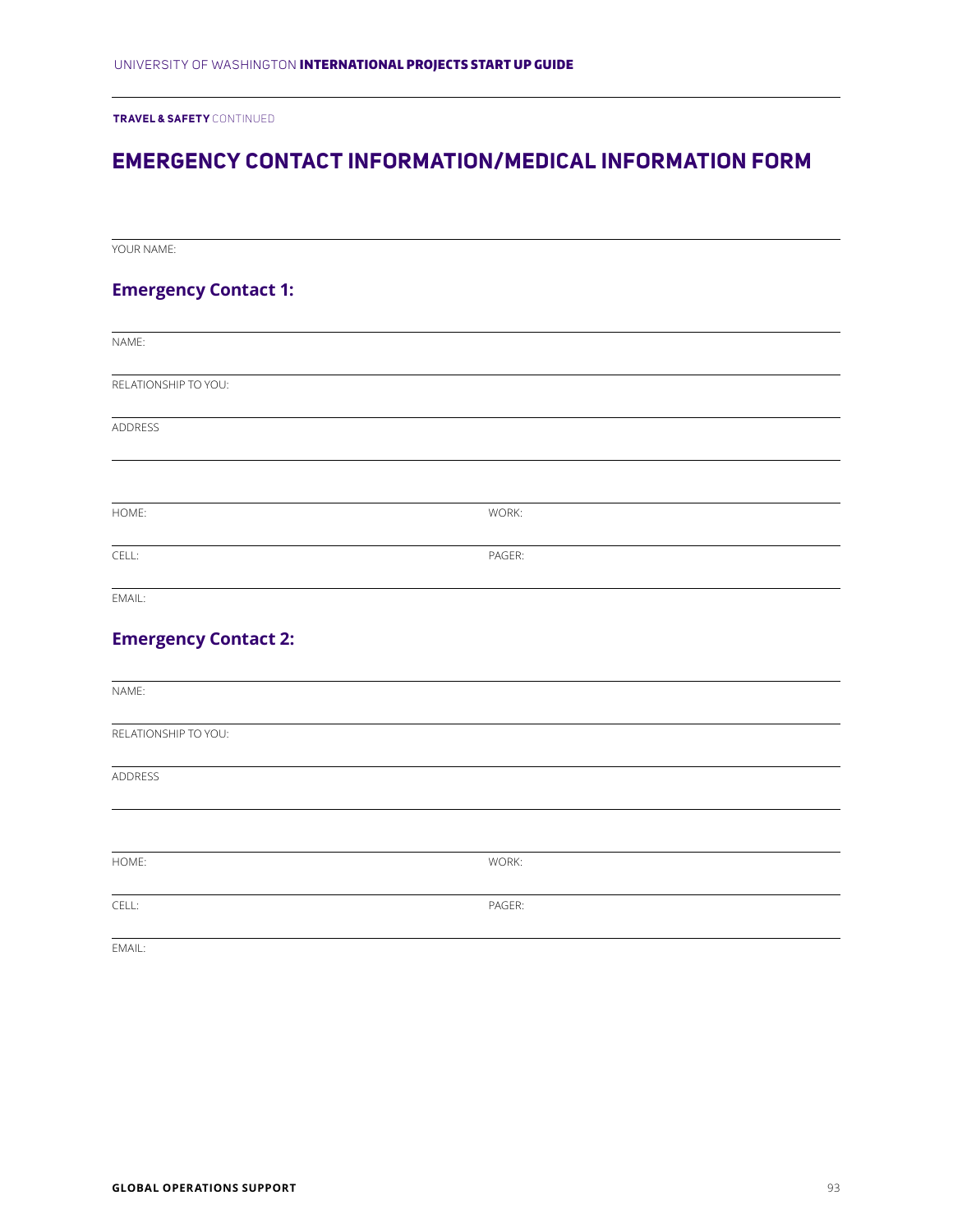#### UNIVERSITY OF WASHINGTON INTERNATIONAL PROJECTS START UP GUIDE

#### **TR AVEL & SAFETY** CONTINUED

Please include any other relevant information here: \_\_\_\_\_\_\_\_\_\_\_\_\_\_\_\_\_\_\_\_\_\_\_\_\_\_\_\_

#### **Permission for Medical Treatment** *(this information remains confidential)*

I hereby give permission to the medical personnel selected by a member of the (UW Department) to secure medical evaluation and any treatment necessary to preserve life and bodily function unless exceptions are noted below:

**Exceptions** (if none, write none): \_\_\_\_\_

I am allergic to the following medications (if none, write none):

Other medical conditions about which those providing treatment should be aware (if none, write none):

SIGNATURE: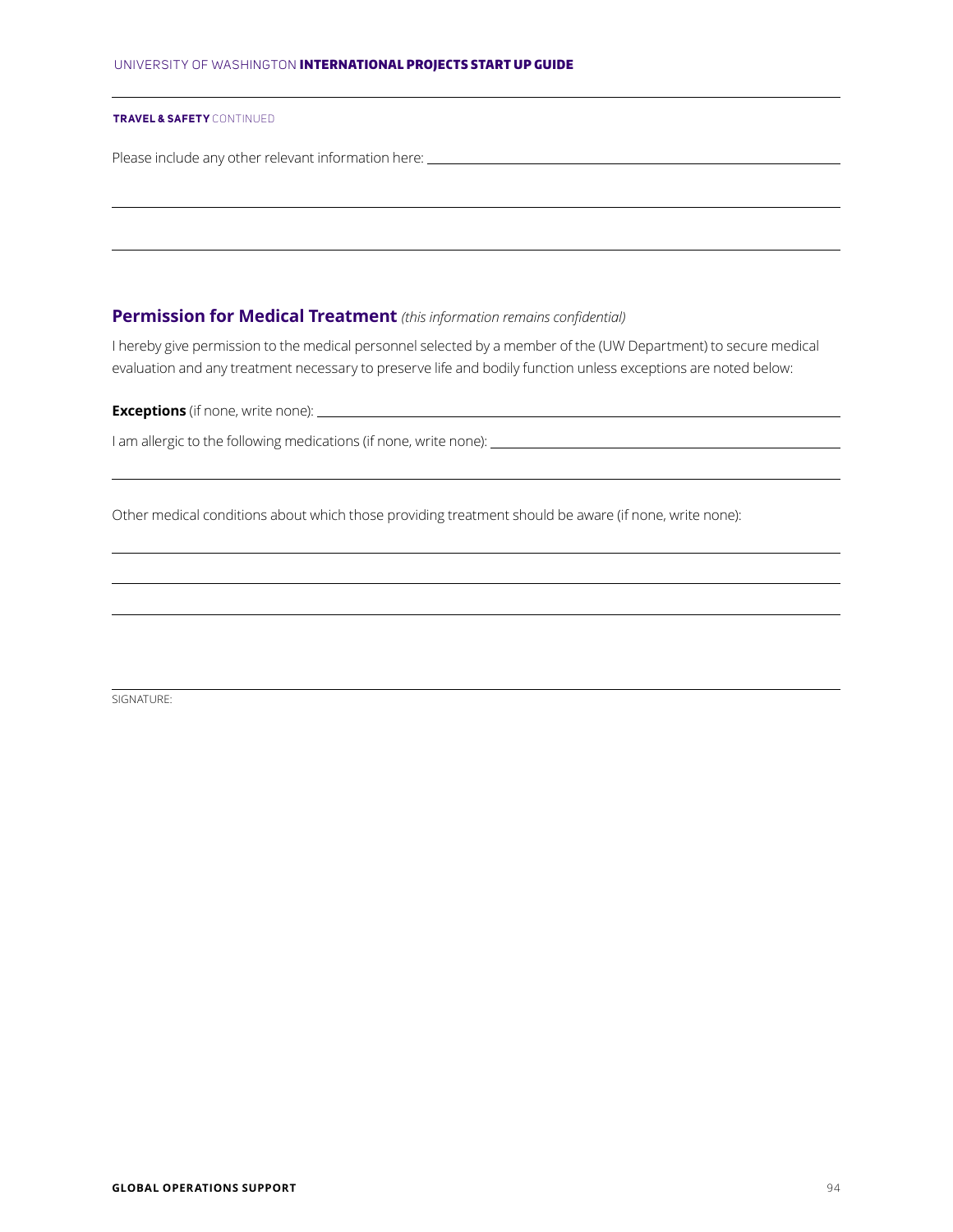# **APPENDICES**

- Appendix 1: Determination of Nonresident Alien for Tax Purposes by Visa Type
- Appendix 2: Comparison of Nonresident Alien vs. Resident Alien for Tax Purposes
- Appendix 3: Tax Identification Numbers for Nonresident Aliens
- Appendix 4: UW Insurance While Traveling Abroad On UW Business
- Appendix 5: Inviting & Paying an Honorarium to a Foreign National
- Appendix 6: Letter of Invitation (A, B, C)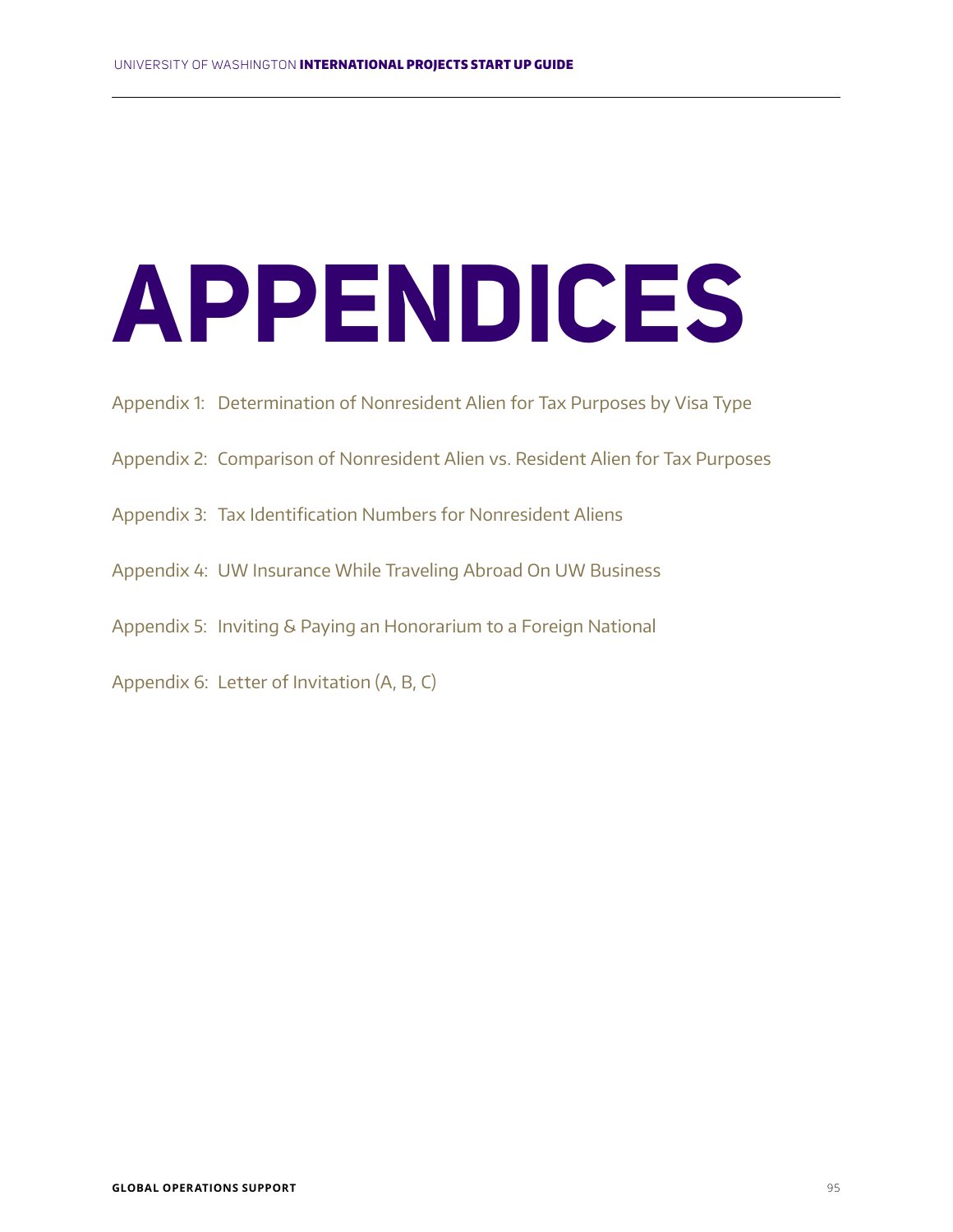| <b>APPENDIX1</b>                                    |                                                                                                            |                                                                                                              |
|-----------------------------------------------------|------------------------------------------------------------------------------------------------------------|--------------------------------------------------------------------------------------------------------------|
|                                                     | Determination of Nonresident Alien for Tax Purposes by Visa Type                                           |                                                                                                              |
| <b>VISATYPE</b>                                     | <b>NONRESIDENT ALIEN</b>                                                                                   | <b>RESIDENT ALIEN</b>                                                                                        |
| F-1 & J-1 students                                  | During first 5 calendar years in U.S.<br>"green card" test<br>Doesn't pass the<br>QND                      | Beginning in 6th calendar year in U.S.<br>Passes "green card" test<br>$\widetilde{\mathcal{E}}$              |
| J-1 non-students<br>(i.e. researchers,<br>teachers) | During first 2 calendar years in U.S.<br>"green card" test<br>Doesn't pass the<br>$\overline{2}$           | Beginning in 3rd calendar year in U.S.<br>Passes "green card" test<br>õ                                      |
| H-1B, TN, O-1, E-3                                  | e "substantial presence" test<br>"green card" test<br>Jntil they pass th<br>Doesn't pass the<br>AND        | Once they've passed the "substantial presence" test<br>Passes "green card" test<br>$\frac{\alpha}{\alpha}$   |
| B-1, VWB, B-2, VWT                                  | e "substantial presence" test<br>"green card" test<br>Until they pass th<br>Doesn't pass the<br><b>AND</b> | Once they've passed the "substantial presence" test<br>Passes "green card" test<br>$\widetilde{\mathcal{C}}$ |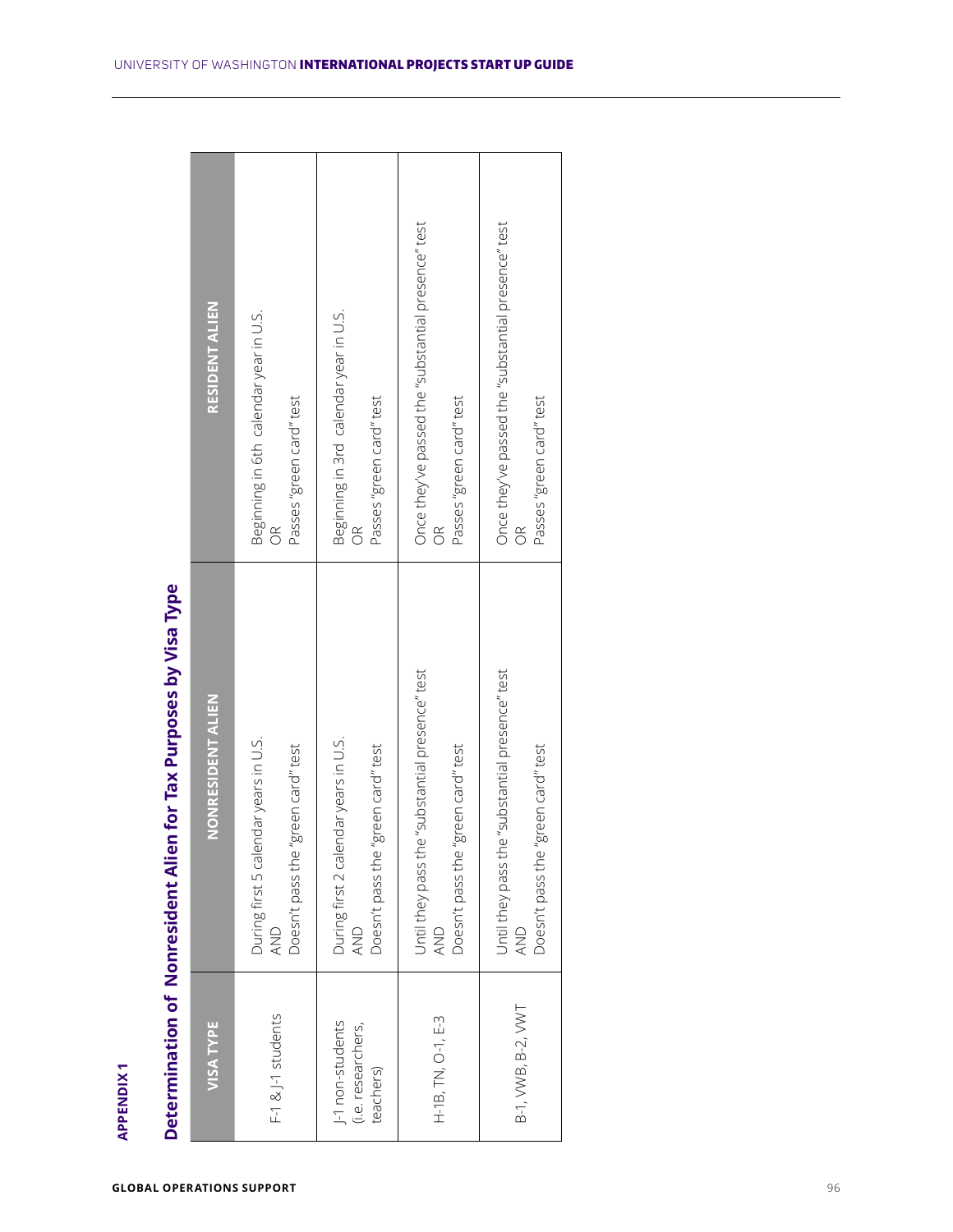| Comparison of Nonresident Alien vs. Resident Alien for Tax Purposes | <b>RESIDENT ALIEN</b><br><b>NONRESIDENT ALIEN</b> | Permanent Resident (green card holder)<br>· Company organized under U.S. law<br>Meets "substantial presence test"<br>· Company organized under laws of foreign country<br>· Resident of country other than U.S. | No-limited exceptions for resident alien teachers<br>oreign nationals<br>Yes-for some t | Multiple personal exemptions allowed<br>No limits on itemized deductions<br>Eligible for standard deduction<br>- Taxed on worldwide income<br>Can file jointly with spouse<br>Only one personal exemption allowed - except Canada,<br>No standard deduction - except India<br>· Limitations to itemized deductions<br>Taxed on U.S. source income only<br>Cannot file jointly with spouse<br>Mexico or South Korea |
|---------------------------------------------------------------------|---------------------------------------------------|-----------------------------------------------------------------------------------------------------------------------------------------------------------------------------------------------------------------|-----------------------------------------------------------------------------------------|--------------------------------------------------------------------------------------------------------------------------------------------------------------------------------------------------------------------------------------------------------------------------------------------------------------------------------------------------------------------------------------------------------------------|
|                                                                     |                                                   |                                                                                                                                                                                                                 | Tax Treaty Available                                                                    |                                                                                                                                                                                                                                                                                                                                                                                                                    |
| <b>APPENDIX2</b>                                                    |                                                   | Eligible                                                                                                                                                                                                        |                                                                                         | Tax Filing                                                                                                                                                                                                                                                                                                                                                                                                         |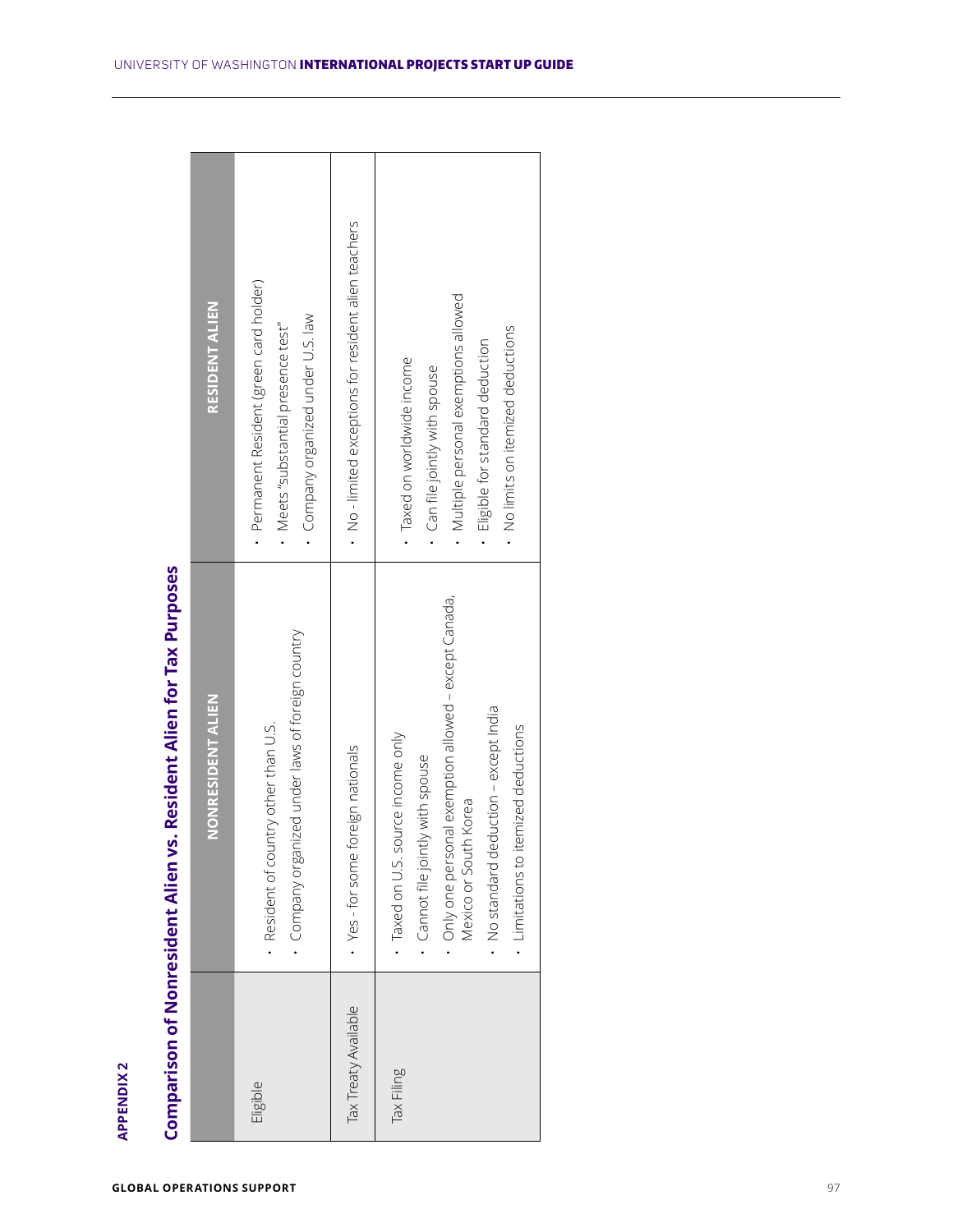| <b>APPENDIX3</b>                                     |                                                                                                                                                                                                                                                                                                                                                                 |                                                                                                                                                                                                                    |
|------------------------------------------------------|-----------------------------------------------------------------------------------------------------------------------------------------------------------------------------------------------------------------------------------------------------------------------------------------------------------------------------------------------------------------|--------------------------------------------------------------------------------------------------------------------------------------------------------------------------------------------------------------------|
| Tax Identification Numbers for Forei                 | gn Nationals                                                                                                                                                                                                                                                                                                                                                    |                                                                                                                                                                                                                    |
|                                                      | SECURITY NUMBER (SSN)<br>SOCIAL                                                                                                                                                                                                                                                                                                                                 | INDIVIDUAL TAXPAYER IDENTIFICATION NUMBER (ITIN)                                                                                                                                                                   |
| Purpose                                              | baid as a UW employee<br>Claim tax treaty benefit<br>File for a tax refund<br>Requirement to be                                                                                                                                                                                                                                                                 | Claim tax treaty benefit<br>File for a tax refund<br>Requirement to:                                                                                                                                               |
| Who's eligible to apply?                             | (i.e., F-1 and J-1 students, J-1 non-students, H-1B, O-1 and<br>TN visa holders).<br>A foreign national who's authorized to work in the U.S.,<br>Employment authorization cardholders                                                                                                                                                                           | for a tax identification number in order to claim a tax treaty benefit<br>A foreign national who isn't eligible for a SSN but who has a need<br>or for tax reporting purposes.                                     |
| How to apply                                         | Applicants must apply in person at a Social Security<br>Administration office.                                                                                                                                                                                                                                                                                  | Applicants must have a scheduled appointment and apply in person<br>with UW Procurement Services.<br>$\bullet$                                                                                                     |
| Documents needed to<br>Aldde                         | Non-students (J-1, H-1B): Employment letter from U.S. sponsor<br>Students (F-1 & J-1) need an I-20 and passport. In addition,<br>F-1 students need "Social Security Verification Form" from<br>an identification document<br>(e.g., stamped I-94 or work permit)<br>Original or a copy of<br>& DS 2019 or 1-797<br>Valid passport<br>UW ISS Office<br>Form SS-5 | Original foreign status identification documents (e.g., I-94 or visa)<br>NOTE: Document requirements vary by country, visa and type of<br>payment. Contact ITIN@uw.edu for specifics<br>Valid passport<br>Form W-7 |
| When to apply                                        | Foreign nationals must attend required UW ISS Office check-in<br>Foreign national must wait 10 business days after arriving<br>in the U.S. before applying<br>before applying for SSN.                                                                                                                                                                          | Foreign national can apply immediately upon arriving at UW.<br>$\ddot{\phantom{a}}$                                                                                                                                |
| Time to get number                                   | on whether documents can be verified<br>not, may take 2-4 weeks.<br>Can vary depending<br>online with USCIS. If                                                                                                                                                                                                                                                 | 6-9 weeks, if foreign national applies through UW. Sometimes<br>longer during IRS tax season.                                                                                                                      |
| Cost to apply                                        | No cost                                                                                                                                                                                                                                                                                                                                                         | No cost                                                                                                                                                                                                            |
| Receive payment before<br>getting number?w           | 's UW employee identification number will be<br>entered in Payroll system until SSN is issued.<br>Yes, foreign national                                                                                                                                                                                                                                         | Yes, taxes are withheld at rate of 30%.<br>$\ddot{\phantom{0}}$                                                                                                                                                    |
| Receive tax treaty benefit<br>before getting number? | continue until SSN is issued.<br>No, withholding will                                                                                                                                                                                                                                                                                                           | No, withholding will occur until ITIN is issued.                                                                                                                                                                   |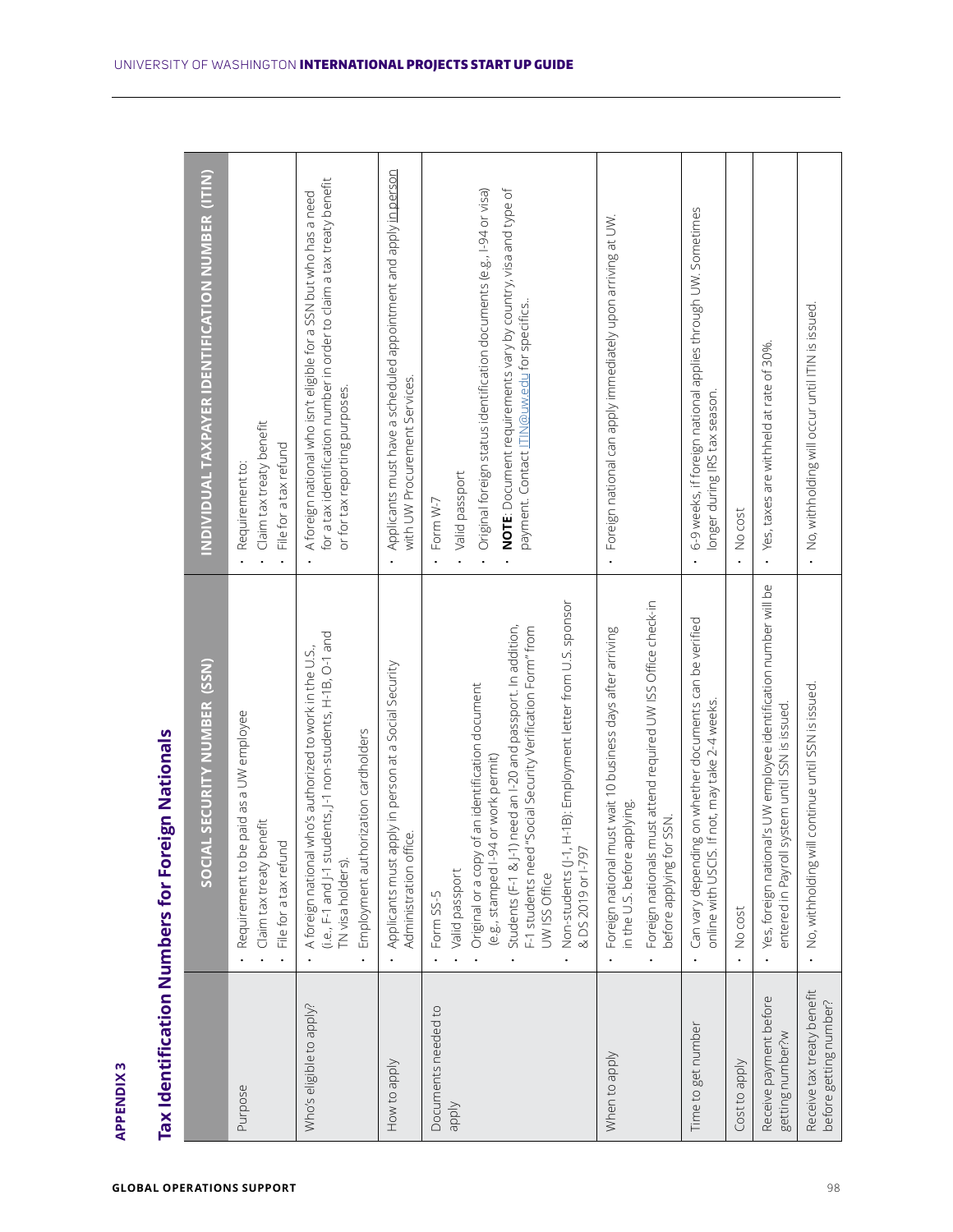| ٠ |  |
|---|--|
|   |  |
|   |  |
|   |  |
|   |  |
|   |  |

| <b>APPENDIX4</b>                                                                                                                                             |                                                                                      |                                                                                           |                                                     |                                                                                      |                                                                                                                                                                                                                     |                                                                                                                                                                                                                     |
|--------------------------------------------------------------------------------------------------------------------------------------------------------------|--------------------------------------------------------------------------------------|-------------------------------------------------------------------------------------------|-----------------------------------------------------|--------------------------------------------------------------------------------------|---------------------------------------------------------------------------------------------------------------------------------------------------------------------------------------------------------------------|---------------------------------------------------------------------------------------------------------------------------------------------------------------------------------------------------------------------|
| <b>UW Insurance While Traveling Abroad On UW Business</b>                                                                                                    |                                                                                      |                                                                                           |                                                     |                                                                                      |                                                                                                                                                                                                                     |                                                                                                                                                                                                                     |
|                                                                                                                                                              |                                                                                      | <b>INSURANCE COVERAGE</b>                                                                 |                                                     | <b>TRAVEL ASSISTANCE</b>                                                             | <b>EMERGENCY EVACUATION</b>                                                                                                                                                                                         |                                                                                                                                                                                                                     |
|                                                                                                                                                              | injury or illness<br>Work-related                                                    | Personal injury<br>or illness                                                             | dismemberment<br>Accidental<br>death or<br>(AD&D)   | Emergency assistance<br>care and other travel<br>with finding medical<br>emergencies | Medical evacuation                                                                                                                                                                                                  | Security evacuation for<br>civil unrest                                                                                                                                                                             |
| UW Faculty & Staff                                                                                                                                           | Covered                                                                              | Covered                                                                                   | Covered                                             | Covered                                                                              | Covered                                                                                                                                                                                                             | Covered                                                                                                                                                                                                             |
| Includes volunteers                                                                                                                                          | Multiple policies<br>Services to file a<br>Contact Risk<br>Mdde <i>Kew</i><br>claim. | ct personal<br>or UW Benefits<br>health insurer<br>to file a<br>Conta<br>Office<br>claim. | Benefits Office to<br>Contact UW<br>file a claim.   | Call UW Travel Emergency<br>$+1 - 603 - 328 - 1358$<br>Services, collect:            | to the nearest appropriate<br>Call UW travel emergency<br>Person will be evacuated<br>facility, as determined by<br>UW international travel<br>emergency provider.<br>$+1 - 603 - 328 - 1358$<br>services, collect: | by UW international travel<br>Call UW travel emergency<br>Person will be evacuated<br>location, as determined<br>emergency provider.<br>to the nearest safe<br>$+1 - 603 - 328 - 1358$<br>services, collect:        |
| UW Student                                                                                                                                                   | Covered                                                                              | ر<br>و<br>Cover                                                                           | Not covered                                         | Covered                                                                              | Covered                                                                                                                                                                                                             | Covered                                                                                                                                                                                                             |
| Doesn't include stipend<br>Includes GAIP-eligible,<br>recipients unless they<br>wage-paid positions.<br>hourly, and other<br>are GAIP eligible.<br>Employees | Multiple policies<br>Services to file a<br>Contact Risk<br>Mdde Kew<br>claim.        | Benefits Office to<br>Contact UW<br>file a claim.                                         |                                                     |                                                                                      | to the nearest appropriate<br>Call UW travel emergency<br>Person will be evacuated<br>facility, as determined by<br>UW international travel<br>emergency provider.<br>$+1 - 603 - 328 - 1358$<br>services, collect: | to the nearest appropriate<br>Call UW travel emergency<br>Person will be evacuated<br>facility, as determined by<br>JW international travel<br>emergency provider.<br>$+1 - 603 - 328 - 1358$<br>services, collect: |
| <b>UW Students</b>                                                                                                                                           | Not applicable                                                                       | Coverage is                                                                               | Included in                                         | Included in Required                                                                 | Coverage is required                                                                                                                                                                                                | Coverage is required                                                                                                                                                                                                |
| Not employed in a GAIP-<br>eligible, hourly, or other<br>wage-paid position.                                                                                 |                                                                                      | See Study Abroad<br>required<br>$\sigma$<br>website                                       | See Study Abroad<br>Coverage<br>Required<br>website | See Study Abroad website<br>Coverage                                                 | See Study Abroad website                                                                                                                                                                                            | See Study Abroad website                                                                                                                                                                                            |
| Staff/Scholars/<br>Students<br>Visiting                                                                                                                      | No coverage                                                                          | No coverage                                                                               | No coverage                                         | No coverage                                                                          | No coverage                                                                                                                                                                                                         | No coverage                                                                                                                                                                                                         |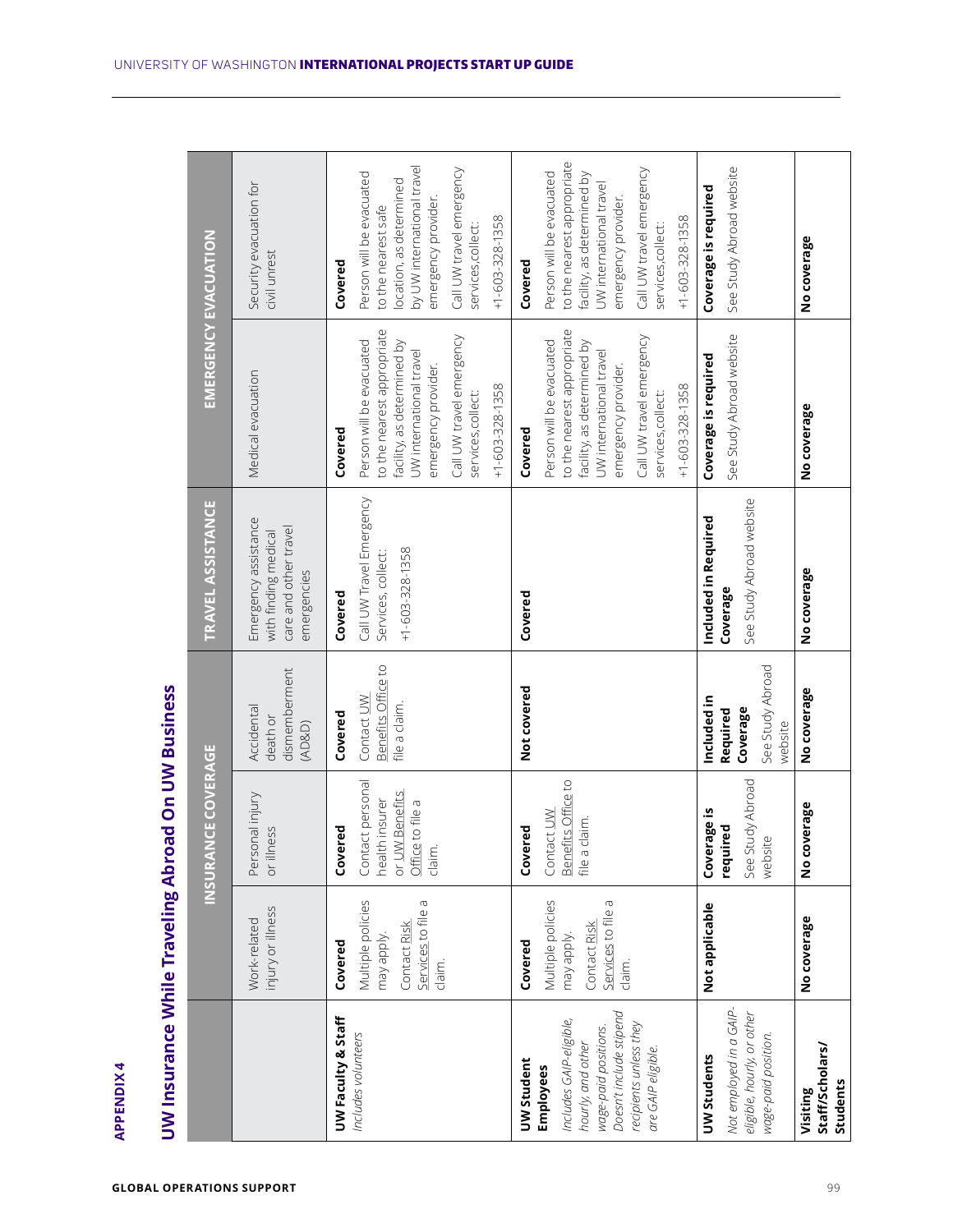|                                                                                                                                                                                                                                                         |                                   | <b>INSURANCE COVERAGE</b>                                                                                                                                                                                                  |                                                                                                                                                                                                                      | TRAVEL ASSISTANCE                                                                                                                                                                                          |                                                                                                                                                 | <b>EMERGENCY EVACUATION</b>                                                                                                                                                  |  |
|---------------------------------------------------------------------------------------------------------------------------------------------------------------------------------------------------------------------------------------------------------|-----------------------------------|----------------------------------------------------------------------------------------------------------------------------------------------------------------------------------------------------------------------------|----------------------------------------------------------------------------------------------------------------------------------------------------------------------------------------------------------------------|------------------------------------------------------------------------------------------------------------------------------------------------------------------------------------------------------------|-------------------------------------------------------------------------------------------------------------------------------------------------|------------------------------------------------------------------------------------------------------------------------------------------------------------------------------|--|
|                                                                                                                                                                                                                                                         |                                   |                                                                                                                                                                                                                            |                                                                                                                                                                                                                      |                                                                                                                                                                                                            |                                                                                                                                                 |                                                                                                                                                                              |  |
|                                                                                                                                                                                                                                                         | injury or illness<br>Work-related | Personal injury<br>or illness                                                                                                                                                                                              | dismemberment<br>Accidental<br>death or<br>(AD&D)                                                                                                                                                                    | Emergency assistance<br>care and other travel<br>with finding medical<br>emergencies                                                                                                                       | Medical evacuation                                                                                                                              | Security evacuation for<br>civil unrest                                                                                                                                      |  |
| Doesn't include student<br>paid positions that are<br>Student Employee<br>other salary or wage-<br>hourly employees or<br>Includes TA/RA and<br>eligible for benefits.<br>Spouse/Partner/<br>Faculty, Staff or<br>stipend recipients.<br>Children of UW | Not applicable                    | through personal<br>spouse/partner's<br>individual heath<br>or charge<br>coverage may<br>Coverage may<br>be available<br>insurance or<br>through the<br>through UW<br>be available<br>Limited<br>plans.<br>credit<br>card. | Limited coverage<br>may be available<br>through personal<br>spouse/partner's<br>credit or charge<br>individual heath<br>Coverage may<br>through UW<br>insurance or<br>through the<br>be available<br>plans.<br>card. | Coverage is available for   Coverage is available for<br>Employee should contact<br>the UW international<br>provider prior to trip<br>for cost of additional<br>emergency services<br>purchase.<br>premum. | cost of additional premium.<br>Employee should contact<br>provider prior to trip for<br>the UW international<br>emergency services<br>purchase. | cost of additional premium.<br>Coverage is available for<br>Employee should contact<br>provider prior to trip for<br>the UW international<br>emergency services<br>purchase. |  |

additional insurance, the department may choose to reimburse the cost from a discretionary budget.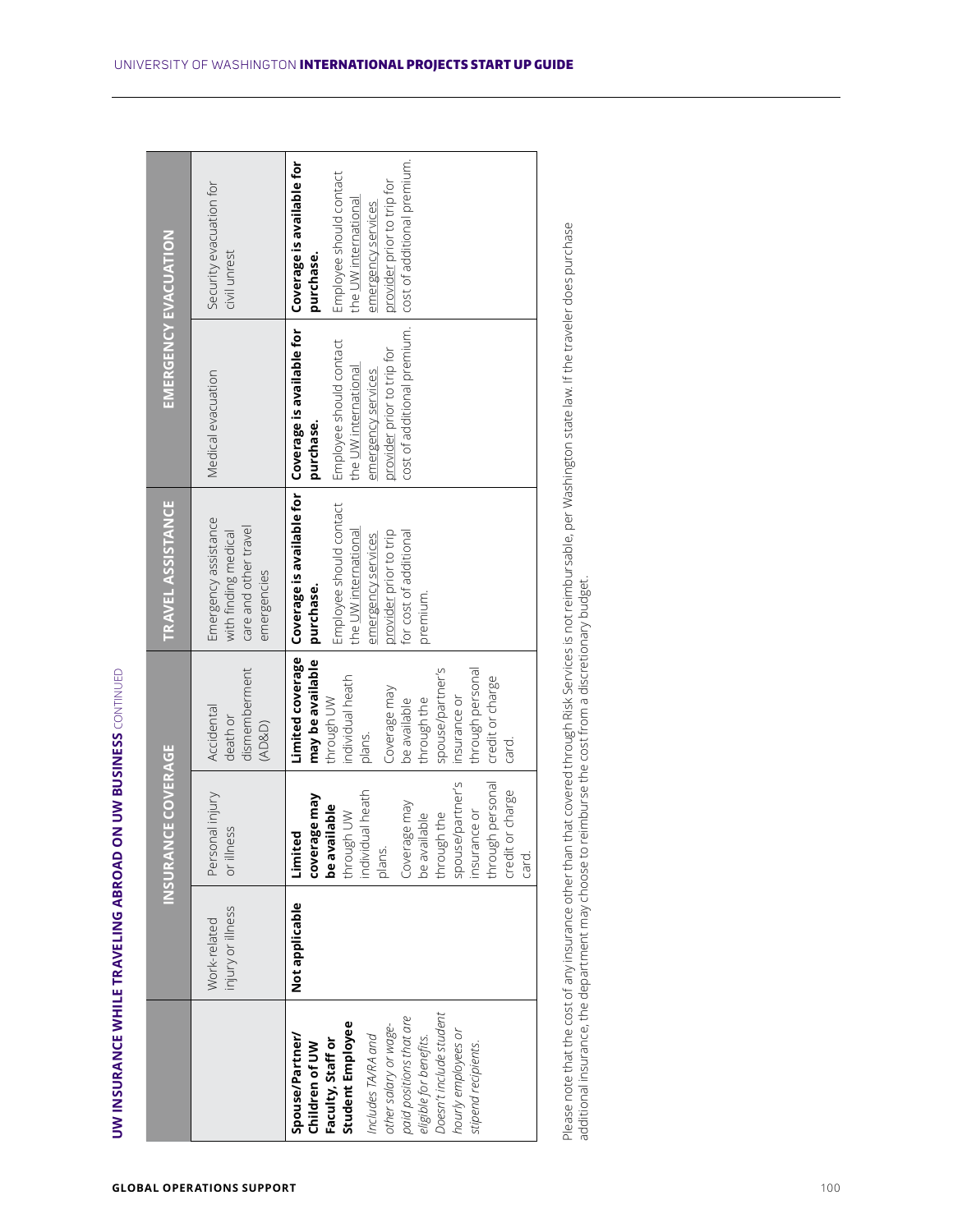#### **APPENDIX 5**

# **INVITING & PAYING AN HONORARIUM TO A FOREIGN NATIONAL FOR ACADEMIC ACTIVITIES AT THE UW**

Name of Foreign National:

Title of Activity:

Date of Activity:

## **Pre-arrival planning:**

- $\Box$  Finalize the activity details: title of activity; date; time; honorarium amount and whether travel expenses will be reimbursed.
- Confirm if foreign national meets the *Honorarium Rule* (if not, only travel reimbursement is allowed and only for B-1 visa holders).
- If J-1 or F-1 scholar, direct the individual to get permission letter from both home department and International Students Services Office (at UW or at sponsoring university).
- $\square$  Determine if foreign national is eligible for tax treaty exemption by following this link to check if their country has a treaty with the United States:

http://f2.washington.edu/fm/globalsupport/foreign-national-payments-tax#Importance\_of\_Tax\_Treaties

•If not eligible, payment may be able to be made with appropriate federal tax withholding at 30%.

•If eligible, ask if he/she has a U.S. SSN or ITIN (one is needed in order to claim the treaty):

- > If YES and would LIKE to claim the tax treaty, provide SSN or ITIN on 8233 form and submit with payment documents to Accounts Payable.
- > If YES and would NOT LIKE to claim the tax treaty, payment can be made with the appropriate federal withholding tax at the rate of 30%.
- > If NO and would LIKE to claim the tax treaty, make an appointment with Accounts Payable for when the foreign national is on campus. E-mail itin@uw.edu to set up an appointment. Include in the email the visa status of the applicant and the country they are from. (note: application for an ITIN will delay payment).
- > If NO and would NOT LIKE to claim the tax treaty, payment can be made with the appropriate federal withholding tax at the rate of 30%.
- $\Box$  Send invittation letter to the foreign national to communicate the details of the activity.

## **When the individual has arrived on campus:**

- $\Box$  Make a copy of identity page in passport (make sure copy is readable).
- $\Box$  Make a copy of visa and/or stamped I-94 card in passport (make sure copy is readable).
- $\Box$  If J-1 scholar, make a copy of permission letter & DS 2019.
- □ If F-1 scholar, make a copy of permission letter & I-20.
- Foreign national completes the UW Form 1007, "Foreign National Payment Data Sheet."
- If eligible for a tax treaty benefit and has U.S. Taxpayer ID number, foreign national completes Form 8233,

#### **GLOBAL OPERATIONS SUPPORT** 101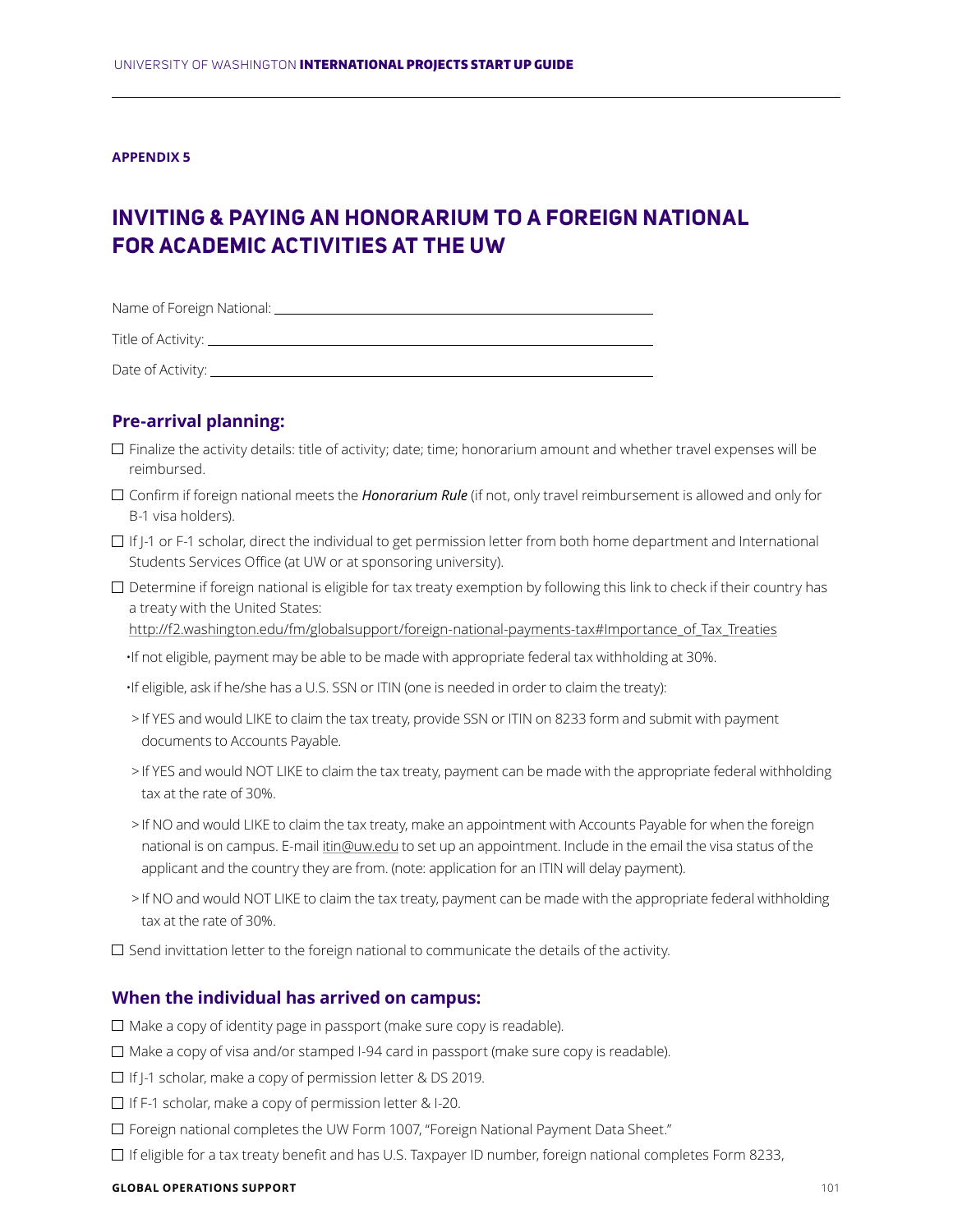**INVITING & PAYING AN HONOR ARIUM TO A FOREIGN NATIONAL FOR ACADEMIC ACTIVITIES AT THE UW** CONTINUED

"Exemption from Withholding on Compensation for Independent Personal Services of Nonresident Alien Individual."

## **If eligible & wants to claim tax treaty benefit but doesn't have a Tax ID number, foreign national:**

- $\Box$  Keeps appointment at Accounts Payable to file for ITIN (a list of documents that need to be brought to the appointment will be provided by the ITIN unit when the appointment is set up).
- $\square$  Completes Form W-7.

#### **Department completes the following:**

- $\Box$  Check request form for honorarium (if amount is under \$3,300) OR enters purchase order (if honorarium is over \$3,300 and use Invoice Voucher).
- $\Box$  Check request or Invoice Voucher form for travel reimbursement (request can be for any amount).
- □ UW Form 1631, "Visiting Lecturer/Invited Speaker/Instructor"

#### **Department sends the following to Accounts Payable:**

- Two check request forms (one for honorarium AND one for travel). Make sure "Non-resident Alien" is checked in "Status" box. Cross-reference the two request forms.
- If J-1 scholar, copy of permission letter and DS 2019. If F-1 scholar, copy of permission letter and I-20.
- $\Box$  UW Form 1631.
- $\Box$  UW Form 1007.
- $\Box$  Form 8233, if eligible for tax treaty benefit and has (or is in the process of applying for) a U.S. Taxpayer ID number (SSN or ITIN). Note: the submission of this form will delay payment for 2 weeks.

> If honorarium is being paid to a foreign company, original form W8BEN (no form 8233 needed).

- $\Box$  Copy of passport identity page.
- $\Box$  Copy of visa and/or stamped I-94 card in passport.
- $\Box$  For Canadians, copy of both driver's license and social insurance card OR copy of passport identity page.
- $\Box$  Copy of invitation letter sent to foreign national prior to event.

### **Pay the foreign national:**

- $\Box$  Will pick up check from Accounts Payable (ready in five days if Form 8233 was not submitted; 15 days if form was submitted) OR
- $\Box$  Wire funds (additional fee of \$25.00 applies) OR
- Check should be mailed directly to foreign national's address by Accounts Payable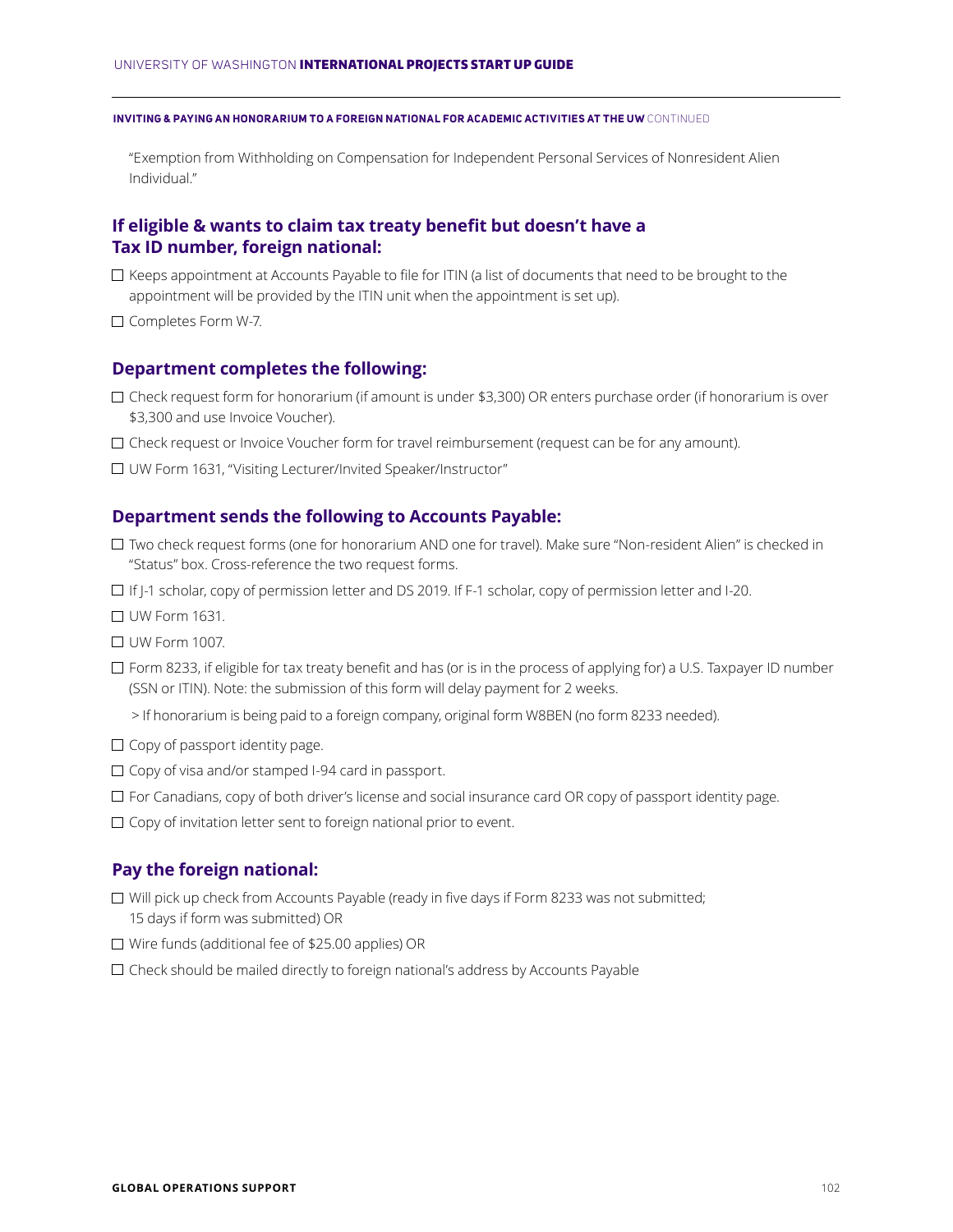**APPENDIX 6**

# **LETTER OF INVITATION**

#### PRINTED ON UW DEPARTMENT/PROGRAM STATIONARY

#### **LETTER A (NEEDS B VISA)**

#### [DELETE HONORARIUM SECTION IF IT WON'T BE OFFERED]

[Date]

[Name]

[Address]

Dear [Name]

We are pleased to invite you to visit the University of Washington (UW) to speak at [name of school/department/ program/event] on [dates(s)]. We would like to offer you an honorarium of \$[amount]. In addition, we would like to offer reimbursement of travel expenses related to your visit to the University. This amount will include [give specifics on what expenses will be paid; note any restrictions; and describe what arrangements will be handled by the UW].

For this visit, it is preferable that you obtain a business visa (B-1). You need to apply for this visa at a U.S. consulate or embassy in your country. Upon your entry to the U.S., you will be given an I-94 card. This card will be stapled to your passport and is returned to an immigration officer on your departure from the U.S. Please show this invitation letter to the immigration officer to support your need for business visa travel status.

Once at the UW, you will need to complete some paperwork to receive the honorarium and travel reimbursement. In addition, you will need to provide your passport so that it can be photocopied. Please be aware that honorarium payments are subject to U.S. federal withholding tax of 30%. Your payment may be exempt from this withholding if there is a tax treaty benefit between your country and the U.S. UW staff will advise you about any treaty benefit that applies. If you do qualify, you will need a U.S. social security number (SSN) or U.S. individual taxpayer identification number (ITIN) in order to receive the benefit. If you already have either of these numbers, please bring it with you. Otherwise, arrangements will be made for you to apply for an ITIN once on campus.

[Include any additional details about the event.]

If you have any questions about this invitation, please contact [Name] at [phone number] or by e-mail at [e-mail address].

[Closing paragraph]

[Name of chair/director sponsoring the invitation]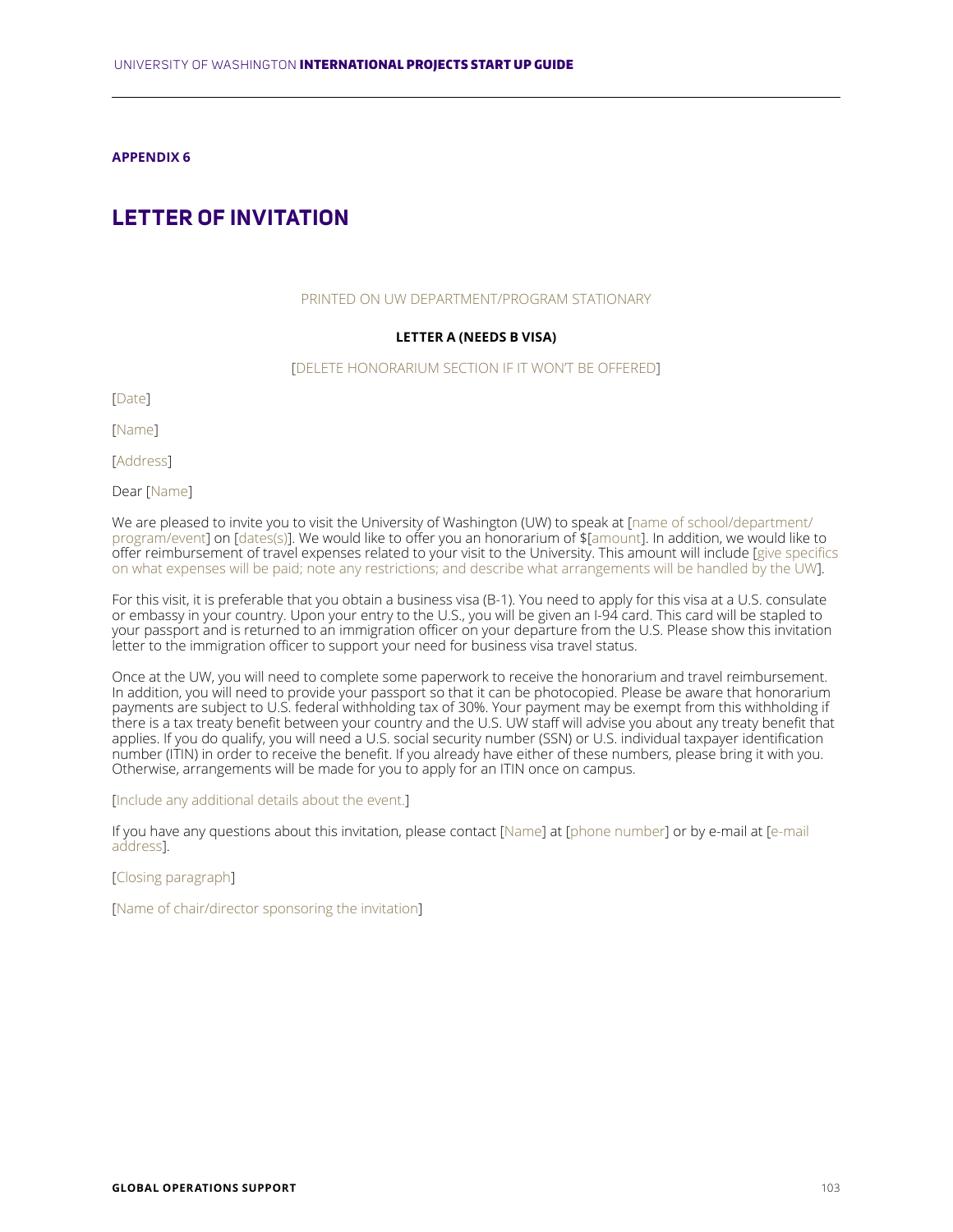#### PRINTED ON UW DEPARTMENT/PROGRAM STATIONARY

#### **LETTER B (DOESN'T NEED B VISA)**

#### [DELETE HONORARIUM SECTION IF IT WON'T BE OFFERED]

[Date]

[Name]

[Address]

Dear [Name]

We are pleased to invite you to visit the University of Washington (UW) to [describe event & UW school/department/ program] on [dates(s)]. We would like to offer you an honorarium of \$[amount]. In addition, we would like to offer reimbursement of travel expenses related to your visit to the University. This amount will include [give specifics on what expenses will be paid; note any restrictions; and describe what arrangements will be handled by the UW].

For this visit, the Visa Waiver for Business (VWB) is the most appropriate classification. This means you will not have to apply for a visa. However, in order to enter the U.S. on this visa waiver you must present a machine-readable passport. This type of passport has two typeface lines printed at the bottom of the biographical page that can be read by a machine. If you don't have a machine-readable passport, you will need to apply for a B-1 visa at a U.S. embassy or consulate in your country before your trip to the UW.

Upon your entry to the U.S., please present this letter of invitation, along with your valid passport, to immigration authorities. An immigration officer will issue an I-94W card for you which is valid for up to 90 days. This card will be stapled to your passport and is returned to an immigration officer on your departure from the U.S.

Once at the UW, you will need to complete some paperwork to receive the honorarium and travel reimbursement. In addition, you will need to provide your passport so that it can be photocopied. Please be aware that honorarium payments are subject to U.S. federal withholding tax of 30%. Your payment may be exempt from this withholding if there is a tax treaty benefit between your country and the U.S. UW staff will advise you about any treaty benefit that applies. If you do qualify, you will need a U.S. social security number (SSN) or U.S. individual taxpayer identification number (ITIN) in order to receive the benefit. If you already have either of these numbers, please bring it with you. Otherwise, arrangements will be made for you to apply for an ITIN once on campus.

#### [Include any additional details about the event.]

If you have any questions about this invitation, please contact [Name] at [phone number] or by e-mail at [e-mail address].

[Closing paragraph]

[Name of chair/director sponsoring the invitation]